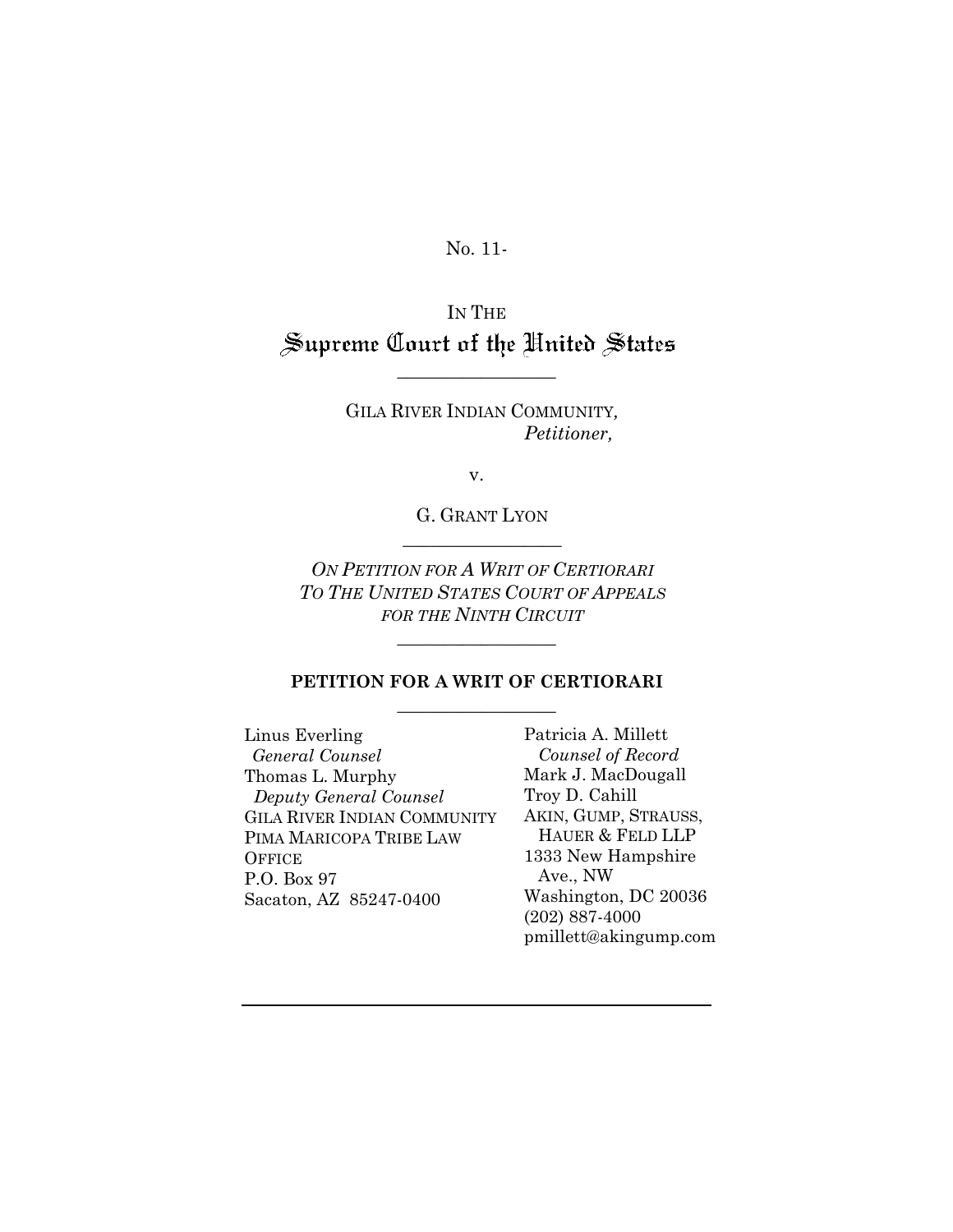#### **QUESTIONS PRESENTED**

**I.** Whether, under Federal Rule of Civil Procedure 19(b), courts may adjudicate and compromise legal rights in land to which the United States holds title without the United States' participation in the litigation.

**II**. Whether, in light of this Court's recent decision in *United States v. Jicarilla Apache Nation*, No. 10-382 (June 13, 2011), the Ninth Circuit properly held, as a matter of law, that litigation compromising the United States' title in land can proceed in the United States' absence as long as an Indian tribe is a party to the litigation.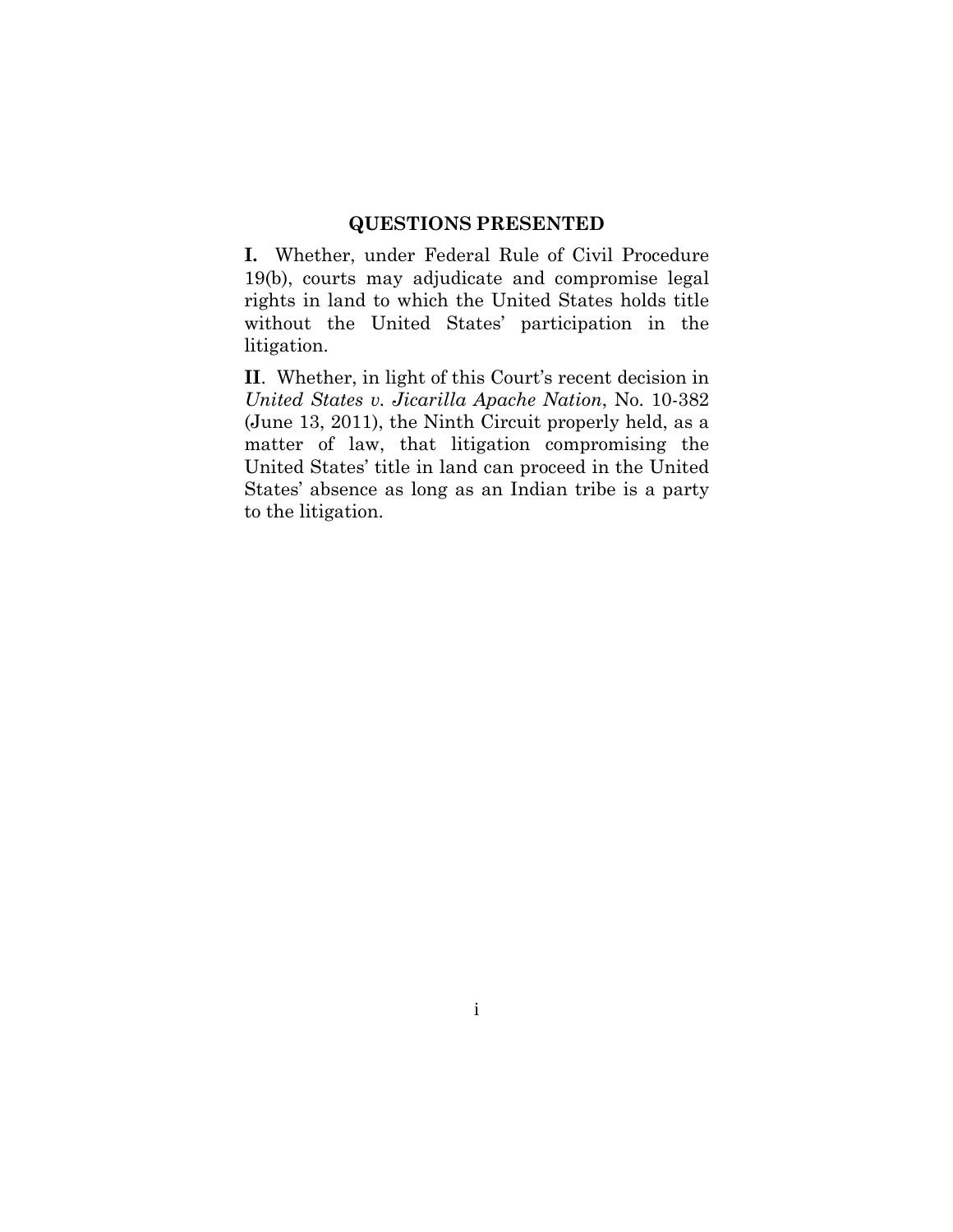## **PARTIES TO THE PROCEEDING**

All parties to this case are reflected in the caption. In addition, Michael Keith Schugg, d/b/a Schuburg Holsteins, and Debra Schugg were the debtors in the underlying bankruptcy and were noted as such in the case caption in the district court and court of appeals.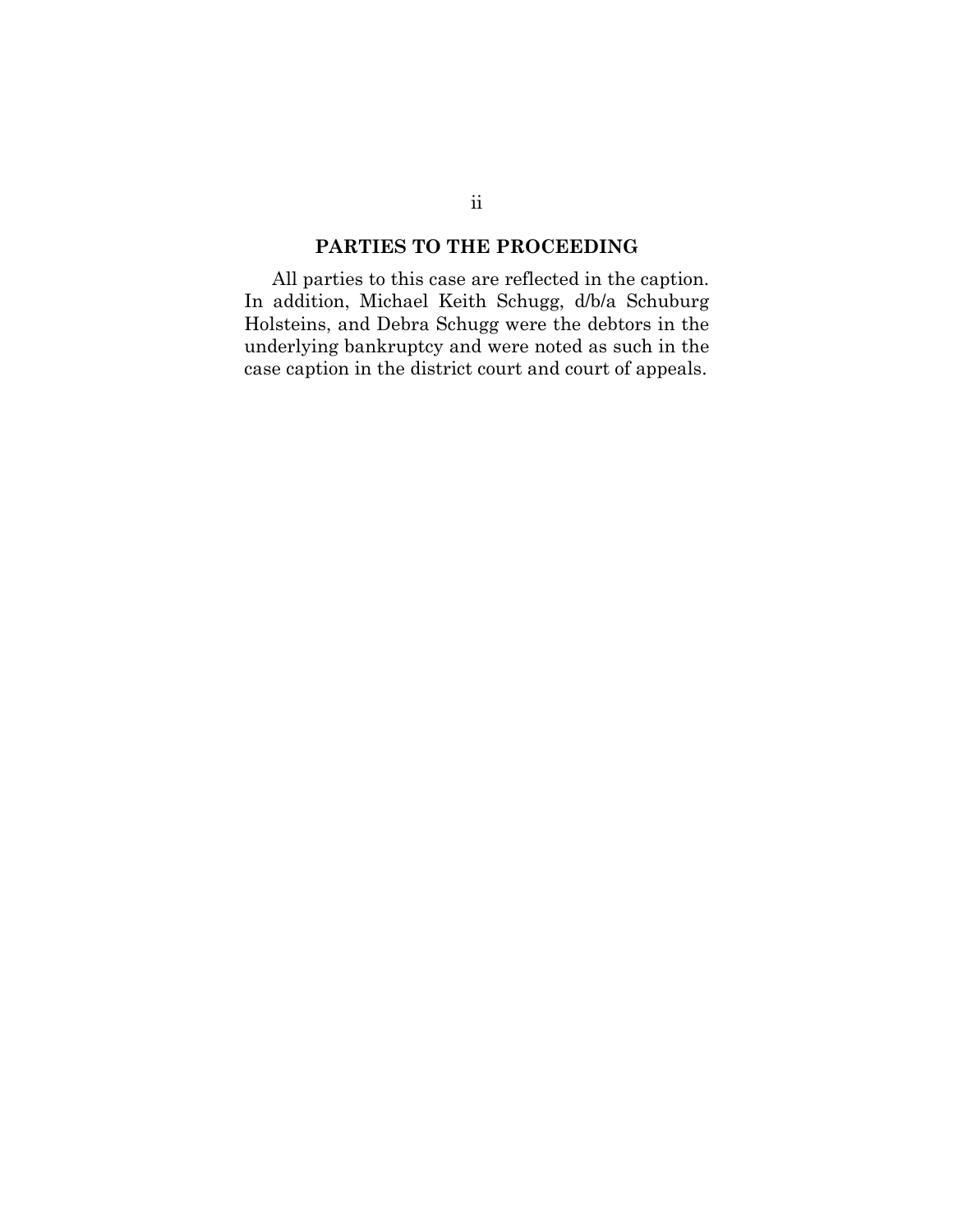## **TABLE OF CONTENTS**

# **Page**

| PARTIES TO THE PROCEEDING                                                                                                                                                                                                                                                                                                                                                                                                                 |
|-------------------------------------------------------------------------------------------------------------------------------------------------------------------------------------------------------------------------------------------------------------------------------------------------------------------------------------------------------------------------------------------------------------------------------------------|
|                                                                                                                                                                                                                                                                                                                                                                                                                                           |
|                                                                                                                                                                                                                                                                                                                                                                                                                                           |
| RELEVANT FEDERAL RULES PROVISIONS2                                                                                                                                                                                                                                                                                                                                                                                                        |
|                                                                                                                                                                                                                                                                                                                                                                                                                                           |
|                                                                                                                                                                                                                                                                                                                                                                                                                                           |
| THE NINTH CIRCUIT'S DECISION<br>$\mathbf{I}$ .<br>ALLOWING LEGAL CLAIMS TO THE<br>UNITED STATES' PUBLIC AND<br>TRUST LANDS TO BE ADJUDICATED<br>IN THE UNITED STATES' ABSENCE<br>DEFIES PRECEDENT FROM THIS<br>COURT AND OTHER CIRCUITS10<br>The Ninth Circuit's Decision<br>$A_{1}$<br>Flatly Defies This Court's On-<br>The Ninth Circuit's Decision<br>$B_{\cdot}$<br>Contradicts The Law Of Other<br>Circuits And The Position Of The |
| NINTH CIRCUIT'S<br>II.<br><b>THE</b><br>APPLICATION OF ITS "SOMEWHAT<br>INCONGRUOUS" EXCEPTION TO<br>THE UNITED STATES' SOVEREIGN<br>IMMUNITY CONFLICTS WITH                                                                                                                                                                                                                                                                              |

iii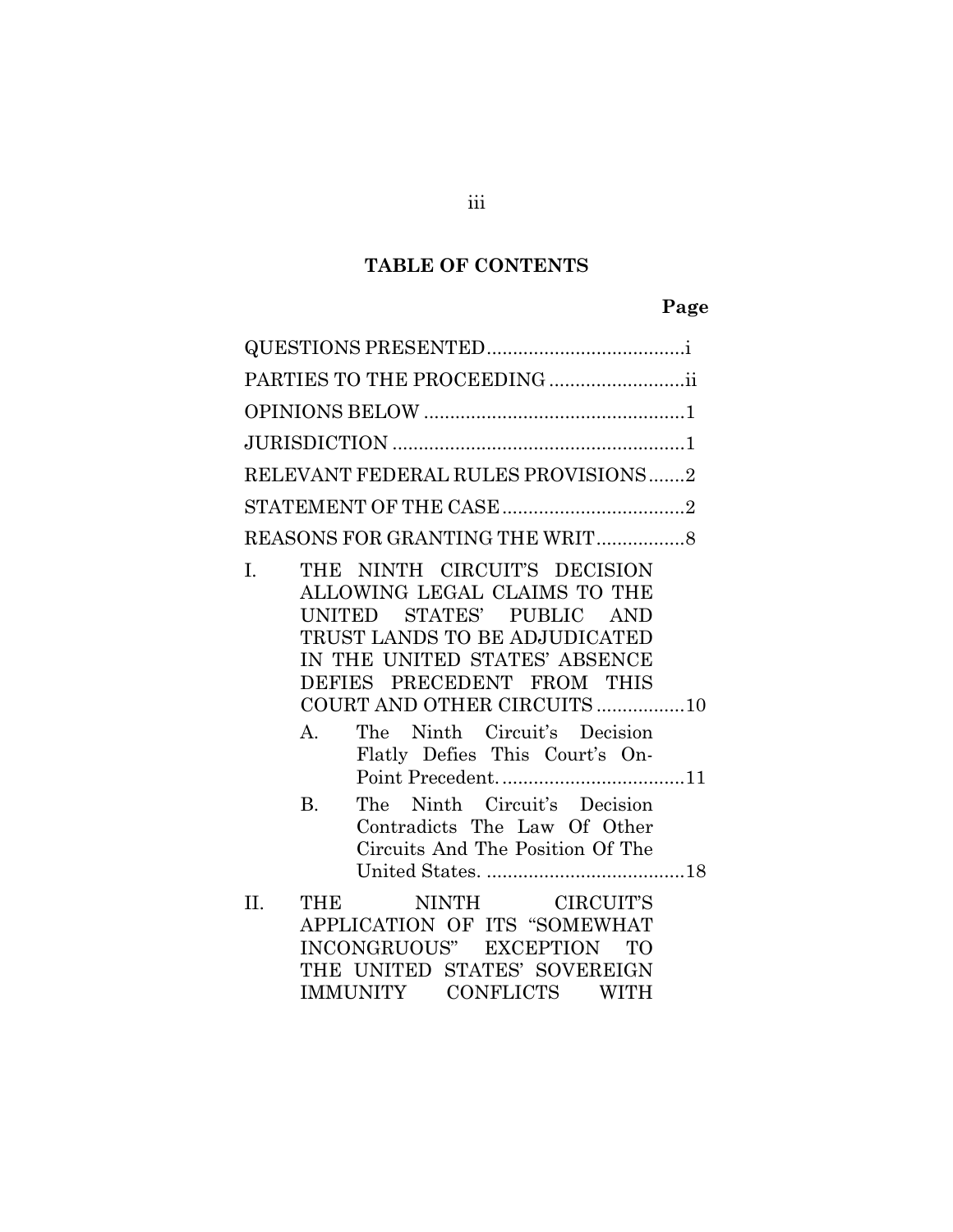|  |  | UNITED STATES V. JICARILLA       |  |
|--|--|----------------------------------|--|
|  |  |                                  |  |
|  |  | III. THE QUESTIONS ARE IMPORTANT |  |
|  |  |                                  |  |
|  |  |                                  |  |

# **APPENDIX**

| United States Court of Appeals for the Ninth                                                                                               |
|--------------------------------------------------------------------------------------------------------------------------------------------|
| United States District Court for the District of<br>Arizona, Findings of Fact<br>and Conclusions of Law (Feb. 12, 2008) 34a                |
| United States District Court for the District of<br>Arizona, Order on Summary Judgment                                                     |
| United States District Court for the District of<br>Arizona, Order Denying Motion to Dismiss                                               |
| United States Court of Appeals for the Ninth<br>Circuit Order Denying Petition for Rehearing<br>and Rehearing En Banc (Feb. 15, 2011) 104a |
| Federal Rule of Civil Procedure 19 106a                                                                                                    |

iv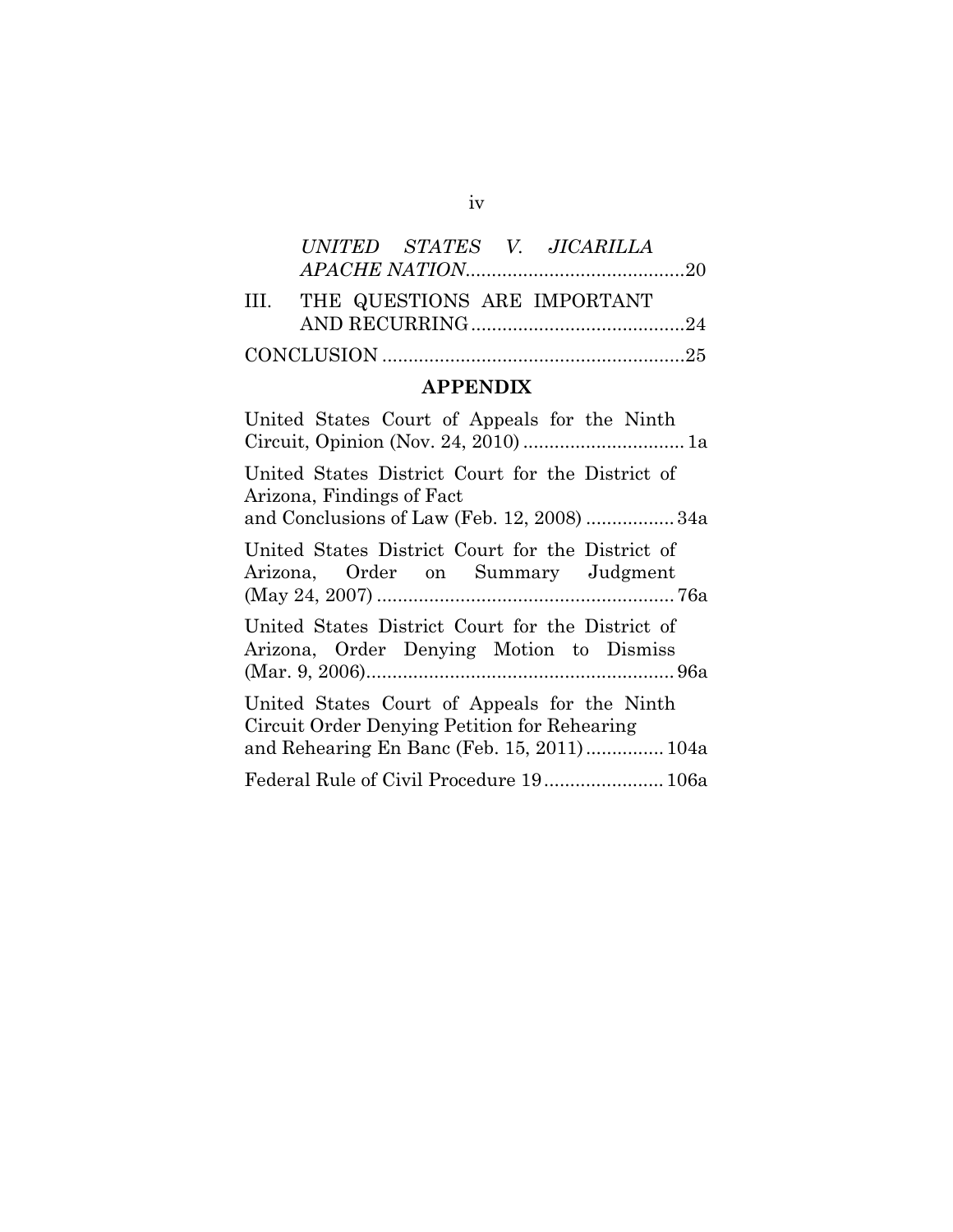## **TABLE OF AUTHORITIES**

## **CASES**

| A123 Sys., Inc. v. Hydro-Quebec,<br>626 F.3d 1213 (Fed. Cir. 2010)  18                                                   |
|--------------------------------------------------------------------------------------------------------------------------|
| Arizona v. California,                                                                                                   |
| Central Va. Cmty. College v. Katz,                                                                                       |
| Confederated Tribes of Chehalis Indian<br>Reservation v. Lujan,                                                          |
| Dawavendewa v. Salt River Project<br>Agricultural Improvement and Power<br>District,<br>276 F.3d 1150 (9th Cir. 2002) 19 |
| Enterprise Mgmt. Consultants, Inc. v. United<br>States,<br>883 F.2d 890 (10th Cir. 1989) 19                              |
| Fluent v. Salamanca Indian Lease Auth.,<br>928 F.2d 542 (2d Cir. 1991) 19                                                |
| Mine Safety Appliances Co. v. Forrestal,                                                                                 |
| Minnesota v. United States,                                                                                              |

### v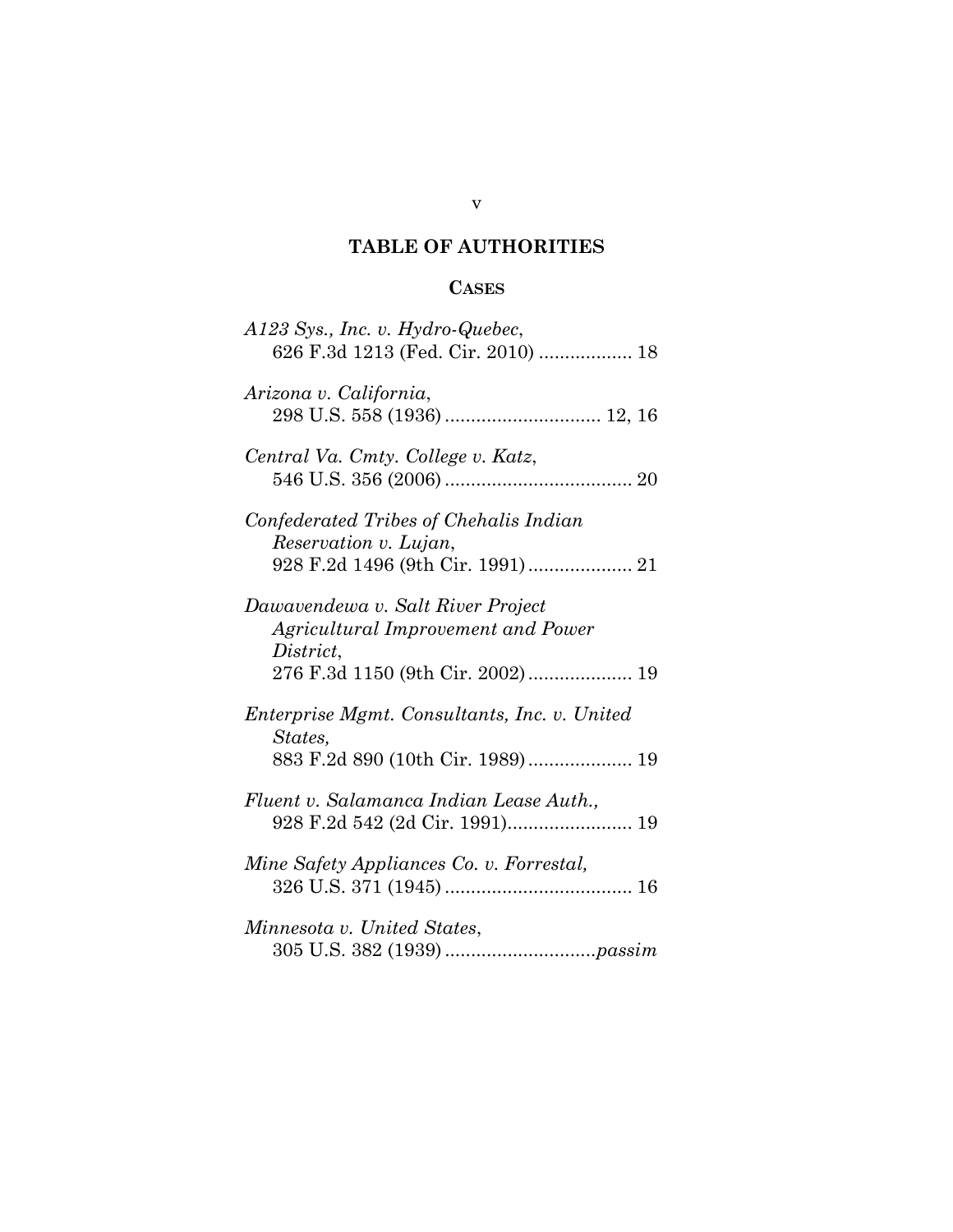| Office of Personnel Mgmt. v. Richmond,                                                                                      |
|-----------------------------------------------------------------------------------------------------------------------------|
| Provident Tradesmen Bank & Trust Co. v.<br>Patterson,                                                                       |
| Puyallup Indian Tribe v. Port of Tacoma,<br>717 F.2d 1251 (9th Cir. 1983) 20, 22                                            |
| Republic of the Philippines v. Pimentel,                                                                                    |
| School Dist. of the City of Pontiac v. Secretary<br>of the United States Dep't of Educ.,<br>584 F.3d 253 (6th Cir. 2009) 18 |
| Sokaogon Chippewa Community v. Wisconsin,                                                                                   |
| Texas v. New Mexico,                                                                                                        |
| United States v. Hellard,                                                                                                   |
| United States v. Jicarilla Apache Nation,                                                                                   |
| United States v. Shaw,                                                                                                      |
| Wichita & Affiliated Tribes v. Hodel,<br>788 F.2d 765 (D.C. Cir. 1986)  19                                                  |

vi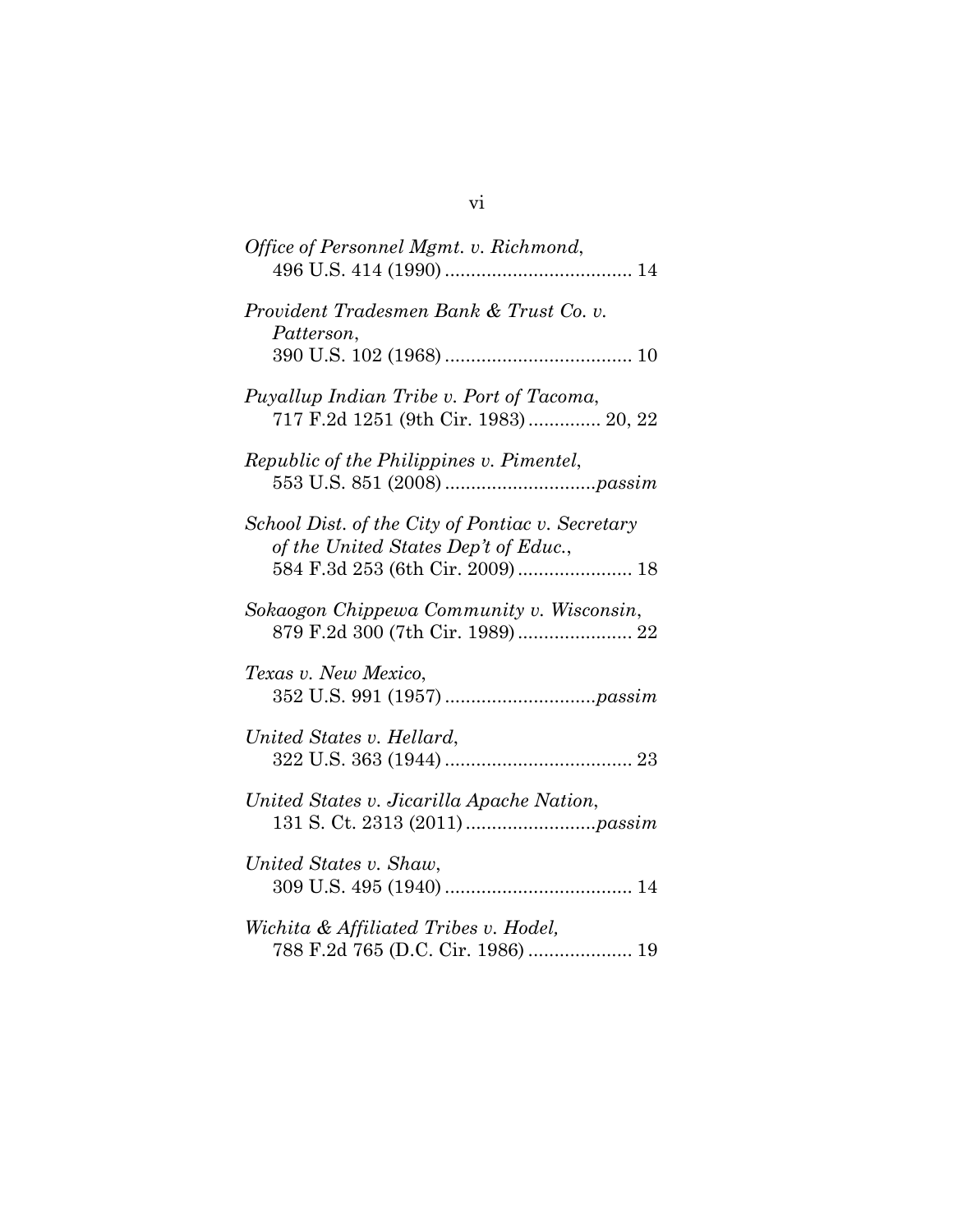## **STATUTES, REGULATIONS AND RULES**

| 28 U.S.C.                                        |
|--------------------------------------------------|
| Act of July 22, 1854, Chapter 103, $\S 5$ ,      |
| Act of June 20, 1910, Chapter 310 § 24,          |
|                                                  |
|                                                  |
|                                                  |
| Federal Rule of Civil Procedure 19 <i>passim</i> |
| Federal Rule of Bankruptcy Procedure 3003 4      |

#### **JUDICIAL MATERIALS**

Brief of Amicus Curiae United States of America, *BGA LLC v. Ulster County* (2d Cir. 2008) (No. 08-0596-cv) ..................................... 18

*Texas v. New Mexico*, Report of the Special Master, No. 9 Orig. (March 15, 1954) ........ 11, 16

#### vii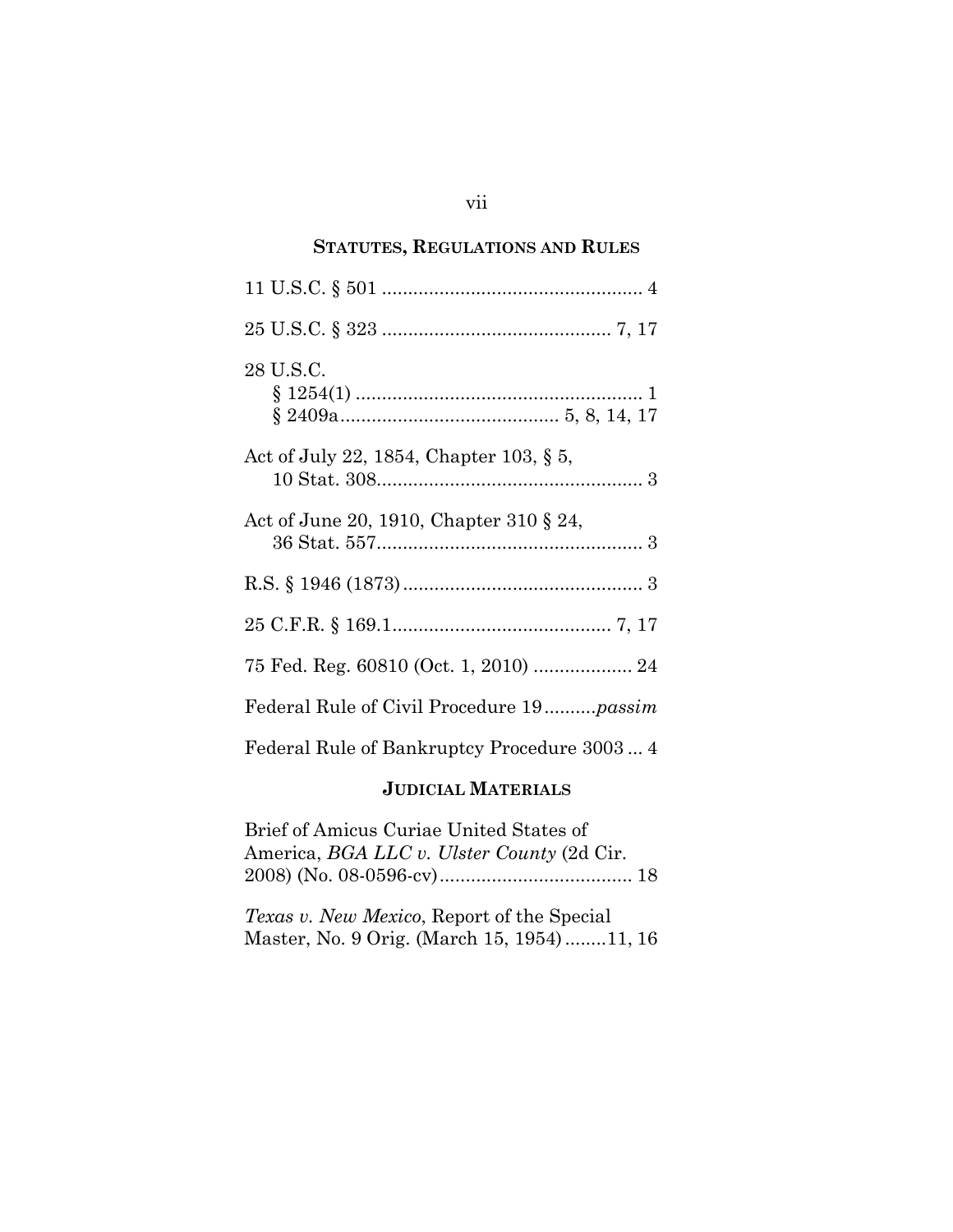#### **PETITION FOR A WRIT OF CERTIORARI**

 $\overline{\phantom{a}}$  , where  $\overline{\phantom{a}}$ 

Petitioner, the Gila River Indian Community, respectfully petitions for a writ of certiorari to review the judgment of the United States Court of Appeals for the Ninth Circuit in this case.

#### **OPINIONS BELOW**

The opinion of the court of appeals (App., *infra*, 1a-33a) is reported at 626 F.3d 1059 (9th Cir. 2010). The district court's findings of fact and conclusions of law (App., *infra*, 34a-75a) are reported at 384 B.R. 263 (D. Ariz. 2008). The district court's decisions at the motion to dismiss stage (App., *infra*, 96a-103a) and the summary judgment stage (App., *infra*, 76a-95a) are not reported.

#### **JURISDICTION**

The court of appeals entered its judgment on November 24, 2010. App., *infra*, 1a. The Community's petition for rehearing and rehearing en banc was denied on February 15, 2011. App., *infra*, 104a. On May 6, 2011, Justice Kennedy extended the time for filing a petition for writ of certiorari to and including June 15, 2011, and, on June 2, 2011, Justice Kennedy further extended the time for filing the petition to and including July 15, 2011. This Court has jurisdiction pursuant to 28 U.S.C.  $§ 1254(1).$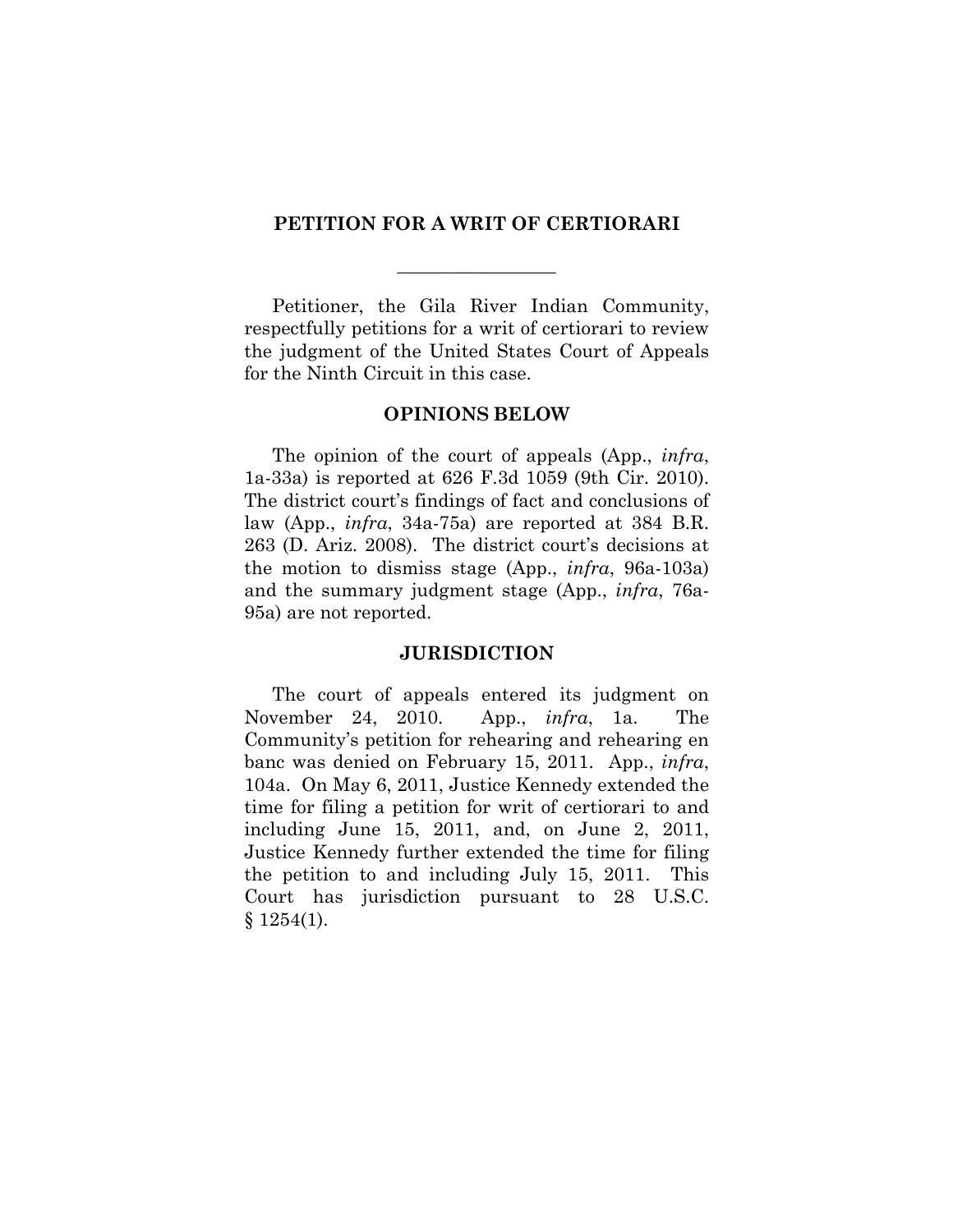#### **RELEVANT FEDERAL RULES PROVISIONS**

The relevant provision of the federal rules, Federal Rule of Civil Procedure 19, is reproduced in full in the Appendix to the Petition (App., *infra*, 106a-108a).

#### **STATEMENT OF THE CASE**

1. Federal Rule of Civil Procedure 19(a) identifies those persons that must be joined in litigation if feasible. Under Rule 19(a), a party is "required" if, "in that person's absence, the court cannot accord complete relief among existing parties," or if "that person claims an interest relating to the subject of the action and is so situated that disposing of the action in the person's absence may as a practical matter impair or impede the person's ability to protect the interest" or "leave an existing party subject to a substantial risk of incurring double, multiple, or otherwise inconsistent obligations because of the interest." Fed. R. Civ. P. 19(a).

If the court finds that a party is required, the court then applies Rule 19(b)'s prescribed factors to determine whether the party is indispensable such that the litigation must be dismissed unless the party can be joined. Those factors are: (i) the prejudice to any party or to the absent party; (ii) whether relief can be shaped to lessen prejudice; (iii) whether a judgment rendered in the person's absence would be adequate; and (iv) whether the plaintiff would have an adequate remedy if the action were dismissed for nonjoinder, *i.e.*, whether there exists an alternative forum. Fed. R. Civ. P. 19(b).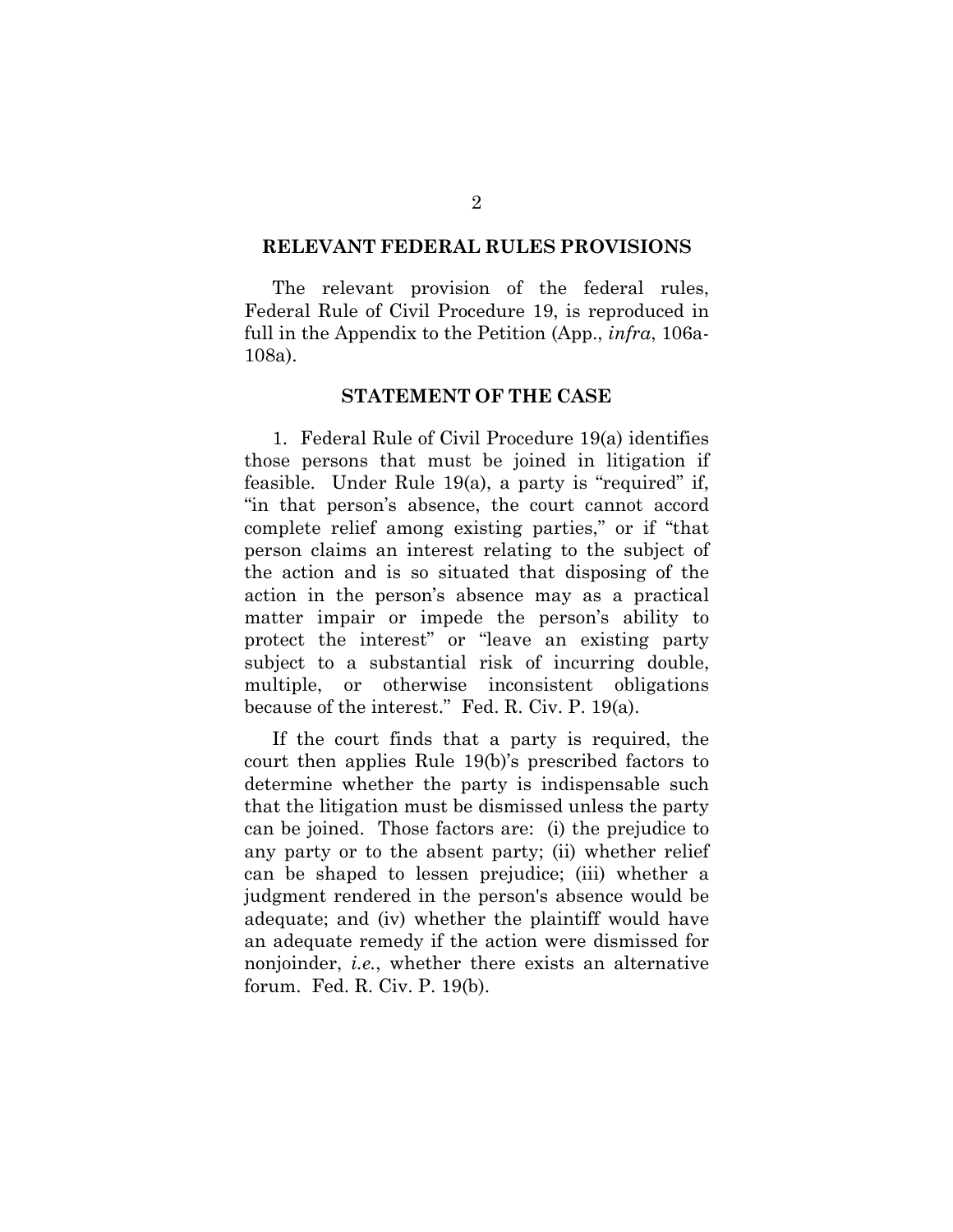2. This case arises from the bankruptcy trustee's attempt to obtain a judicially implied easement providing access to a 657-acre parcel of land in southcentral Arizona known as "Section 16." App., *infra*, 2a. Section 16 is fully encircled by individually held lands and petitioner's lands. *Id*. at 3a. The United States holds title to all of the land across which the purported easement runs, holding that title in trust for the individual allottee landowners and for petitioner, the Gila River Indian Community, a federally recognized Indian tribe. *Id.* at 9a, 62a.

Section 16 was originally reserved as school lands for the Territories of New Mexico and Arizona, and then the State of Arizona. *See* Act of July 22, 1854, ch. 103, § 5, 10 Stat. 308, 309; R. S. § 1946 (1873); Act of June 20, 1910, ch. 310, § 24, 36 Stat. 557, 572. In 1929, however, Arizona sold Section 16 to a private owner, and since that time the land has been used exclusively for agricultural and animal husbandry purposes. App., *infra*, at 3a.

3. In 2004, Section 16's owners, Michael and Debra Schugg, declared Chapter 11 bankruptcy and listed Section 16 as their largest asset. App., *infra*, 4a. G. Grant Lyon is the bankruptcy trustee for the Schugg bankruptcy estate. *Id.*

On January 20, 2005, the trustee attempted to provide Wells Fargo a priority lien in the land by collateralizing Section 16 in the bankruptcy proceedings. *In re Michael Schugg*, No. 04-bk-13326- GBN, dkt. #150 (Bankr. D. Ariz. Jan. 20, 2005). Petitioner objected and asserted title to Section 16. *In re Michael Schugg*, No. 04-bk-13326-GBN, dkt. #221 (Bankr. D. Ariz. Apr. 29, 2005). The trustee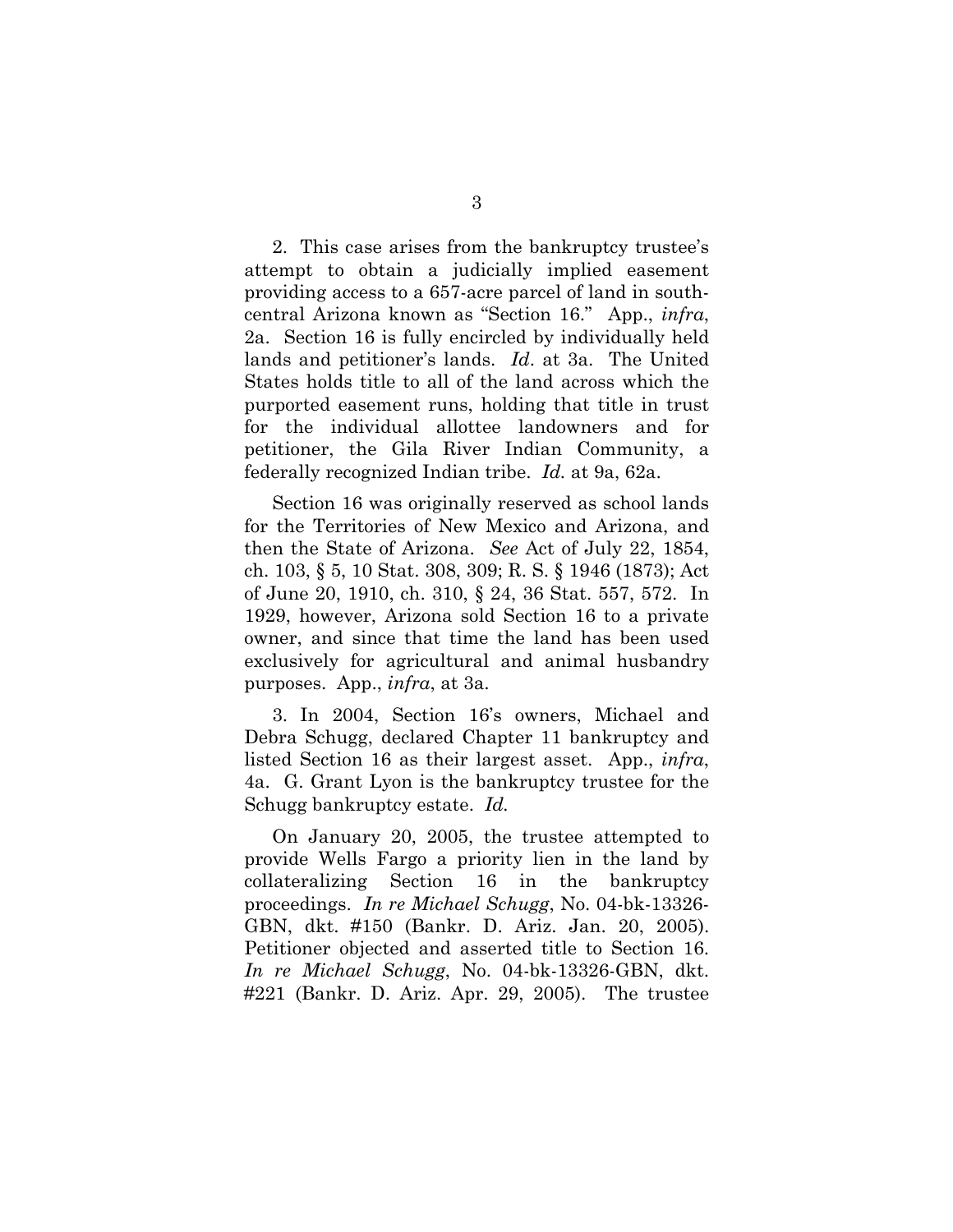then asserted, for the first time in the bankruptcy proceedings, a right of access in the form of an easement across petitioner's and the individual allottees' surrounding lands. *In re Michael Schugg*, No. 04-bk-13326-GBN, dkt. #224 (Bankr. D. Ariz. May 5, 2005). Obtaining a right of access across petitioner's and the individual allottees' lands was an indispensable part of the trustee's high-density residential development plans for Section 16, which the trustee had begun marketing to developers. *Lyon v. Gila River Indian Cmty.*, No. 05-ap-384-GBN, dkt. #1, at 9 ¶ 42 (Bankr. D. Ariz. May 25, 2005); *see also* App., *infra*, 52a; Pet. C.A. App. 352-353. In accordance with bankruptcy law, Fed. R. Bankr. P. 3003; 11 U.S.C. § 501, petitioner then filed a proof of claim to protect its beneficiary interests in the lands. App., *infra*, 12a-13a.

The trustee subsequently initiated an adversary proceeding in the bankruptcy court against the Community. App., *infra*, 12a. In that action, the trustee sought not only to quiet title to Section 16, but also to obtain a judicial ruling that it had a full right of access across the lands held by the United States in trust for petitioner and the individual landowners. *Id.* at 4a. The trustee sought an easement for the purpose of opening the rural land up to residential development, with an estimated 2,250 new homes and 850 cars traveling the road during peak periods, *id.* at 52a, 56a.

Petitioner filed counterclaims seeking a declaration that no easement existed and asserting aboriginal title and control over Section 16. App., *infra*, at 5a. Petitioner also moved to dismiss the trustee's action on the ground that the United States,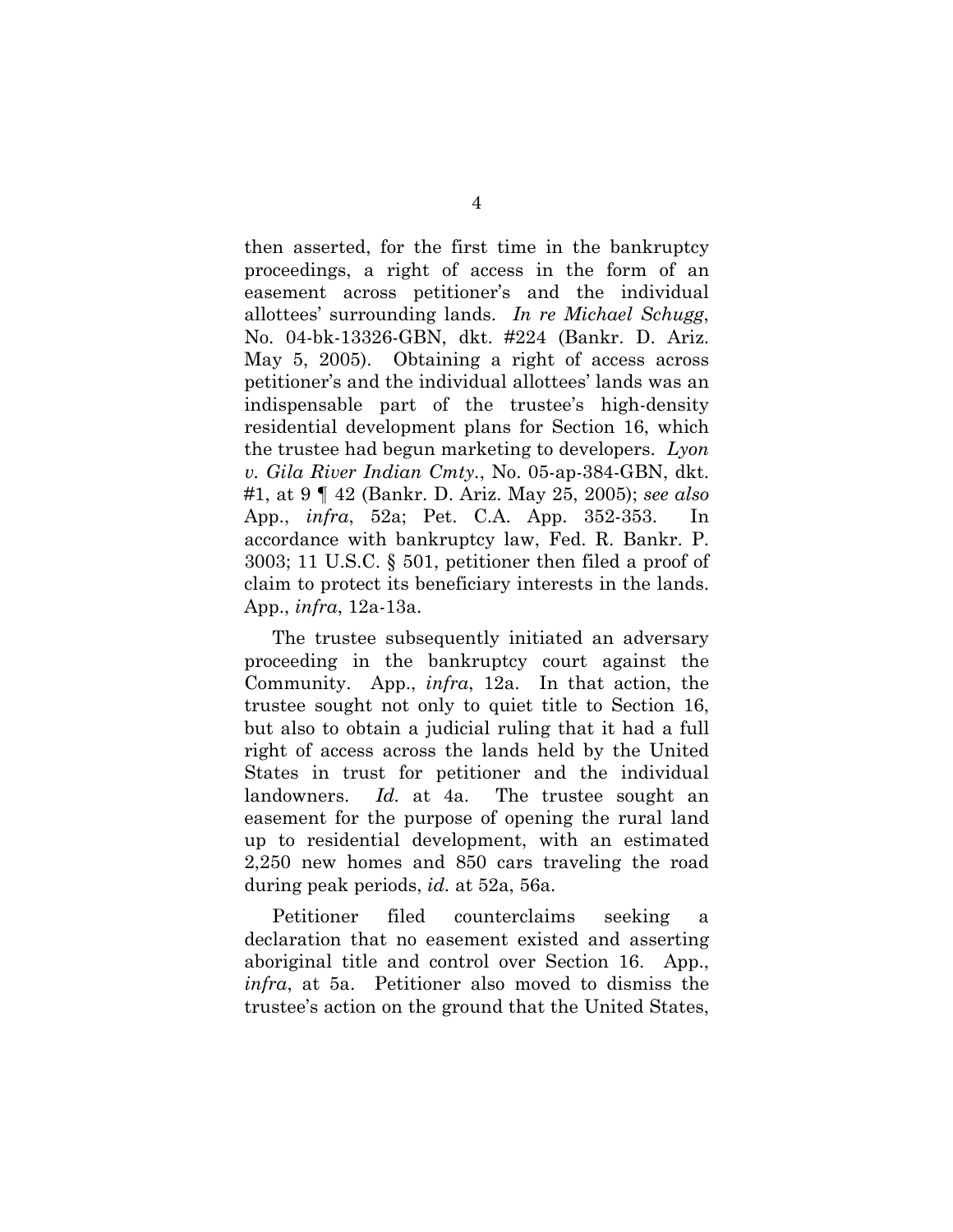as title holder of all the lands over which the alleged easement would run, was an indispensable party to the litigation under Federal Rule of Civil Procedure 19(b). The district court initially denied the Rule 19 motion without prejudice to its renewal. *Id.*

Following a bench trial, the district court entered final judgment partially in favor of the trustee. App., *infra*, at 34a-75a. As relevant here, the district court ruled that the United States was a "required" party under Rule 19(a). *Id.* at 59a. The court also held that, because the Quiet Title Act had specifically preserved the United States' sovereign immunity for suits over Indian lands held in trust by the United States, the United States could not be joined. App., *infra*, 60a; *see* Quiet Title Act, 28 U.S.C. § 2409a.

However, instead of dismissing the case under Rule 19(b), the district court reasoned that the case could proceed without the United States (and the individual landowners) because petitioner was a party to the action. App., *infra*, 59a (citing *Puyallup Indian Tribe v. Port of Tacoma*, 717 F.2d 1251, 1254 (9th Cir. 1983)). The court also stated that neither the United States nor the individual allottees would technically be bound by its judgment implying an easement across their lands. App., *infra,* at 61a, 62a n.3.

4. The United States Court of Appeals for the Ninth Circuit affirmed. App., *infra*, 1a-33a. As relevant here, the court agreed that, as title-holder for the land across which the easement was being implied, the United States was a required party under Rule 19(a), whose joinder was impossible because the United States had not waived sovereign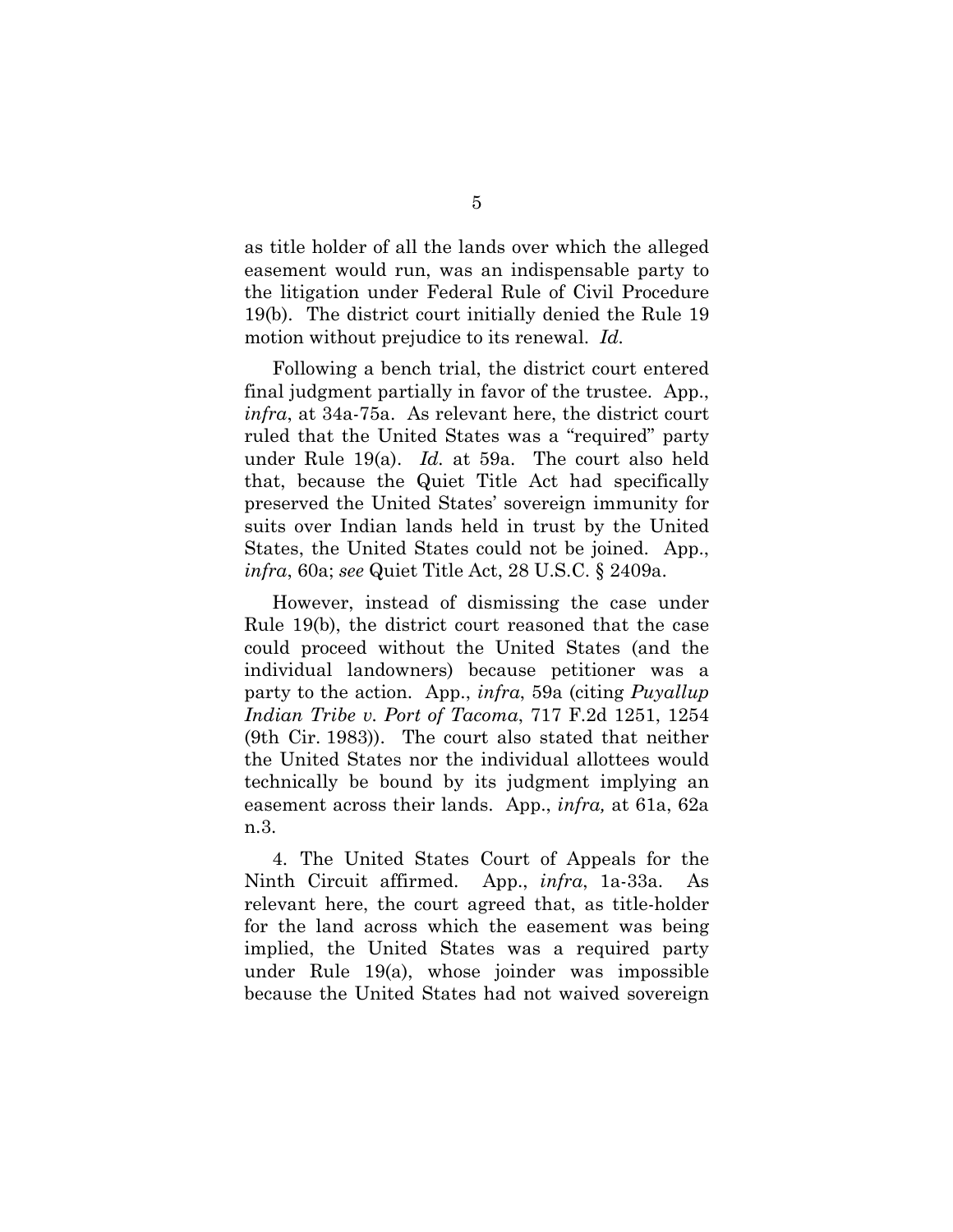immunity. App., *infra*, at 9a. The court also agreed that "judicial recognition of an easement would impair the government's right[s]." *Id*.

In addition, the court acknowledged that this Court had previously held that the United States is an indispensable party, whose absence requires dismissal, in litigation designed to determine a "right of way" over Indian land held in trust, and "'to any suit to establish or acquire an interest in the lands'" to which the United States "'is confessedly the owner of the fee.'" App., *infra*, 10a-11a (quoting *Minnesota v. United States*, 305 U.S. 382, 386 (1939)).

The Ninth Circuit nevertheless held that this suit to determine a right of way over reservation and individual allottee lands to which the United States holds title could proceed because petitioner was a party to the litigation. App., *infra,* 14a. In holding that this Court's decision in *Minnesota* did not govern, the Ninth Circuit applied what it admitted was its "somewhat incongruous" rule, *id*. at 12a, that the United States' interest in lands to which it holds title can be litigated in its absence if an Indian tribe as plaintiff files suit "to protect its own interest," *id*. at 11a (citing *Puyallup, supra*). The court then extended the *Puyallup* rule to cases where the tribe is a defendant in litigation and the United States' title is being compromised, reasoning that, by filing a proof of claim in bankruptcy, petitioner "had to know" that the trustee would initiate an adversary action to establish its claim to the land. *Id.* at 12a-13a.

The Ninth Circuit further found inapplicable *Republic of the Philippines v. Pimentel*, 553 U.S. 851 (2008), in which this Court held that a foreign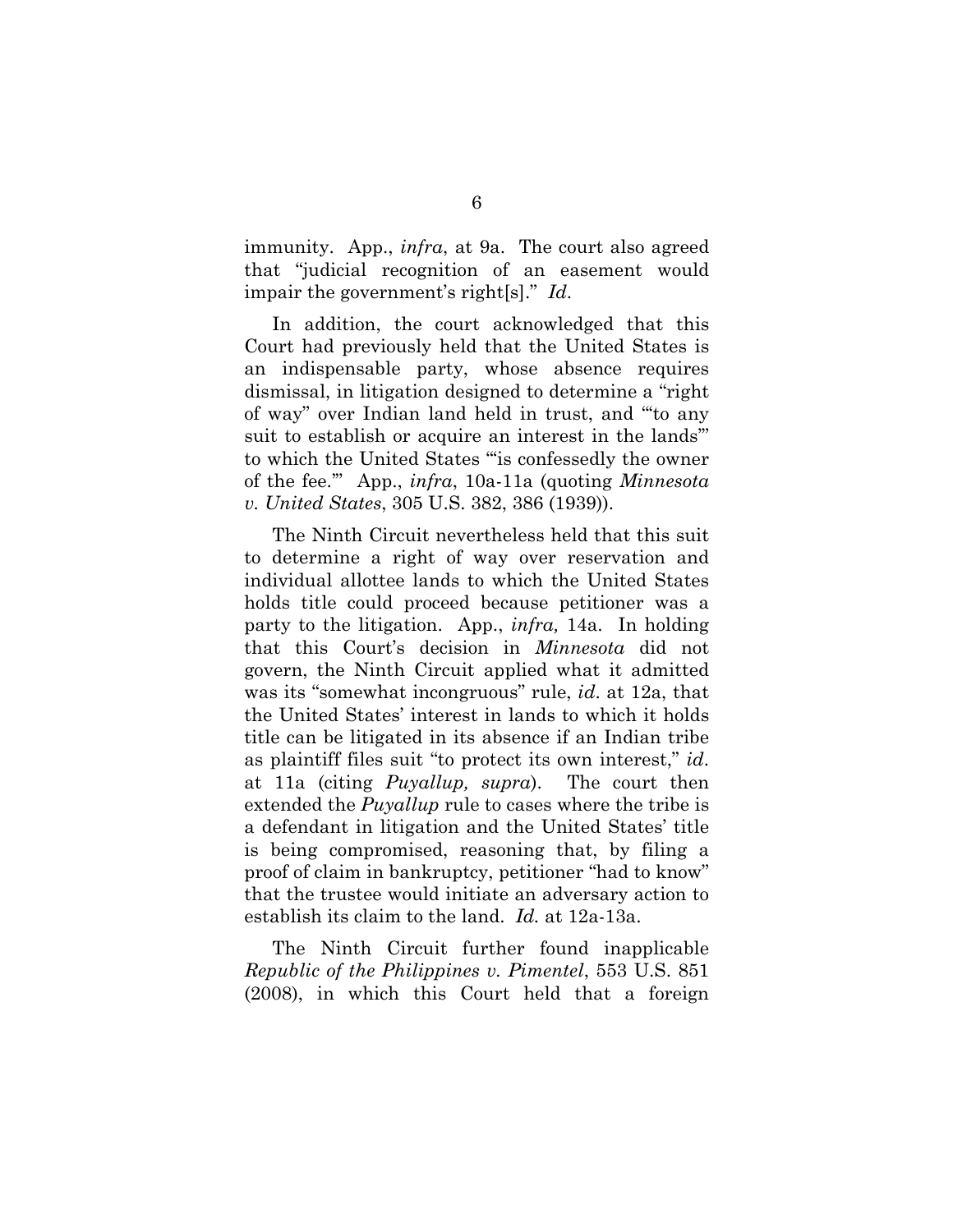sovereign government is a necessary party to litigation over rights to property in which it holds an interest, and that, under Federal Rule of Civil Procedure 19(b), its absence due to sovereign immunity bars the suit from going forward, *id.* at 867. The court of appeals ruled that *Pimentel*'s holding about the nature of a sovereign's interest in litigation implicating its property interests only "narrowly" applied to the interests of a "foreign sovereign that had invoked sovereign immunity." App., *infra*, 14a.

The court then held that the easement was properly implied because it arose in 1877 when Section 16 was reserved as school lands and all of the surrounding lands were public lands held by the United States. App., *infra*, 19a-20a.

In so holding, the Ninth Circuit found it immaterial, App., *infra*, 15a-16a, that Congress has prescribed an alternative administrative process for obtaining access to and easements across land held by the United States. *See* 25 U.S.C. § 323 (Secretary of the Interior may "grant rights-of-way for all purposes, subject to such conditions as he may prescribe, over and across any lands now or hereafter held in trust by the United States for individual Indians or Indian tribes, \* \* \* or any lands now or hereafter owned, subject to restrictions against alienation, by individual Indians or Indian tribes."); *see also* 25 C.F.R. § 169.1 *et seq.*<sup>1</sup>

1

<sup>1</sup> The Ninth Circuit also held that the district court erred in concluding that the access roads were publicly open Indian Reservation Roads, App., *infra*, 23a, and that the trustee failed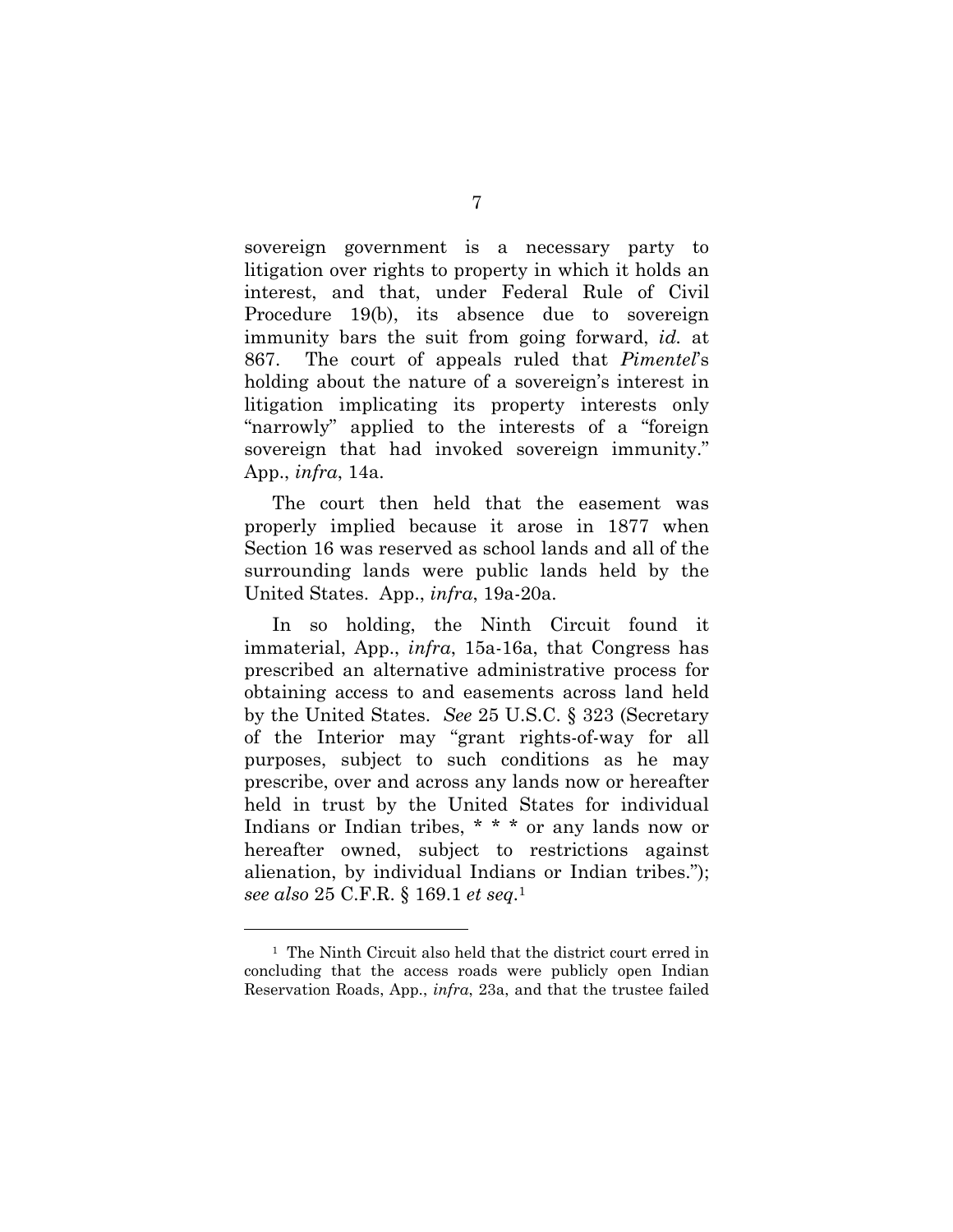5. The court of appeals subsequently denied petitioner's timely request for rehearing and rehearing en banc. App., *infra*, at 104a.

#### **REASONS FOR GRANTING THE WRIT**

The Ninth Circuit's holding is extraordinary. Notwithstanding this Court's on-point and directly binding decisions in, *inter alia*, *Minnesota v. United States*, 305 U.S. 382 (1939), and *Republic of the Philippines v. Pimentel*, 553 U.S. 851 (2008), the Ninth Circuit held that courts remain free to compromise the United States' title both to public lands held exclusively by the United States and to lands held by the United States in its sovereign role as trustee, without the United States' participation in the litigation and despite the Quiet Title Act's undisputed preservation of the United States' sovereign immunity from precisely such claims, 28 U.S.C. § 2409a(a). The court, moreover, made that ruling while openly acknowledging that "judicial recognition of an easement would impair the government's right[s]" in its absence. App. *infra*, 9a.

That holding flies in the face of this Court's decision in *Pimentel*, which ruled that, in applying Rule 19(b)'s indispensable party criteria, courts must

 $\overline{a}$ 

to show that the access roads were public highways under R.S. 2477, App., *infra*, 30a. In addition, the held that petitioner's aboriginal title to Section 16 was extinguished. *Id.* at 31a-32a. Finally, the panel held that the issue whether petitioner had zoning authority over Section 16 was not ripe for decision. *Id.* at 32a-33a. None of those issues are presented to this Court for review.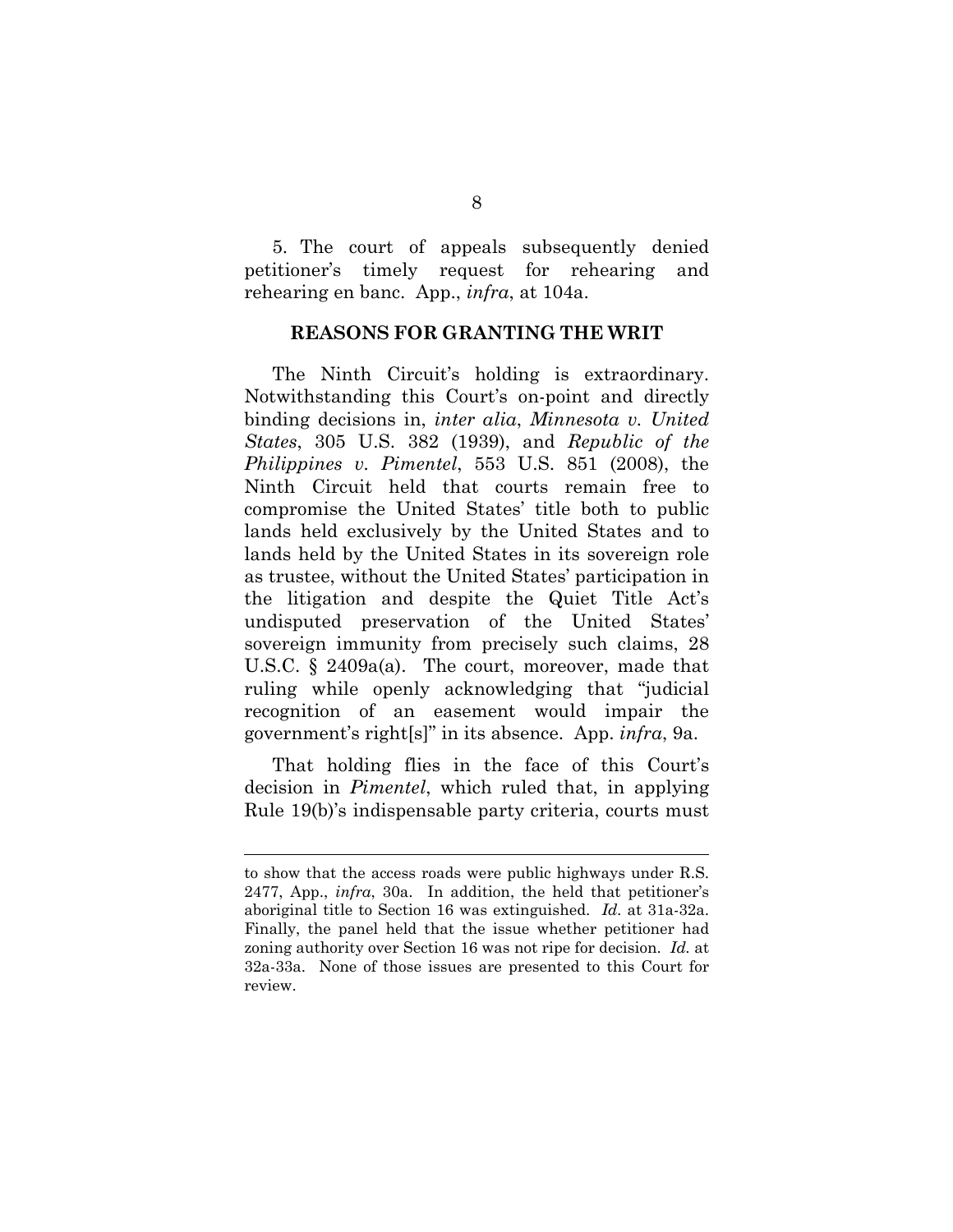"give full effect to sovereign immunity," 553 U.S. at 865, and a court cannot evade that rule by reasoning that the sovereign "would not be bound by the judgment in an action where they were not parties," *id.* at 871.

The Ninth Circuit's decision is also flatly irreconcilable with this Court's directly on-point holding in *Minnesota* that the United States is an indispensable party in whose absence the litigation cannot proceed when a party seeks to adjudicate a claimed right of way over Indian lands to which the United States holds fee title in trust. That is this case.

Invocation of "somewhat incongruous" circuit precedent, App., *infra*, 12a, that treats Indian tribes as proxies for the United States—a rule that no other court of appeals applies—is no excuse for ignoring binding precedent from this Court.

The gap between Ninth Circuit law and the law of this Court has only gotten worse with this Court's recent issuance of its decision in *United States v. Jicarilla Apache Nation*, 131 S. Ct. 2313 (2011). That case discussed at length the unique and distinct sovereign interests of the federal government that are implicated when the United States holds property in trust for Indian tribes, *id*. at 2323-2327. Plaintiffs cannot keep the United States' sovereign interests sidelined in a lawsuit while compromising the United States' title by the mere expedience of suing an Indian tribe.

Finally and unsurprisingly, the Ninth Circuit's stark departure from binding precedent conflicts with the decisions of other courts of appeals on issues of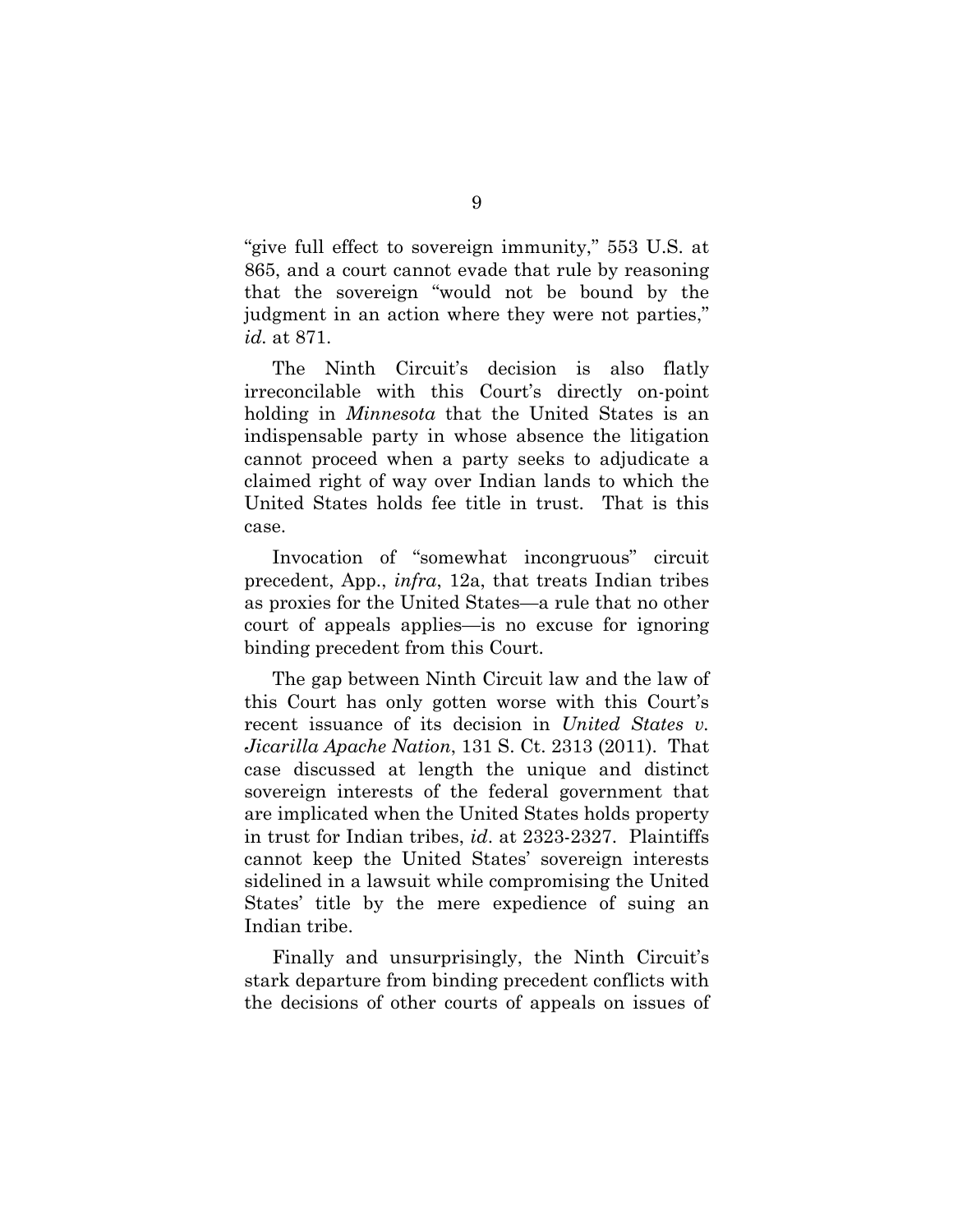fundamental and recurring importance—the consistent application of Rule 19(b) in cases implicating sovereign immunity. Given the Ninth Circuit's refusal to reconsider its "somewhat incongruous" law en banc, only this Court can correct the Ninth Circuit's expansive inroad on sovereign immunity and disregard of settled Rule 19 precedent.

**I. THE NINTH CIRCUIT'S DECISION ALLOWING LEGAL CLAIMS TO THE UNITED STATES' PUBLIC AND TRUST LANDS TO BE ADJUDICATED IN THE UNITED STATES' ABSENCE DEFIES PRECEDENT FROM THIS COURT AND OTHER CIRCUITS** 

The Ninth Circuit fully agreed that (i) the United States is a required party to this litigation, for purposes of Federal Rule of Civil Procedure 19(a), because it has a substantial legal interest in a claimed easement across lands to which it holds title, (ii) "judicial recognition of an easement would impair the government's right[s]," and (iii) the United States' joinder is barred by sovereign immunity. App., *infra*, at 9a. The only question is whether, under Rule 19(b), the litigation must be dismissed because the United States cannot be joined or whether, instead, the litigation can proceed and the United States' title can be compromised in its absence.

While ordinarily "[t]he decision whether to dismiss \* \* \* must be based on factors varying with the different cases," some factors are "compelling by themselves." *Provident Tradesmen Bank & Trust Co.*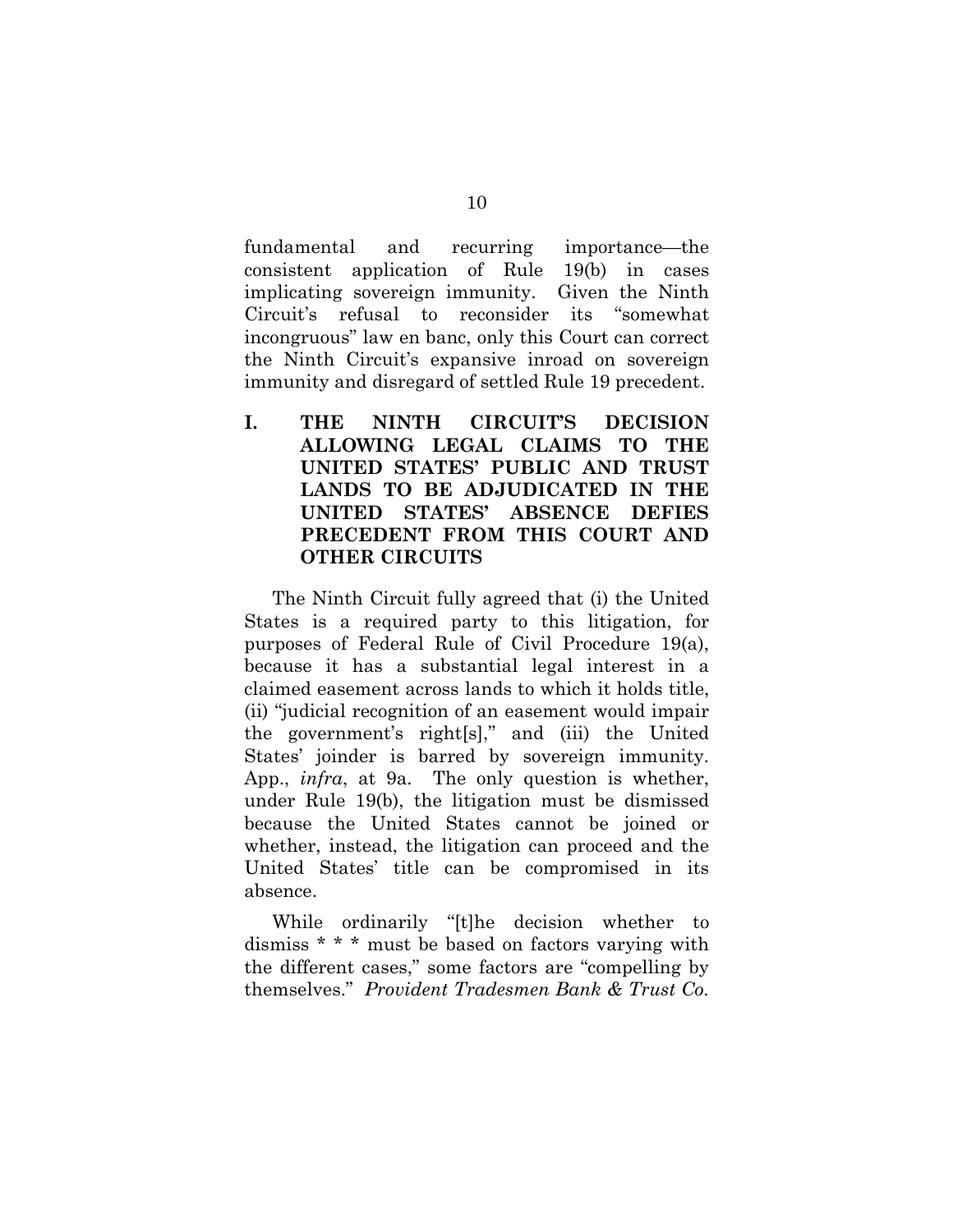*v. Patterson*, 390 U.S. 102, 118-119 (1968). In *Pimentel*, this Court held that a "claim of sovereign immunity" is just such a compelling factor, 533 U.S. at 869, and that lower courts err when they "fail[] to give full effect to sovereign immunity" in the Rule 19(b) calculus, 533 U.S. at 865. Likewise, in *Minnesota*, this Court held specifically that the United States is an indispensable party, in whose absence the litigation cannot proceed, when a right of way is sought over Indian lands held by the United States. 305 U.S. at 386-387 & n.1. The decision below casts that precedent and the law of other circuits aside in favor of a "somewhat incongruous" exception to sovereign immunity devised by the Ninth Circuit, App., *infra*, 12a.

### **A. The Ninth Circuit's Decision Flatly Defies This Court's On-Point Precedent.**

Because, as the Ninth Circuit admitted, "judicial recognition of an easement would impair the government's right[s]," App., *infra*, 9a, binding precedent of this Court mandated dismissal of this action because the judgment granting the easement "necessarily affect[ed] adversely and immediately the [interests of the] United States." *See Texas v. New Mexico*, Report of the Special Master, No. 9 Orig., p. 41 (March 15, 1954) (recommending the dismissal of the complaint for failure to join the United States as an indispensable party); *see also Texas v. New Mexico*, 352 U.S. 991 (1957) (per curiam) (dismissing the bill of complaint "because of the absence of the United States as an indispensable party").

In *Republic of the Philippines v. Pimentel*, this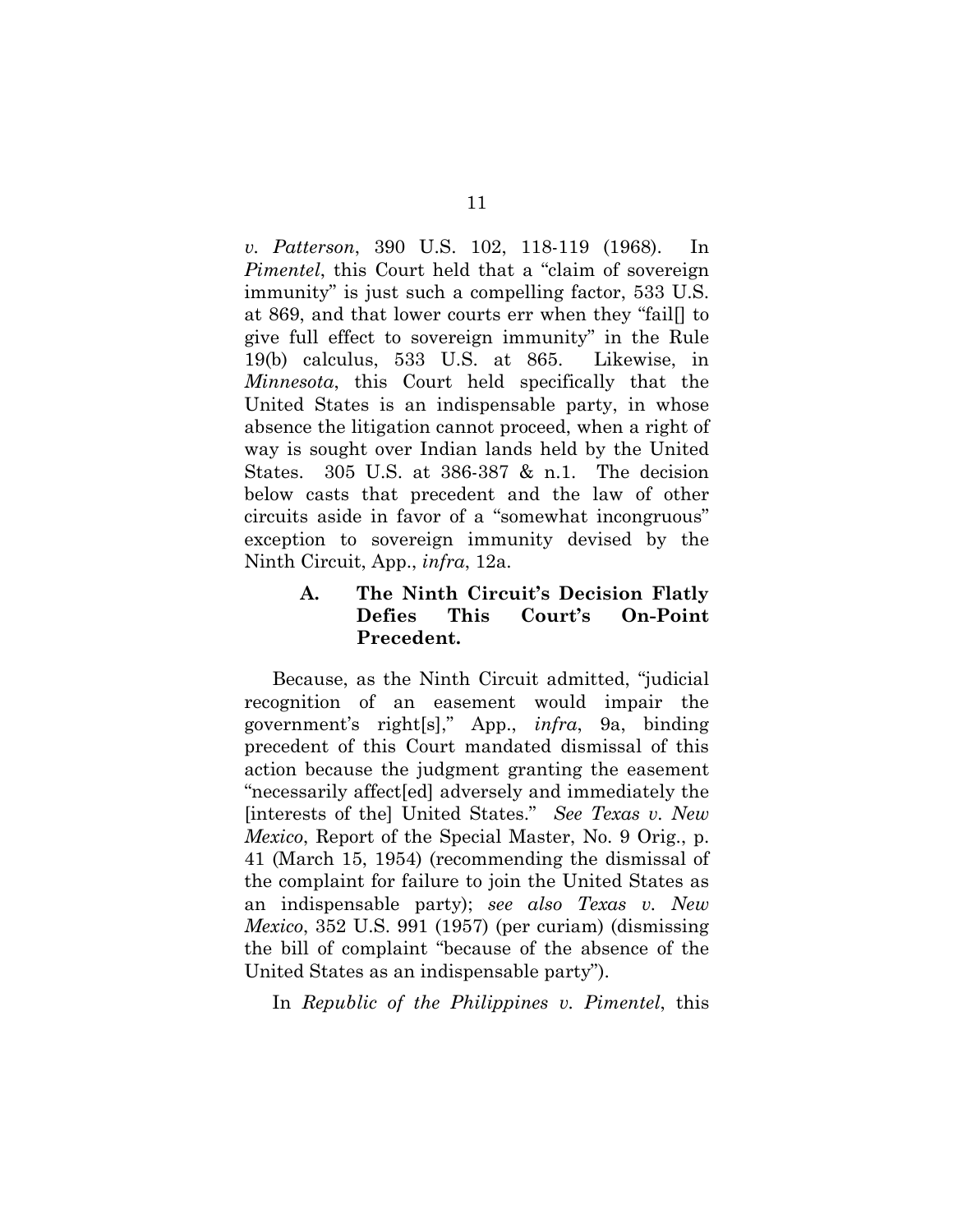Court held quite straightforwardly that a sovereign immunity barrier to joinder requires dismissal under Rule 19(b) because "[a] case may not proceed when a required-entity sovereign is not amenable to suit." 553 U.S. at 867. That is this case. Here, as in *Pimentel*, the United States was a "required-party" with a substantial interest in the case under Federal Rule of Civil Procedure 19(a); the United States' interest in the land is "not frivolous"; and the court of appeals agreed that "there is a potential for injury to the interests of the absent sovereign." *Id*.; *see* App., *infra*, 9a. Accordingly, "[t]he court's consideration of the merits was itself an infringement on \* \* \* sovereign immunity." *Pimentel*, 553 U.S. at 864. The cases cannot fairly be distinguished.

The Ninth Circuit reasoned that the litigation could proceed because the United States would not be bound by the judgment as it was not a party to the litigation. App., *infra,* 14a. This Court rejected that very same rationale when the Ninth Circuit used it in *Pimentel*, holding that permitting litigation to proceed in the absence of a required sovereign does "not further the public interest in settling the dispute as a whole." 553 U.S. at 870-871. The Ninth Circuit's rationale also defies *Arizona v. California*, 298 U.S. 558 (1936), which specifically held that the fact that a particular decision will not "bind or affect the United States" is "not an inducement for this Court to decide the rights of the [parties] which are before it by a decree which, because of the absence of the United States, could have no finality," *id.* at 572.

That already twice-rejected rationale works no better here. Once a court adjudicates rights in property, material consequences follow as conduct is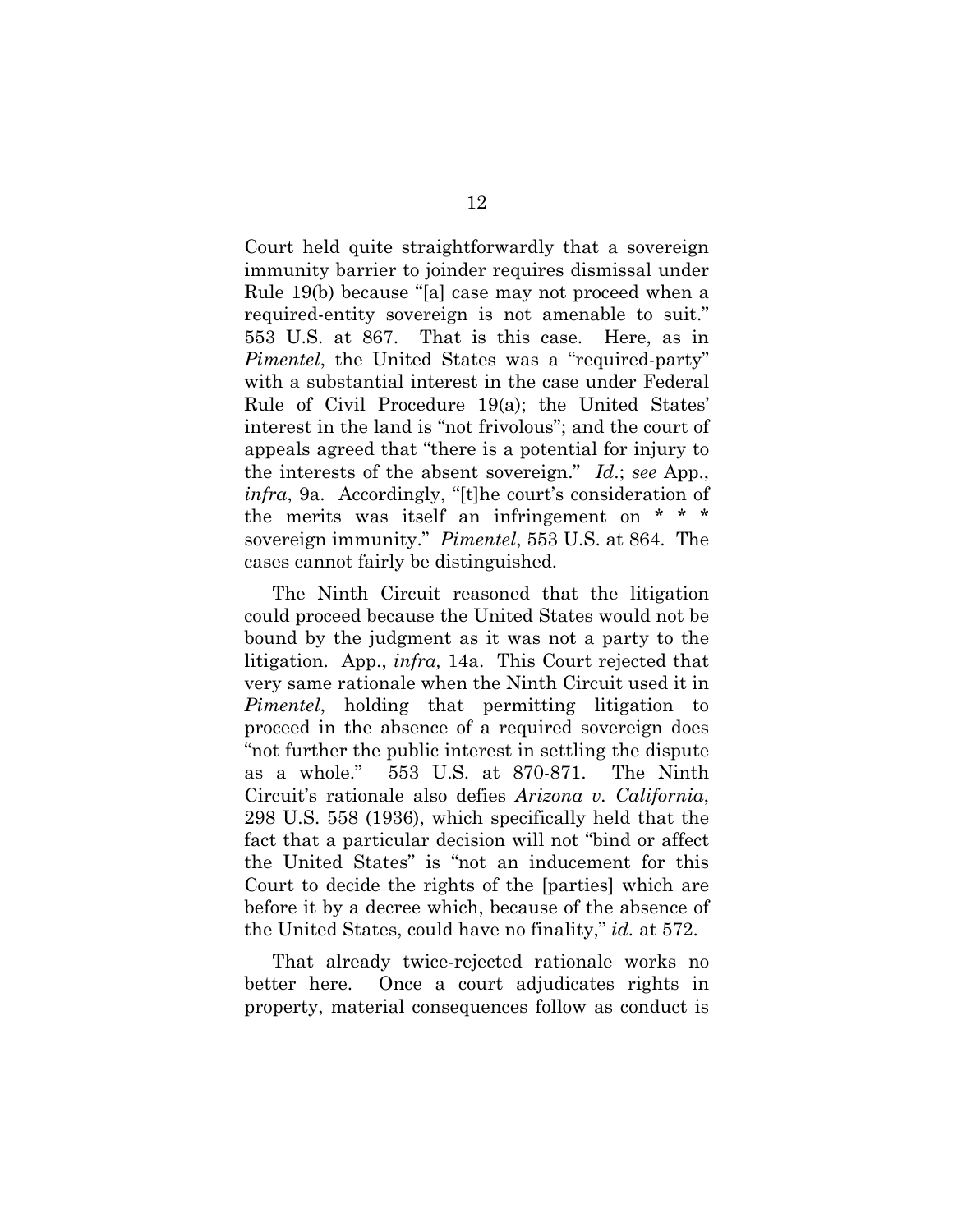undertaken in reliance on that judgment. As a result, the rights and interests of non-parties in land can become, for all practical purposes, irretrievably lost. In this case, for example, an easement was sought to allow development of a high-density subdivision in the middle of a rural, agrarian area. Once such a right is recognized by a court, the only way the sovereign can protect its legal interests is to come to court to challenge the order—and thus to surrender the very sovereign immunity from litigation over title that Congress statutorily preserved in the Quiet Title Act. In addition, adjudicating property interests in the absence of the title holder confounds the "public stake in settling disputes by wholes" and in "the avoidance of multiple litigation." *Pimentel*, 553 U.S. at 870-871.

But the Ninth Circuit now leaves the United States no choice except either (i) to acquiesce in the court's grant of an easement across its land, or (ii) to multiply the litigation, surrender its immunity, and go to court to try to defend its legal interests within the straitened framework already set by the Ninth Circuit's precedential legal rulings and the district court's fact findings. That unravels all of *Pimentel*'s protections. The sovereign immunity "privilege is much diminished if an important and consequential ruling affecting the sovereign's substantial interest is determined, or at least assumed, by a federal court in the sovereign's absence and over its objection." 553 U.S. at 868-869.2

1

<sup>2</sup> Because no court notified the United States about the litigation or invited its views on the trustee's claim to its land,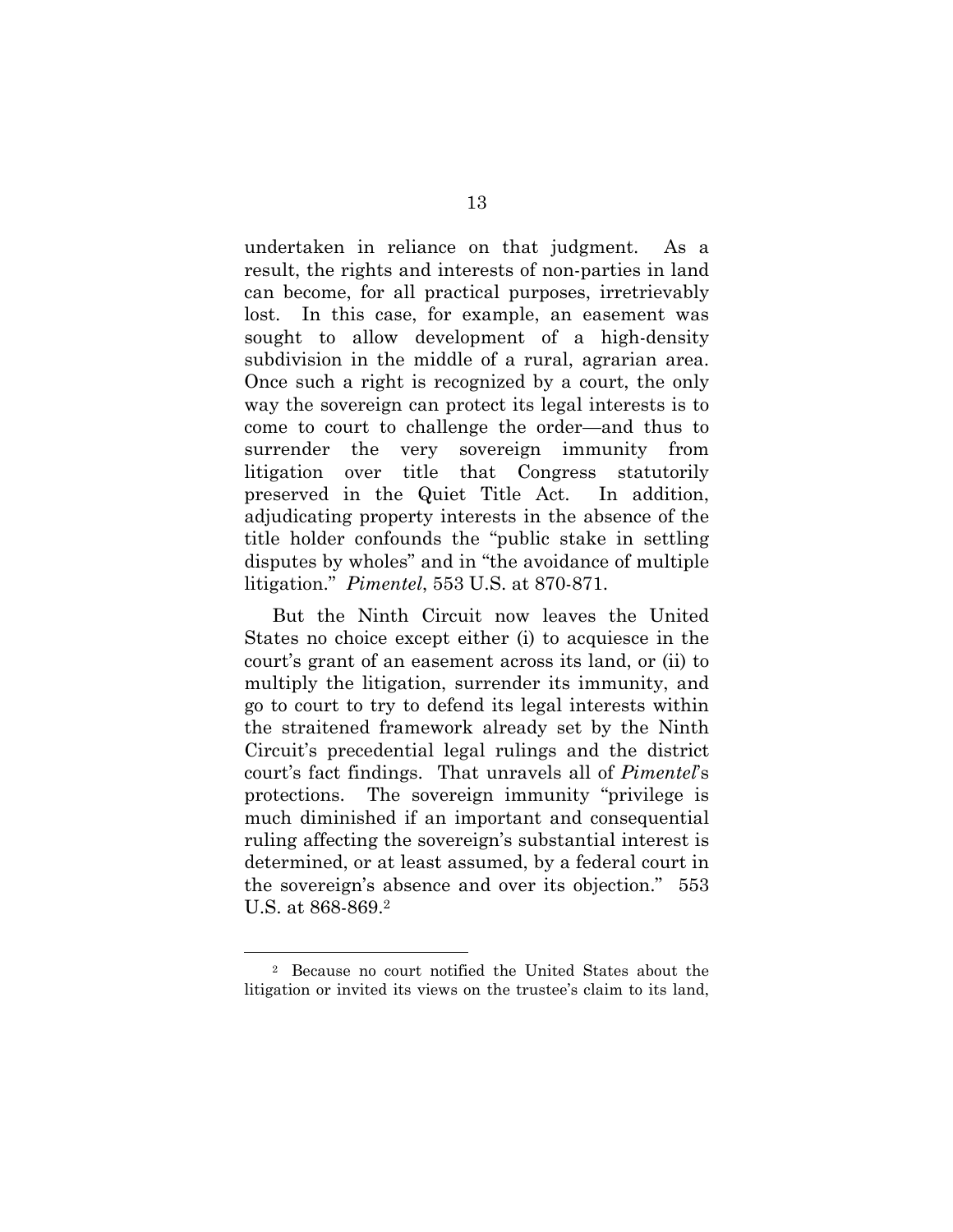The Ninth Circuit's only other distinction of *Pimentel* was to declare it a "narrow<sup>[]"</sup> ruling limited to "foreign sovereign[s]." App., *infra*, 14a. That makes no sense at all. Nothing in *Pimentel* or Rule 19(b) creates a hierarchical stacking of sovereigns' immunities or relegates the United States' immunity to a lower, more judicially dispensable class than that of foreign nations.

In any event, other decisions of this Court, which the Ninth Circuit also disregarded, compel equal treatment for the United States' and foreign governments' sovereign immunity in Rule 19 decisions. Most specifically, in *Minnesota v. United States*, this Court slammed the door shut on the Ninth Circuit's reasoning. *Minnesota* held that the United States' sovereign interest in Indian lands to which it holds title requires dismissal if sovereign immunity bars joinder of the federal government. In *Minnesota*, the State brought suit to establish a right of way by condemning the land of Indian allottees to which the United States held fee title. 305 U.S. at 383. The district court dismissed the United States as a defendant, but allowed the suit to proceed, reasoning that "the United States is not a necessary

 $\overline{a}$ 

the United States did not appear in this litigation and itself assert sovereign immunity. But sovereign immunity principles cannot be dodged that easily. Congress, in the Quiet Title Act, has already asserted that immunity, 28 U.S.C. § 2409a. Because the Executive Branch cannot waive sovereign immunity that Congress has preserved, *see Office of Personnel Mgmt. v. Richmond*, 496 U.S. 414, 423-434 (1990); *United States v. Shaw*, 309 U.S. 495, 502 (1940), its formal assertion or not of immunity in a particular case cannot alter the weight of the sovereign immunity interest in the Rule 19(b) analysis.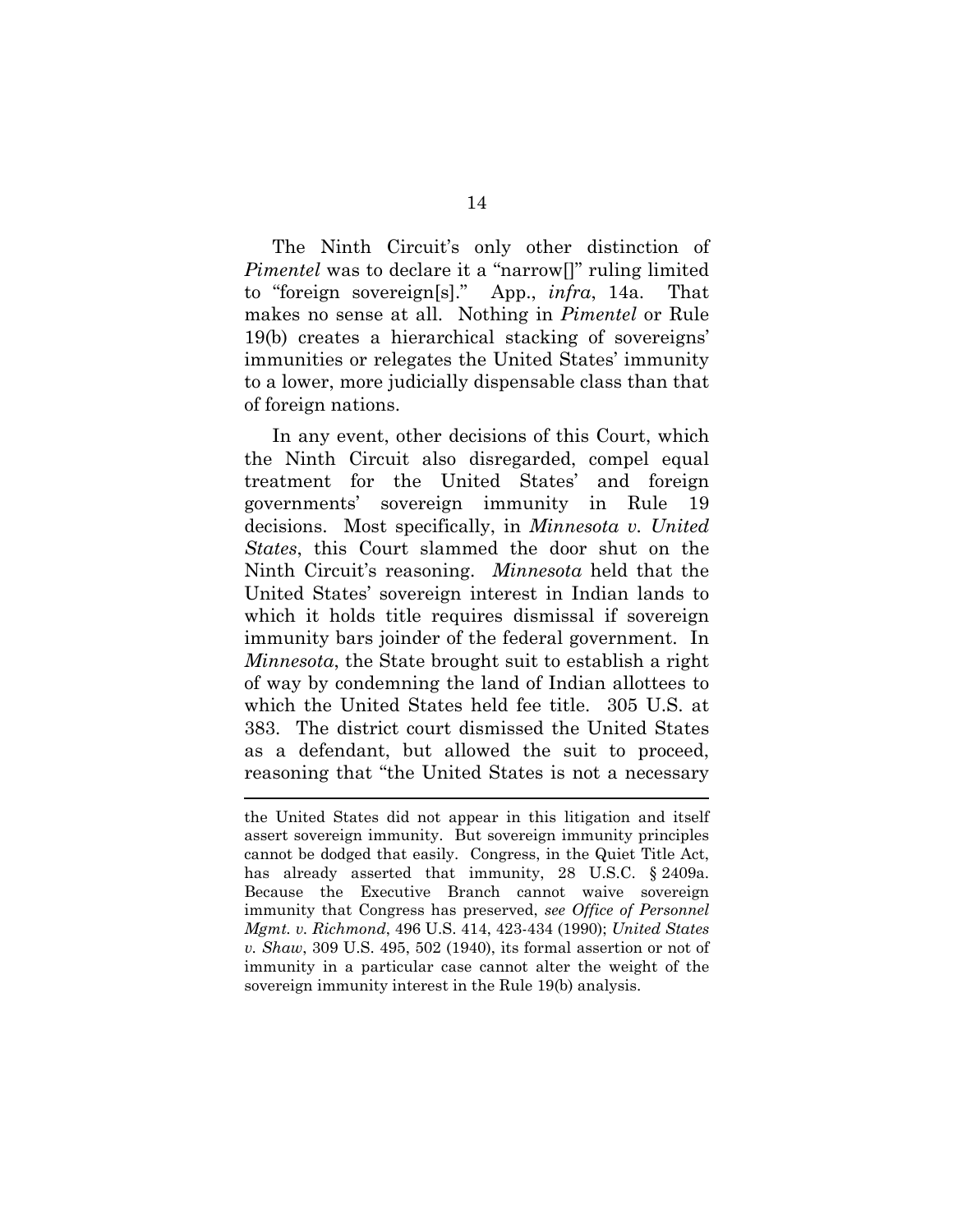party." *Id.* at 384.

This Court disagreed and held that the suit must be dismissed in its entirety because it was a "proceeding against property in which the United States has an interest," and the United States had not consented to suit. 305 U.S. at 386, 388-389. Because the United States "is confessedly the owner of the fee of the Indian allotted lands and holds the same in trust for the allottees," this Court held that "the right of way cannot be condemned without making it a party." *Id*. at 386.

Indeed, in sharp contrast to the Ninth Circuit's decision here, this Court emphasized that "no effective relief can be given in a proceeding to which the United States is not a party and that the United States is therefore an indispensable party to any suit to establish or acquire an interest in the lands." *Minnesota*, 305 U.S. at 387 n.1. The Ninth Circuit's holding that "an interest in the lands," including specifically a "right of way," could be established over Indian trust lands without the United States' participation is completely irreconcilable with *Minnesota*.

Nor was *Minnesota*'s protection of sovereign immunity an isolated event. The Ninth Circuit's decision equally runs afoul of *Texas v. New Mexico*, 352 U.S. 991 (1957), where this Court dismissed an original-action complaint because the United States had an interest in the water rights at issue as trustee but could not be joined due to sovereign immunity. Texas filed suit claiming that New Mexico had violated the Rio Grande Compact. However, this Court agreed with the report of the Special Master,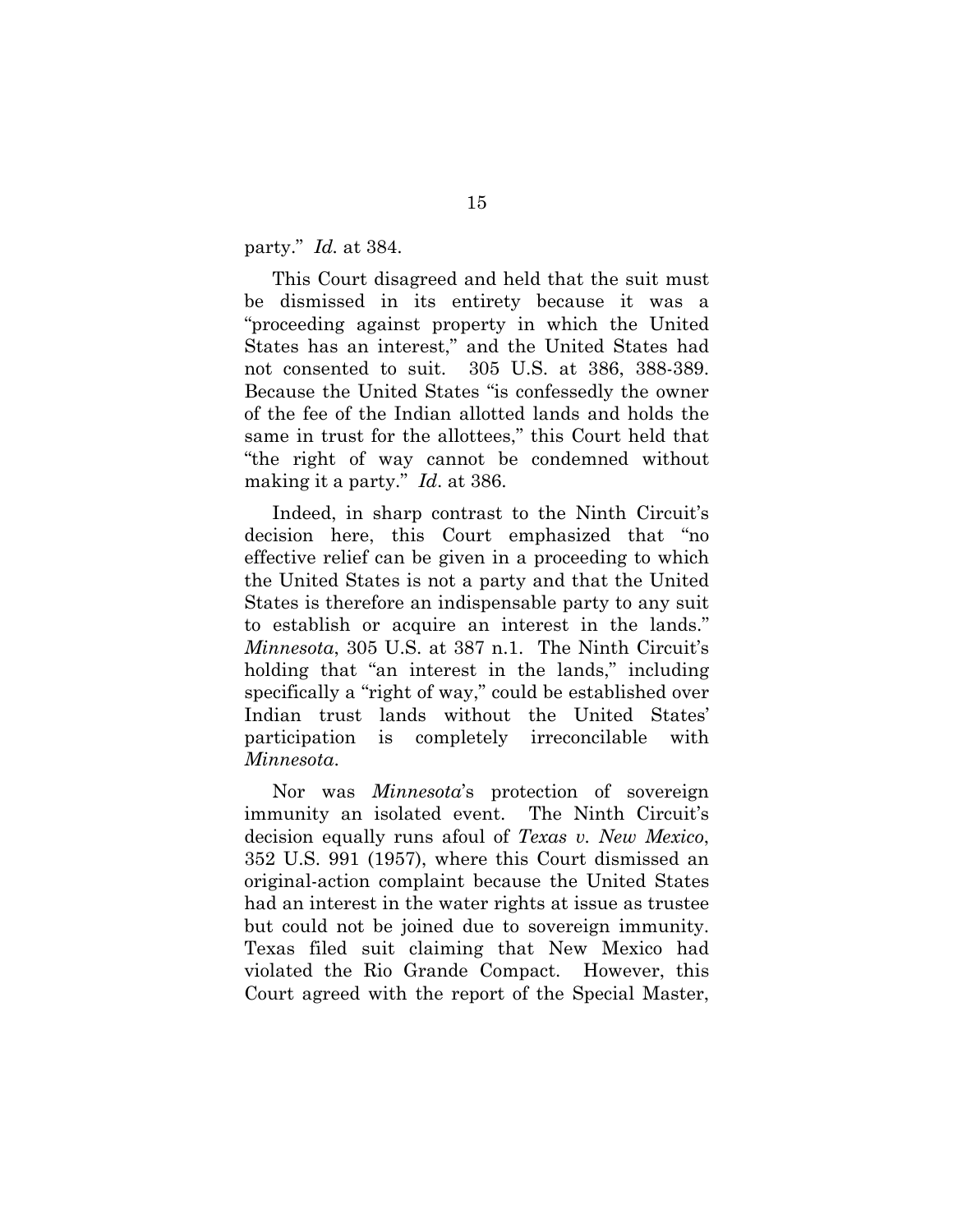that the United States was indispensable in its role as trustee for various Indians because, even though the United States would not be bound by a determination made in its absence, a decree in that case would have "necessarily affect[ed] adversely and immediately the United States" in its fiduciary capacity. *See Texas v. New Mexico*, Report of the Special Master, No. 9 Orig., p. 41 (March 15, 1954); *see also Texas v. New Mexico*, 352 U.S. 991 (1957) (*per curiam*) (dismissing the bill of complaint "because of the absence of the United States as an indispensable party").

The list of this Court's precedent that the Ninth Circuit's decision transgresses does not stop there. *See Arizona v. California*, 298 U.S. 558 (1936) (denying motion to file bill of complaint seeking division of unapportioned water in the Colorado River because the relief requested would affect the United States' interests in the river and the United States' joinder was barred by sovereign immunity); *Mine Safety Appliances Co. v. Forrestal,* 326 U.S. 371, 375 (1945) (where "the suit is essentially one designed to reach [assets] which the government owns," the "government is an indispensable party").

The departure from precedent here is doubly stark because, although the case involves lands now held in trust by the United States, the Ninth Circuit ruled that the easement actually arose in 1877, at a time when all of the lands at issue were *public* lands owned directly and exclusively by the United States. App., *infra*, 20a. There is no dispute that, had the trustee sued the United States directly to have that same easement across public lands declared, the lawsuit would have been barred by the Quiet Title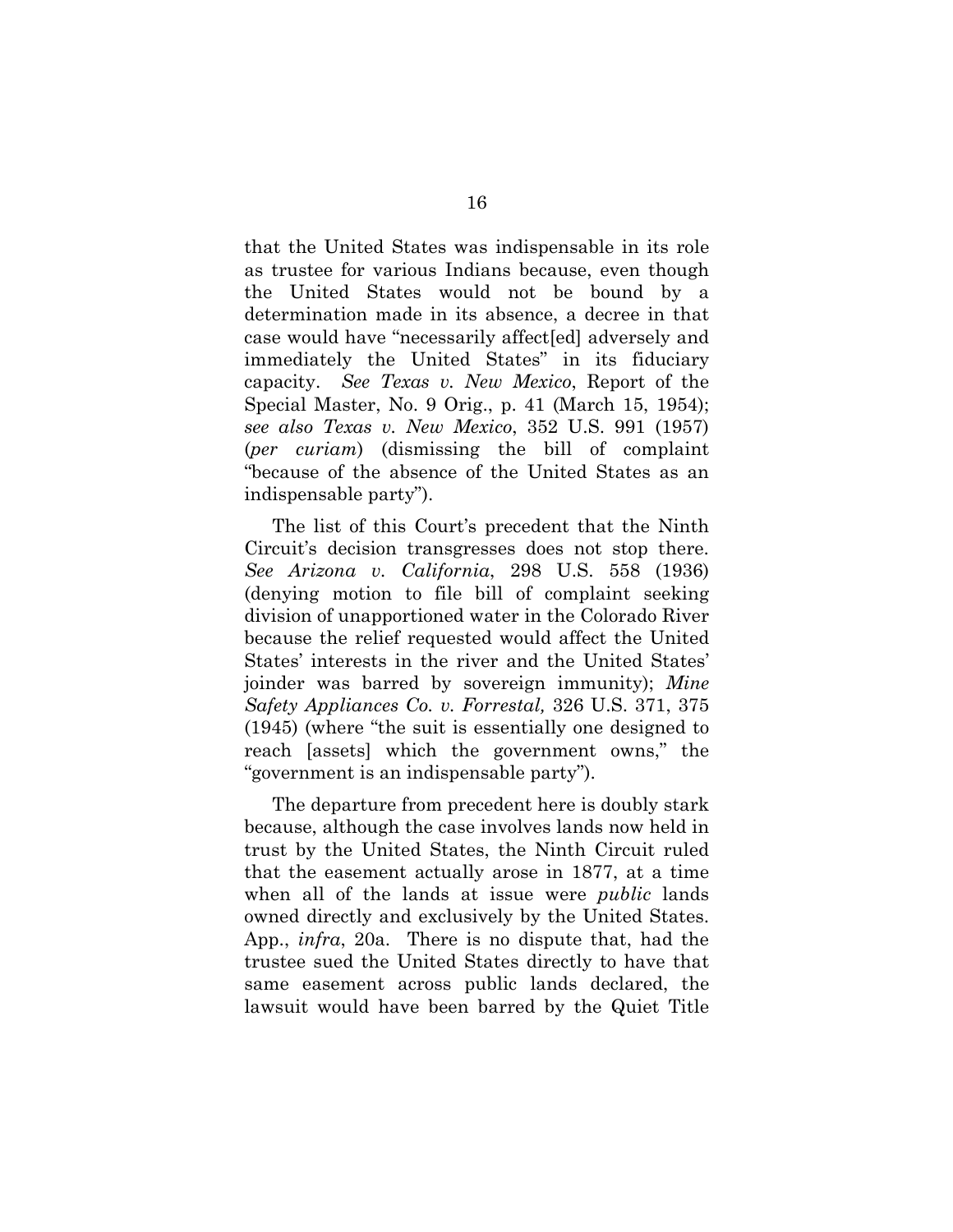Act. *See* 28 U.S.C. § 2409a(a)**.** Suing an Indian tribe does nothing to change the United States' *exclusive*  legal interest in and title to those lands at the time of the easement's purported creation.3

Further compounding the harm of the decision is that it licenses plaintiffs not only to circumvent direct limitations on the United States' waiver of sovereign immunity, but also to avoid the very administrative processes that Congress and the Executive Branch have provided for obtaining easements over public and trust lands. *See* 25 U.S.C. § 323, *et seq*.; *see also* 25 C.F.R. § 169.1 *et seq.* The Ninth Circuit's contortion of precedent thus was entirely unnecessary to provide the trustee an avenue for relief on its claim. *See* Fed. R. Civ. P. 19(b) (existence of alternative sources of relief weighs in favor of dismissal).

Put simply, the Ninth Circuit has turned its back on binding law from this Court and charted in this precedential decision a path that is diametrically opposed to the principles of sovereign immunity and their role in joinder analysis that this Court laid down in, *inter alia, Pimentel, Minnesota,* and *Texas v. New Mexico*. Indeed, given the extent and on-point clarity of this Court's precedent on this important question of law, summary reversal may be warranted.

1

<sup>3</sup> Petitioner's reservation fully encompassing the relevant lands did not come into existence until 36 years after the Ninth Circuit said the easement arose.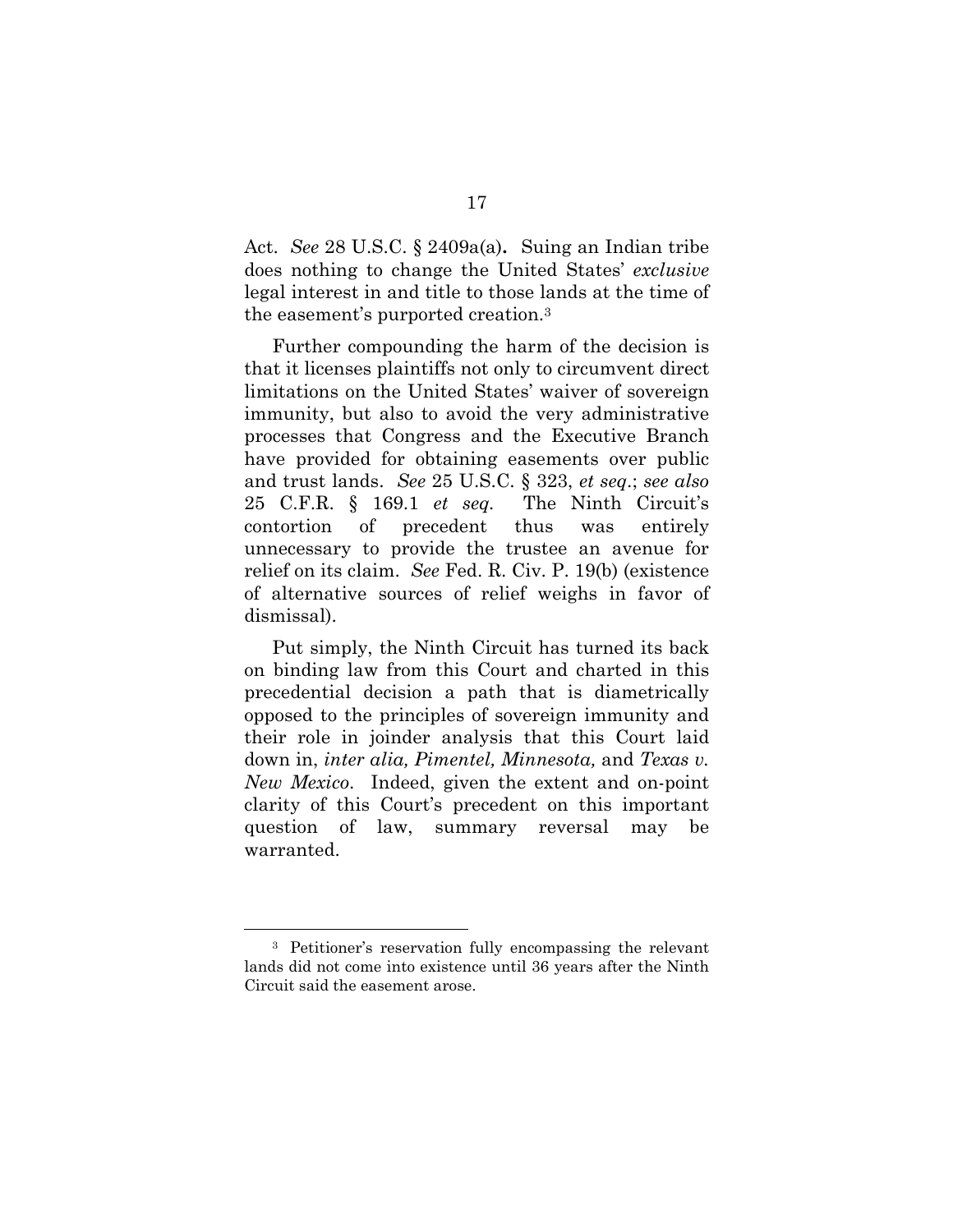### **B. The Ninth Circuit's Decision Contradicts The Law Of Other Circuits And The Position Of The United States.**

While the Ninth Circuit has held that *Pimentel* is a "narrow[]" ruling limited to cases involving "foreign sovereign[s]," App., *infra*, 14a, the Federal Circuit has applied *Pimentel* to domestic governments' assertions of sovereign immunity. In *A123 Sys., Inc. v. Hydro-Quebec*, 626 F.3d 1213 (Fed. Cir. 2010), the Federal Circuit held that *Pimentel* applies to sovereign States and dismissed the litigation under Rule 19(b) when sovereign immunity barred the State's joinder, *id.* at 1221. *See also School Dist. of the City of Pontiac v. Secretary of the United States Dep't of Educ.*, 584 F.3d 253, 305 (6th Cir. 2009) (en banc) (McKeague, J. concurring) (citing *Pimentel* for the proposition that, within Rule 19(b) analysis, State sovereign immunity "may be viewed as one of those interests compelling by themselves'") (citation omitted).

Likewise, the Ninth Circuit's cramped view of *Pimentel* has been rejected by the United States itself. Although the lower courts here did not seek the views of the United States while compromising its title to land, the United States, like the Federal Circuit, reads *Pimentel* as extending to the federal government's sovereign immunity. *See* Brief of Amicus Curiae United States of America at 28-31, *BGA LLC v. Ulster County*, (2d Cir. 2008) (No. 08- 0596-cv) (arguing that *Pimentel* applies to federal sovereign immunity).

Notably, the conflict among the courts of appeals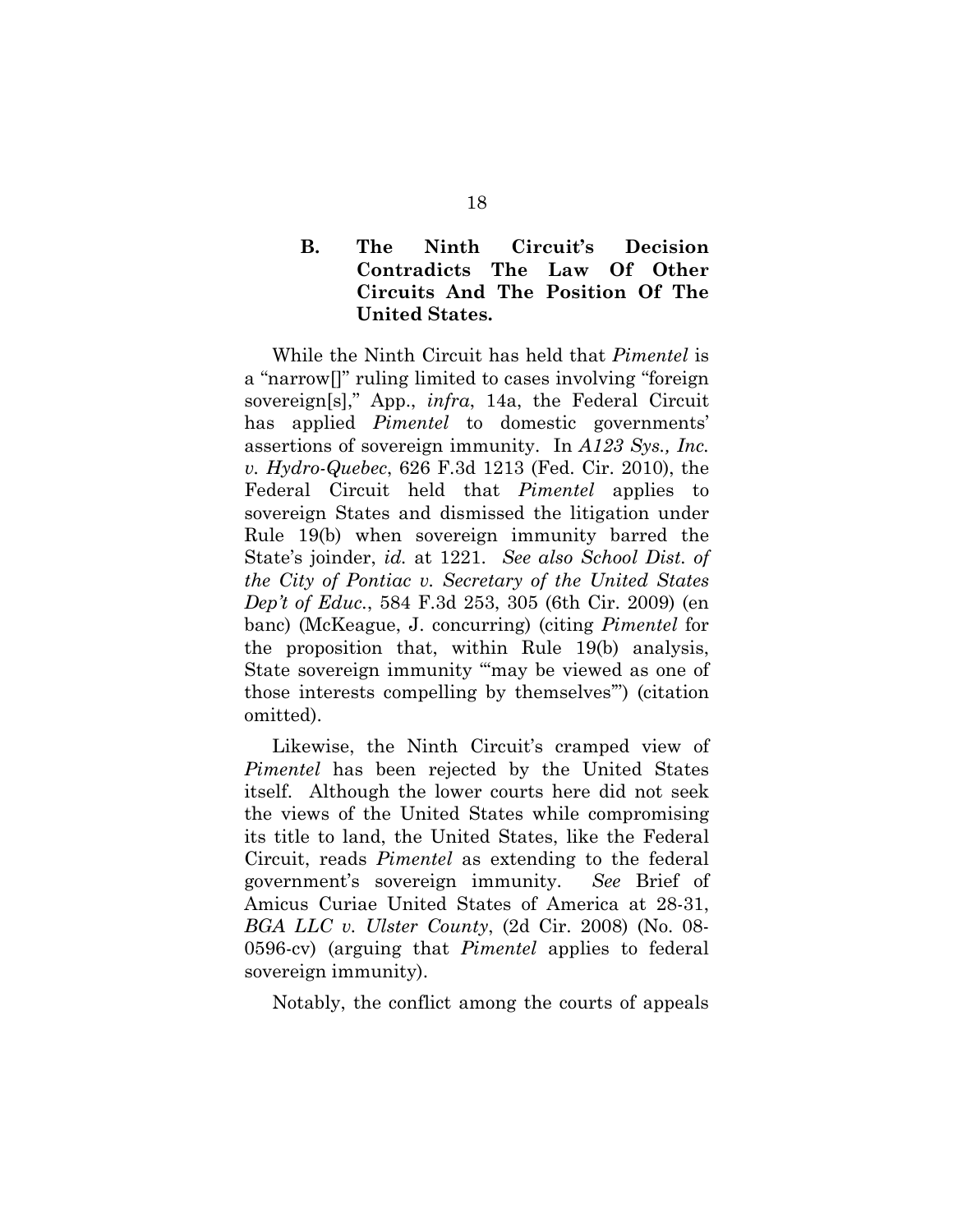regarding the importance of sovereign immunity interests in the Rule 19(b) analysis is longstanding. *Compare Fluent v. Salamanca Indian Lease Auth.,* 928 F.2d 542, 548 (2d Cir. 1991) (emphasizing the "paramount importance accorded the doctrine of sovereign immunity under Rule 19"); *Enterprise Mgmt. Consultants, Inc. v. United States,* 883 F.2d 890, 894 (10th Cir. 1989) ("When, as here, a necessary party under Rule 19(a) is immune from suit, there is very little room for balancing of other factors set out in Rule 19(b), because immunity may be viewed as one of those interests compelling by themselves.") (internal quotation marks omitted); *and Wichita & Affiliated Tribes v. Hodel,* 788 F.2d 765, 777 n.13 (D.C. Cir. 1986) (same), *with Dawavendewa v. Salt River Project Agricultural Improvement and Power District*, 276 F.3d 1150, 1162 (9th Cir. 2002) (applying traditional balancing of the Rule 19(b) factors and declining to treat sovereign immunity as a singularly compelling factor).

Thus this Court's review is needed to ensure that Rule 19(b) is enforced consistently across circuit boundaries and that the federal government's and States' activities within the Ninth Circuit receive the same sovereign immunity protections accorded by other circuits.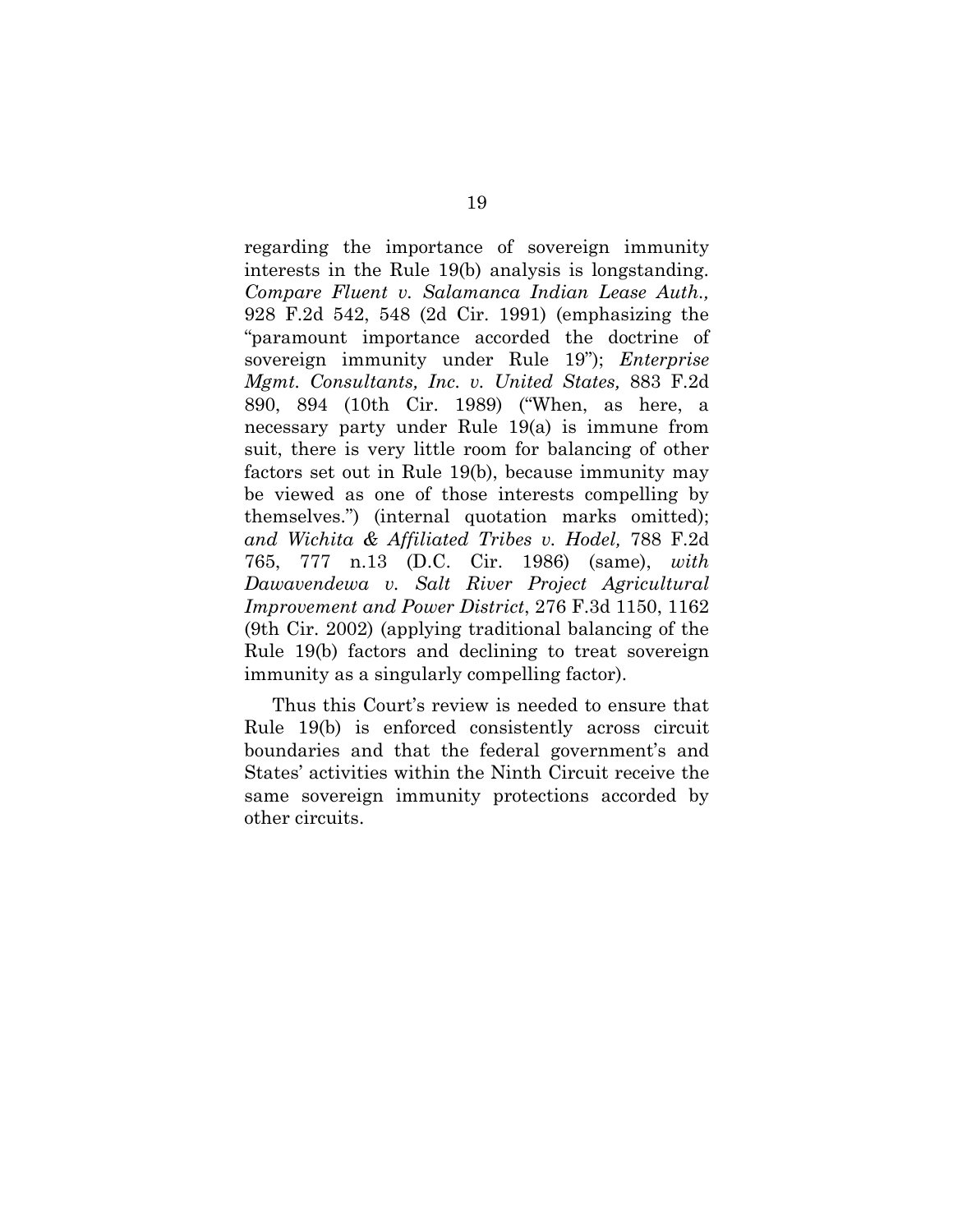## **II. THE NINTH CIRCUIT'S APPLICATION OF ITS "SOMEWHAT INCONGRUOUS" EXCEPTION TO THE UNITED STATES' SOVEREIGN IMMUNITY CONFLICTS WITH** *UNITED STATES V. JICARILLA APACHE NATION*

The Ninth Circuit attempted to justify its stark departure from this Court's binding and directly onpoint precedent by relying on what it described as that Circuit's "somewhat incongruous" decision (App., *infra*, 12a) in *Puyallup Indian Tribe v. Port of Tacoma*, 717 F.2d 1251 (9th Cir. 1983). In *Puyallup*, the Ninth Circuit adopted the novel, seemingly categorical rule that the United States is not an indispensable party to "a suit by an Indian tribe" as a plaintiff "to protect its interest in tribal lands." App., *infra*, at 11a. The panel in this case extended *Puyallup* to cases where the Indian tribe is a defendant, hauled into court involuntarily and forced to litigate to protect its and the United States' existing interests in land. *Id*. at 12a.4

<u>.</u>

<sup>4</sup> The Ninth Circuit here reasoned that petitioner, although a named defendant in the trustee's suit, was akin to a plaintiff because petitioner had filed a proof of claim in response to the bankruptcy trustee's assertion of adverse claims to petitioner's property. App., *infra,* 12a. Once again, that rationale is squarely foreclosed by *Pimentel. See* 553 U.S. at 871 (formal party status controls in Rule 19(b) analysis regardless of whether "other parties press claims in the manner of a plaintiff."); *cf. Central Va. Cmty. College v. Katz*, 546 U.S. 356, 378-379 (2006) (unless validly abrogated, Eleventh Amendment immunity applies to States that file proofs of claim in bankruptcy proceedings).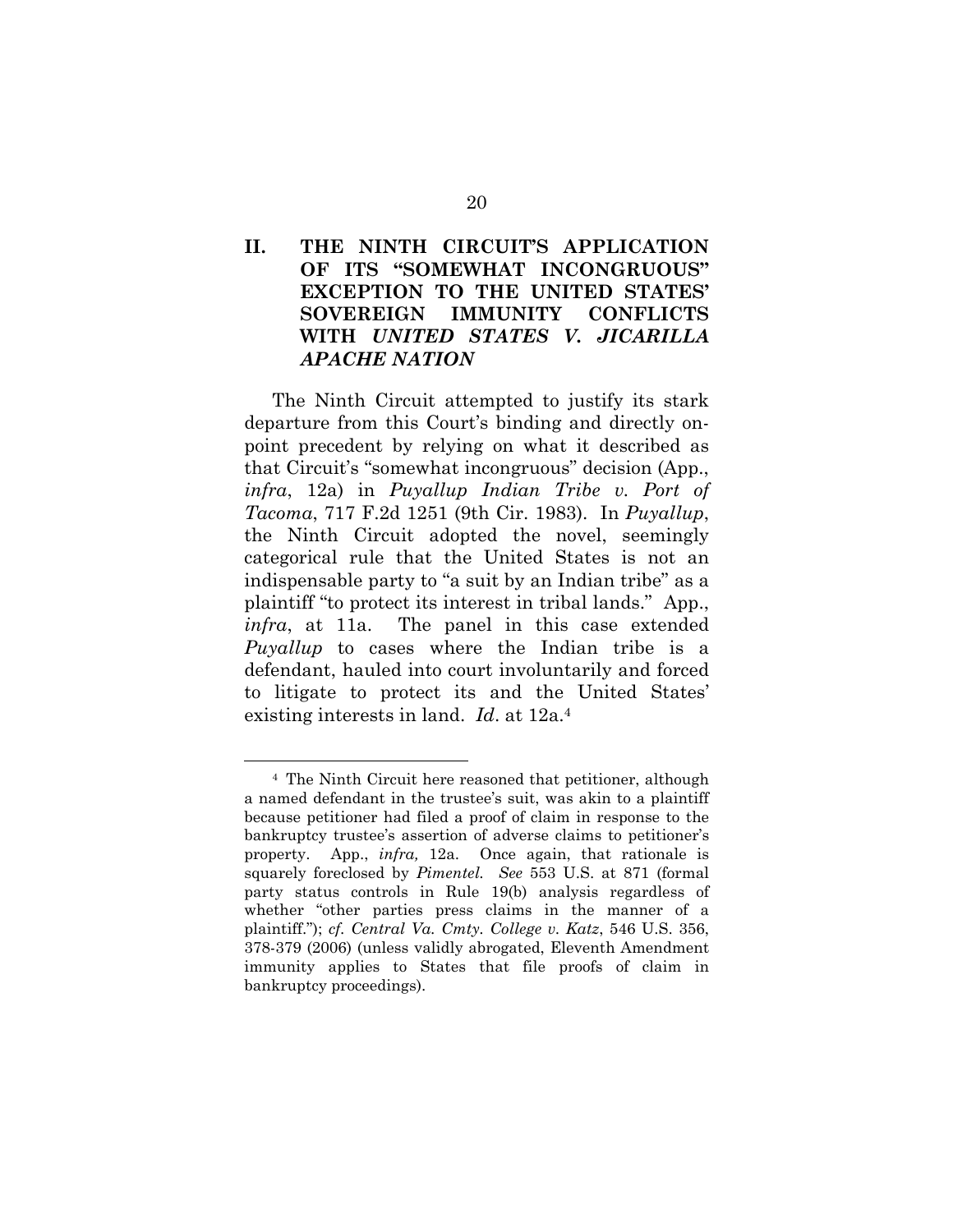Whatever *Puyallup*'s validity when an Indian tribe appears as a plaintiff seeking to assert new rights to land, Ninth Circuit law has now taken that concept far afield and extended it to situations when, as here, "the court quite literally cannot give the plaintiff the interest that it seeks without simultaneously taking that interest away from the absent non-party." *Confederated Tribes of Chehalis Indian Reservation v. Lujan*, 928 F.2d 1496, 1502 (9th Cir. 1991) (O'Scannlain, J., concurring in part and dissenting in part). That is wrong. The circuit courts have no license to mint "somewhat incongruous" exceptions to sovereign immunity, App., *infra*, 12a, that are directly proscribed by this Court's precedent and that allow plaintiffs to take "interest[s] away from [an] absent non-party" sovereign. *Chehalis*, 928 F.2d at 1502. Indeed, *Minnesota* and *Texas v. New Mexico* both squarely addressed the joinder analysis when a plaintiff sought to take assets and interests away from a United States-held trust, and both held that the action must be dismissed in the United States' absence. *Minnesota*, 305 U.S. at 386, 388-389; *Texas v. New Mexico*, 352 U.S. 991 (1957). The presence in the litigation of Indians as defendants in *Minnesota* did nothing to salvage the litigation. *Minnesota*, 305 U.S. at 383- 384.

Nor did the Ninth Circuit ever explain how the United States' legal interests could be sufficiently impacted by the litigation to trigger the Quiet Title Act's bar against suing the United States directly, but not sufficiently implicated to warrant giving those sovereign interests meaningful protection in litigation.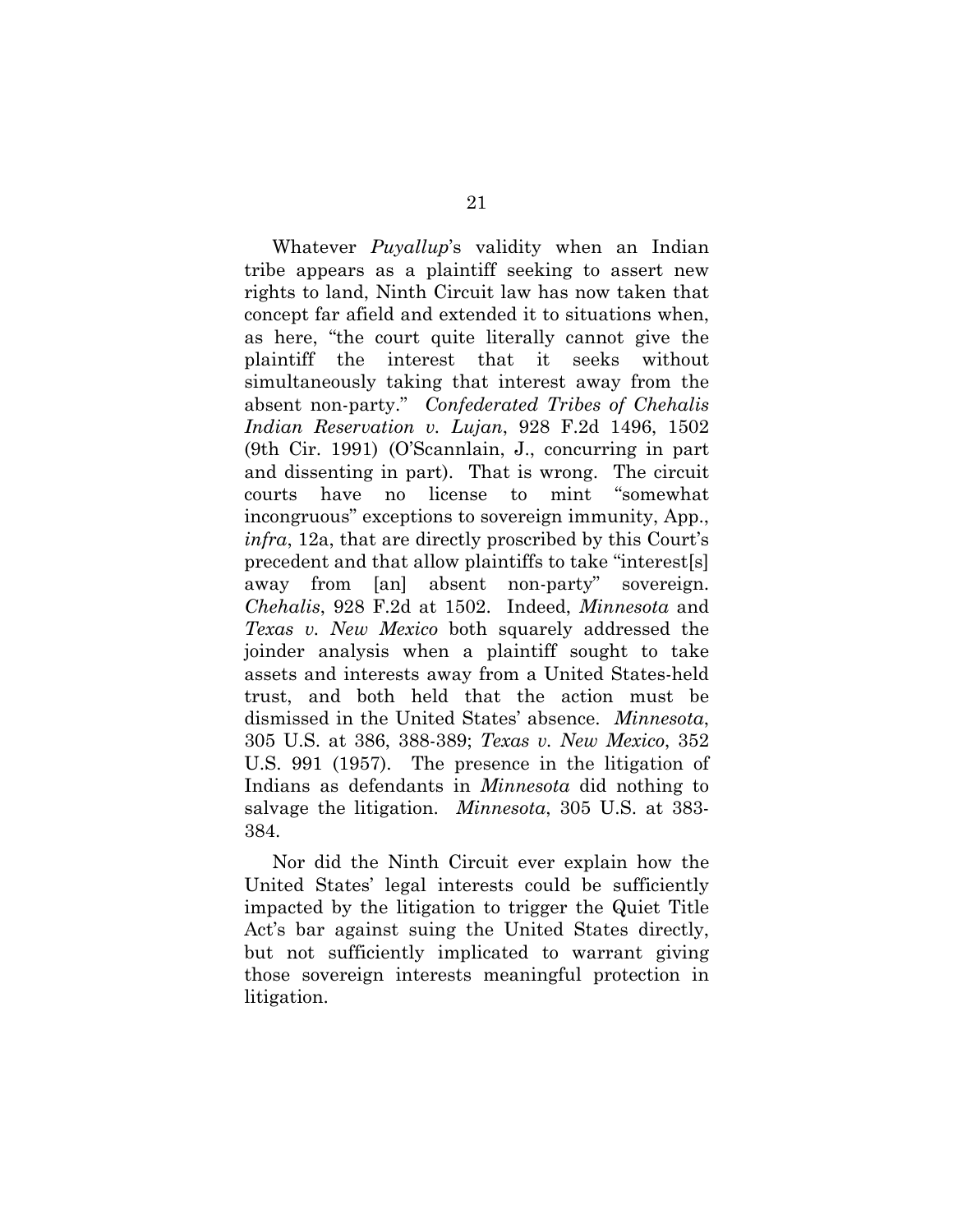Indeed, the Ninth Circuit's decision that the tribe is a sufficient defensive proxy for the United States' legal interests is particularly "incongruous" because the court held that the easement arose more than three decades before the reservation encompassing the relevant lands was created by the federal government, and thus at a time when the lands over which the easement was applied were *public lands*  directly and exclusively held by the United States. Plaintiffs cannot escape a direct sovereign immunity bar on lawsuits seeking easements over federal public lands by the simple expedience of suing an Indian tribe that *later* acquired reservation lands covering a *portion* of the easement.

Tellingly, no other circuit has adopted the Ninth Circuit's *Puyallup* rule. *See Sokaogon Chippewa Community v. Wisconsin*, 879 F.2d 300, 304 (7th Cir. 1989) ("The nature of the Rule 19(b) inquiry—a weighing of intangibles—limits the force of precedent and casts doubt on generalizations such as [the *Puyallup* Rule]").

Finally, the Ninth Circuit's foundational assumption that "the government's interests are shared and adequately represented by" an Indian tribe defendant in the litigation, App., *infra*, at 14a, runs headlong into this Court's recent decision in *United States v. Jicarilla Apache Nation*, 131 S. Ct. 2313 (2011). In *Jicarilla*, this Court rejected the assumption that the United States' legal interests as trustee of Indian lands and the interests of a tribe are coterminous. The Court noted that the administration of laws concerning tribal trust property is a distinctly sovereign function and the sovereign "has often structured the trust relationship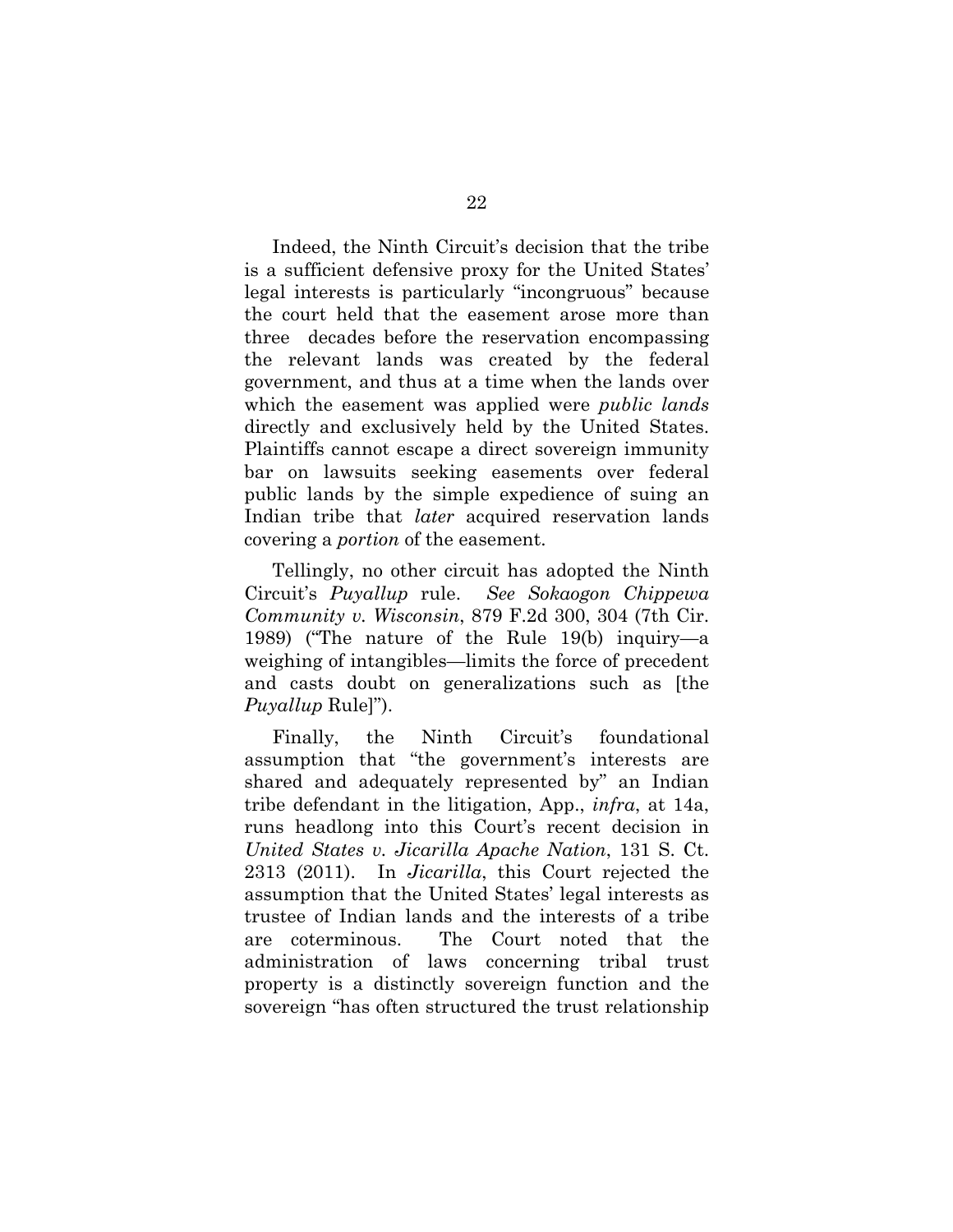to pursue its own policy goals," *id.* at 2324; *see also id.* at 2327 n.8 (the control over Indian tribes exercised by the government pursuant to the trust relationship and in restraining alienation "does not correspond to the fiduciary duties of a common law trustee"). Of most relevance here, this Court stated that, when the United States holds land in trust for Indian tribes, "the United States continue[s] as trustee to have an active interest" of its own "in the disposition of Indian assets because the terms of the trust relationship embody policy goals of the United States." *Id*. at 2326. That "active interest" in avoiding an easement across United States-held lands was nowhere represented in this litigation.

The Ninth Circuit's unexplained equation of petitioner's and the United States' legal interests in the case thus paid no heed to the distinct and independent sovereign interests that the United States has in its role as trustee and titleholder of the land. Nor does the decision respect the sovereign immunity rules set forth in *Pimentel* and *Minnesota*  that preclude compromising those interests in the United States' absence. *Jicarilla Nation*, however, compels attentiveness to the United States' distinct legal interests in the Rule 19(b) analysis. *See also United States v. Hellard*, 322 U.S. 363, 366-369 (1944) (United States indispensable in action to partition tribal land among tribe members because United States had its own "important governmental interests" that the tribe members could not represent).

Accordingly, if the Court does not grant the petition for a writ of certiorari for plenary review or summary reversal, it should grant, vacate and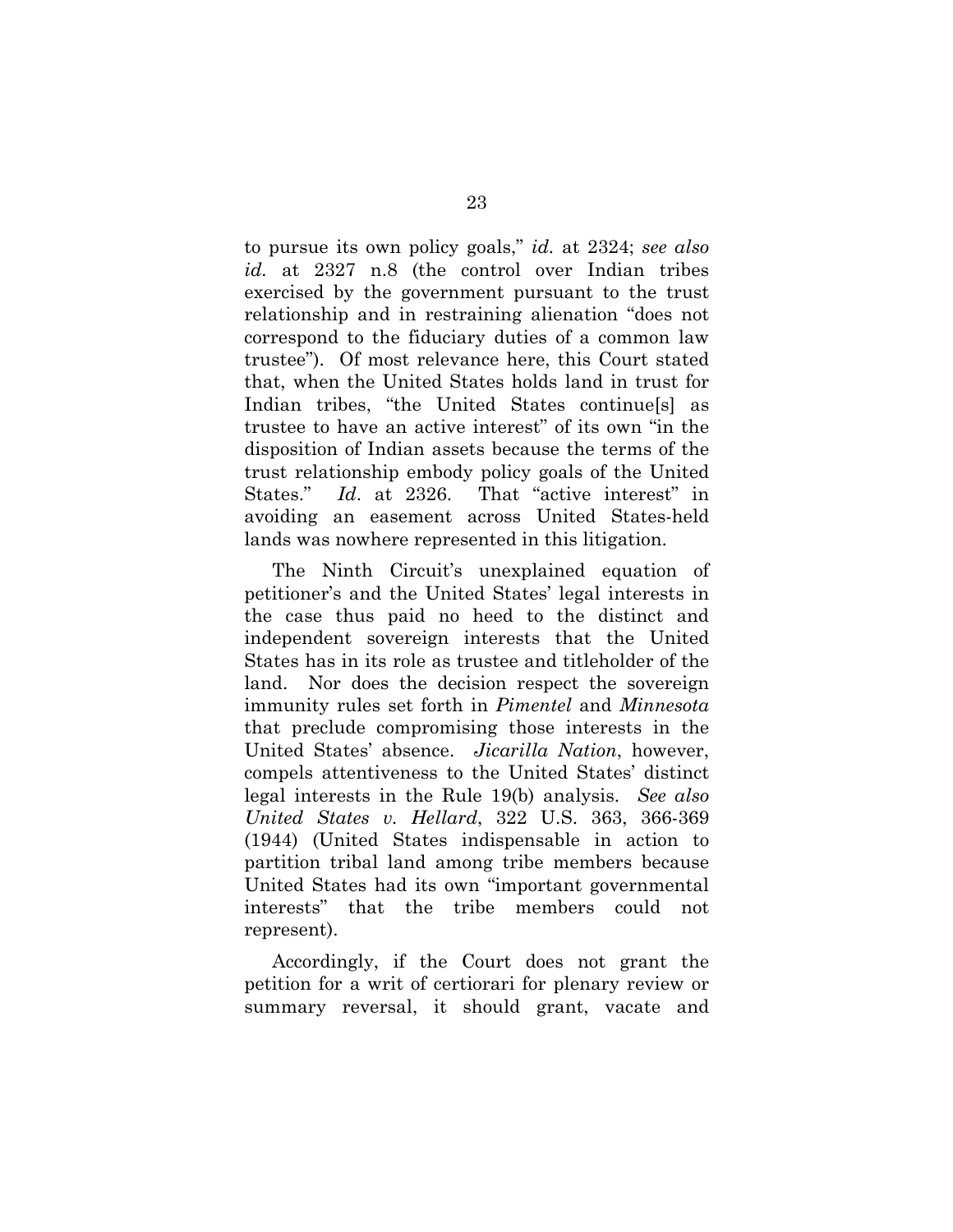remand for further consideration in light of *Jicarilla.*

#### **III. THE QUESTIONS ARE IMPORTANT AND RECURRING**

Resolution of the legal questions raised by the Ninth Circuit's decision here and the harmonization of inter-circuit law is critical. Issues involving the rights of sovereigns generally, and judicial solicitude for absent sovereigns in litigation directly implicating their property interests, are matters of great public significance, as this Court's decisions in *Pimentel* and *Minnesota* reflect. And this Court's recent decision in *Jicarilla* underscored the importance of respecting the United States' distinct sovereign interests in the trust relationships that exist between the United States and Indian tribes and individual allottee landowners.

The Ninth Circuit's disregard here of the United States' sovereign interests, moreover, has farreaching implications for tribes and the United States, given that there are approximately 421 recognized tribal entities located within the Ninth Circuit. *See* 75 Fed. Reg. 60810, 60810-60814 (Oct. 1, 2010).

Finally, the impact of the Ninth Circuit's sharp departure from precedent going forward is profound. That Circuit encompasses a disproportionately large share of trust and restricted lands. Phone Interview with Q. Michael Jones, Acting Chief, Division of Land Titles and Records, Bureau of Indian Affairs (July 13, 2011) (as of March 30, 2009, approximately 38 million of the roughly 67 million acres of trust and restricted land in the United States sits within the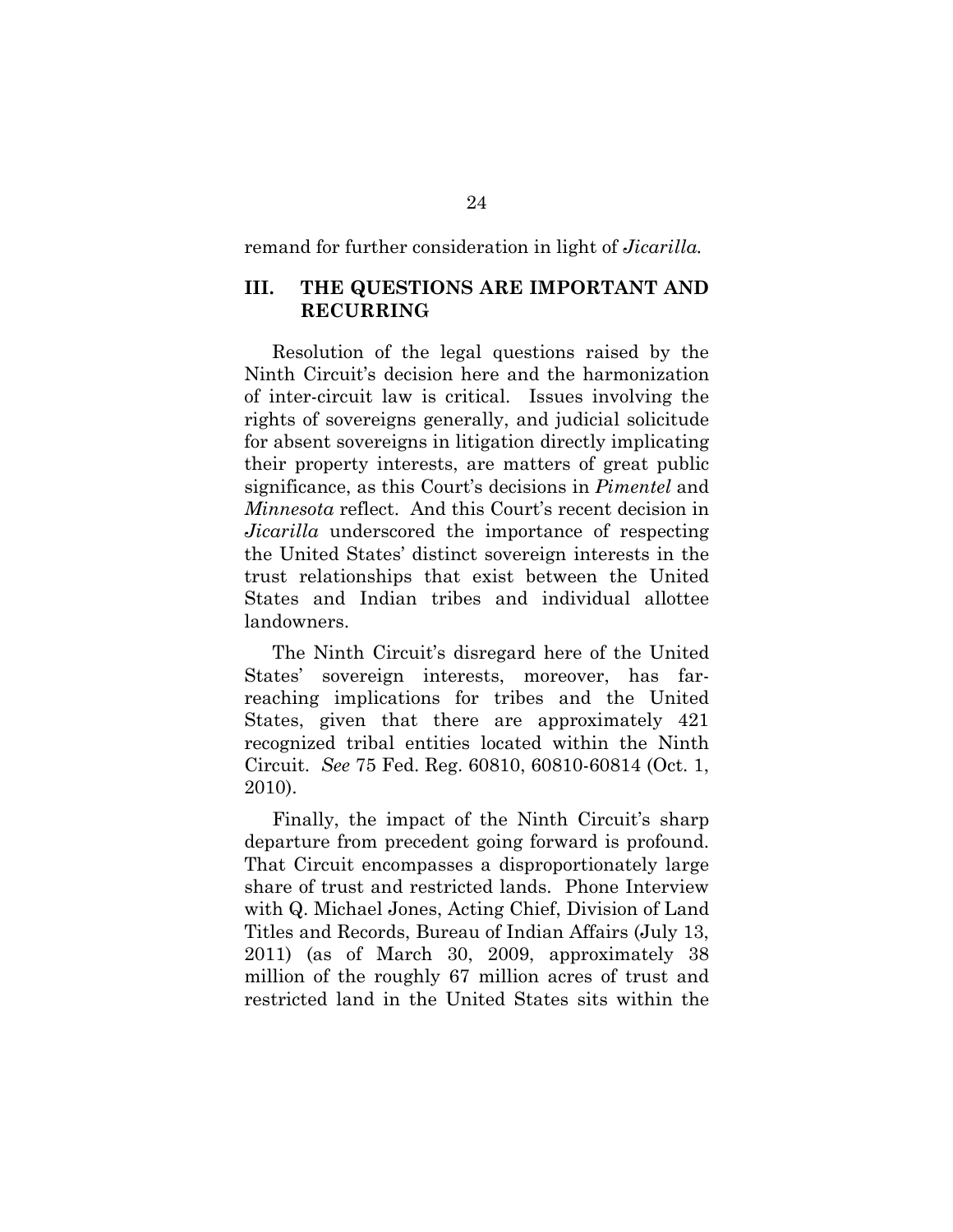Ninth Circuit). As to all of those lands, the Ninth Circuit has now rolled back the rights of interested sovereigns to participate in litigation compromising their legal title. Given the frequency with which disputes arise involving trust and restricted lands, the questions presented here are bound to recur. This Court's correction of the Ninth Circuit's precedent-spurning course thus is critical.

#### **CONCLUSION**

For the foregoing reasons, the petition for a writ of certiorari should be granted and the case set for plenary review. Alternatively, the Ninth Circuit's judgment should either be summarily reversed or vacated and remanded for further consideration in light of *United States v. Jicarilla Apache Nation*, No. 10-382.

Respectfully submitted.

| Linus Everling           |
|--------------------------|
| General Counsel          |
| Thomas L. Murphy         |
| Deputy General Counsel   |
| <b>GILA RIVER INDIAN</b> |
| <b>COMMUNITY</b>         |
| PIMA MARICOPA TRIBE LAW  |
| OFFICE                   |
| P.O. Box 97              |
| Sacaton, AZ 85247-0400   |

Patricia A. Millett *Counsel of Record*  Mark J. MacDougall Troy D. Cahill AKIN, GUMP, STRAUSS, HAUER & FELD LLP 1333 New Hampshire Ave., NW Washington, DC 20036 (202) 887-4000 pmillett@akingump.com

July 15, 2011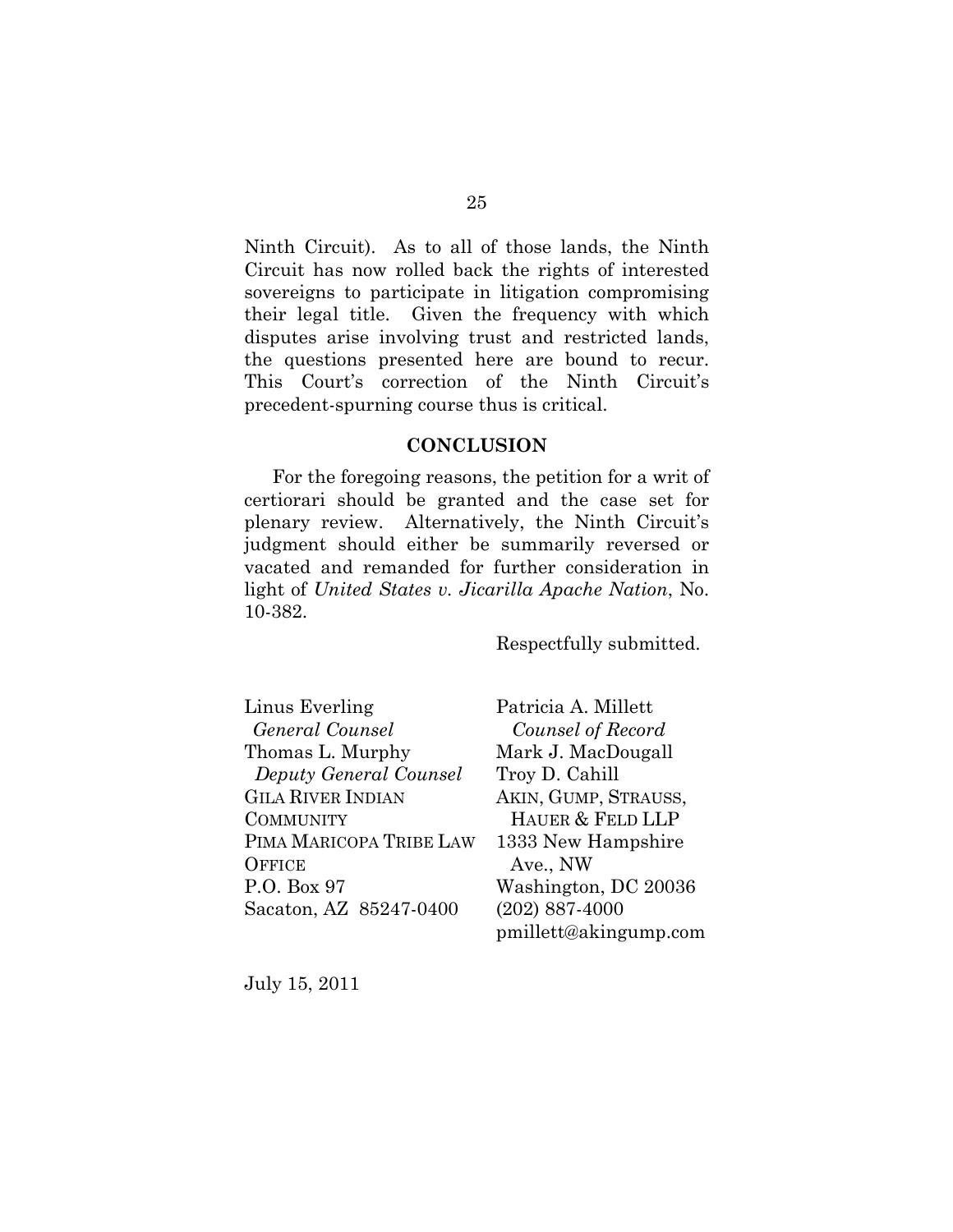### **Appendix to the Petition for a Writ of Certiorari**

## TABLE OF CONTENTS

| United States Court of Appeals for the Ninth                                                                                              |
|-------------------------------------------------------------------------------------------------------------------------------------------|
| United States District Court for the District of<br>Arizona, Findings of Fact<br>and Conclusions of Law (Feb. 12, 2008) 34a               |
| United States District Court for the District of<br>Arizona, Order on Summary Judgment                                                    |
| United States District Court for the District of<br>Arizona, Order Denying Motion to Dismiss                                              |
| United States Court of Appeals for the Ninth<br>Circuit Order Denying Petition for Rehearing<br>and Rehearing En Banc (Feb. 15, 2011)104a |
|                                                                                                                                           |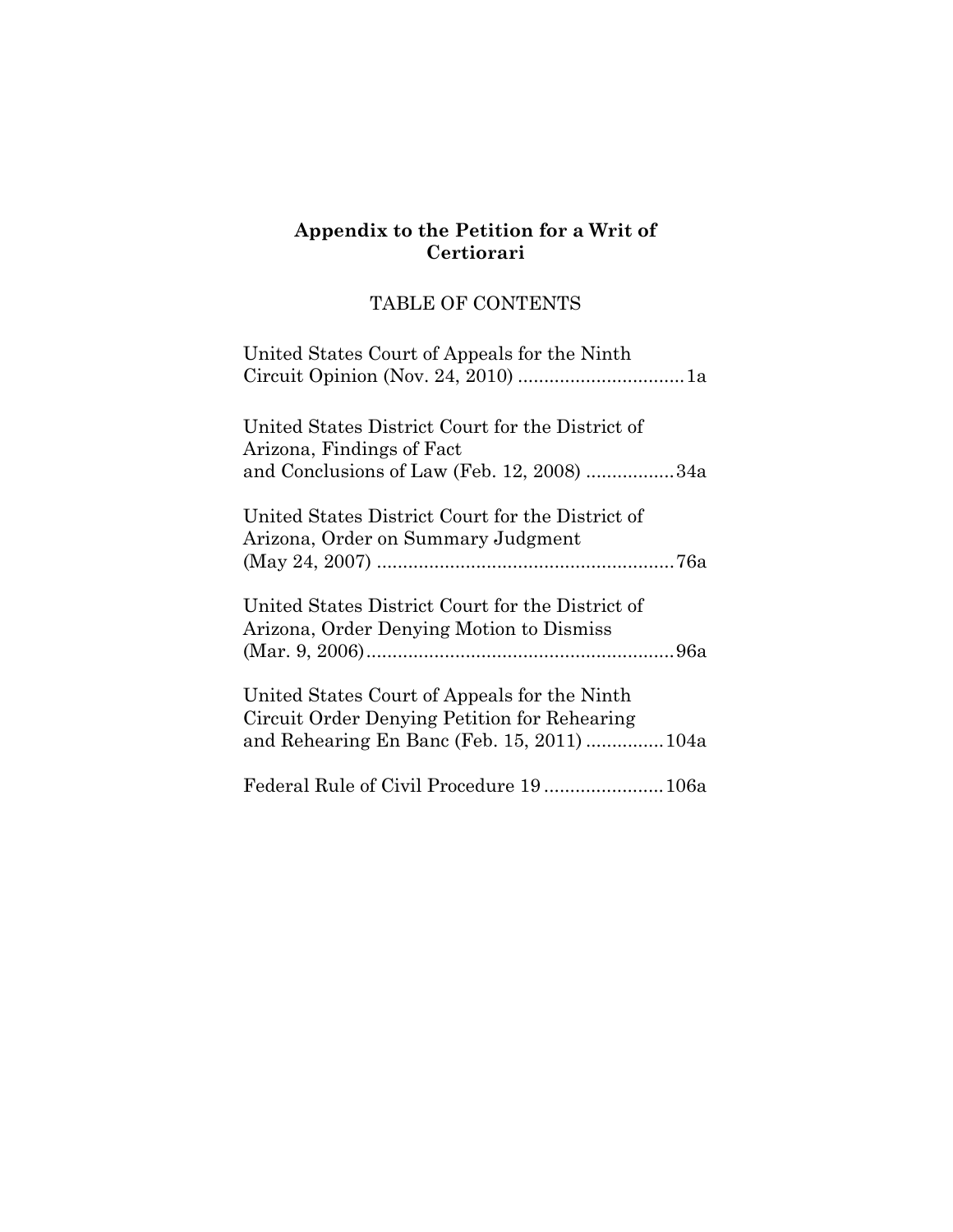United States Court of Appeals, Ninth Circuit.

G. Grant LYON, Plaintiff–counter–defendant– Appellee,

v.

GILA RIVER INDIAN COMMUNITY, Defendant– counter–plaintiff–Appellant.

In re Michael Keith Schugg, d/b/a Shuburg Holsteins; Debra Schugg, Debtor,

G. Grant Lyon, Plaintiff–counter–defendant– Appellee Cross Appellant,

v.

Gila River Indian Community, Defendant–counter– plaintiff–Appellant Cross Appellee.

Nos. 08–15570; 08–15712

Argued and Submitted Jan. 14, 2010

Filed Nov. 24, 2010

#### OPINION

WALLACE, Senior Circuit Judge:

This appeal involves a dispute between an Indian tribe and the trustee of a bankruptcy estate over the rights of access to and occupation of a parcel of land completely surrounded by Indian reservation land. The district court had jurisdiction pursuant to 28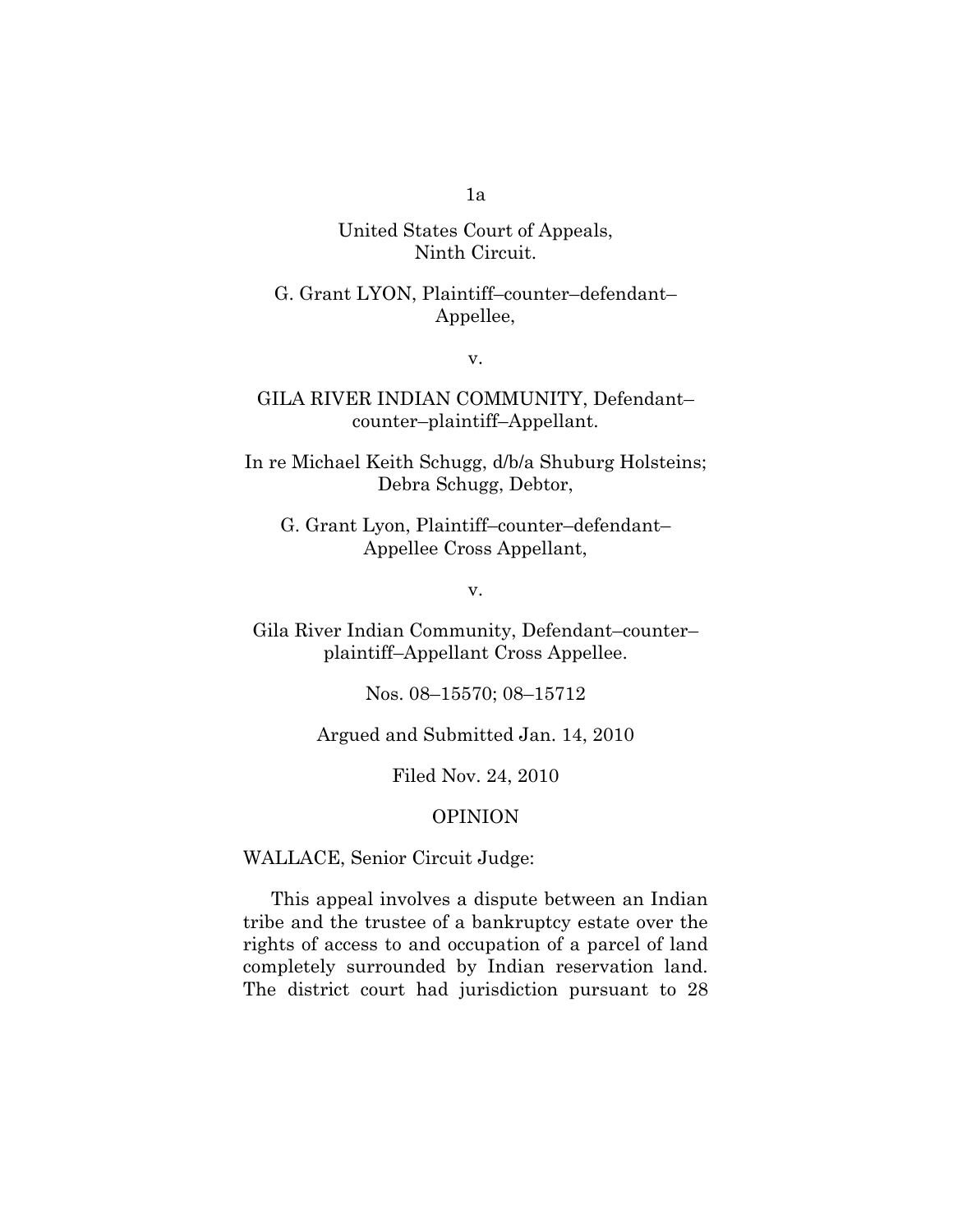U.S.C. §§ 1331 and 1334. We have jurisdiction to hear this appeal pursuant to 28 U.S.C. § 1291, and we affirm in part and vacate in part.

**I.** 

The center of the parties' dispute is "Section 16," a parcel of about 657 acres in Pinal County, Arizona. The land surrounding Section 16 is part of an Indian reservation (Reservation) belonging to the Gila River Indian Community (Community), a federally recognized Indian tribe. We start with the history of Section 16 and the Reservation.

The Community historically occupied the land that is now south-central Arizona. *See Gila River Pima–Maricopa Indian Cmty. v. United States*, 24 Ind. Cl. Comm'n 301, 303, 335 (1970). Through the 1853 Gadsden Purchase, the United States acquired title to land from Mexico, including what is now Section 16. The following year, Congress adopted a law providing that when a survey was completed of the lands within the purchased territory, "sections numbered sixteen and thirty-six in each township, in said Territory, shall be, and the same are hereby, reserved for the purpose of being applied to schools in said Territory, and in the States and Territories hereafter to be created out of the same." Act of July 22, 1854, ch. 103, § 5, 10 Stat. 308, 309. The lands were not literally meant to be sites for school buildings. Instead, the state was able to sell and lease them to produce funds supporting its schools. *Lassen v. Arizona ex rel. Ariz. Highway Dep't*, 385 U.S. 458, 463, 87 S. Ct. 584, 17 L.Ed.2d 515 (1967). In 1863, Congress partitioned the Territory of New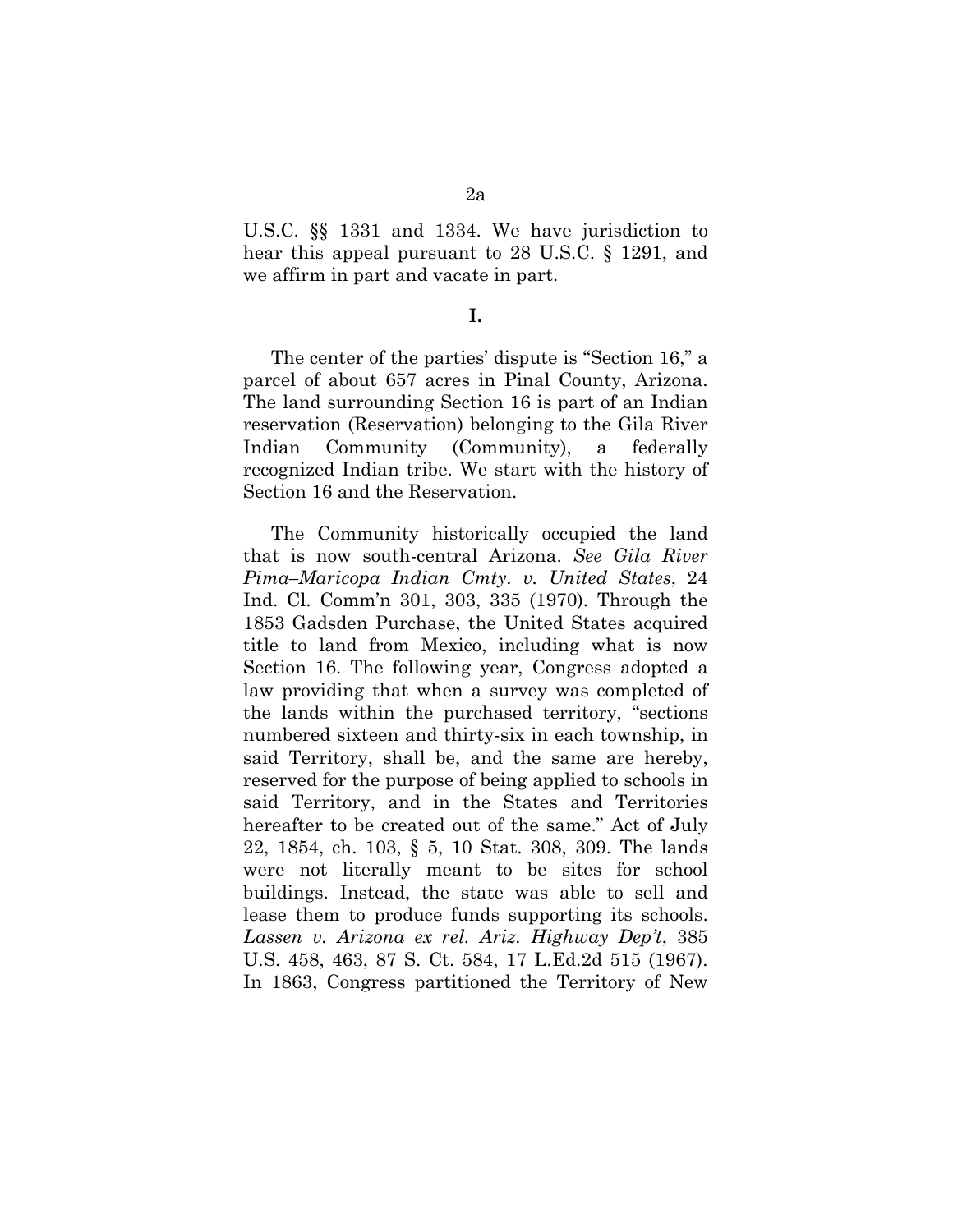Mexico to create the Territory of Arizona. Act of Feb. 24, 1863, ch. 56, § 1–2, 12 Stat. 664, 664–65. Section 16 became property of Arizona when a survey of the land was filed in 1877. *See United States v. S. Pac. Transp. Co.*, 601 F.2d 1059, 1067 (9th Cir. 1979).

In 1859, Congress created a reservation for the Community. Act of Feb. 28, 1859, ch. 66, § 3–4, 11 Stat. 388, 401; *see also Gila River Pima–Maricopa Indian Cmty.*, 24 Ind. Cl. Comm'n at 303. The Reservation did not originally abut Section 16; the borders of the Reservation were later enlarged through a series of executive orders. Of relevance here, an executive order dated November 15, 1883 added to the Reservation a parcel of land immediately to the north of Section 16, and an executive order dated June 2, 1913 added to the Reservation the land immediately to the south, east and west of Section 16. The result is that since 1913, Section 16 has been completely surrounded by Reservation land. Section 16 can be accessed using Smith–Enke Road, an east-west road that runs adjacent to the southern boundary of Section 16 and crosses Reservation land before continuing west to the City of Maricopa and east to the City of Sacaton. Section 16 can also be accessed by Murphy Road, a north-south road that runs adjacent to the eastern boundary of Section 16 and crosses Reservation land before continuing south to the City of Maricopa, and north for two miles until intersecting with another road at a point within the Reservation.

The State of Arizona held Section 16 until 1929, when it sold the parcel to an individual named J.L. Hodges, pursuant to a patent conveying the land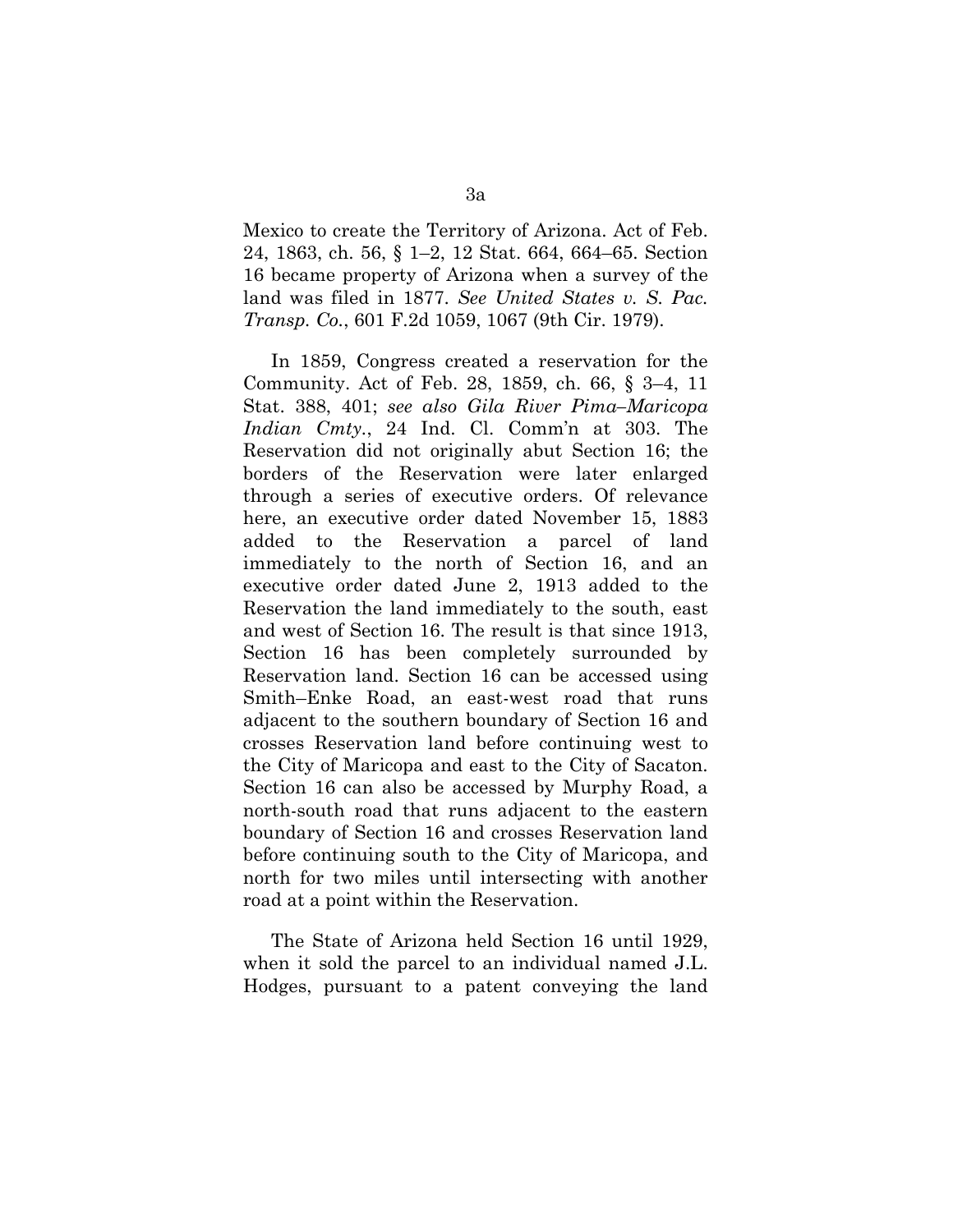"together with all the rights, privileges, immunities and appurtenances of whatsoever nature" and "subject to any and all easements or rights of way heretofore legally obtained." Section 16 has since been sold several times, each time conveyed by a deed containing similar language. In 2001, a company called S & T Dairy, L.L.C., owned by the children of Michael and Debra Schugg (the Schuggs), purchased Section 16 and constructed a dairy on the property. In 2003, S & T Dairy conveyed Section 16 to the Schuggs. In 2004, the Schuggs sought to have Section 16 rezoned, from "rural" to "transitional," a change that would allow construction of a higher-density housing development. Pinal County rejected the Schuggs' application to rezone Section 16.

Also in 2004, the Schuggs declared bankruptcy and listed Section 16 as their largest asset. G. Grant Lyon was appointed the Chapter 11 Trustee (Trustee) of the Schuggs' bankruptcy estates. During the bankruptcy proceedings, the Community filed a proof of claim asserting, of relevance here, that it had (1) "an exclusive right to use and occupy" Section 16, (2) "authority to impose zoning and water use restrictions" on Section 16, and (3) "a right to injunctive and other relief for trespass on reservation lands and lands to which it holds aboriginal title." In response, the Trustee initiated an adversary proceeding seeking a declaratory judgment that the Schuggs' estate had legal title and access to Section 16. The district court granted the Community's unopposed motion to withdraw the reference, thereby transferring the adversary proceeding to the district court.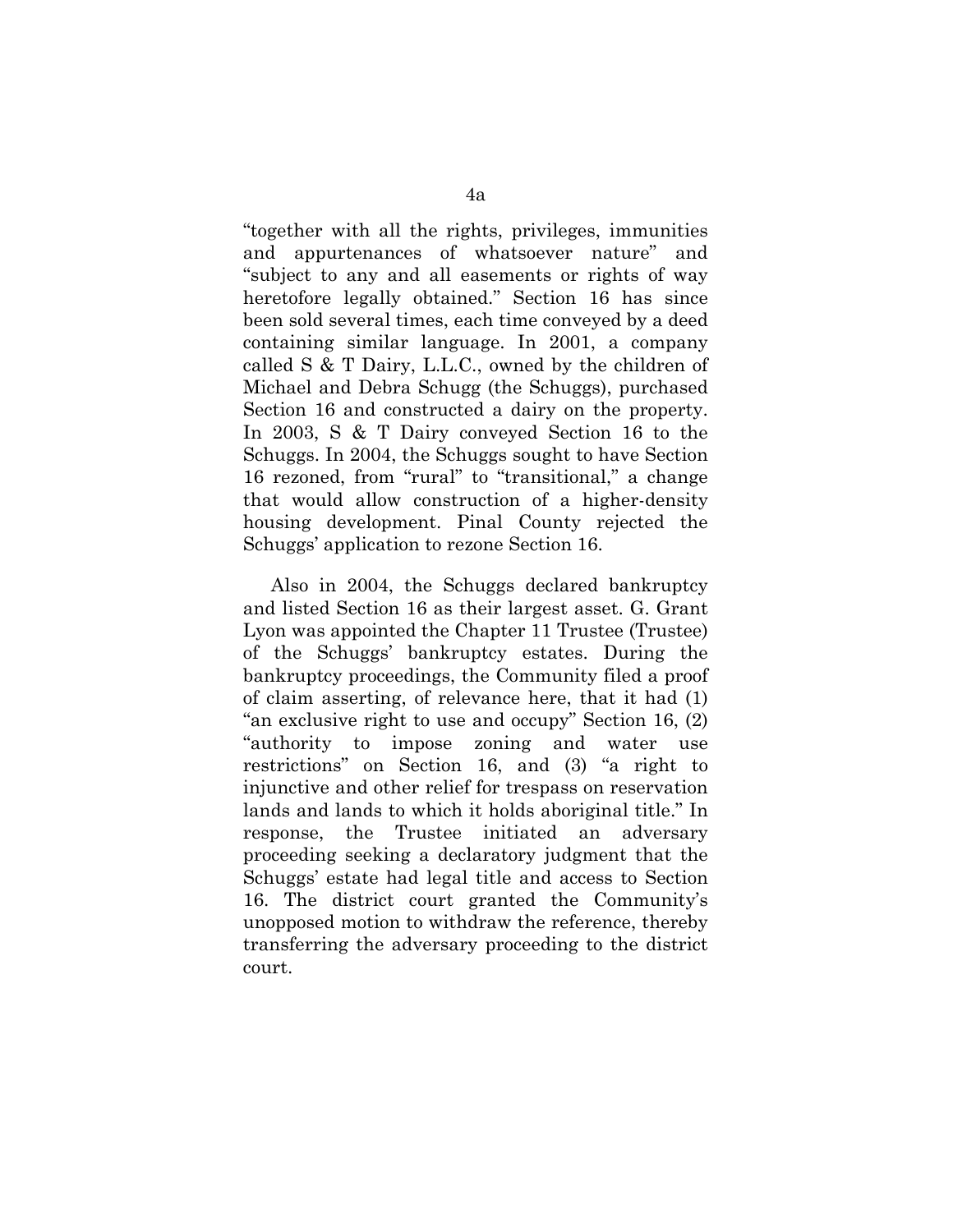In the district court, the Community moved to dismiss the case on the basis that the litigation should not proceed without the United States as a party. *See* Fed. R. Civ. P. 19. The district court denied the motion without prejudice to its renewal. The Community then filed an answer and counterclaims against the Trustee. The Community alleged, as it had in its proof of claim, that it held aboriginal title to Section 16; that nonmembers had no right to cross Reservation land to access Section 16 and had therefore committed trespass to reach the parcel; and that it had authority to establish zoning and water use restrictions for Section 16. The Community sought declaratory and injunctive relief prohibiting the Schuggs from further trespass and compensatory damages for past trespasses.

On cross-motions for summary judgment, the district court granted the Trustee's motion in part, ruling that the Community did not hold aboriginal title to Section 16. It denied summary judgment on all other issues.

Following a bench trial, the district court issued findings of fact and conclusions of law. The district court held that the United States was not an indispensable party under Rule 19. The district court also determined that the Trustee had an implied easement over Smith–Enke Road to access Section 16. It further concluded that the Trustee had a right of access over Murphy Road, either because of an implied easement or because the relevant portion of the road was an Indian Reservation Road that must remain open for public use. The district court held, therefore, that the Schuggs had not trespassed on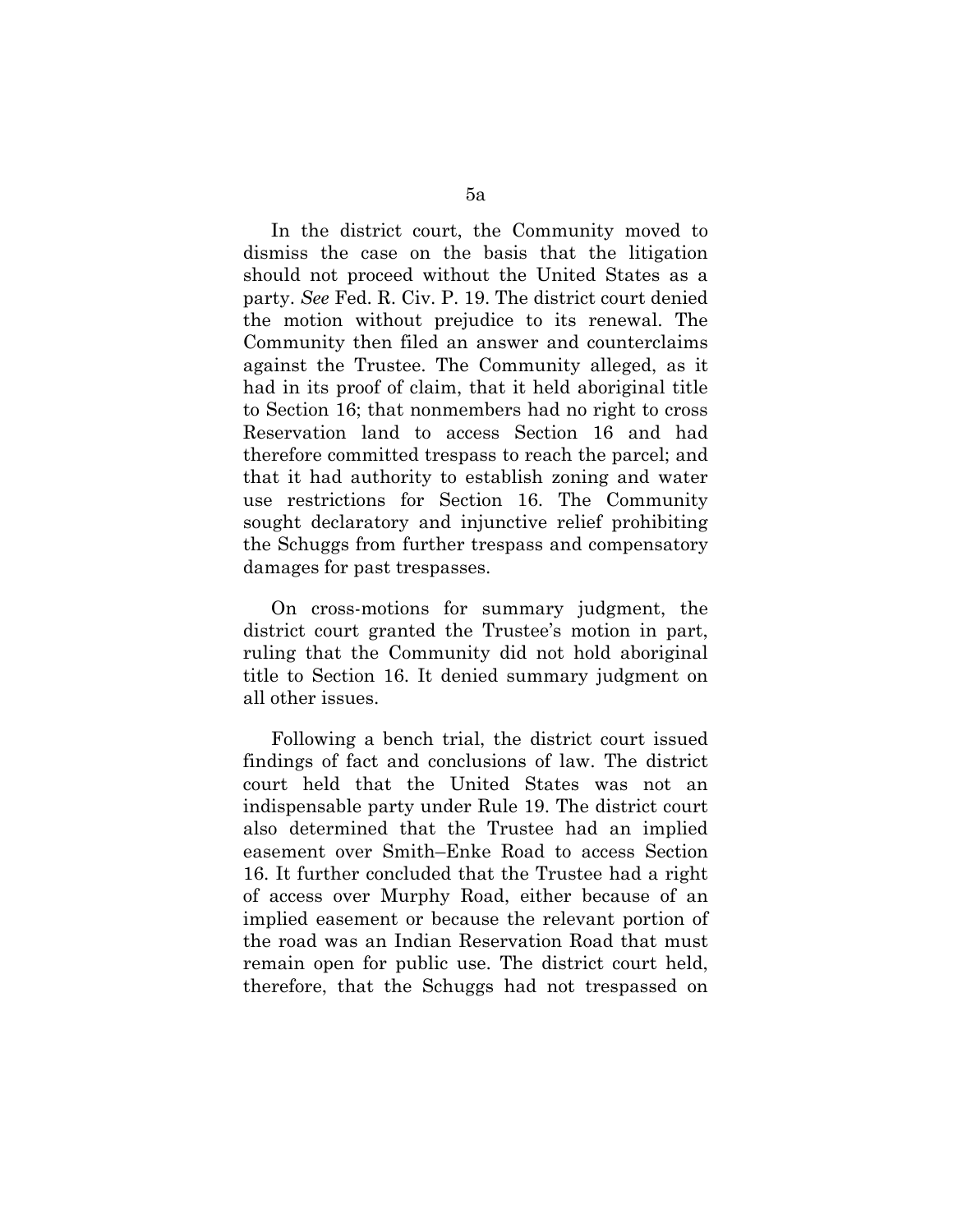Reservation land. The district court rejected the Trustee's argument that it had a right to access Section 16 on the additional ground that Smith–Enke and Murphy Roads were public roads under Revised Statute 2477 (R.S. 2477), 43 U.S.C. § 932 (repealed 1976). Finally, addressing the Community's assertion of authority to control the zoning of Section 16, the district court held that the issue was not ripe for decision. The Community appeals from the district court's judgment regarding necessary and indispensable parties, the Trustee's rights of access to Section 16, and the rejection of the Community's assertions of aboriginal title and zoning authority over Section 16. The Trustee cross-appeals from the district court's judgment that Smith–Enke Road and Murphy Road are not public roads under R.S. 2477.

## **II.**

We first review the district court's determinations, under Rule 19, that this case could proceed without the United States or the individual Indian allottees of land abutting Section 16. We review a district court's decision regarding joinder for abuse of discretion, but we review legal conclusions underlying that decision de novo. *E.E.O.C. v. Peabody Western Coal Co.*, 400 F.3d 774, 778 (9th Cir. 2005).

A court first determines which parties must be joined under the criteria of Rule 19(a). *See* Fed. R. Civ. P. 19(a). Then, if a party that meets the criteria cannot be joined, the court must decide "whether, in equity and good conscience, the action should proceed among the existing parties or should be dismissed." Fed. R. Civ. P. 19(b).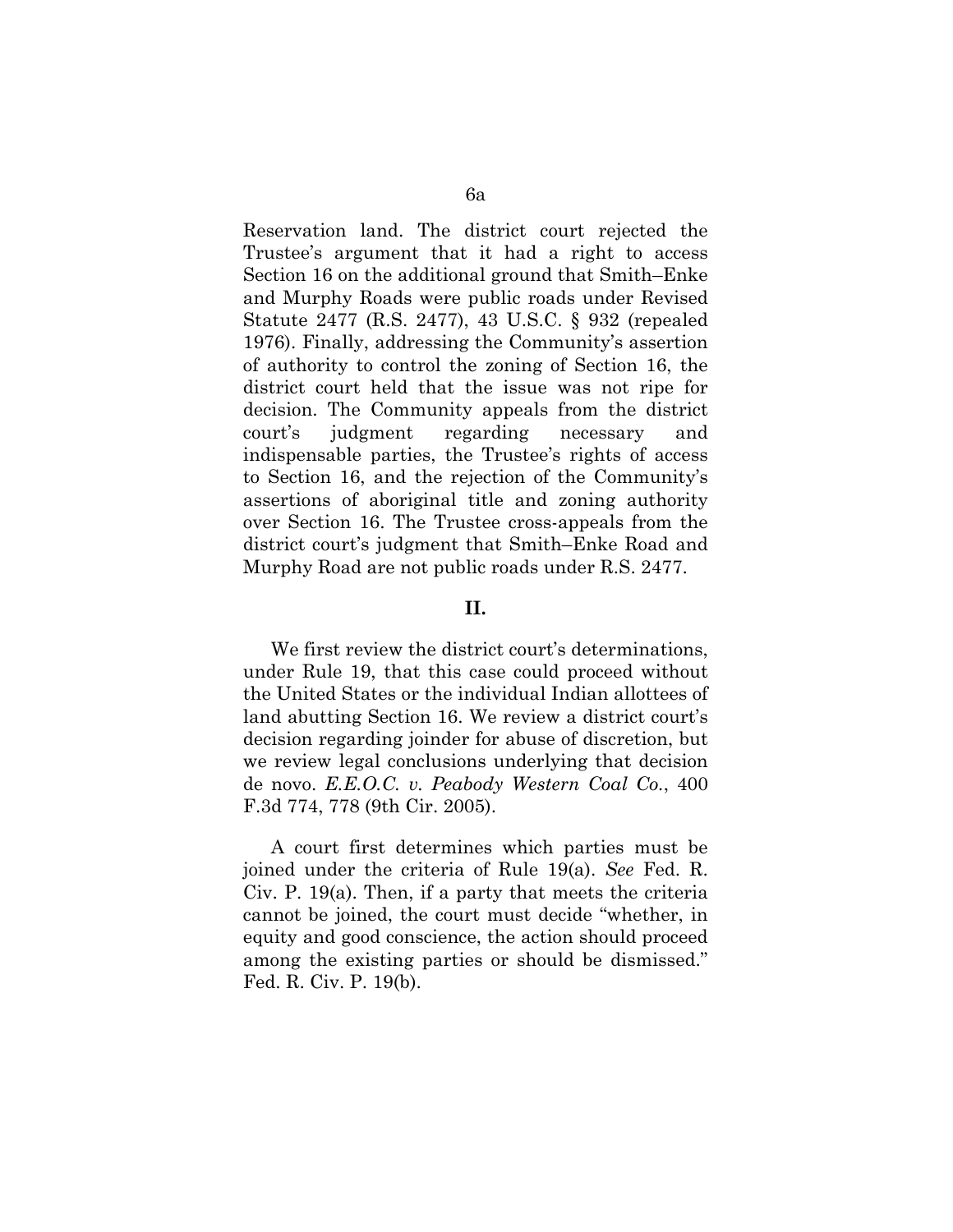The Community argues that the United States was a necessary party to the dispute over the Community's aboriginal title claim and the Trustee's alleged rights of access to Section 16. The Community further argues that, because the United States could not be joined due to sovereign immunity, the case should have been dismissed. Of course, the United States may be necessary as to some claims and not others. *See Makah Indian Tribe v. Verity*, 910 F.2d 555, 559 (9th Cir. 1990) (Indian tribes were necessary to some, but not all, claims asserted in the action). We first determine whether the United States was a necessary and indispensable party to the Community's aboriginal title claim. We then analyze whether the United States was a necessary and indispensable party to claims regarding the Trustee's rights of access.

#### **A.**

Aboriginal title is a "permissive right of occupancy granted by the federal government to the aboriginal possessors of the land." *United States v. Gemmill*, 535 F.2d 1145, 1147 (9th Cir. 1976). "It is mere possession not specifically recognized as ownership ... and may be extinguished by the federal government at any time," although such "extinguishment cannot be lightly implied in view of the avowed solicitude of the Federal Government for the welfare of its Indian wards." *Id.* (internal quotation marks and citations omitted). Whether a tribe has *aboriginal* title to occupy land is an inquiry entirely separate from the question of who holds *fee* title to land. Indeed, it is possible for a party to take title to land subject to an aboriginal right of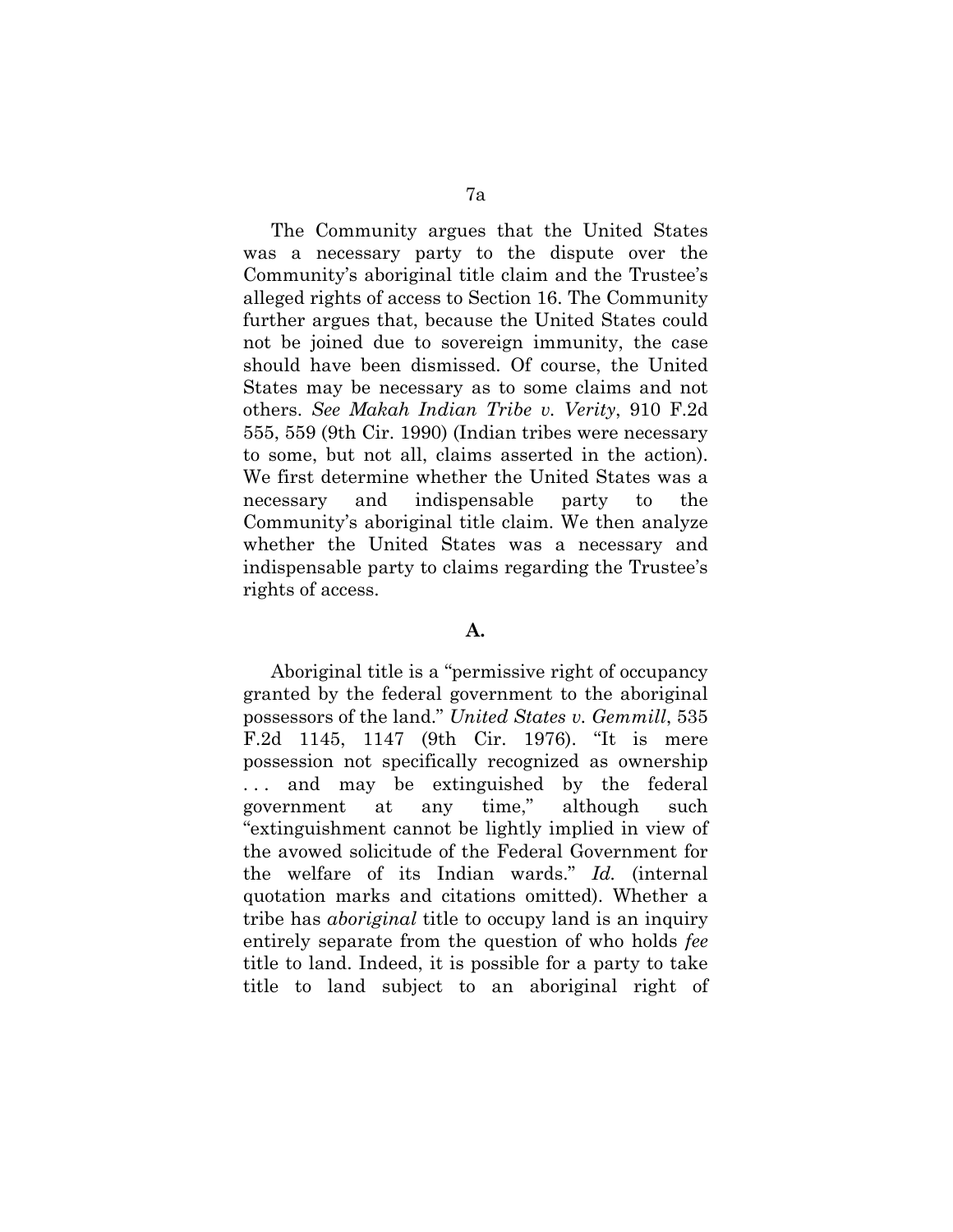occupancy. *See, e.g., Beecher v. Wetherby*, 95 U.S. 517, 525–26, 24 L.Ed. 440 (1877) (federal government transferred fee "subject to" an aboriginal right of occupancy).

With regard to the Community's claim of aboriginal title, we hold that the United States is not a necessary party under the criteria of Rule 19(a). The United States does not "claim[ ] an interest" in Section 16. The United States granted Section 16 to Arizona and has not since held it either in fee or as a trustee. Fee title to the *Reservation* land is held by the United States in trust for the Community, but Section 16 is not, and has never been, part of the Reservation. Thus, the United States has no interest in Section 16.

In addition, complete relief can be accorded among the existing parties without joining the United States. *See* Fed. R. Civ. P. 19(a). The Community's claim of aboriginal title is based on a theory that the federal government's transfer of Section 16 to Arizona (and hence to all subsequent owners) was *subject to* the Community's aboriginal title. The Community argues that its aboriginal title to Section 16 cannot be extinguished without the consent of the United States, and that the United States must be joined to obtain that consent. This premise is wrong. The district court did not purport to extinguish aboriginal title. Rather, the district court determined whether *Congress* had *already* extinguished the Community's aboriginal title. Joinder of the United States is not necessary to answer that question.

Because the United States is not required to be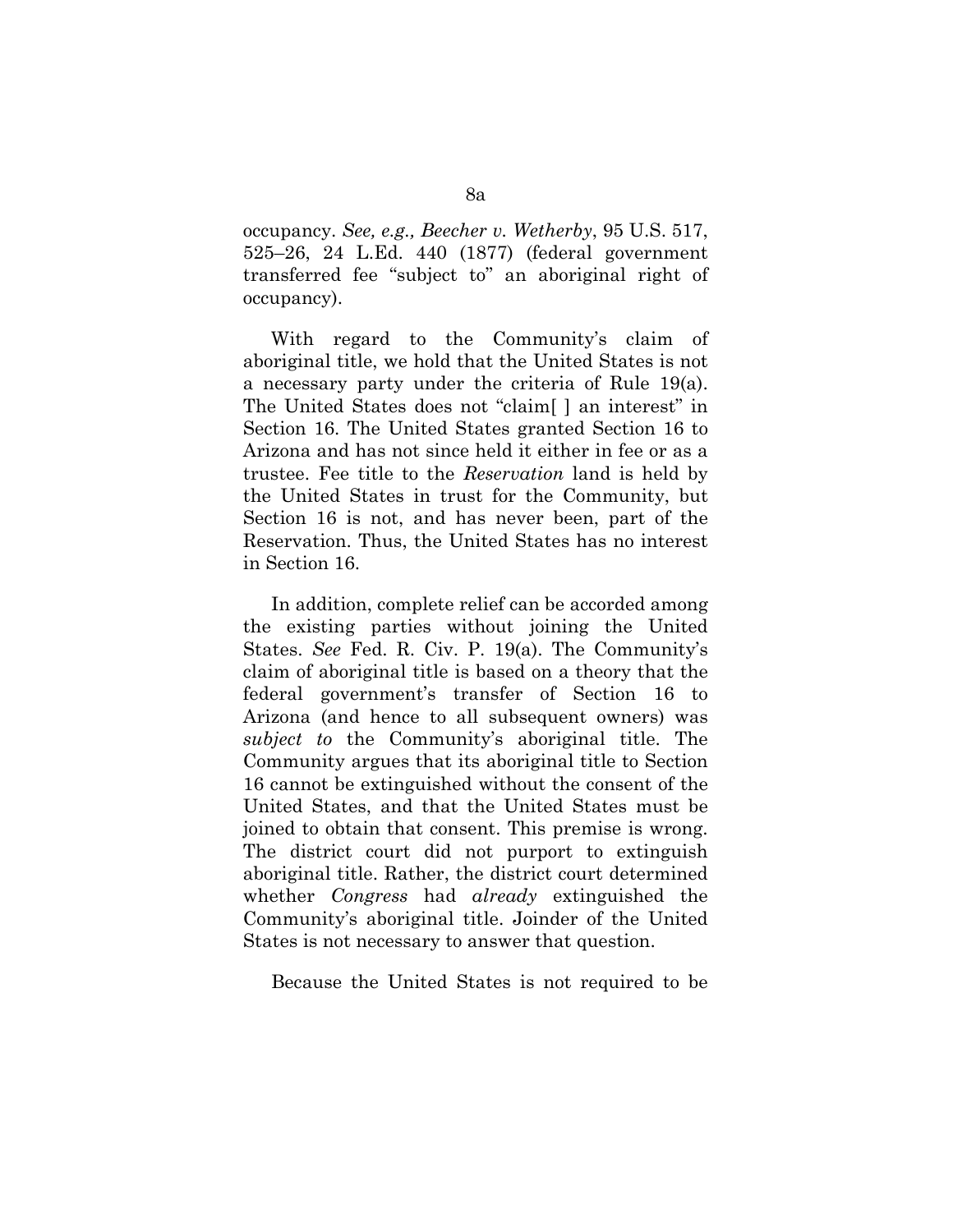joined in order to adjudicate the Community's aboriginal title claims, we need not decide whether such claims can proceed without the United States under Rule 19(b). We also need not decide whether the United States has waived its sovereign immunity as to actions regarding aboriginal title.

#### **B.**

We next determine whether the United States is necessary and indispensable to adjudication of claims regarding the Trustee's rights of access to Section 16. In this regard, the Trustee does not dispute the district court's conclusion that the United States should be joined as a necessary party under Rule 19(a). The United States holds legal title to the Reservation lands as a trustee for the Community, and any right of access to Section 16 must run over Reservation land. The United States therefore has an interest in the parties' right of way disputes because judicial recognition of an easement would impair the government's right. *Cf. United States v. Vascarajs*, 908 F.2d 443, 445–47 (9th Cir. 1990). If the claims regarding rights of access to Section 16 are resolved without the federal government's participation in this action, the result may "as a practical matter impair or impede the [government's] ability to protect the interest." Fed. R. Civ. P.  $19(a)(1)(B)(i)$ . Thus, the United States should be joined under Rule 19(a).

The district court concluded, and the Trustee does not dispute, that the United States' joinder was impossible because it had not waived sovereign immunity. We therefore review "whether, in equity and good conscience, the action should proceed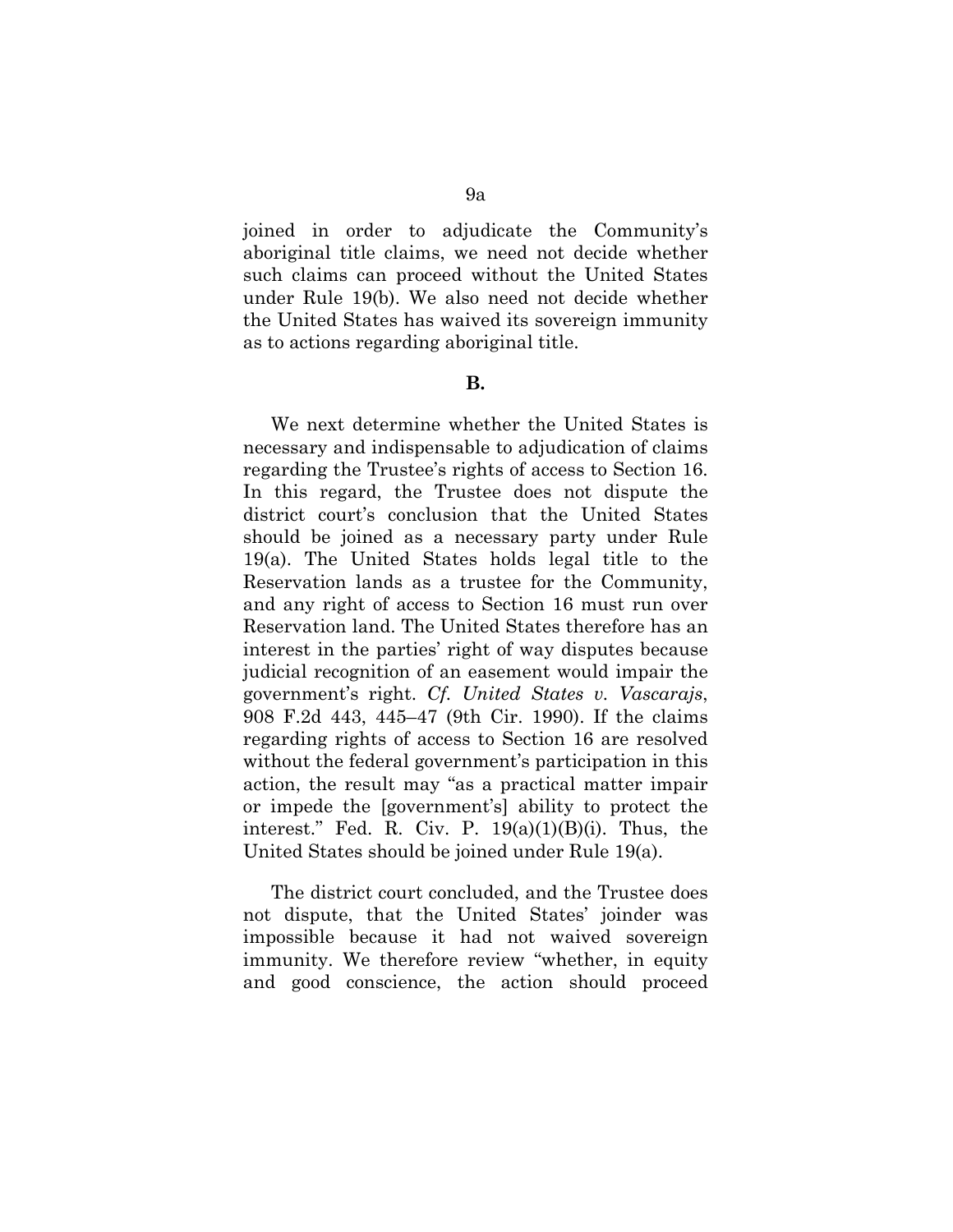among the existing parties or should be dismissed." Fed. R. Civ. P. 19(b).

The Community argues that the United States is an indispensable party under *Minnesota v. United States*, 305 U.S. 382, 59 S. Ct. 292, 83 L.Ed. 235 (1939). There, the State of Minnesota sought to take by condemnation a right-of-way for a highway over parcels of land that were part of a reservation and allotted to individual members of an Indian tribe. *Id.* at 383–84, 59 S. Ct. 292. The state named the United States, as holder of the fee in trust, as a defendant along with the individual allottees. *Id.* at 384, 59 S. Ct. 292. The United States moved to dismiss on the ground that, although it was a necessary party without which the case could not proceed, it could not be sued due to sovereign immunity. *Id.* The Court held:

The United States is an indispensable party defendant to the condemnation proceedings. A proceeding against property in which the United States has an interest is a suit against the United States. It is confessedly the owner of the fee of the Indian allotted lands and holds the same in trust for the allottees. As the United States owns the fee of these parcels, the right of way cannot be condemned without making it a party. . . . The fee of the United States is not a dry legal title divorced from substantial powers and responsibilities with relation to the land. . . . In the stronger case of a trust allotment, it would seem clear that no effective relief can be given in a proceeding to which the United States is not a party and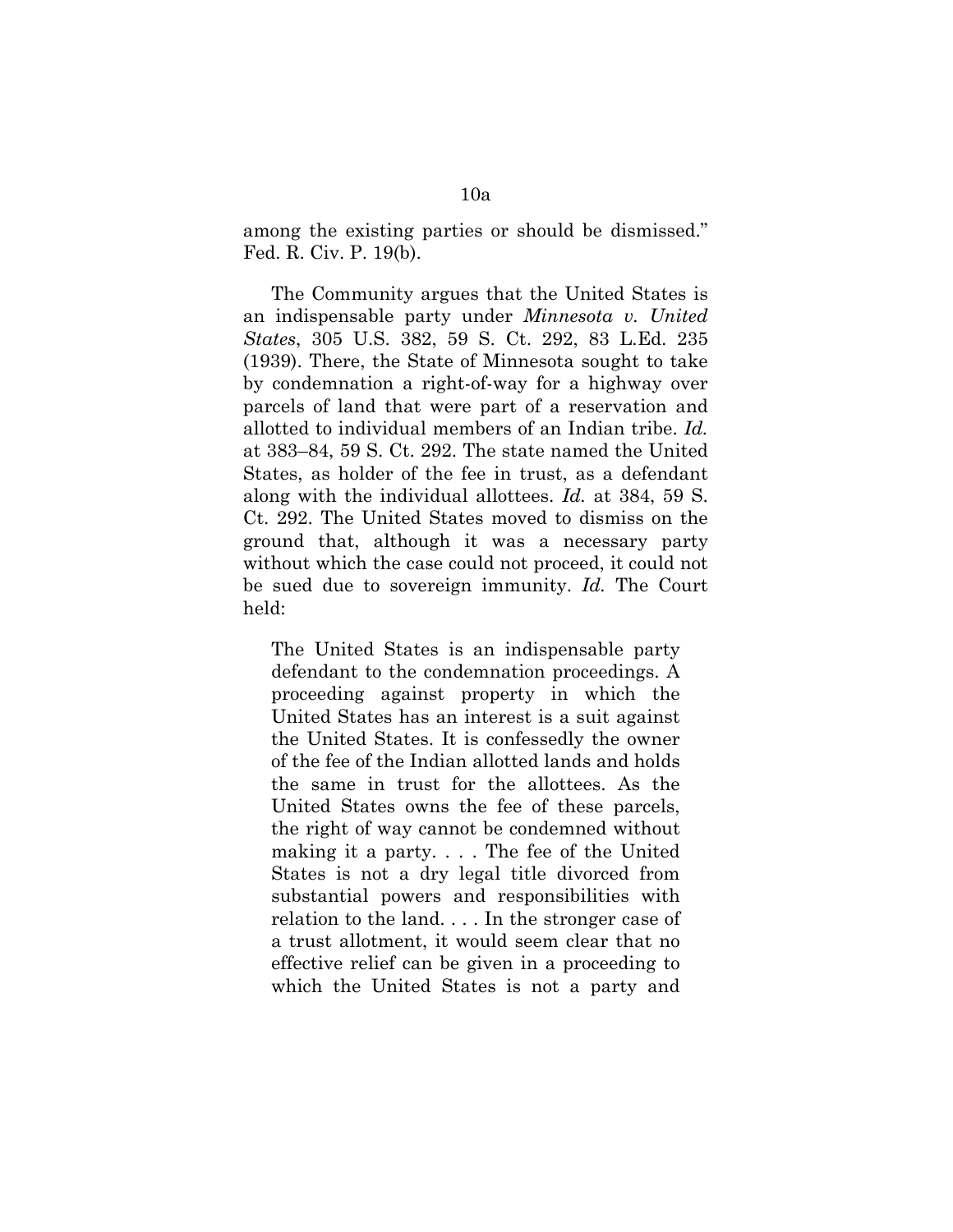that the United States is therefore an indispensable party to any suit to establish or acquire an interest in the lands.

*Id.* at 386–87 & n. 1, 59 S. Ct. 292 (internal citations omitted). *Minnesota* did not distinguish between attempts to create new interests in land and attempts to have pre-existing interests recognized. *See also Carlson v. Tulalip Tribes of Wash.*, 510 F.2d 1337, 1338–39 (9th Cir. 1975) (United States indispensable party to individuals' action to quite title to land claimed by Indian tribe as part of reservation).

Although an action to establish an interest in Indian lands held by the United States in trust generally may not proceed without it, that rule does not apply where the *tribe* has filed the claim to protect its own interest. We recognized this exception in *Puyallup Indian Tribe v. Port of Tacoma*, 717 F.2d 1251 (9th Cir. 1983). In that case, a tribe claimed beneficial title to twelve acres of exposed riverbed, and sued the Port of Tacoma, which possessed and controlled the land at issue. The Port argued that the United States was a necessary and indispensable party, but we disagreed: "[T]he rule is clear in this Circuit and elsewhere that, in a suit by an Indian tribe to protect its interest in tribal lands, regardless of whether the United States is a necessary party under Rule 19(a), it is *not* an indispensable party in whose absence litigation cannot proceed under Rule 19(b)." *Id.* at 1254. We distinguished *Minnesota* and *Tulalip Tribes* on the basis that those cases were "instituted by non-Indians for the purpose of effecting the alienation of tribal or restricted lands, not by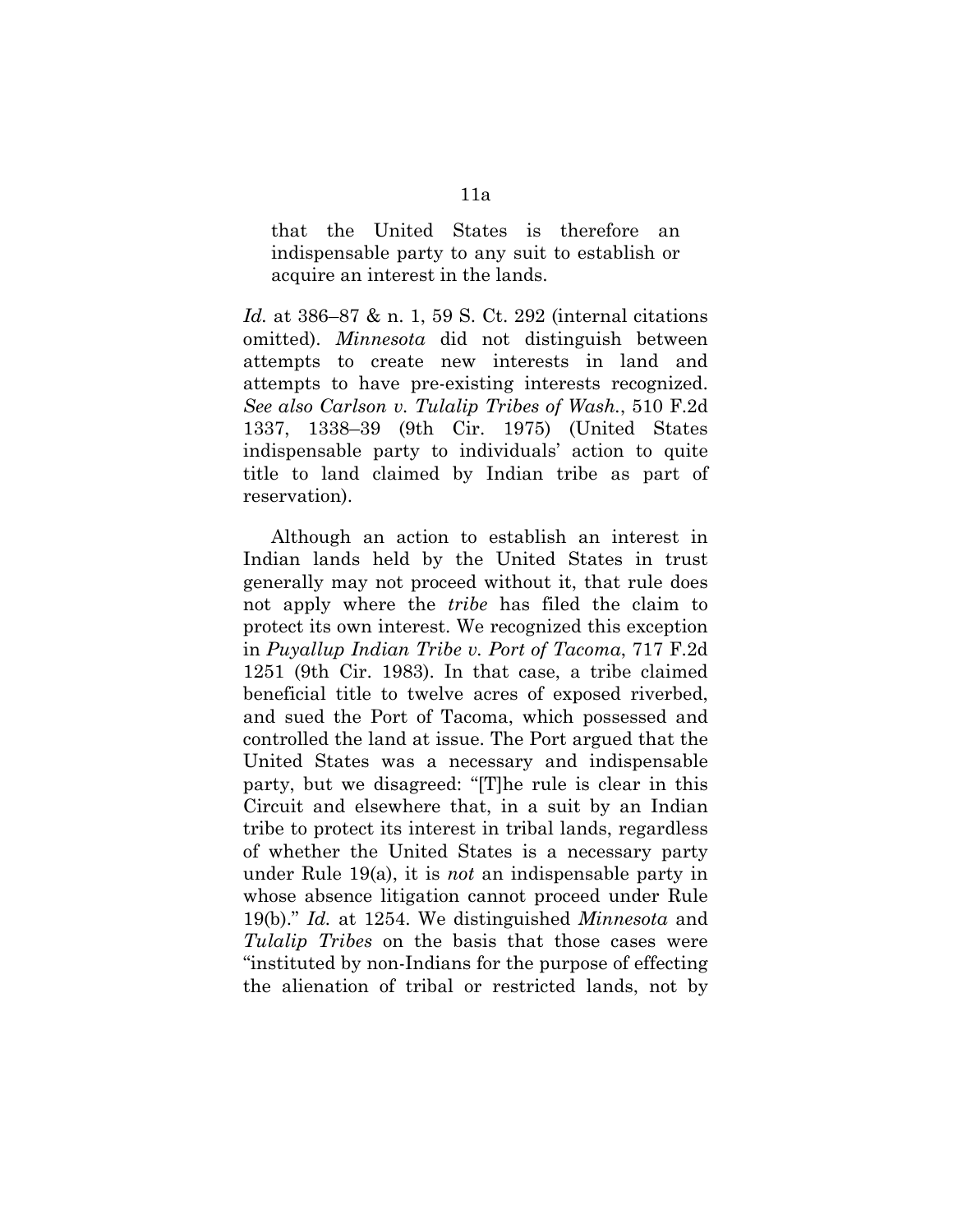individual Indians or a tribe seeking to protect Indian land from alienation." *Id.* at 1255 n. 1. We recognized that our holding was somewhat incongruous, but it was nevertheless our circuit's law: "Whether the Tribe is the plaintiff or the defendant in any given suit would not seem particularly relevant in a joinder decision under Rule 19(b), according to the factors set forth in the rule. We do not question, however, the distinction established in our circuit . . . for determining indispensability under Rule 19(b)." *Id.*; *see also Skokomish Indian Tribe v. France*, 269 F.2d 555, 556–57, 560 (9th Cir. 1959) (United States not indispensable party to trespass and quiet title action brought by Indian tribe).

The Community argues that the Trustee was the aggressor in this litigation because he asserted title to Section 16 by listing it as a bankruptcy asset, and because he initiated the adversarial proceeding in bankruptcy court. For purposes of the *Puyallup* exception, however, we conclude that the Community effectively initiated this litigation by filing a proof of claim in the bankruptcy court contesting the Trustee's title and access rights to Section 16. It is true that the filing of a proof of claim does not make the claim "disputed" or initiate an adversary proceeding. *See Lundell v. Anchor Constr. Specialists*, *Inc.,* 223 F.3d 1035, 1039 (9th Cir. 2000) ("The filing of an objection to a proof of claim 'creates a dispute which is a contested matter' within the meaning of Bankruptcy Rule 9014 . . ."). But we agree with the district court: the Community "really stands in the shoes of a plaintiff" in this case. By filing a proof of claim asserting that the estate had no right to occupy or access its most significant asset, the Community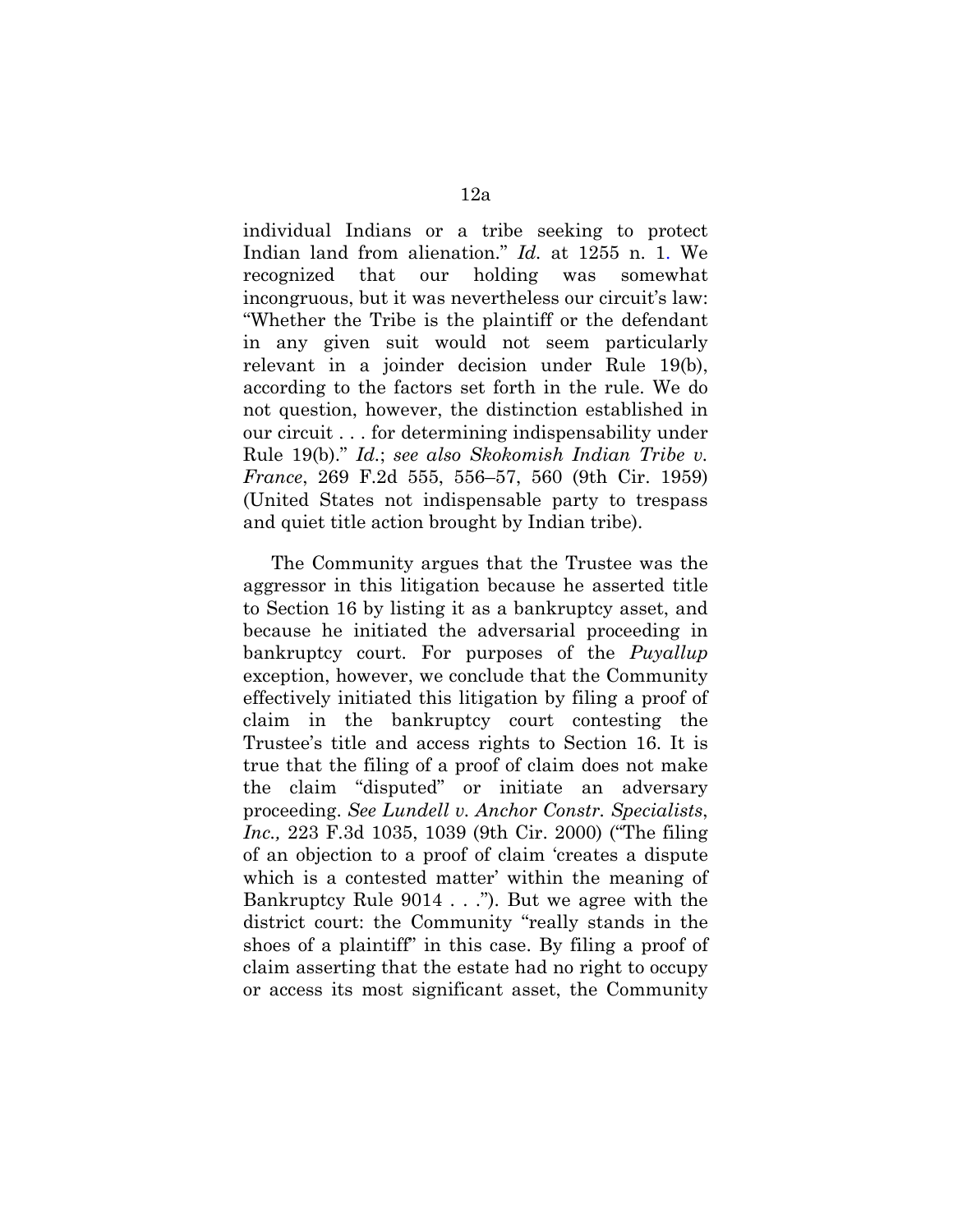"had to know that there would be an objection which could be litigated only as an adversary proceeding with [the Community] named as the defendant."

The Community argues that it was "forced" to "react[ ] defensively to protect its rights" by filing its proof of claim. The Trustee did not seek to alienate Section 16 from the Community, however: it simply listed what it believed was an asset of the Schuggs' bankruptcy estate. *Cf. In re G.I. Indus., Inc.*, 204 F.3d 1276, 1280 (9th Cir. 2000) ("By filing the proof of claim, Benedor voluntarily subjected the agreement [underlying the claim] to the bankruptcy court's jurisdiction . . . ."); *Bass v. Olson*, 378 F.2d 818, 820 & n. 4 (9th Cir. 1967) ("[W]hen an adverse claimant comes into a bankruptcy court of his own motion for a determination of title to property, he . . . consents to the entry of an affirmative judgment in favor of the trustee."). Moreover, the Community's proof of claim challenged not only the Schuggs' rights in Section 16, but also asserted the Community's "exclusive right[s] to use and occupy Reservation lands surrounding" Section 16, asserted that the Community possessed authority to impose "zoning and water use restrictions" on Section 16, and sought relief for previous trespasses. Filing a proof of claim contesting the Schuggs' right to *occupy* Section 16 did not inherently raise issues regarding *access* to and *zoning* of Section 16. Such disputes were solely raised by the Community.

In light of these several considerations, we hold that the *Puyallup* exception to the *Minnesota* rule applies here. This case is more similar to "a tribe seeking to protect Indian land from alienation," such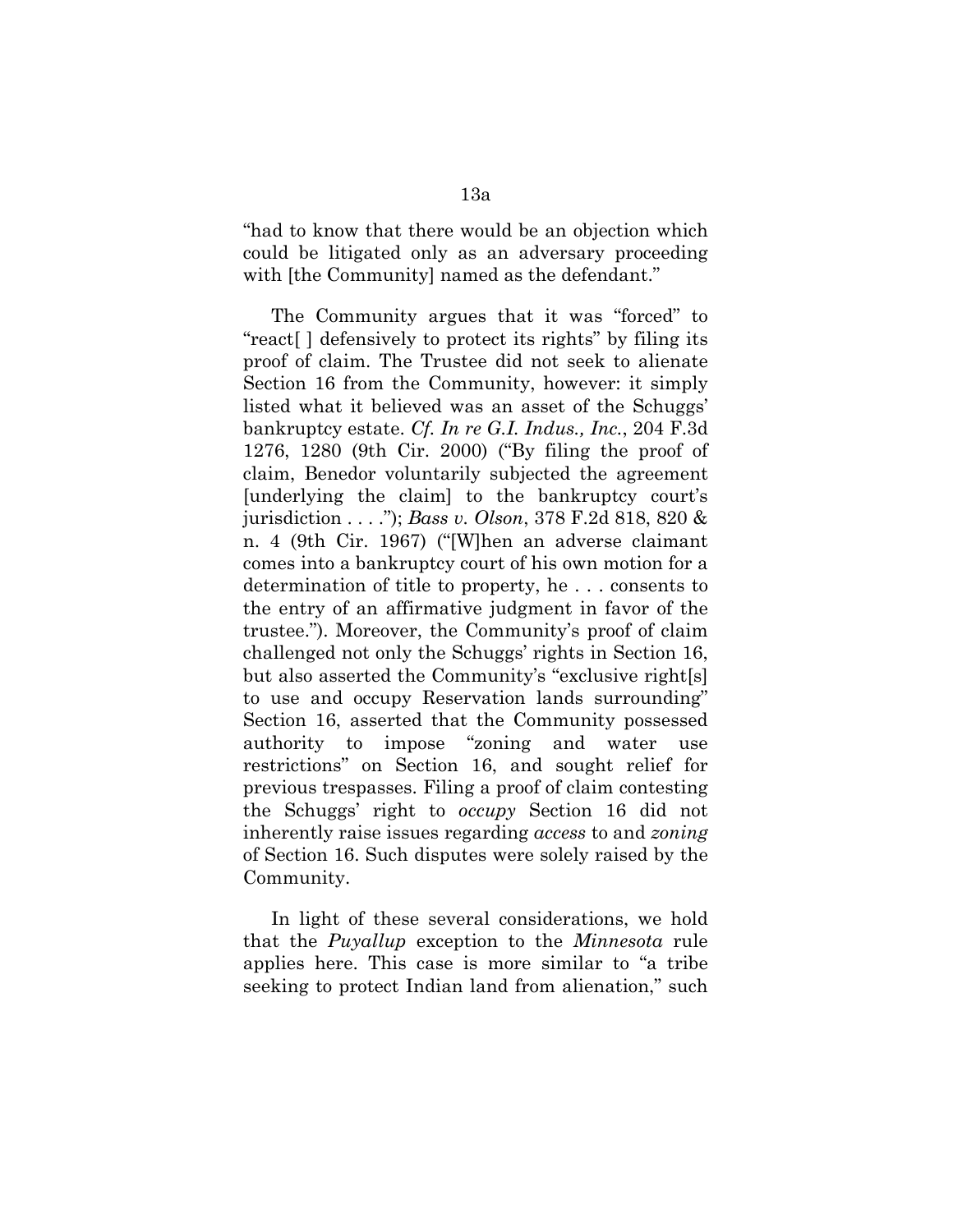that the United States is not an indispensable party, than to a case of "litigation . . . instituted by non-Indians for the purpose of effecting the alienation of tribal or restricted lands." *Puyallup*, 717 F.2d at 1255 n. 1. None of the specific Rule 19(b) factors suggests that we should carve out an exception to the *Puyallup* exception in this particular case. For example, the government's interests are shared and adequately represented by the Community. And this case presents significantly different circumstances than those in *Republic of Philippines v. Pimentel*, 553 U.S. 851, 128 S. Ct. 2180, 171 L.Ed. 2d 131 (2008), which narrowly held that a particular suit could not go forward when it threatened to prejudice the interests of a foreign sovereign that had invoked sovereign immunity. *Id.* at 855, 128 S. Ct. 2180. The United States is therefore not an indispensable party to this litigation under Rule 19(b).

## **C.**

The district court also concluded that individual Indian allottees of the land surrounding Section 16 were not required parties under Rule 19. The district court observed that the Community "offered only conclusory statements concerning the individual allottees' interest in this action." The district court also observed that, like the United States, the individual allottees were not bound by any judgment in this case. The Community disagrees, arguing that these individuals claim an interest relating to the subject of the action, and that this case will impair their ability to protect that interest.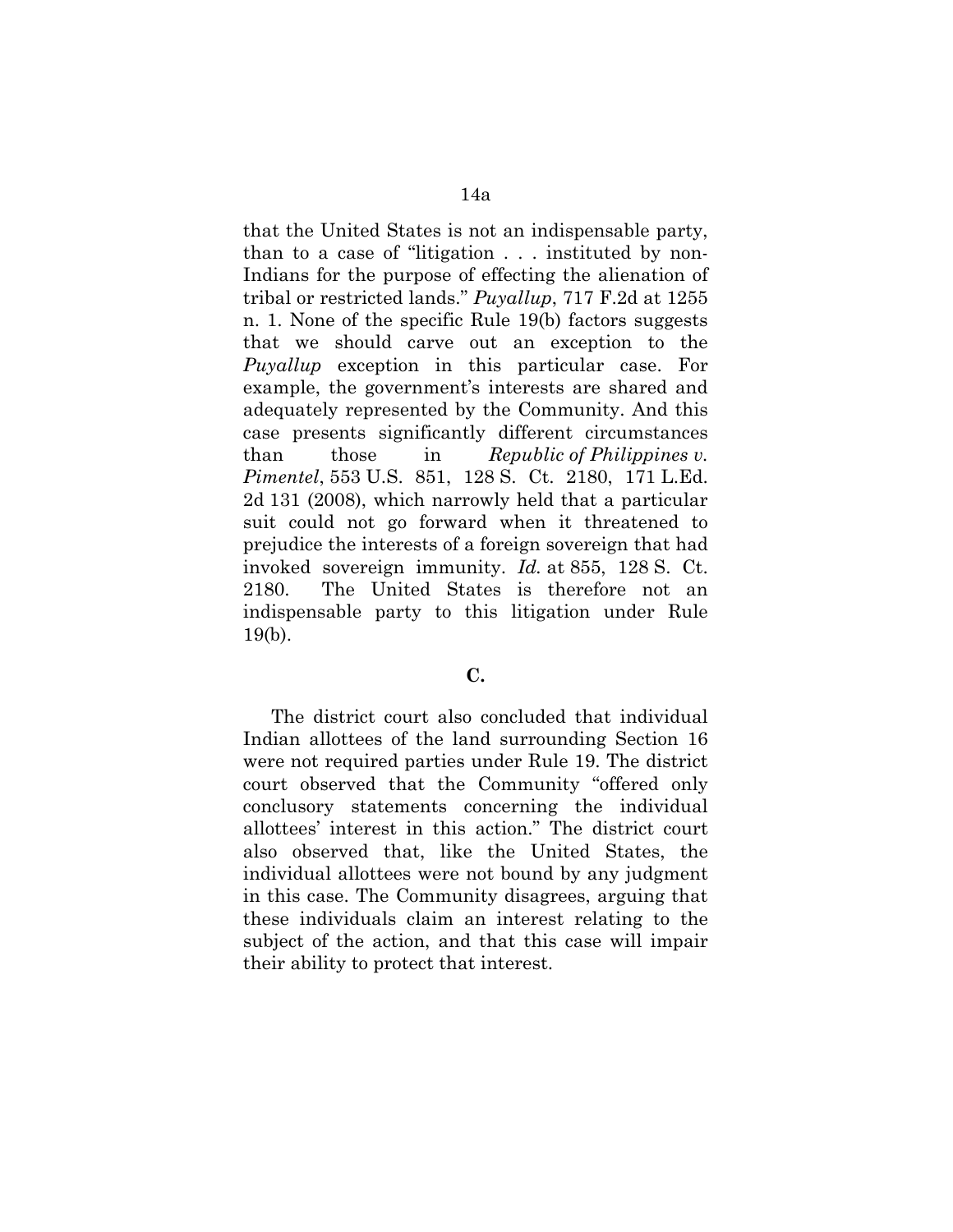Assuming, without deciding, that the individual allottees were required parties under Rule 19(a), the litigation could proceed without them under Rule 19(b). The allottees' interests were adequately represented by the Community. There is no reason to believe that the Community did not make all of the arguments that would have been made by the individual allottees, or that the individuals "would offer any necessary element to the proceedings that the present parties would neglect." *Washington v. Daley*, 173 F.3d 1158, 1167 (9th Cir. 1999) (internal quotation marks omitted).

#### **III.**

We next turn to the district court's rulings on the merits. We review the district court's findings of fact for clear error, and review its conclusions of law de novo. *Adams v. United States*, 255 F.3d 787, 792–93 (9th Cir. 2001).

We first consider whether the district court erred in holding that the Trustee had an implied easement over reservation lands, across Smith–Enke Road and Murphy Road, in order to access Section 16. The district court concluded that when Section 16 was conveyed to Arizona as school land in 1877, an implied easement to access Section 16 was also conveyed. This implied easement, the district court determined, then passed to all subsequent owners of Section 16.

## **A.**

The Community first argues that the Trustee's claim to a common law easement is preempted by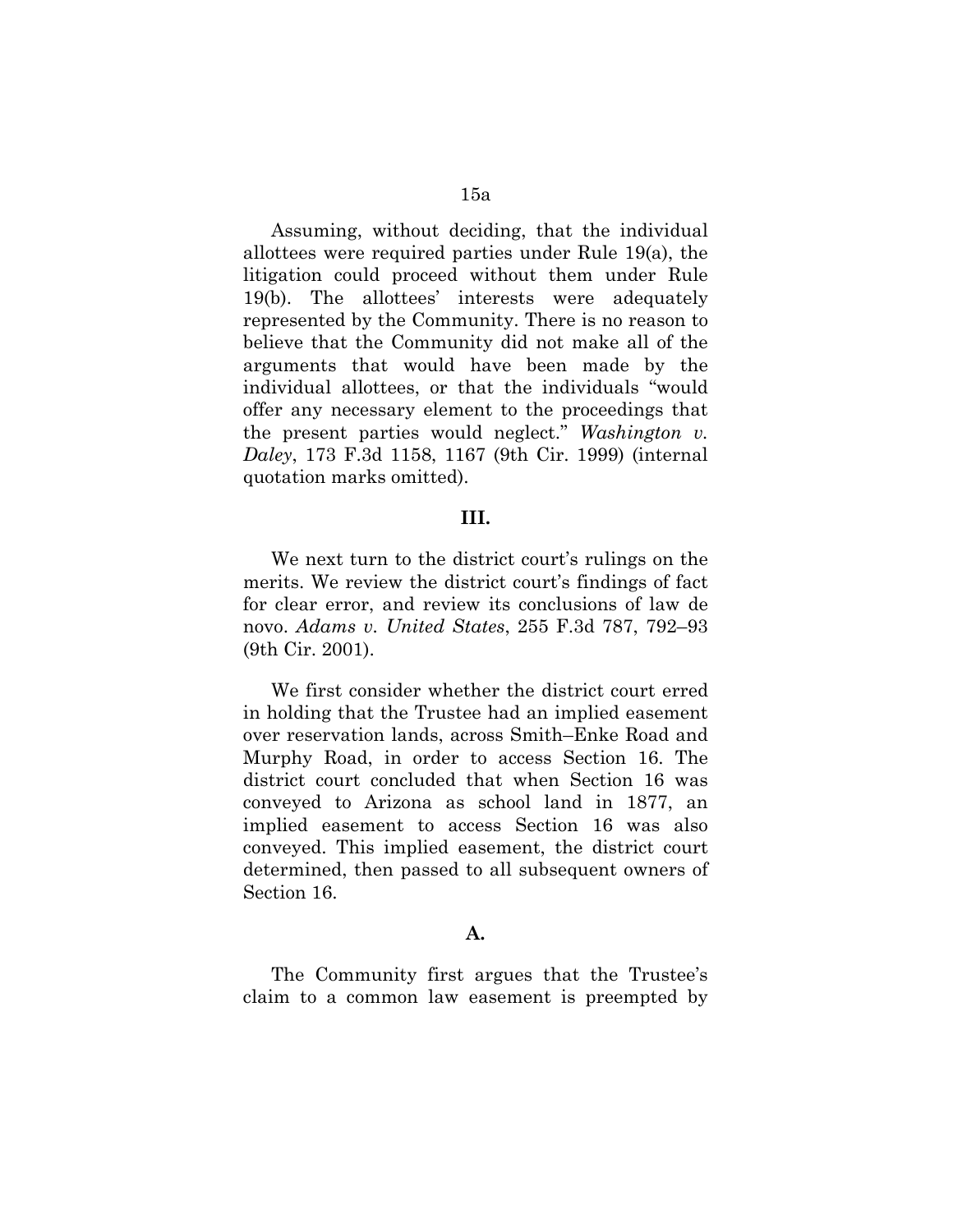federal procedures for obtaining rights of way over Indian lands. Although these procedures were not created until after conveyance of the alleged easement in 1877, the Community urges that preemption applies to the claim of the easement now asserted. But nothing in the scheme indicates that Congress, in creating procedures for obtaining *new* rights of way, intended to preempt all claims to *previously acquired* rights of way, such that holders of pre-existing easements would have to go through the new procedures.

To support its preemption argument, the Community relies on *Adams v. United States*, 3 F.3d 1254 (9th Cir. 1993); *Adams*, 255 F.3d at 787; and *Fitzgerald Living Trust v. United States*, 460 F.3d 1259 (9th Cir. 2006). These three cases concerned landowners who claimed easements through national forests. They are of little help here because they dealt with an entirely different statutory scheme under which landowners whose property was surrounded by national forests were *guaranteed* reasonable access over federal land and therefore did not need a common-law easement to cross it. Even there, the presence of a preexisting common-law easement is relevant to whether regulations governing access are reasonable. *See Fitzgerald*, 460 F.3d at 1263–64.

We hold that the Trustee's claim of a pre-existing easement to access Section 16 is not preempted by the existence of a regulatory scheme for obtaining new easements over Indian lands.

# **B.**

We turn now to the merits of the Trustee's right-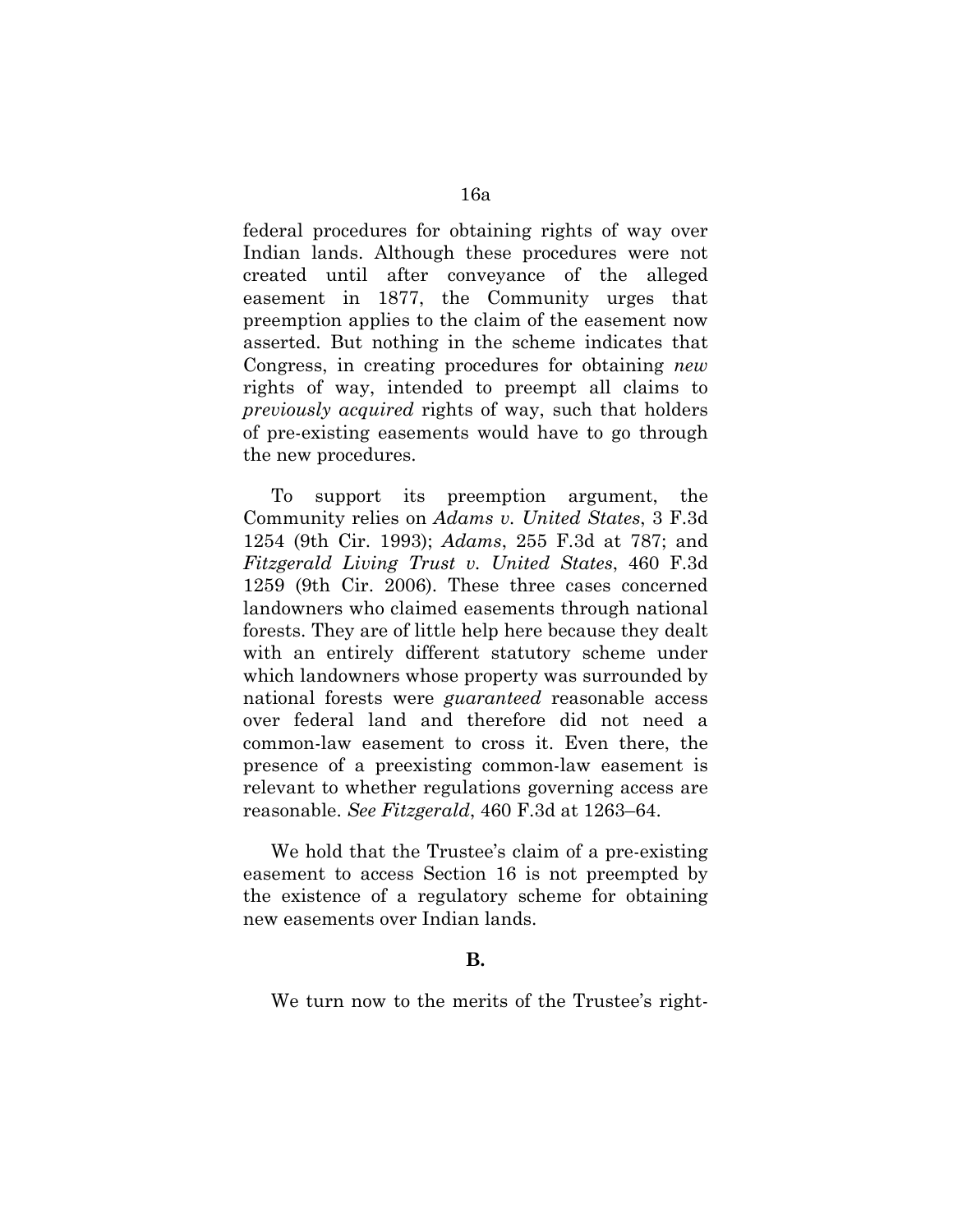of-access claims. The Trustee argued that an implied easement gave the Schuggs a right to cross Reservation land in order to enter Section 16. The district court agreed, holding that, "when Section 16 was conveyed as school land to the then Territory of Arizona, an implied easement to the land also was conveyed," and the implied easement was conveyed to all subsequent purchasers, including the Schuggs.

We first examine whether the federal government's conveyance of Section 16 to Arizona, as part of a school land grant, included an implied easement. Courts normally construe federal land grants narrowly, under a longstanding "rule that unless the language in a land grant is clear and explicit, the grant will be construed to favor the [granting] government so that nothing passes by implication." *Fitzgerald*, 460 F.3d at 1265; *see also McFarland v. Kempthorne*, 545 F.3d 1106, 1112 (9th Cir. 2008). However, there is an exception to this general rule where the land grant at issue was made pursuant to "legislation of Congress designed to aid the common schools of the states;" in such cases, the grants are "to be construed liberally rather than restrictively." *Wyoming v. United States,* 255 U.S. 489, 508 (1921); *see also Oregon v. Bureau of Land Mgmt.,* 876 F.2d 1419, 1432 (9th Cir. 1989).

It is true that the statute conveying Section 16 to Arizona mentions no easement or right of access. But the question is whether the district court properly held there was an *implied* one. *Utah v. Andrus* dealt with a land grant to Utah by the United States on the condition that Utah "use the proceeds of the granted lands for a permanent state school trust fund." 486 F.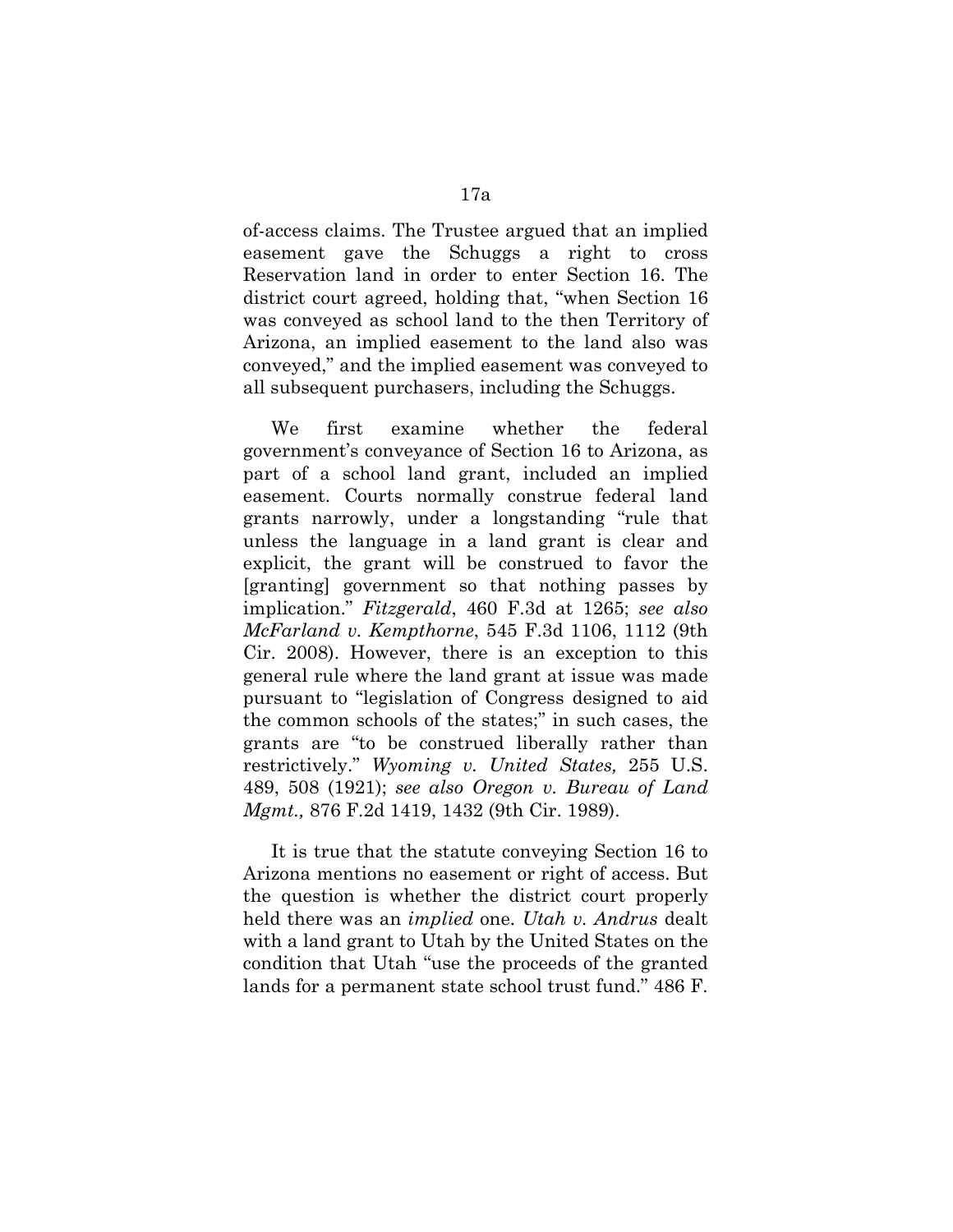Supp. 995, 1000 (D. Utah 1979). The land so granted was surrounded by federal land. Many years later, Utah leased the land to a company that wished to mine it but could not do so without crossing federal land. The district court held:

Given the rule of liberal construction [of school land grants] and the Congressional intent of enabling the state to use the school lands as a means of generating revenue, the court must conclude that Congress intended that Utah (or its lessees) have access to the school lands. Unless a right of access is inferred, the very purpose of the school trust lands would fail. Without access the state could not develop the trust lands in any fashion and they would become economically worthless. This Congress did not intend . . . . Therefore, the court holds that the state of Utah and . . . Utah's lessee do have the right to cross federal land to reach section 36, which is a portion of the school trust lands.

## *Id.* at 1002.

This reasoning is persuasive: In granting lands to a state for the purpose of funding schools, the federal government must have intended some right of access to the land or the purpose of the land grants would fail. Thus, in *Koniag, Inc. v. Koncor Forest Resource*, we similarly implied a right of reasonable access. 39 F.3d 991, 996 (9th Cir. 1994). In *Koniag*, a partnership made up of Indian villages owned surface rights to harvest timber pursuant to a grant from the United States, while the subsurface rights were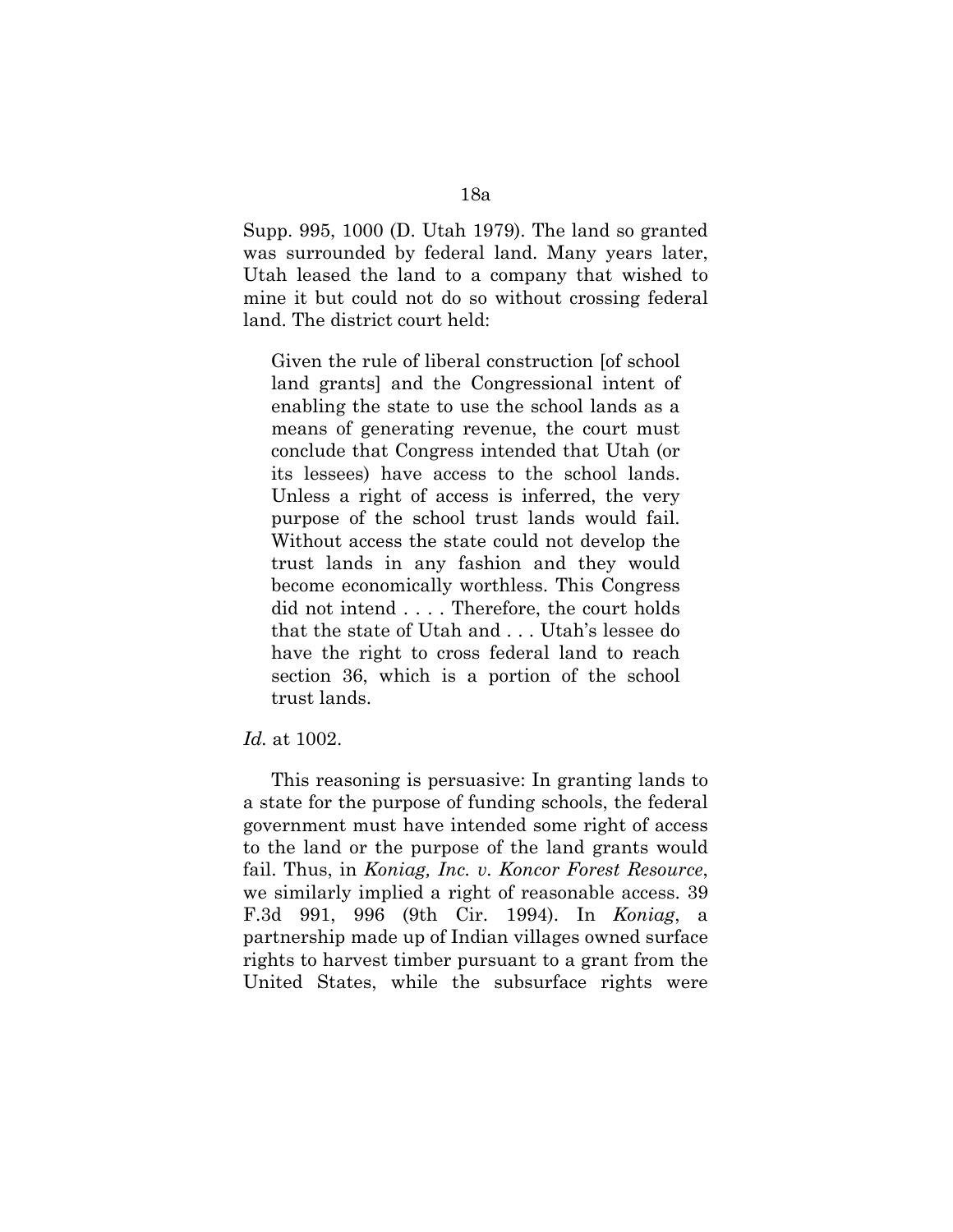owned by a regional corporation. We held that the Indian partnership had a reasonable right to use the subsurface rock to accomplish its timber-harvesting operations. In reaching this conclusion, we examined "several factors, including congressional intent, the degree of necessity for the easement, whether consideration was given for the land, whether the claim is against the United States or against a simultaneous conveyee, and the terms of the patent itself." *Id.* Here, Congress's intent in granting Section 16 to Arizona was to allow Arizona to use or to sell the parcel to raise money for the support of public schools. The property would have had little monetary value if there was no right of access to it.

The Community argues that we should not follow the reasoning of *Andrus* because there the right of access was implied over federal wilderness land, not across Indian land. The Community argues that no right of access should be implied over Indian land pursuant to the "principle deeply rooted in [the Supreme] Court's Indian jurisprudence: statutes are to be construed liberally in favor of the Indians, with ambiguous provisions interpreted to their benefit." *County of Yakima v. Confederated Tribes & Bands of Yakima Indian Nation*, 502 U.S. 251, 269, 112 S. Ct. 683, 116 L.Ed.2d 687 (1992) (internal quotation marks and alteration omitted). The Community urges that any diminishment of rights in their land must be accomplished by language showing an "express congressional purpose" to do so. *Solem v. Bartlett*, 465 U.S. 463, 475, 104 S. Ct. 1161, 79 L.Ed.2d 443 (1984).

The Community's argument ignores the fact that in 1877, when the federal government granted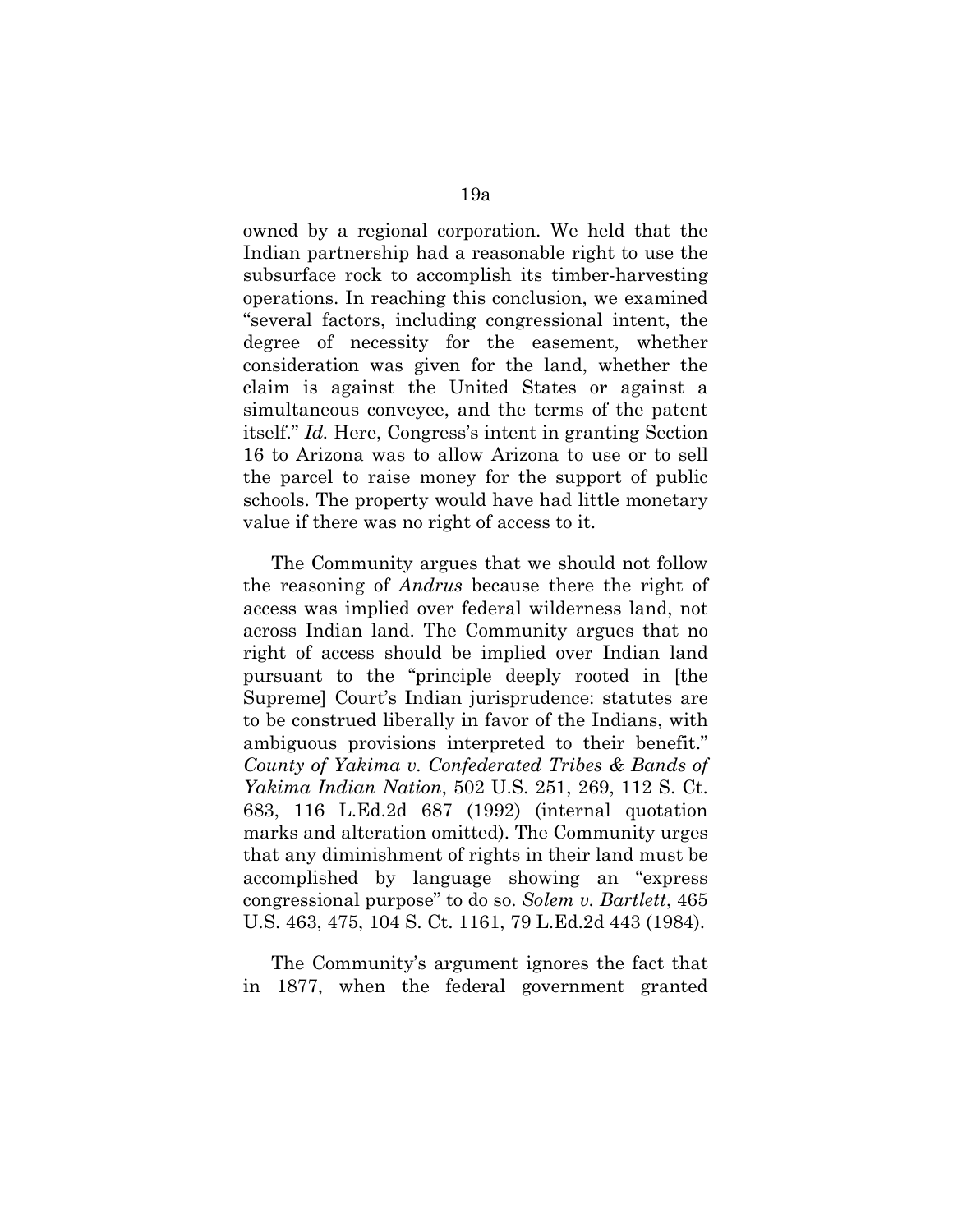Section 16 to Arizona, *the lands surrounding Section 16 were not Indian lands.* The Community's Reservation, as created in 1859, did not abut Section 16. Land north of Section 16 was added to the Reservation in 1883, and land to the south, east, and west of Section 16 was added to the Reservation in 1913. Thus, when the federal government granted Section 16 to Arizona in 1877, an implied easement accompanying the grant would *not* have interfered with Indian land at all. Section 16 was not surrounded by Indian lands until 1913, pursuant to an executive order specifically providing that the expansion "shall be subject to any existing valid rights of any persons to the lands described." By this language, any pre-existing easements were effectively preserved, including the pre-existing implied easement to access Section 16. We hold, therefore, that the district court properly implied an easement in the federal government's grant of Section 16 to Arizona, and that easement was not disturbed by the subsequent expansion of the Reservation.

The Community alternatively argues that even if an implied easement was created in 1877 for the benefit of Arizona, it would not have "silently" passed to subsequent purchasers of Section 16. But the deed transferring Section 16 from Arizona to J.L. Hodges in 1929—more than a decade after the land became surrounded by the Reservation—clearly specified that the purchaser received "all the rights, privileges, immunities and appurtenances of whatsoever nature." We have held that "the word 'appurtenance' will carry with it an existing easement." *Fitzgerald*, 460 F.3d at 1267. Subsequent deeds transferring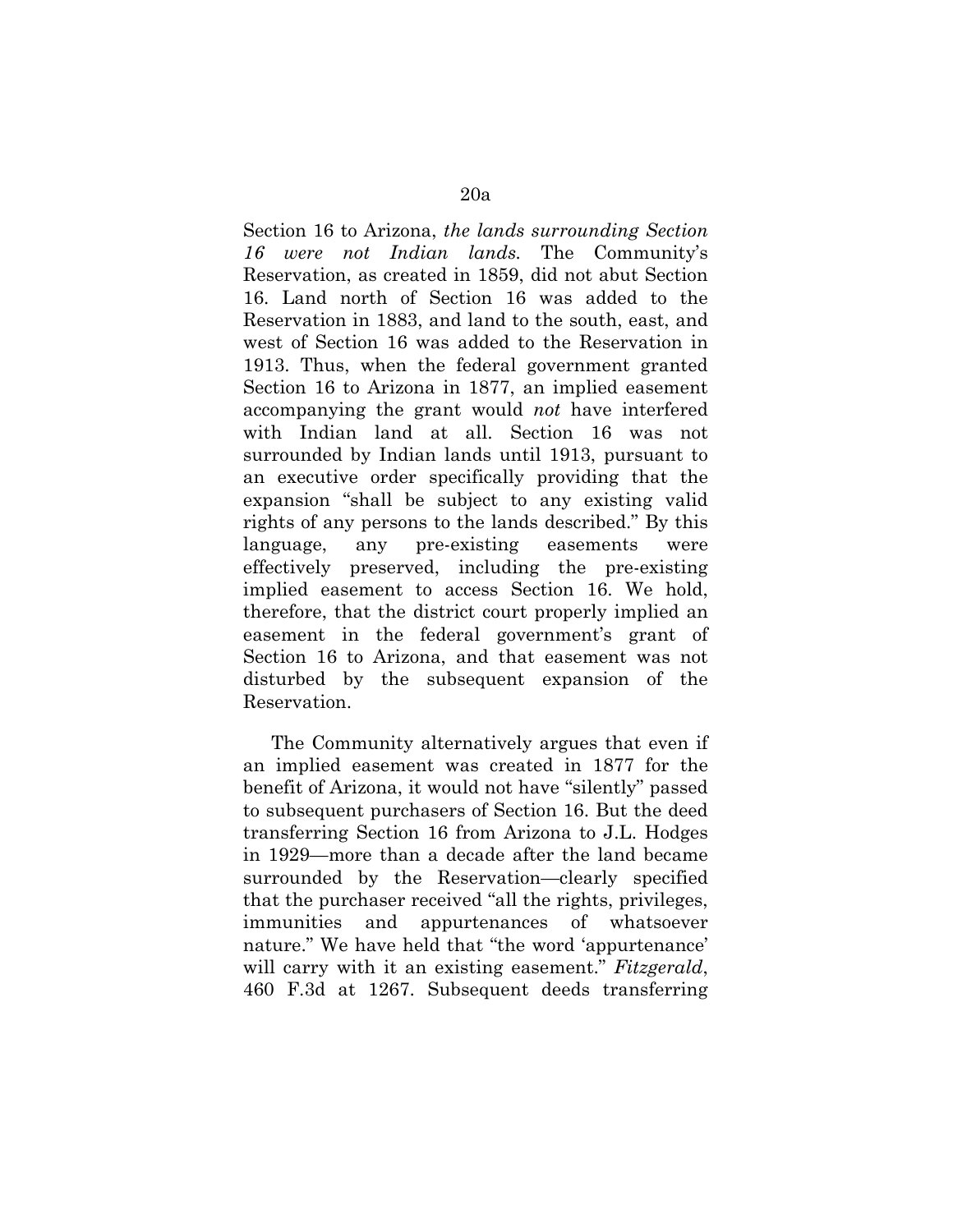Section 16 contained similar language. We therefore hold that the implied easement Arizona obtained from the federal government in 1877 was effectively conveyed to each subsequent purchaser of Section 16.

#### C.

The Trustee asked the district court to opine on the scope of any easement. The district court held that there was no actual controversy regarding the scope of the Trustees' easement, and properly declined to issue an advisory opinion on that subject. *See generally Lujan v. Defenders of Wildlife*, 504 U.S. 555, 559–61, 112 S. Ct. 2130, 119 L.Ed.2d 351 (1992).

The Trustee has not shown that there is a live controversy with regard to the *scope* of any easement. There is no indication that the roads or utilities as they currently exist are inadequate to support the current use of Section 16, or that the Trustee has any intent to improve the roads or utilities. The parties may disagree in principle over what activities the Trustee may undertake on those roads, but there is as yet no particularized or imminent injury arising out of that disagreement.

# **IV.**

The district court held that, in addition to or as an alternative to the implied easement, the Trustee has a right to access Section 16 across Murphy Road because that road was an Indian Reservation Road (IRR) open to the public. The district court observed that the Community had maintained the road and allowed public travel on it for many years, such that the owners of Section 16 came to rely on it. The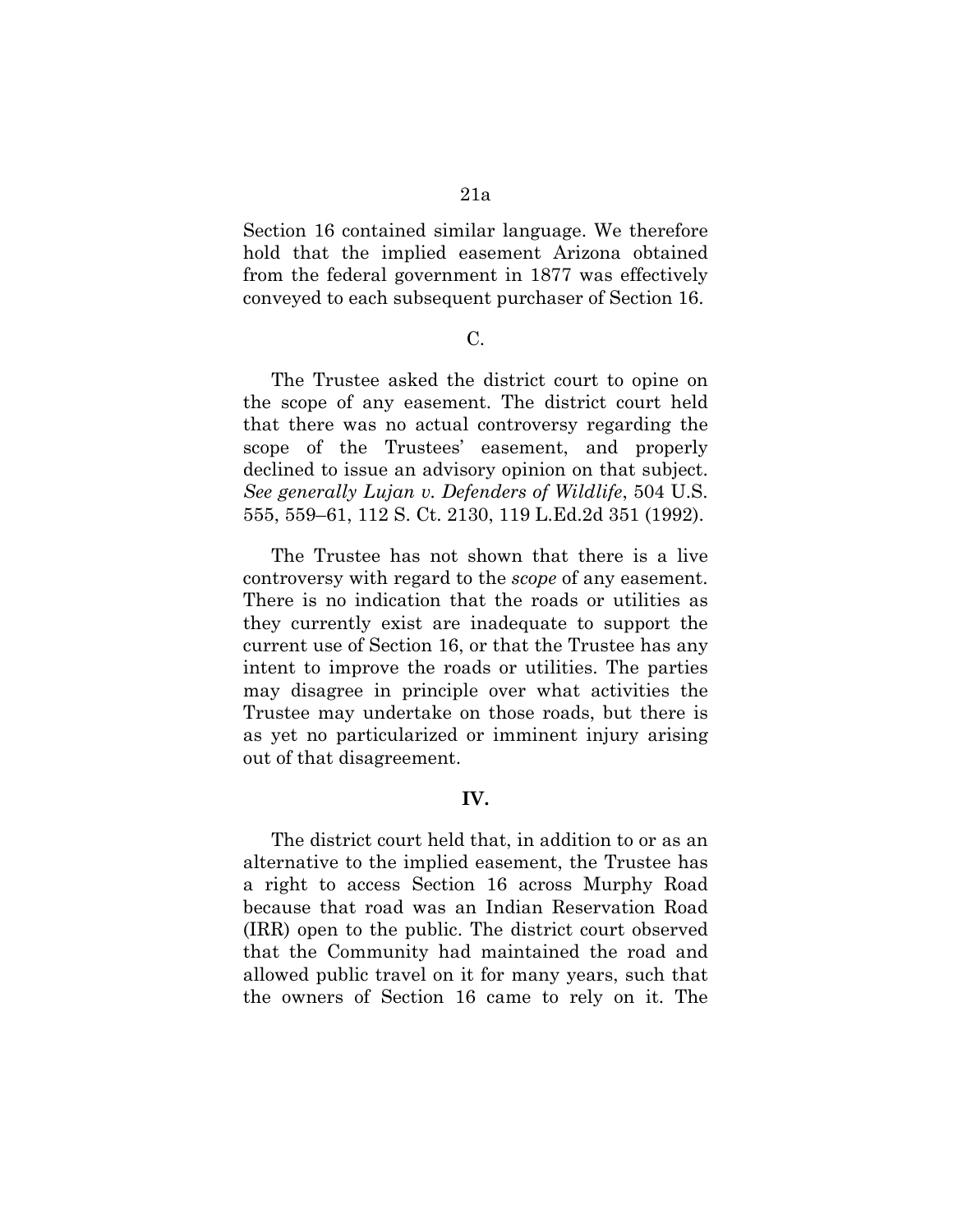district court concluded that the doctrine of laches barred the Community from arguing that the relevant section of Murphy Road was not an IRR open to the public.

#### **A.**

An IRR is defined as "a public road that is located within or provides access to an Indian reservation" or other Indian land. 23 U.S.C. § 101(a)(12). A "public road," in turn, is "any road or street under the jurisdiction of and maintained by a public authority and open to public travel." *Id.* § 101(a)(27). A "public authority" may include a federal, state or municipal government or instrumentality, or an Indian tribe. *Id.* § 101(a)(23). IRRs generally must be open and available for public use. 25 C.F.R. § 170.120. "Certain IRR transportation facilities [a term that includes public roads, 25 C.F.R. § 170.5] owned by the tribes or BIA [Bureau of Indian Affairs] may be permanently closed when the tribal government and the Secretary agree. Once this agreement is reached, BIA must remove the facility from the IRR System." *Id.* at § 170.813(c). The "IRR System means all the roads and bridges that comprise the IRR." *Id.* at § 170.5.

Here, the Community argues that the part of Murphy Road running across Reservation land is neither publicly maintained nor open to the public. It submits that it once maintained the section of Murphy Road at issue, but stopped doing so when the BIA removed that section of road from the "IRR Inventory" in early 2007. "The IRR Inventory is a comprehensive database of all transportation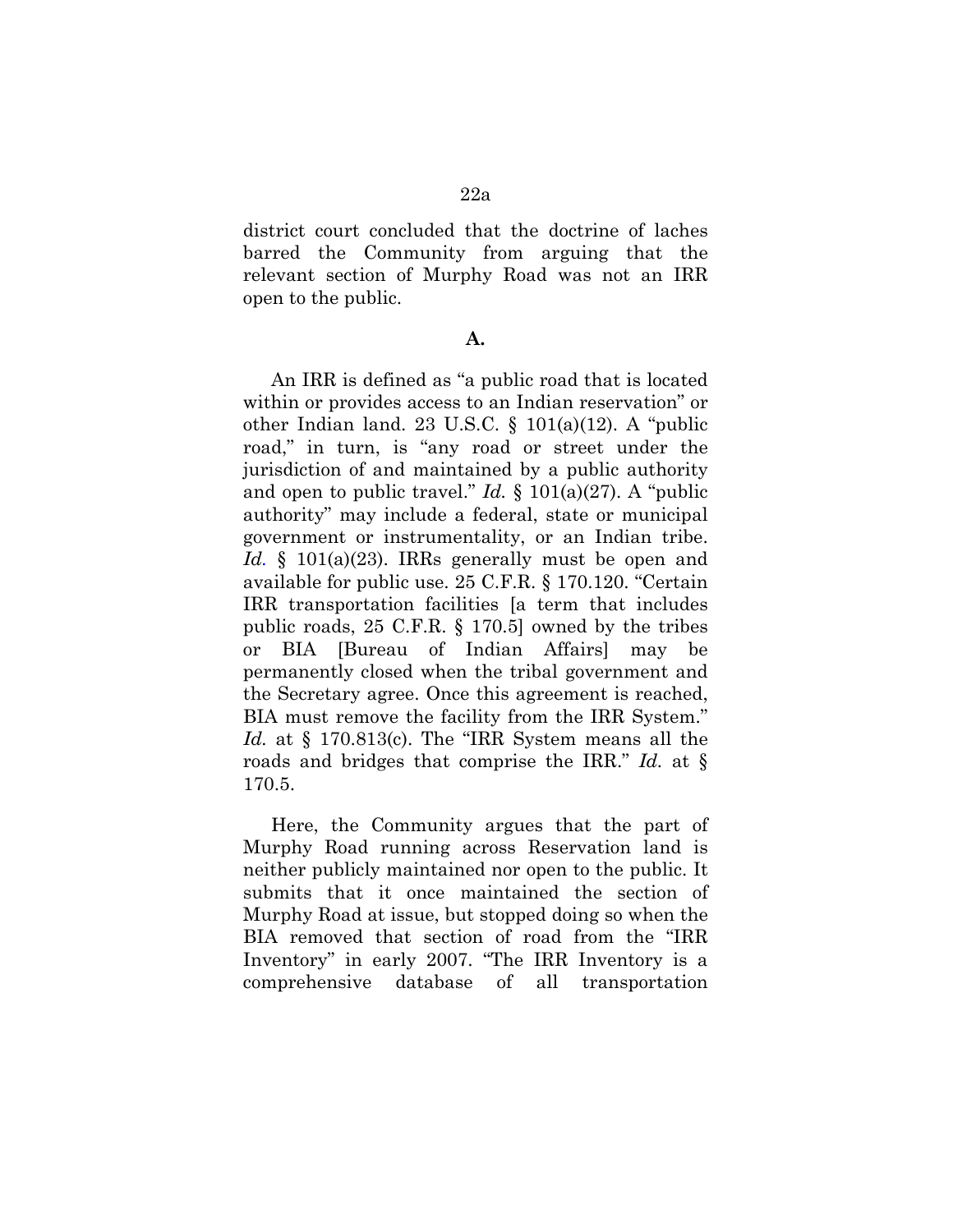facilities eligible for IRR Program funding . . . ." 25 C.F.R. § 170.442(a). The Community also asserts that the BIA approved its posting of "No Trespassing" signs on the road. It unsuccessfully attempted to introduce evidence in the district court about the BIA's removal of the relevant section of Murphy Road from the IRR Inventory. The district court excluded the evidence on multiple grounds. The Community also moved for judicial notice of the BIA's action, but that motion was denied.

We hold that the district court erred in refusing to take judicial notice of this official action by the BIA, which represents the BIA's opinion that Murphy Road is not an IRR. Courts may take judicial notice of facts whose "existence is 'capable of accurate and ready determination by resort to sources whose accuracy cannot reasonably be questioned.'" *W. Radio Servs. Co. v. Qwest Corp.*, 530 F.3d 1186, 1192 n. 4 (9th Cir. 2008). It must be taken when a party requests it and supplies all necessary information. Fed. R. Evid. 201(d); *cf. Transmission Agency of N. Cal. v. Sierra Pac. Power Co.*, 295 F.3d 918, 924 n. 3 (9th Cir. 2002) ("Although that decision is still subject to further administrative and judicial review, and therefore not finally dispositive of any issue in the case, the existence of the ongoing litigation within FERC is an adjudicative fact relevant to this case. Further, the existence of the opinion is not in dispute, nor are its contents. Therefore, we take judicial notice of the entirety of [the decision]") (internal citations omitted). The Trustee does not allege that it would be prejudiced by the court's taking of judicial notice of the BIA's action. Indeed, the Trustee was informed of the BIA's decision "in a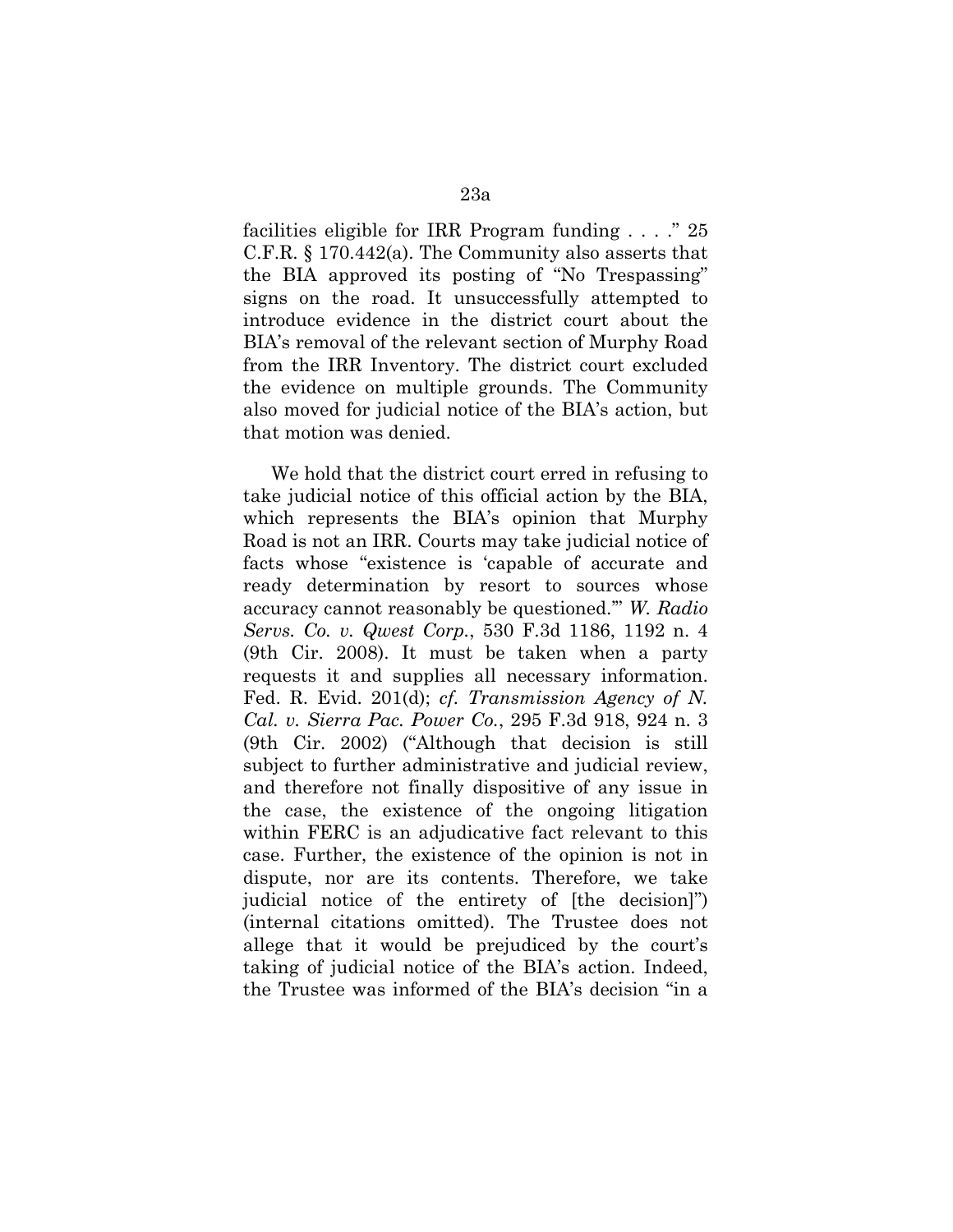matter of days" after it was made, and has apparently appealed the BIA decision.

The district court's decision also conflicts with the primary jurisdiction doctrine, which applies when "an otherwise cognizable claim implicates technical and policy questions that should be addressed in the first instance by the agency with regulatory authority over the relevant industry rather than by the judicial branch." *Clark v. Time Warner Cable*, 523 F.3d 1110, 1114 (9th Cir. 2008). This doctrine "is not designed to secure expert advice from agencies every time a court is presented with an issue conceivably within the agency's ambit," but should be used "if a claim requires resolution of an issue of first impression, or of a particularly complicated issue that Congress has committed to a regulatory agency, and if protection of the integrity of a regulatory scheme dictates preliminary resort to the agency which administers the scheme." *Id.* (internal quotation marks and citations omitted).

We conclude that the district court should not have ignored the BIA's removal of the relevant portion of Murphy Road from the IRR Inventory. Instead, the district court should have at least stayed its decision pending ongoing BIA proceedings on the issue. *See Clark*, 523 F.3d at 1114–15. BIA proceedings on the issue are apparently ongoing. The BIA's initial decision that the relevant portion of Murphy Road should not be included in the IRR Inventory is on appeal to the Interior Board of Indian Appeals. The IRR system is administered by the BIA under a detailed regulatory scheme, and uniformity is important. We therefore vacate and remand this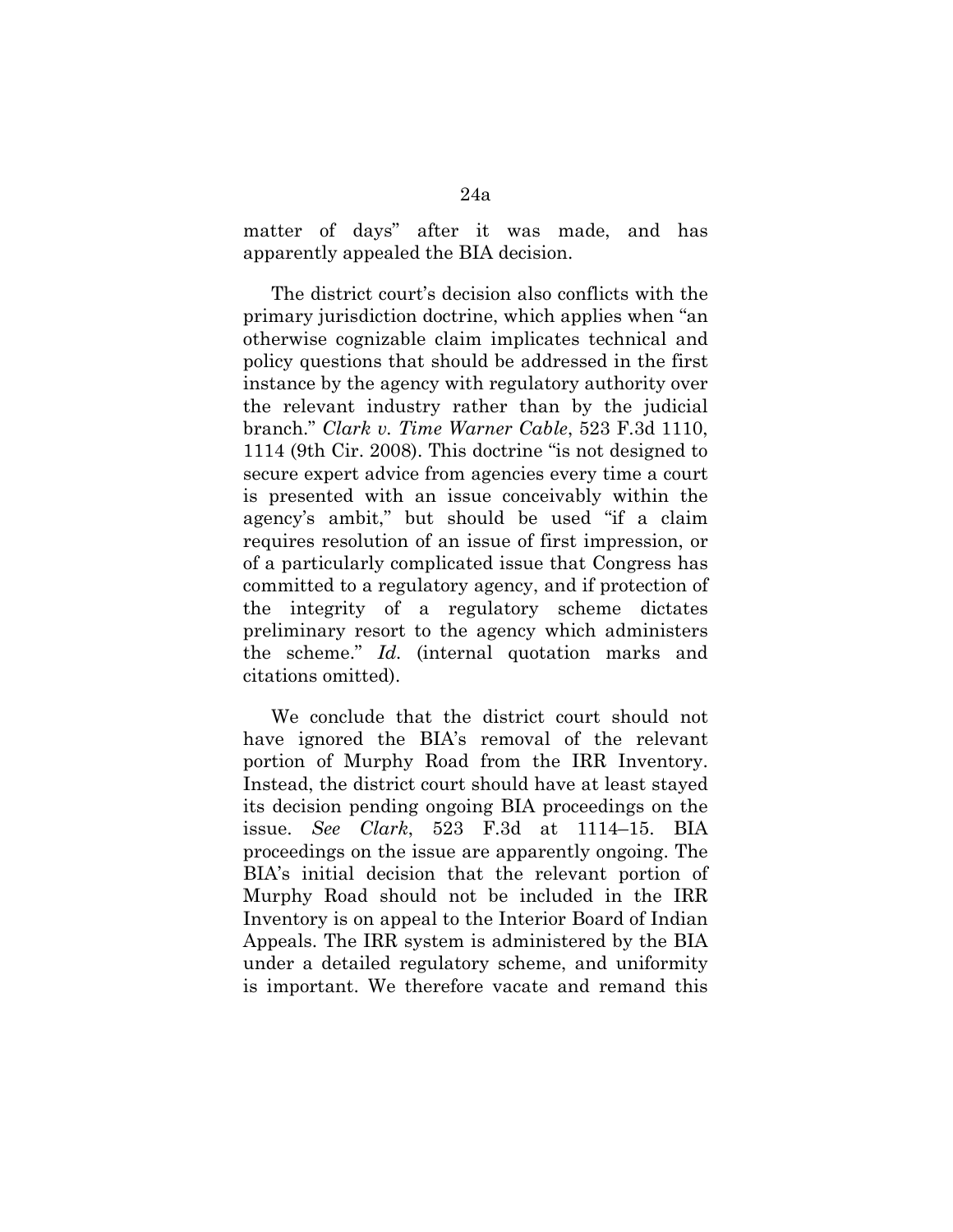issue to the district court for further consideration.

There is a related issue that we should review in order to guide the district court on remand: the application of laches. The district court held that, because the Community had allowed public access to Murphy Road and maintained the road for many years, the doctrine of laches precluded the Community from now disclaiming that Murphy Road is an IRR. "Laches requires proof of (1) lack of diligence by the party against whom the defense is asserted, and (2) prejudice to the party asserting the defense." *United States v. Dang*, 488 F.3d 1135, 1144 (9th Cir. 2007) (internal quotation marks omitted). Prejudice typically means that evidence is no longer available or that the party asserting laches has "altered its [behavior] in reliance on a plaintiff's inaction." *Wauchope v. U.S. Dep't of State*, 985 F.2d 1407, 1412 (9th Cir. 1993). Here, the Trustee asserts that Section 16 owners, and particularly the Schuggs, have relied on the Community's treatment of Murphy Road as an IRR. That reliance was not reasonable, however, given that the regulations governing IRRs *explicitly contemplate* that a road may be closed to the public upon the agreement of the tribe and the BIA. 25 C.F.R. § 170.813. There is also no evidence that the Schuggs were relying on the road's status as an IRR rather than on the implied easement the district court found to exist. We therefore hold that the district court erred in applying laches to conclude that a section of Murphy Road is an IRR.

#### **V.**

The Trustee cross-appeals from the district court's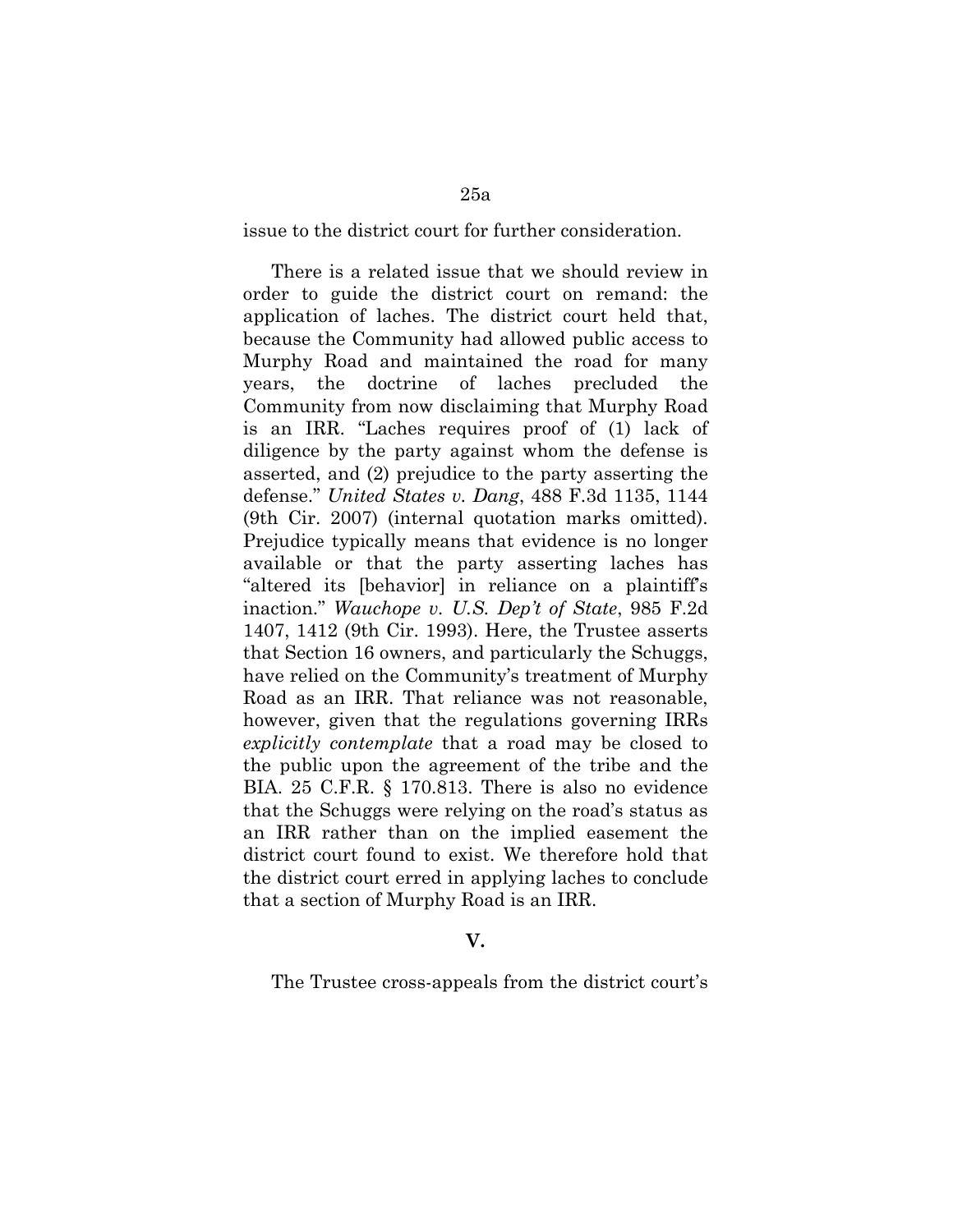holding that Smith–Enke Road and Murphy Road, which provide access to Section 16, are not public roads under R.S. 2477. Prior to its repeal in 1976, R.S. 2477 authorized rights-of-way for the construction of highways over public lands not reserved for public uses. 43 U.S.C. § 932 (repealed 1976). The law repealing R.S. 2477 expressly preserved any valid, existing right-of-way. *See Adams,* 3 F.3d at 1258. The question is therefore whether Smith–Enke Road and Murphy Road were valid R.S. 2477 roads in 1976.

#### **A.**

We must first address the Community's arguments that the district court lacked jurisdiction to decide this issue. The Community argues that the Trustee's R.S. 2477 claim is essentially an action to quiet title to lands held by the United States. The Community points out that such an action may only be brought under the Quiet Title Act, which expressly preserves the federal government's sovereign immunity with respect to claims regarding Indian lands held in trust by the United States. 28 U.S.C. § 2409a(a).

The Trustee's R.S. 2477 argument is not effectively an action to quiet title. The Trustee is not seeking a declaration against the United States. He does not contest the federal government's "title" to the roads or claim a property interest in them. Rather, the Trustee seeks only a declaration against the Community that he has legal access to Section 16, which will not bind the United States.

The Community next argues that the Trustee does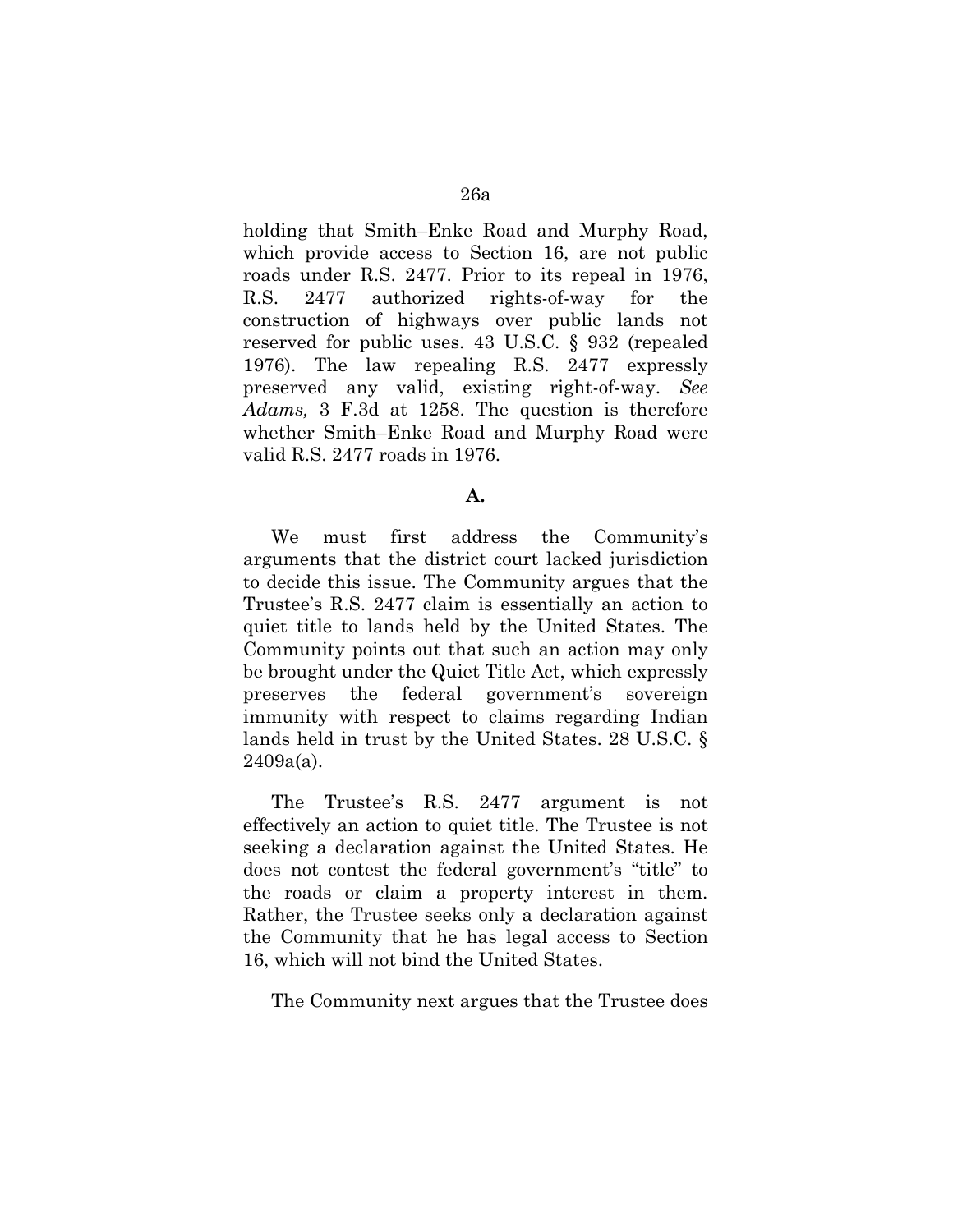not have Article III "standing to assert the public's collective right to use a road under R.S. 2477" because he has no more particularized interest than any other member of the public. To have standing, the Trustee must have a "concrete and particularized" injury that is more than a "mere generalized grievance." *Alaska Right to Life PAC v. Feldman*, 504 F.3d 840, 848–49 (9th Cir. 2007). But here, the Trustee has not attempted to obtain a general declaration against the United States regarding whether Murphy Road and Smith–Enke Road are R.S. 2477 roads. Rather, he simply seeks a declaration that will bind the Community, to defeat its assertion that the Schuggs have been trespassing on Reservation land. The "threat of liability for civil or criminal trespass constitutes the type of injury that . . . is both 'concrete and particularized,' and 'actual or imminent'" for purposes of standing. *Dixon v. Edwards*, 290 F.3d 699, 712 (4th Cir. 2002).

## **B.**

Moving to the merits of the issue, it is the Trustee's burden to establish the existence of an R.S. 2477 route. *Shultz v. Dep't of Army*, 96 F.3d 1222, 1223 (9th Cir. 1996). Federal Revised Statute 2477 did not itself *create* R.S. 2477 roads; rather, it *authorized* the states to construct highways over public lands. Thus, for Murphy Road and Smith– Enke Road to be R.S. 2477 roads, Arizona had to establish them as highways over public land in accordance with Arizona state law. *See Standage Ventures, Inc. v. Arizona*, 499 F.2d 248, 250 (9th Cir. 1974) (explaining that right of way under R.S. 2477 comes into existence "automatically *when a public*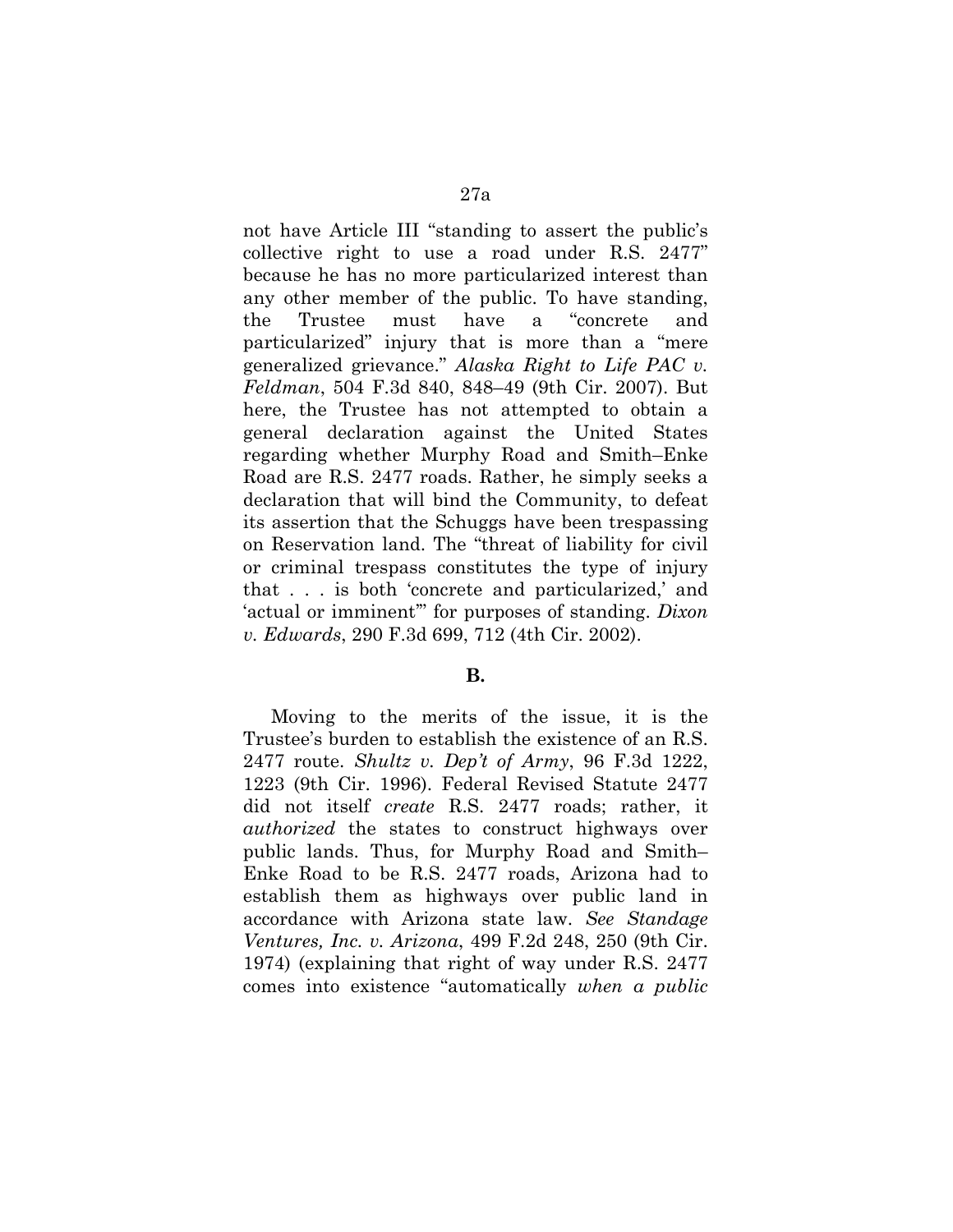*highway [is] established across public lands in accordance with the law of the state*") (emphasis added). R.S. 2477 acts "as a present grant which takes effect as soon as it is accepted by the State," and acceptance requires merely "some positive act on the part of the appropriate public authorities of the state, clearly manifesting an intention to accept." *Wilderness Soc'y v. Morton*, 479 F.2d 842, 882 (D.C. Cir. 1973) (internal quotation marks omitted). Thus, the first question is whether Arizona at some point established these roads as public highways under Arizona law and if so, whether these roads crossed lands that were "public lands" at that time.

**1.** 

As to the first question, the Trustee urges that there is evidence that a road existed in the general location of present-day Smith–Enke Road since at least 1913, and a road in the general location of present-day Murphy Road since at least 1875. The mere existence of these roads is not enough to make them "public highways," however. Rather, Arizona must have taken some affirmative act to accept the grant represented by R.S. 2477. *See id.*

The Trustee points to a declaration by Pinal County in 1922 that public roads ran along all section lines in the region. Because Smith–Enke Road and Murphy Road were aligned with section lines, the Trustee argues that the 1922 declaration made these roads into public highways under Arizona law. We will assume without deciding that Pinal County's 1922 declaration was a sufficient governmental action to create state "highways," which eventually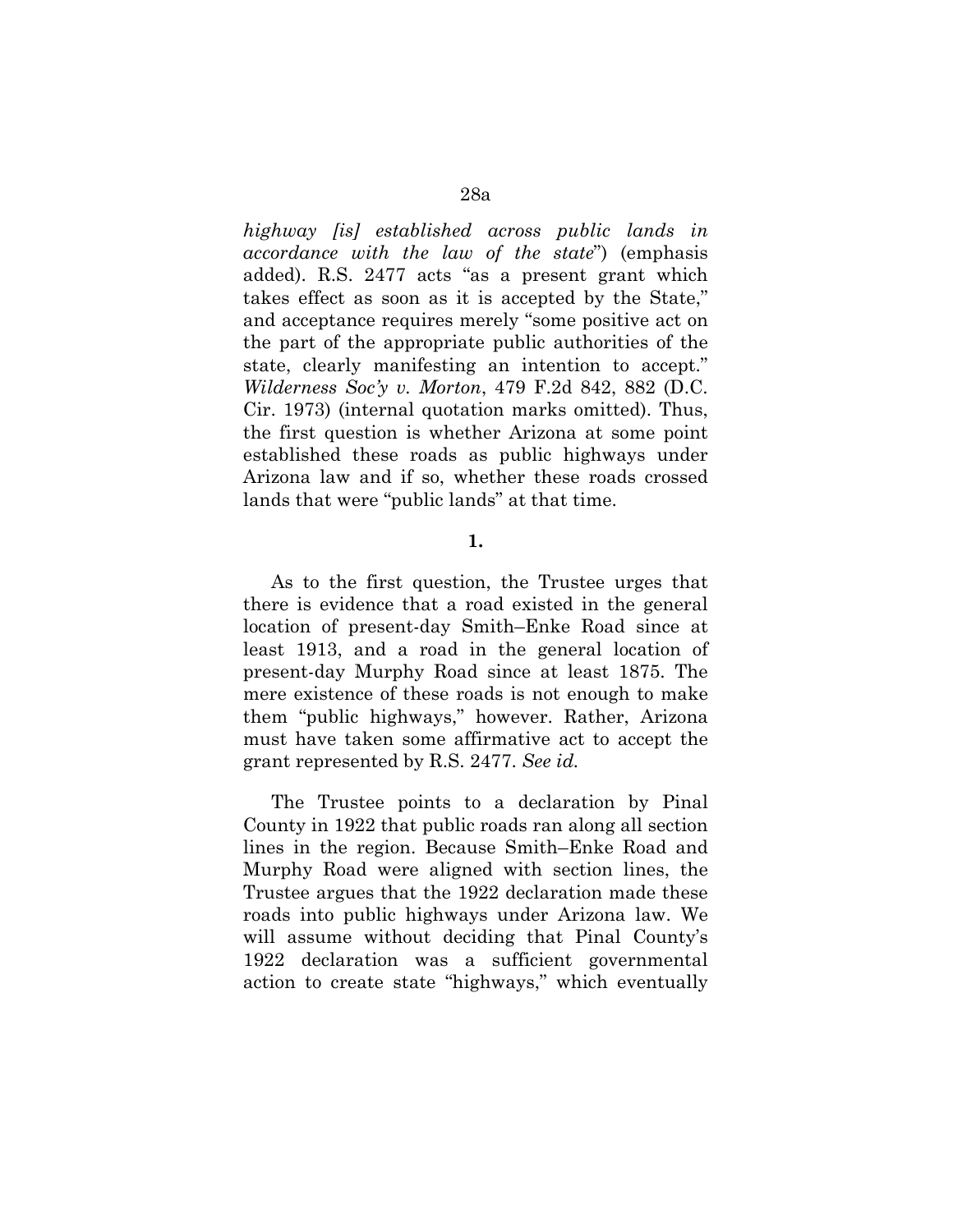became present-day Murphy Road and Smith–Enke Road. We will also assume without deciding that Arizona thereby took sufficient action to accept the grant of an R.S. 2477 right of way.

**2.** 

The question then becomes whether, in 1922, those "highways" ran across "public land." This is where the Trustee's argument fails. It is undisputed that a 1913 executive order expanded the Community's Reservation to completely surround Section 16. The district court therefore concluded that, at the time of Pinal County's 1922 declaration, Murphy Road and Smith–Enke Road ran across land that had become part of the Reservation and therefore lost its public character.

The Trustee's reply is a counterintuitive proposition: that the Reservation land added by executive order was somehow still "public land." The Trustee's argument invokes a distinction between the creation or expansion of a reservation by executive order and by an act of Congress. The Trustee asserts that Indian reservation boundaries set by executive order may be modified by Congress at any time, and that Congress need not compensate Indian tribes for reducing a reservation expanded by executive order. The Trustee relies on *Sioux Tribe of Indians v. United States*, which held that an Indian tribe was not entitled to compensation upon the abolition of a reservation established by executive order, although a tribe would be entitled to compensation upon the abolition of a reservation established by Congress. 316 U.S. 317, 62 S. Ct. 1095, 86 L.Ed. 1501 (1942).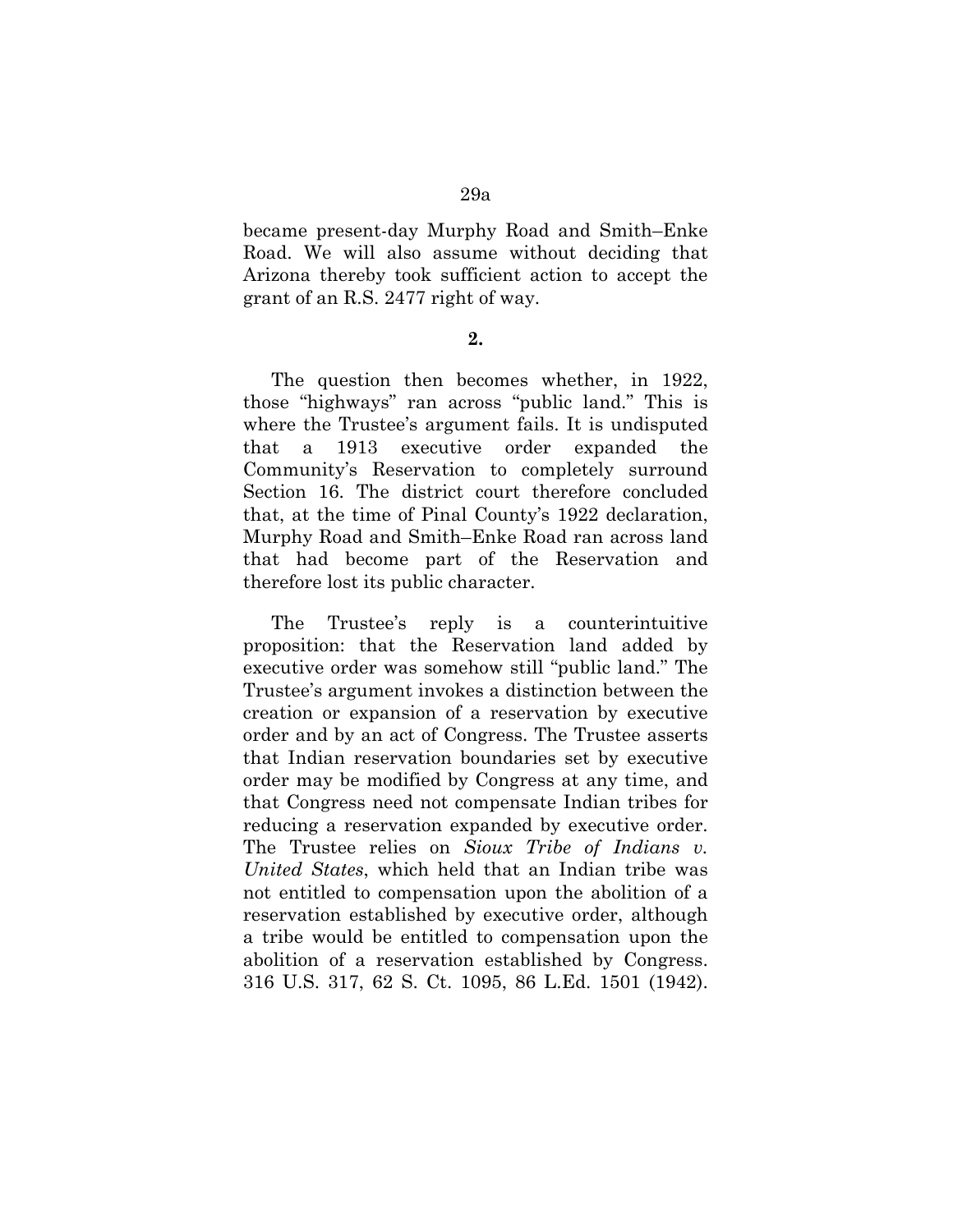But the Supreme Court recognized in *Sioux Tribe of Indians v. United States* that it still "lay within the power of the President to withdraw lands from the public domain." 316 U.S. 317, 325, 62 S. Ct. 1095, 86 L.Ed. 1501 (1942). Executive and congressional reservation grants may differ as to whether a tribe is entitled to compensation in the event of revocation, but that does not change the fact that "the executive orders . . . involved here were effective to withdraw the lands in question from the public domain." *Id.*; *see also Id.* at 326, 331, 62 S. Ct. 1095. Accordingly, the relevant lands in this case were removed from the public domain by the executive order expanding the Community's Reservation.

We hold that the Trustee failed to show that Arizona established Smith–Enke Road and Murphy Road as public highways crossing public land. They are not R.S. 2477 roads.

### **VI.**

We now turn to the Community's claim of aboriginal title to Section 16. The district court held that any aboriginal title held by the Community to Section 16 was extinguished in 1877 when the federal government conveyed Section 16 to Arizona. The court concluded that because Section 16 was granted to Arizona "for the 'support of common schools,'" it followed "that Congress would not intend the land, to be used as a revenue generator, to be burdened with a superior right of use and occupancy such as aboriginal title."

The Community argues that aboriginal title can only be extinguished through an unambiguous action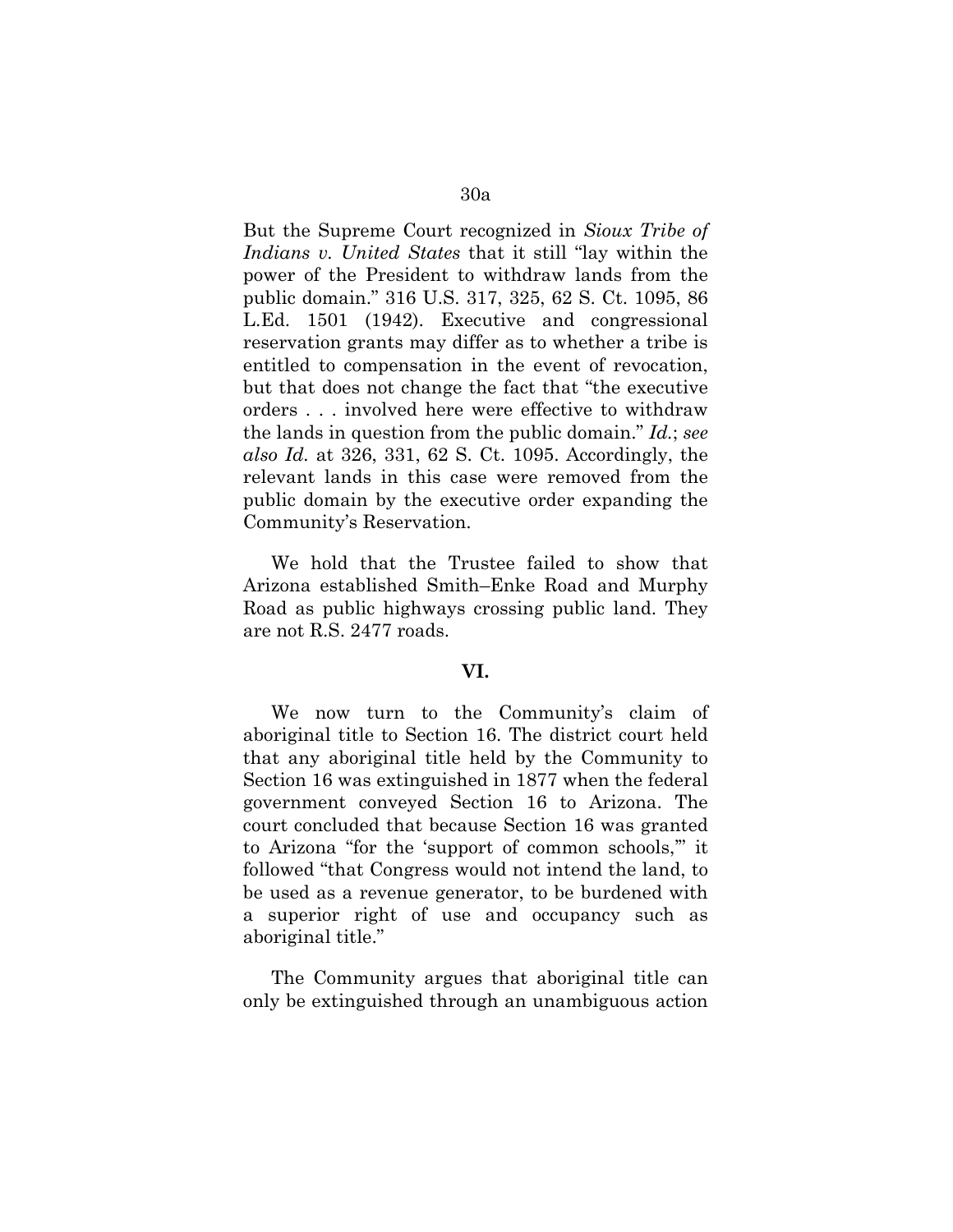and should not have been implied here, because the school land grant was silent on the issue. The Community cites cases in which the Supreme Court has held that school land conveyances vest the fee in the state *subject to* any aboriginal title. These cases are distinguishable because they involved situations where a preexisting *treaty* had preserved the aboriginal title. *See United States v. Thomas*, 151 U.S. 577, 584, 14 S. Ct. 426, 38 L.Ed. 276 (1894) (holding that "*by virtue of the treaty* . . . the title and right which the state may claim ultimately to the sixteenth section of every township for the use of schools is subordinate to this right of occupancy of the Indians." (emphasis added)); *Wisconsin v. Hitchcock*, 201 U.S. 202, 213–15, 26 S. Ct. 498, 50 L.Ed. 727 (1906); *Beecher*, 95 U.S. at 525.

The Community protests that there is no rationale for a distinction between an Indian tribe's right of possession pursuant to a treaty (as in *Beecher*, *Thomas* and *Hitchcock* ) and an Indian tribe's right of possession pursuant only to aboriginal title. But the rationale in those cases is that the Indian tribe's right of possession gained by treaty is akin to a contract right negotiated in exchange for some valuable consideration and not subject to unilateral revocation by the federal government. Here there was no such right of possession when Section 16 was conveyed to Arizona in exchange for some valuable consideration. In this case, at the time that Section 16 was conveyed to Arizona, the Community had no such *recognized* right of possession.

The district court thus correctly held that the conveyance extinguished the Community's aboriginal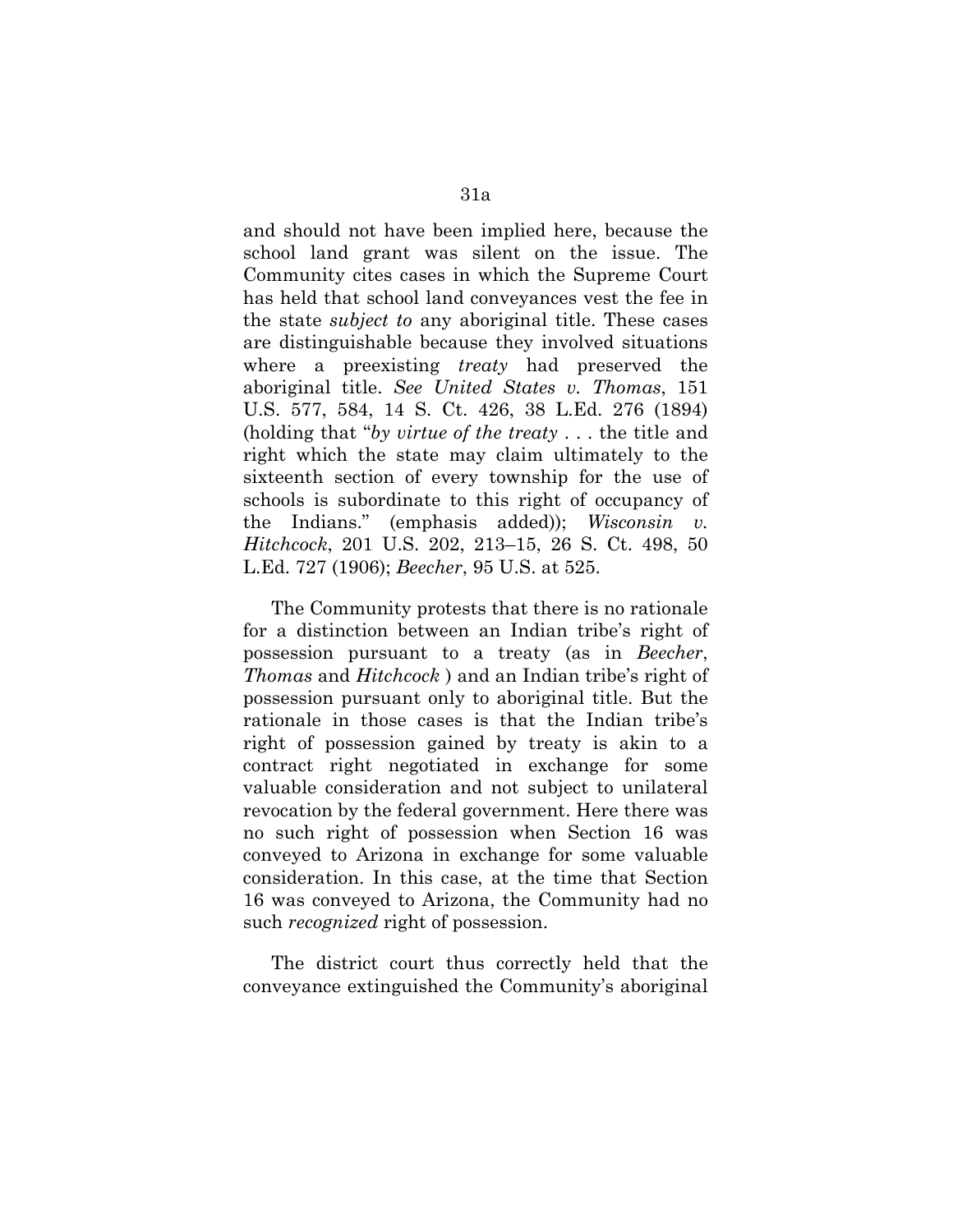title to Section 16. *Accord Gemmill*, 535 F.2d at 1147–49 (series of federal actions "clearly demonstrate[d]" title extinguished).

Because we hold that the Community's aboriginal title was extinguished in 1877, we need not reach the Trustee's alternative argument that the Community is collaterally estopped from asserting aboriginal title because the Indian Claims Commission already determined that the Community's aboriginal title had been extinguished and awarded compensation to the Community for the loss of that title.

# **VII.**

We have now determined that the Trustee had a valid right of access to Section 16, and that the Community's aboriginal title to Section 16 has been extinguished. The parties raise one final question: does the Community have zoning authority to prevent future residential development of Section 16? The district court correctly found that the issue was not ripe for decision. *See Cal. ex rel. Lockyer v. United States Dept. of Agriculture*, 575 F.3d 999, 1011 (9th Cir. 2009).

The record before us shows that the possibility that Section 16 might be developed as a housing subdivision is speculative at this time. Pinal County has refused to alter the zoning of Section 16 to allow such a development, and there are no current plans to sell Section 16 to a developer or to construct a housing development on Section 16. "A claim is not ripe for adjudication if it rests upon contingent future events that may not occur as anticipated, or indeed may not occur at all." *Texas v. United States*, 523 U.S.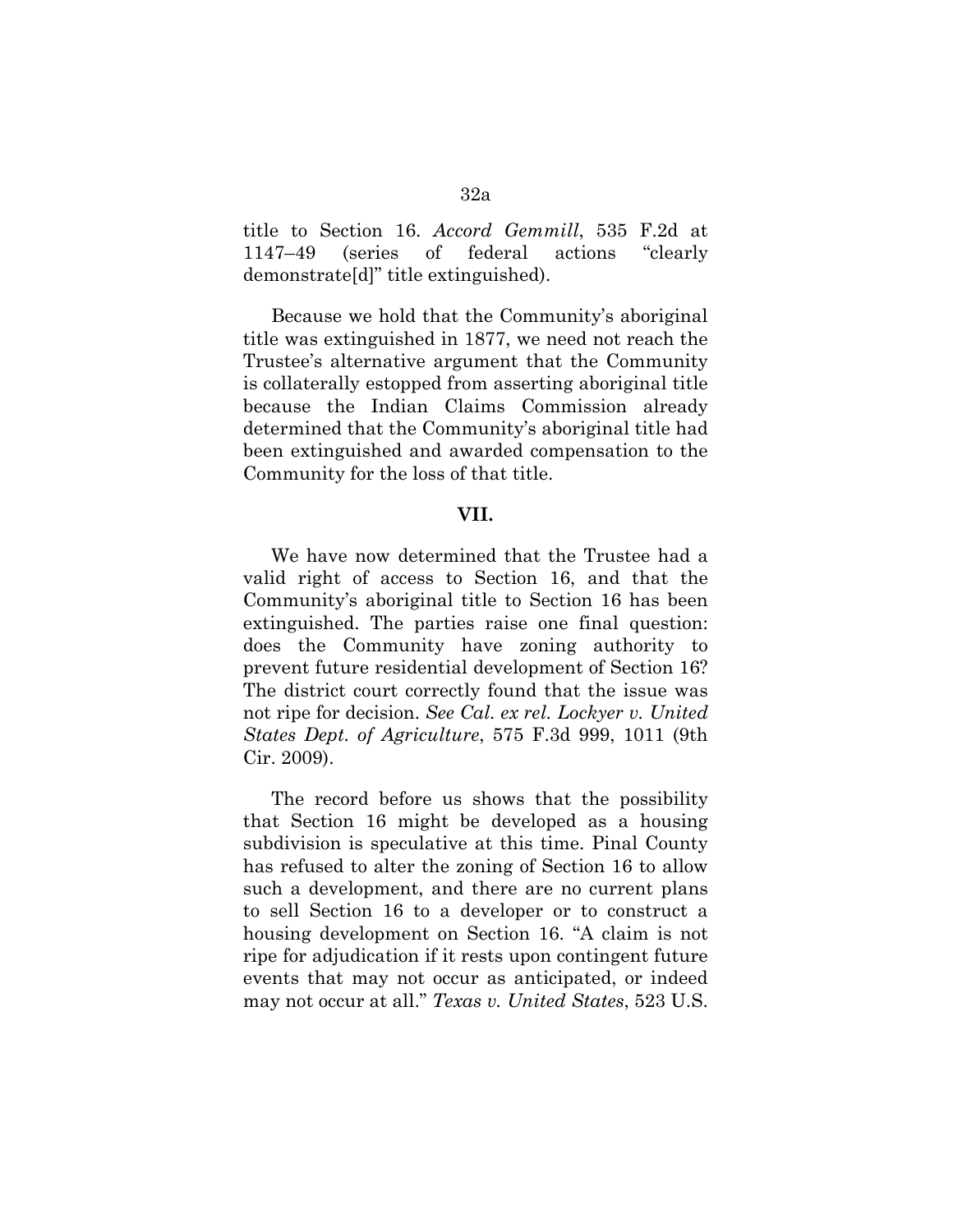296, 300, 118 S. Ct. 1257, 140 L.Ed.2d 406 (1998) (internal quotation marks and citation omitted); *see also Bova v. City of Medford*, 564 F.3d 1093, 1096 (9th Cir. 2009). We have no opportunity to address the claim on its merits, or to review the district court's alternative holdings.

**AFFIRMED in Part; Vacated and Remanded in Part. Each party shall bear its own costs.**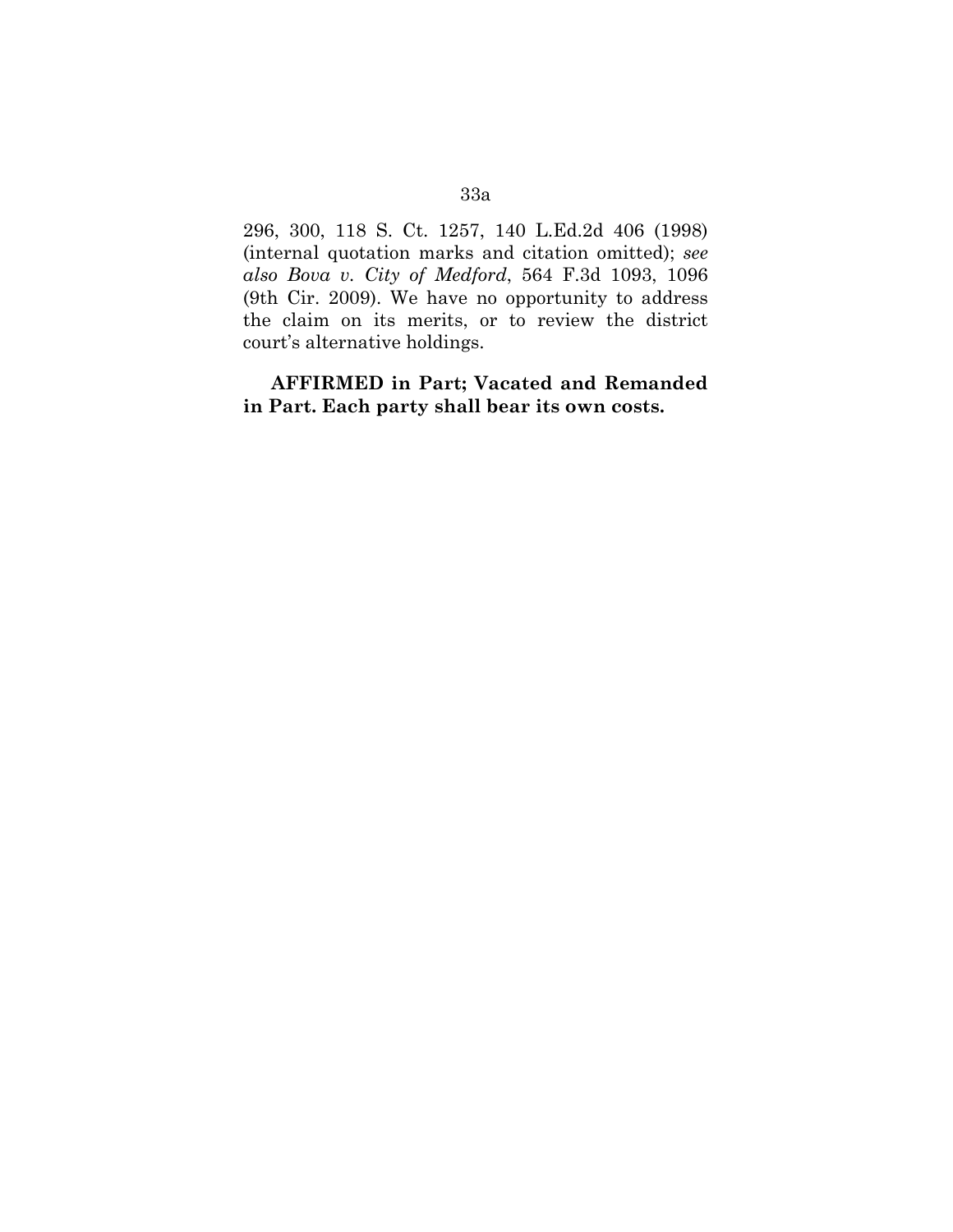# United States District Court, D. Arizona.

In re Michael Keith Schugg, dba Schuburg Holsteins, Debtor.

> In re Debra Schugg, Debtor.

G. Grant Lyon, in his capacity as Chapter 11 Trustee of the bankruptcy estate of Michael Keith Schugg and Debra Schugg; Wells Fargo Bank, N.A., Plaintiffs,

v.

Gila River Indian Community, Defendant.

No. CV 05–2045–PHX–JAT

BK No. 2–04–13226–PHX–GBN; BK No. 2–04– 19091–PHX–GBN

ADV. No. 2–05–ap–00384–GBN

Feb. 12, 2008

# FINDINGS OF FACT AND CONCLUSIONS OF LAW

JAMES A. TEILBORG, District Judge.

On September 18, 19, 20, 25, 26, 27, and 28, 2007, the Court presided over a bench trial in this matter. In the Final Pretrial Order (Doc. # 239), G. Grant Lyon, the Chapter 11 trustee of the consolidated

# 34a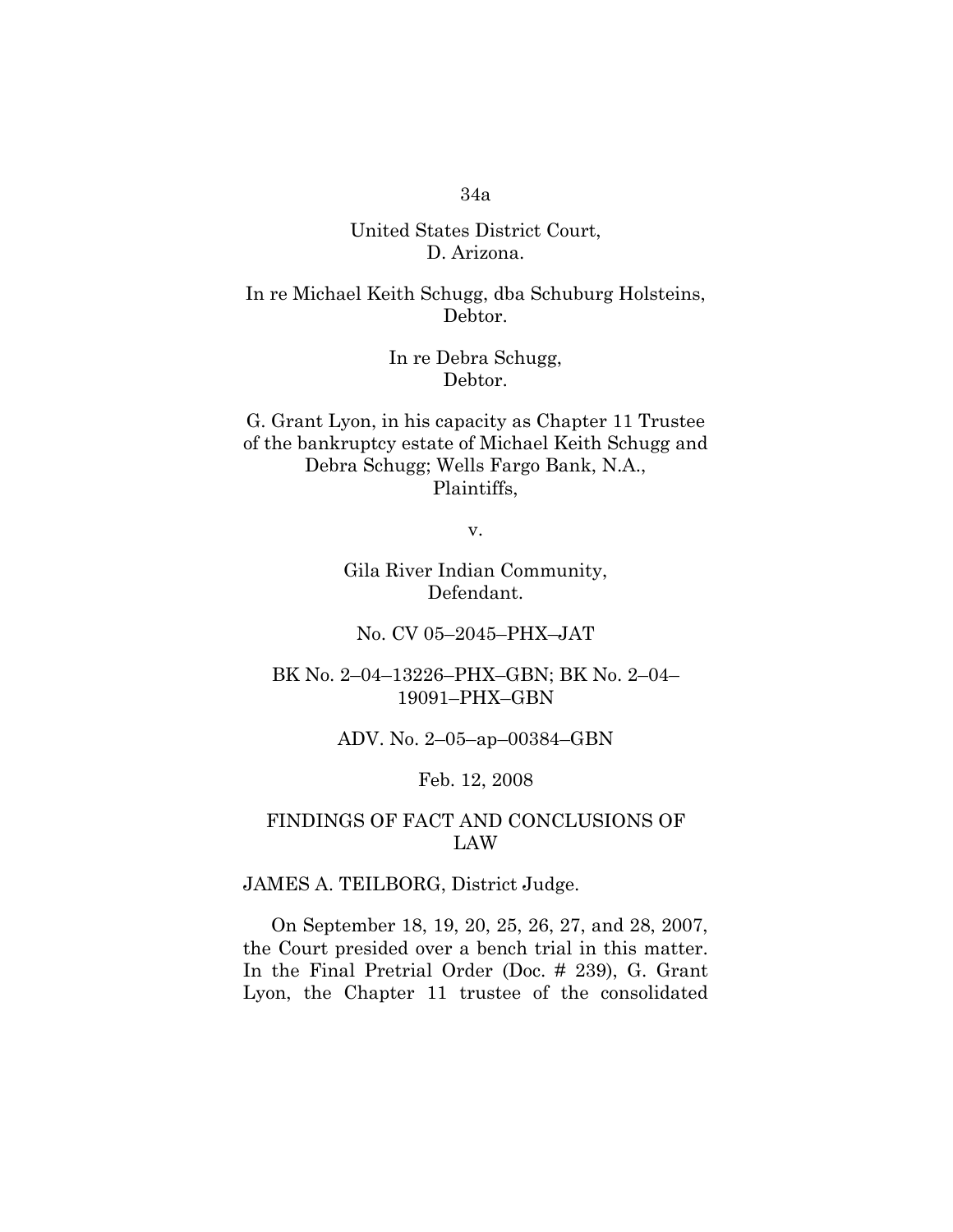estates of Michael Keith Schugg and Debra Schugg, and the Gila River Indian Community set forth approximately forty-five (45) issues of fact and law to be tried and determined. Generally, the issues can be summarized as follows: (1) whether there is an easement or right-of-way via Smith–Enke Road or Murphy Road for access and utilities to Section 16 of Township 4 South Range 4 East in Pinal County ("Section 16"); (2) whether Murphy Road is an Indian Reservation Road that must remain open for public use; (3) whether Smith–Enke Road and/or Murphy Road are public rights-of-way under R.S. 2477 that must remain open for public use; (4) whether the easement and/or right-of-way access (if any) to Section 16 includes the right to improve the easements or install additional utilities thereon; (5) whether GRIC has the power to regulate zoning on Section 16; and (6) whether the Trustee, the Debtors, representatives of the S & T Dairy and/or their respective invitees, employees, assignees, agents or representatives have trespassed on tribal or allotted lands within the Gila River Indian Community's reservation. Following the bench trial, the Court hereby finds and concludes as follows:

# **I. Findings of Fact**

## **Introduction**

1. This action was filed by G. Grant Lyon acting solely in his capacity as Chapter 11 Trustee of the bankruptcy estate of Michael Keith Schugg and Debra Schugg (the "Trustee").

2. The Defendant/Counter–Plaintiff Gila River Indian Community ("GRIC") is a federally-recognized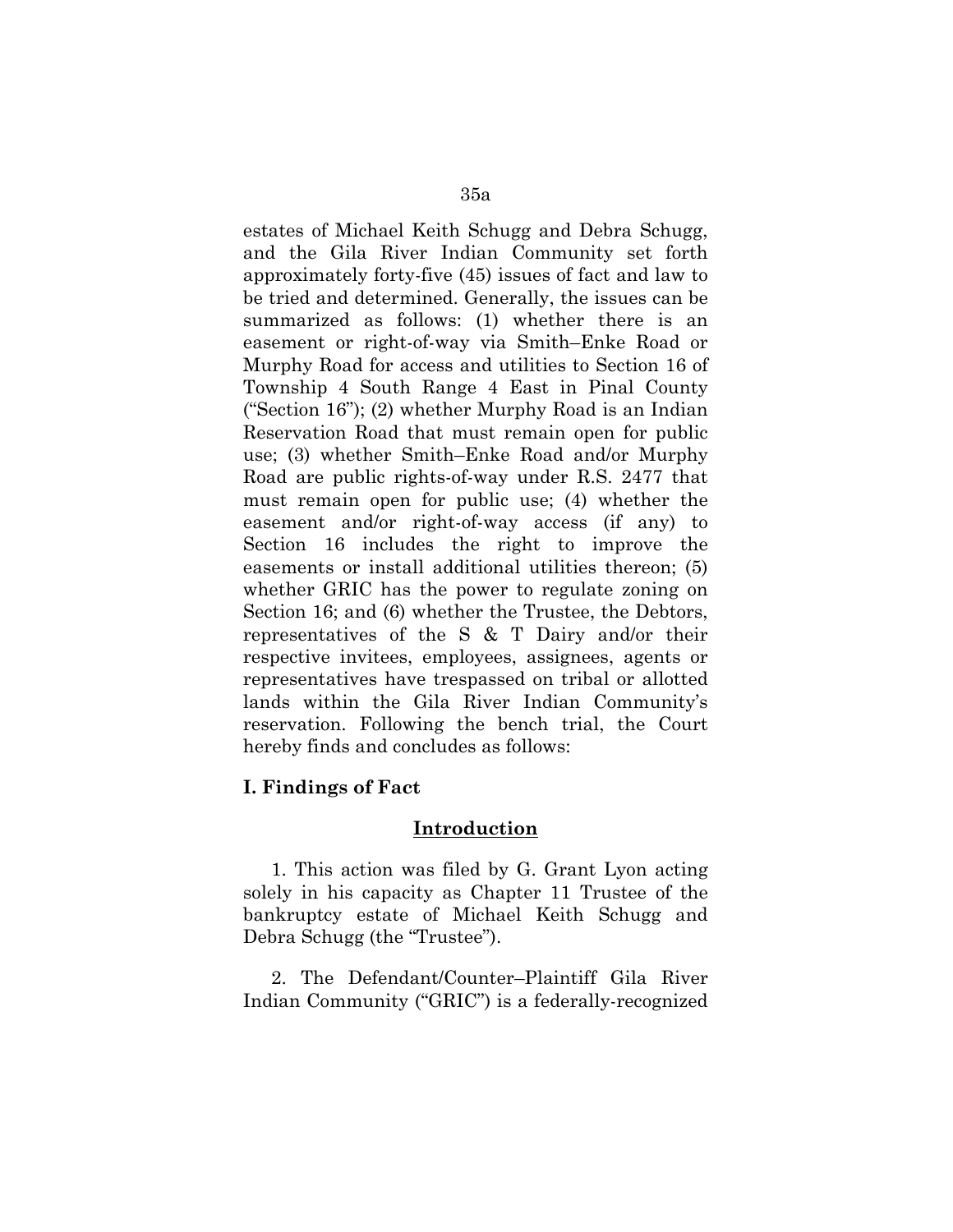Indian Community organized under Section 16 of the Indian Reorganization Act, 25 U.S.C. § 461 *et seq.*

3. GRIC is based on the Gila River Indian Reservation (the "Reservation"), which consists of approximately 372,000 acres in south-central Arizona, and includes members of the federallyrecognized Akmil O'odham ("Pima") and Peeposh ("Maricopa") Tribes.

4. In or about September 2003, Michael Schugg and Debra Schugg (the "Debtors") acquired title to land known as Section 16 of Township 4 South, Range 4 East in Pinal County, Arizona, comprising approximately 657 acres ("Section 16").

5. On May 22, 2006, the Bankruptcy Court entered an order directing the Trustee to pay Wells Fargo's principal and interest in full.

6. On March 12, 2007, Wells Fargo, N.A., released its lien on Section 16.

7. On June 1, 2007, all claims and counterclaims between Wells Fargo and GRIC were dismissed with prejudice, resulting in the dismissal of Wells Fargo from this case.

#### **Indispensable Party**

8. On March 9, 2006, the Court denied without prejudice GRIC's Motion to Dismiss, in which GRIC argued, *inter alia,* that the United States is an indispensable party.

9. Before the trial of this matter, GRIC filed a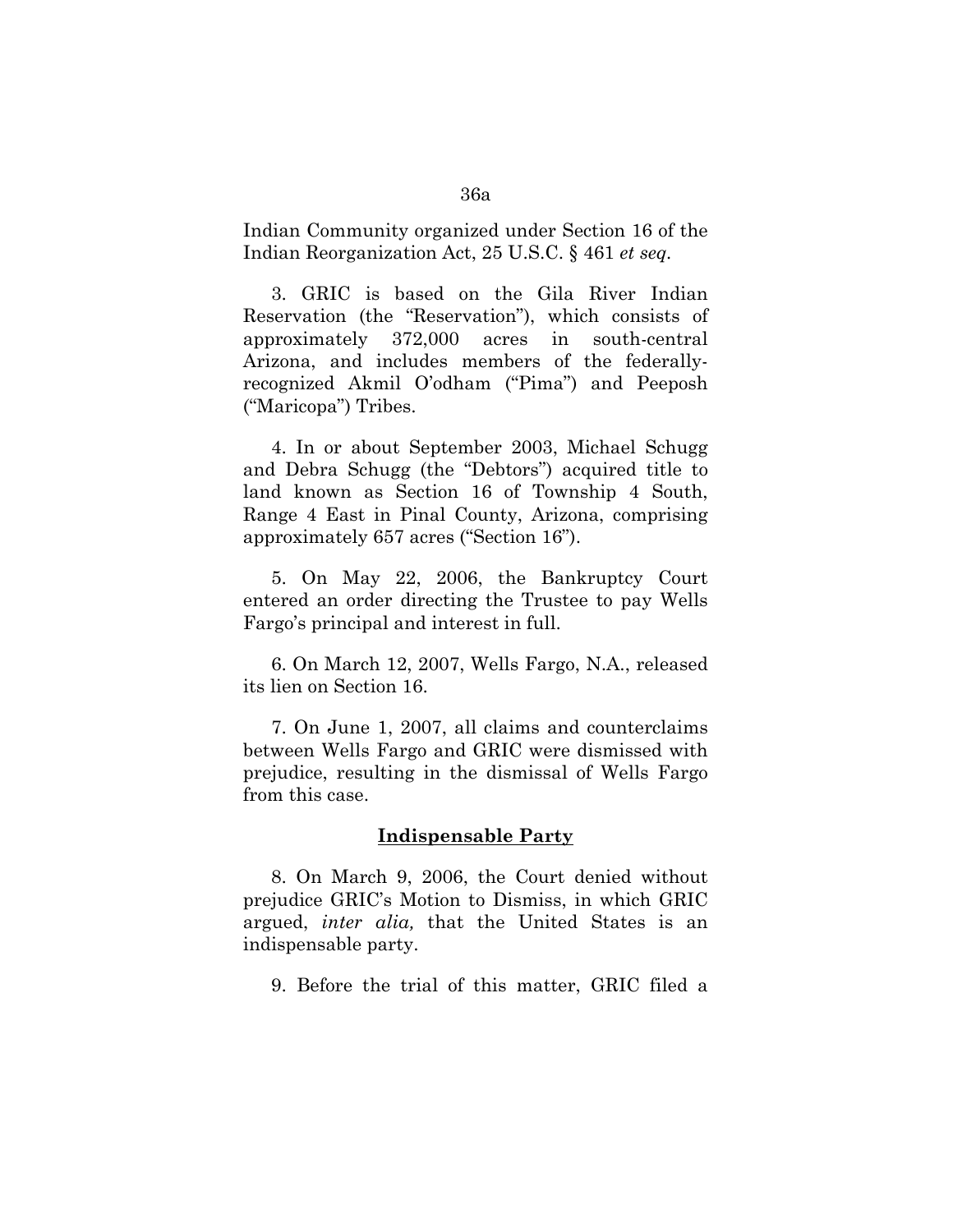brief entitled Gila River Indian Community's Trial Brief Regarding the Lack of Jurisdiction Over the Trustee's Access Claims Due to the Fact that the United States Is an Indispensable Party (Doc. # 218).

10. In response, the Trustee filed a Memorandum Regarding the United States Not Being an Indispensable Party to Legal Access Claims (Doc. # 225).

11. On January 8, 2008, the Court ordered the parties to file supplemental briefs to address the fact that Smith–Enke Road and Murphy Road cross land owned by or allotted to individuals not made parties to this litigation and the impact thereof on the analysis under Rule 19 of the Federal Rules of Civil Procedure.

12. On January 11, 2008, both parties filed their respective briefs.

13. There is no pending motion to dismiss for failure to join a party under Rule 19 of the Federal Rules of Civil Procedure.

# **Uncontested History of Section 16 and the Gila River Indian Reservation**

14. In 1850, the United States Government reserved all sections numbered sixteen and thirty-six in each township of the Territory of New Mexico for the purpose of being applied to schools.

15. In 1853, the United States acquired land that later became part of the State of Arizona through the Gadsden Purchase, including land that was later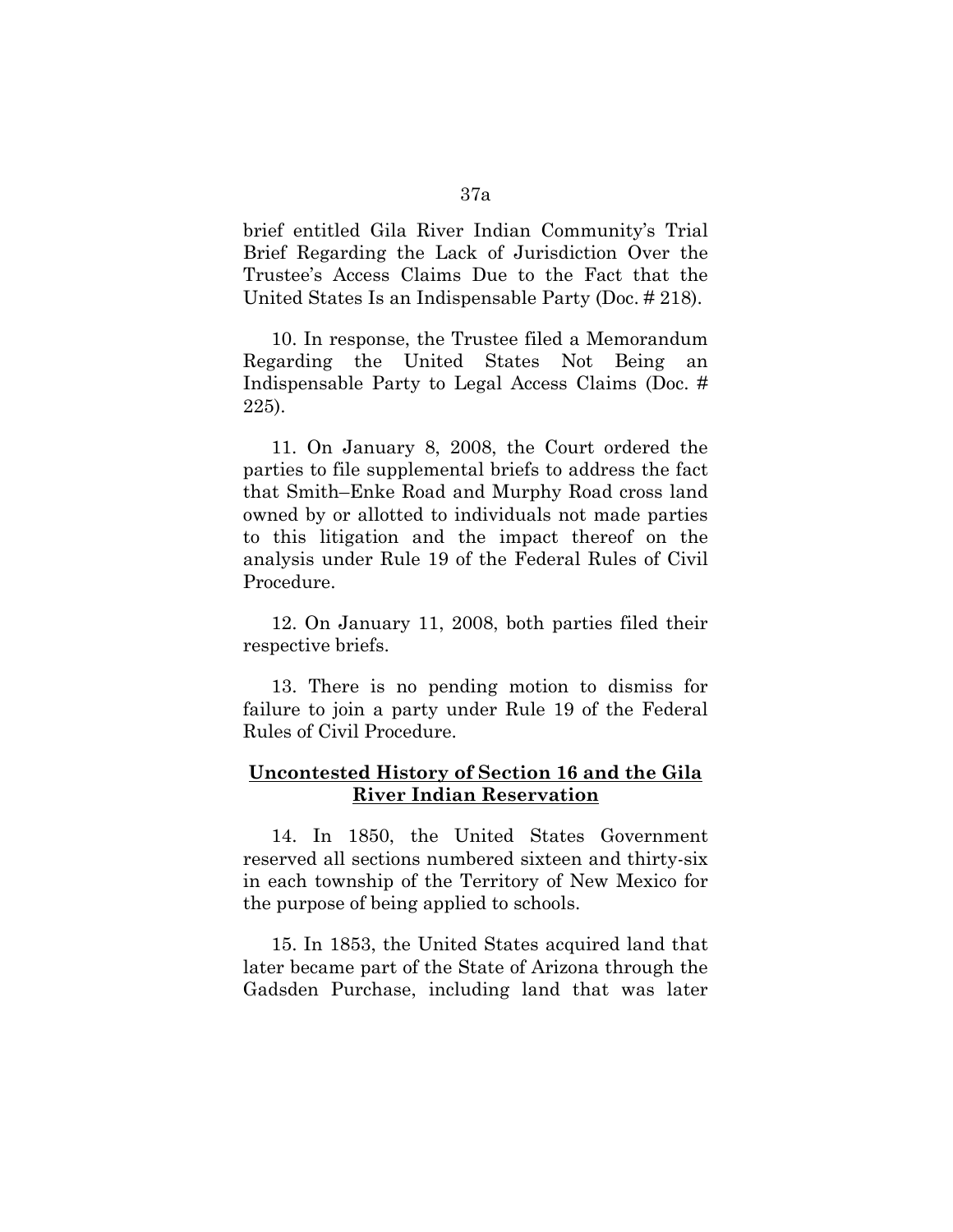designated as Section 16.

16. In 1854, the United States promulgated the Law of July 23, 1854,  $\S$  5, which stated, in part: "sections numbered sixteen and thirty-six in each township, in said Territory, shall be, and the same are hereby, reserved for the purpose of being applied to schools in said Territory, and in the States and Territories hereafter to be created out of the same."

17. In 1863, Congress partitioned the Territory of New Mexico to create the Territory of Arizona.

18. In 1876, a survey of the Territory of Arizona, which included Section 16, was conducted by Theodore White, a United States Deputy Surveyor for Arizona. The survey was filed with the Surveyor General's Office in Tucson, Arizona, the following year.

19. In 1921, a resurvey of certain parcels surrounding Section 16 was filed.

20. In 1910, Congress authorized Arizona's statehood by passing the Enabling Act.

21. Arizona became a state on February 14, 1912.

22. In 1859, Congress created a reservation for the confederated bands of Pima and Maricopa Indians by enacting sections 3 and 4 of the Act of February 28, 1859, ch. 66, 11 Stat. 388, 401.

23. After 1859, the Reservation's boundaries were revised by seven Executive Orders issued between 1876 and 1915, resulting in its current size of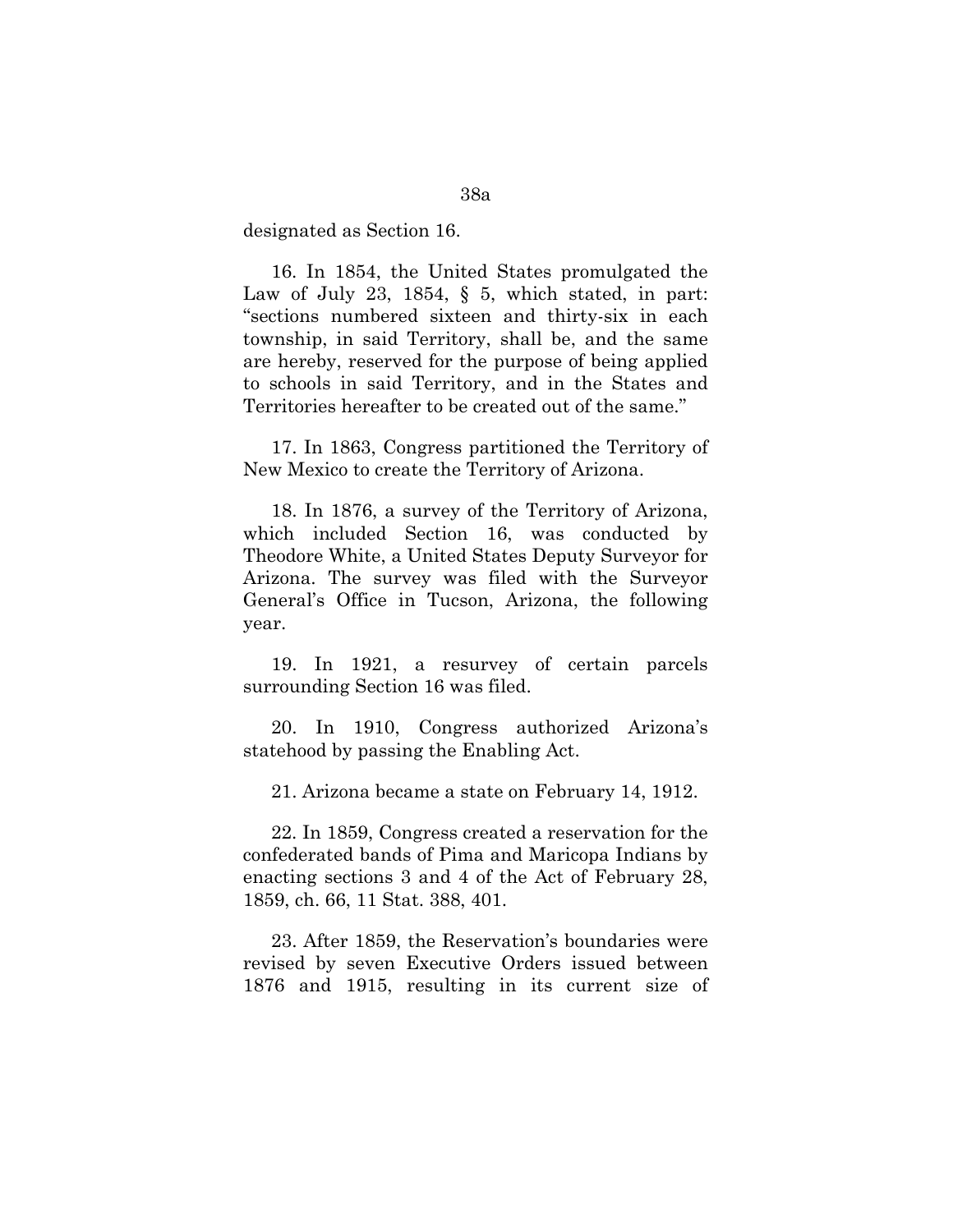approximately 372,000 acres.

24. The land contiguous to Section 16 was added to the Reservation by two Executive Orders: one dated November 15, 1883 (adding the land immediately north of Section 16) and the other dated June 2, 1913 (adding the land immediately to the south, east and west of Section 16).

25. The Executive Orders that expanded the Reservation lands did not identify any specific easements providing legal access to Section 16.

26. The 1883 Executive Order, which added to the Reservation land immediately north of Section 16, stated in part:

[A]ny tract or tracts of lands included within the foregoing-described boundaries [added to the Reservation] the title of which has passed out of the United States Government, or to which valid homestead or pre-emption rights have attached under the laws of the United States prior to the date of this order, are hereby excluded from the reservation hereby made.

27. The 1913 Executive Order, which added to the Reservation land south, east and west of Section 16 (hereinafter referred to as the "Encircling Strip"), stated that the lands "shall be subject to any existing valid rights of any persons to the lands described."

28. The land surrounding Section 16 includes allotments for individual Indians and GRIC.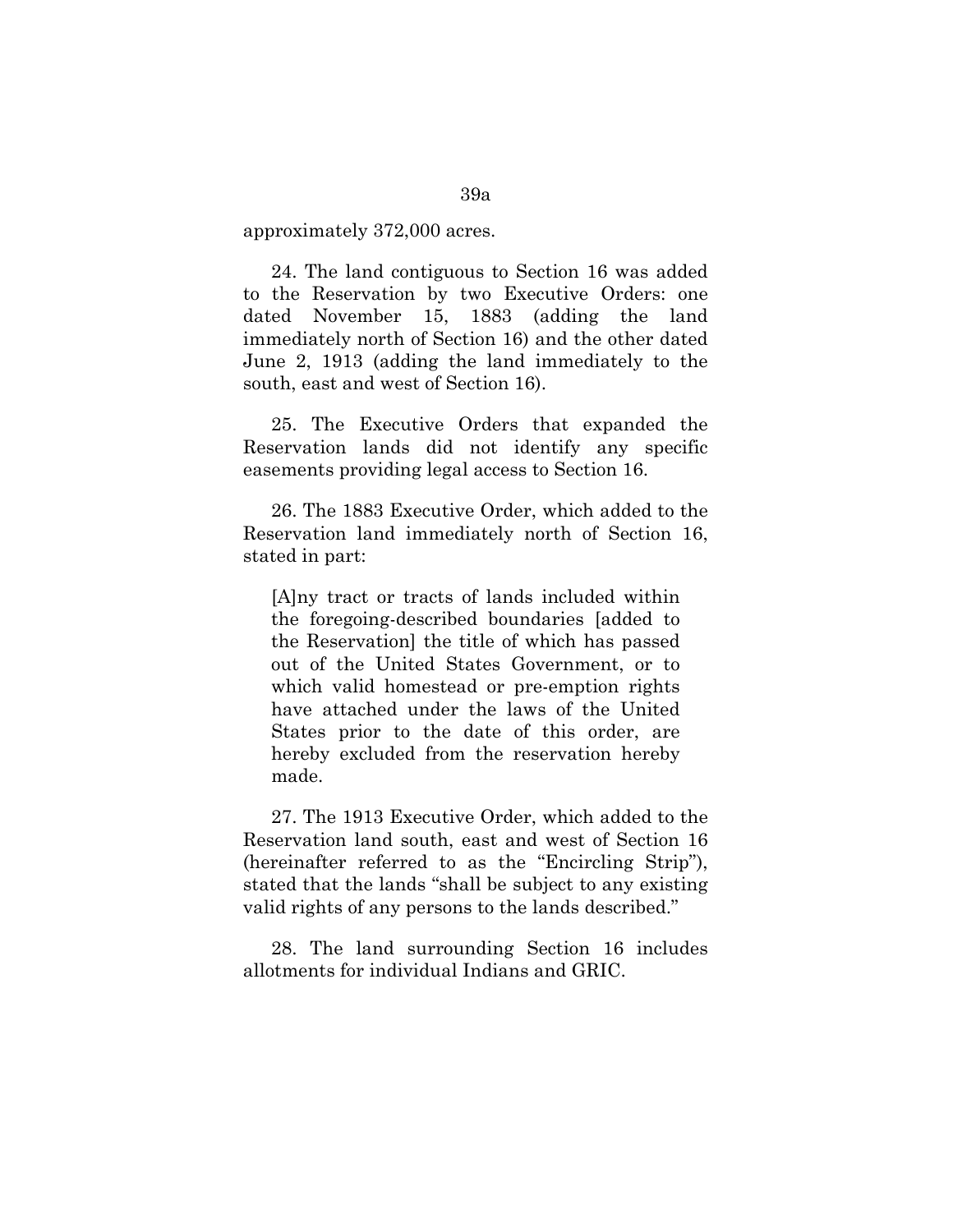29. Allotment Deeds for certain allotments in the vicinity of Section 16 were issued in 1921.

30. The Allotment Deeds state that the federal government will hold the land in trust for twenty-five years for the sole use and benefit of the Indian, and when the period expires "the United States will convey the same by patent to said Indian in fee, discharged of said trust and free from all charge and encumbrance whatsoever."

31. On November 1, 1929, the State of Arizona transferred Section 16 to J.L. Hodges by a patent conveying fee simple ownership "with all the rights, privileges, immunities, and appurtenances of whatsoever nature" and "subject to any and all easements or rights of way heretofore legally obtained."

32. On January 11, 1944, Mr. Hodges and Grace Atkins Hodges conveyed to H.G. Tiffany and Virginia Tiffany, Frances H. Raymond, and Walter H. Coleman and Pearl F. Coleman title to Section 16 by warranty deed "together with all and singular the rights and appurtenances thereto in anywise belonging unto the said GRANTEES." The warranty deed did not otherwise identify any easement across Indian lands to Section 16.

33. On March 7, 1946, Mr. and Mrs. Tiffany, Ms. Raymond, and Mr. and Mrs. Coleman conveyed to Charles and Lena Hill title to Section 16 by warranty deed "together with all and singular the rights and appurtenances thereto in anywise belonging unto the said GRANTEES." The warranty deed did not otherwise identify any easement across Indian lands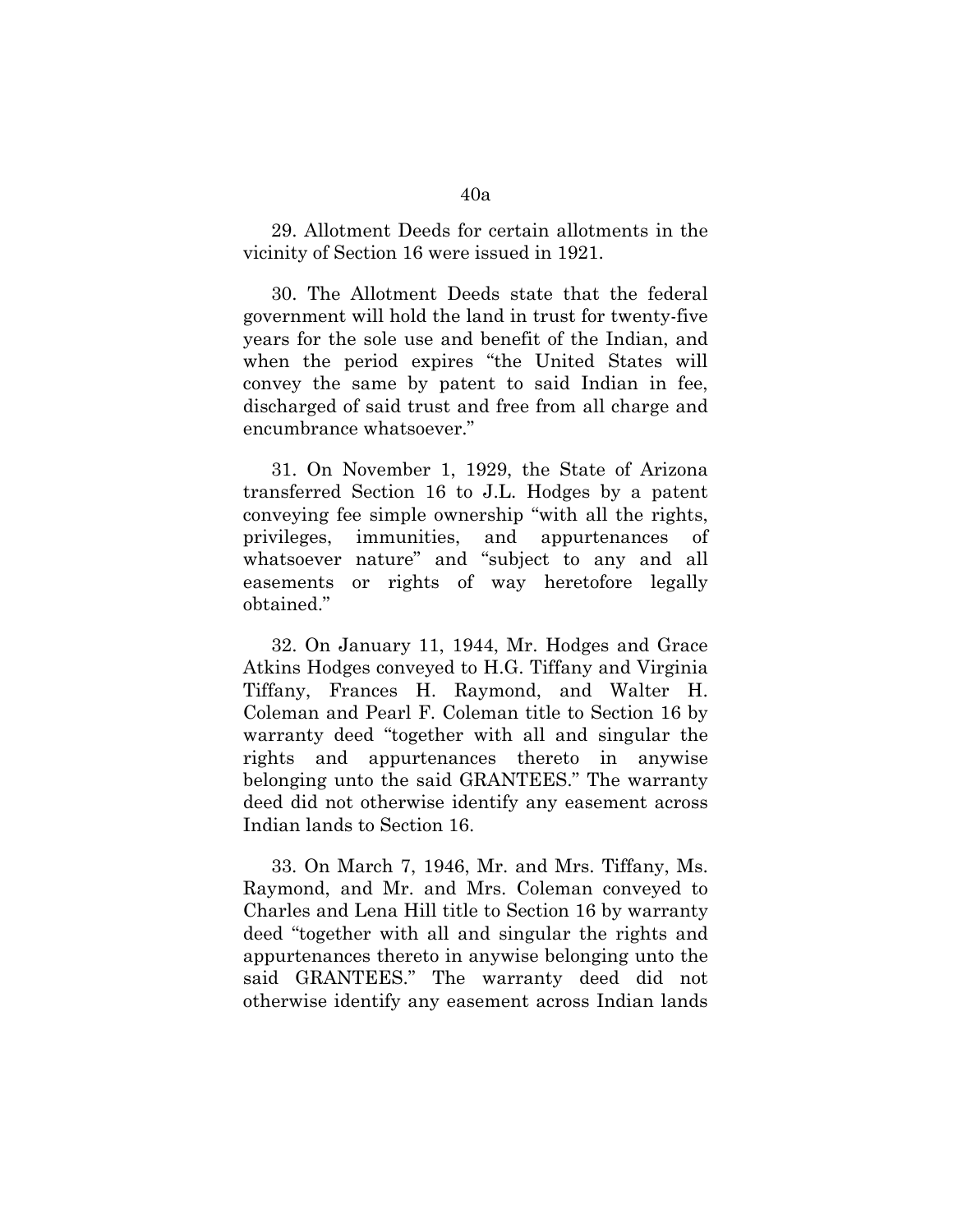to Section 16.

34. On July 19, 2001, Wells Fargo loaned S & T Dairy \$500,000 to help purchase Section 16 in exchange for a deed of trust on the property.

35. By warranty deed recorded in Pinal County on July 26, 2001, Charles A. Hill, a descendant of Charles Hill and general partner of Hill Farms, Ltd., an Arizona limited partnership, conveyed to S & T Dairy, L.L.C., an Arizona limited liability company ("S & T Dairy"), title to Section 16 "together with all rights and privileges thereto." The warranty deed did not otherwise identify any easement across Indian lands to Section 16.

36. In June 2001, Michael Schugg and Charles Hill entered into an agreement under which S & T Dairy, a company owned by Stacey and Travis Schugg, Mr. Schugg's children, purchased fee simple title to Section 16 for \$1.6 million.

37. On behalf of S & T Dairy, Michael Schugg signed a contract for the purchase of Section 16, an addendum to which stated:

The Hill Farm is located within the boundary of the Reservation and access to the property may be restricted. The Seller does not warrant or guarantee access or right-of-ways or easements for access or utilities. The Buyer (Mr. Michael Schugg) has personally researched access to the property and has visited with the Bureau of Indian Affairs and is satisfied with the current access to the property. Mr. Schugg and/or heirs acknowledge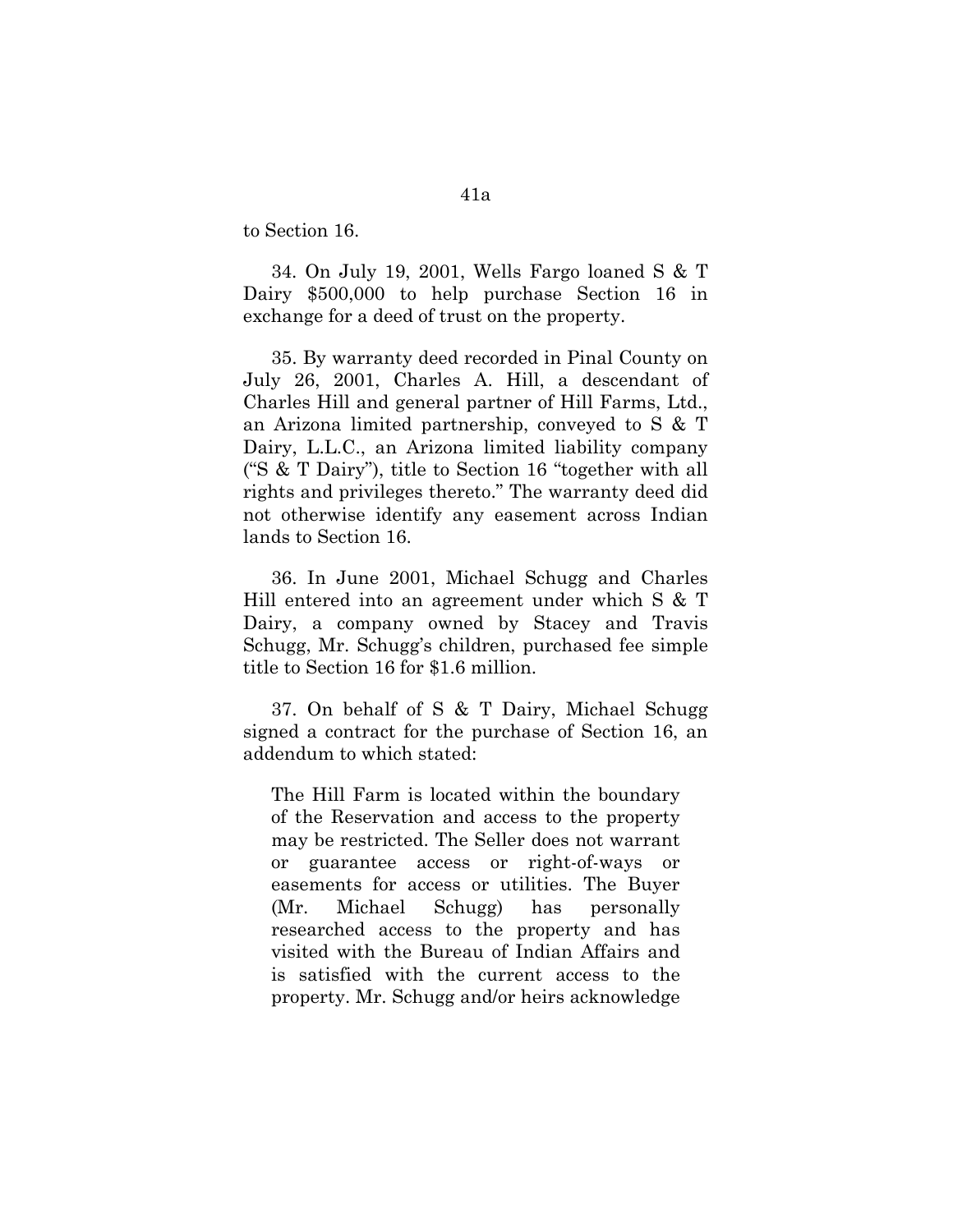the limited access and potential problems of being located with [sic] the Boundary of the Reservation and they will hold the Seller and Broker (Aztec Agricultural Group, Inc.— Melvin D. Young, Broker) harmless for any potential liability or cost that may be incurred due to the location/access of the property.

38. In 2001, S & T Dairy constructed a dairy on Section 16.

39. Construction of the dairy lasted from August 2001 to approximately March 2003 and cost approximately \$9 million.

40. On June 10, 2002, Wells Fargo loaned S & T Dairy \$4 million to construct the dairy on Section 16 and obtained a deed of trust and assignment of rents and leases on the property.

41. On April 29, 2003, Wells Fargo increased the value of its deed of trust on Section 16 for granting S & T Dairy a \$500,000 line of credit on a "Term Note," a \$3.3 million line of credit on a "Herd Note," and an \$800,000 line of credit on a "Feed Note."

42. In or about September 2003, S & T Dairy conveyed to the Debtors title to Section 16 "together with all rights, easements, benefits and privileges appurtenant to the Subject Real Property on the Effective Date." The document transferring title did not otherwise identify any easement across Indian lands to Section 16.

43. On March 22, 2004, the Debtors fully assumed the obligations of S & T Dairy described in the April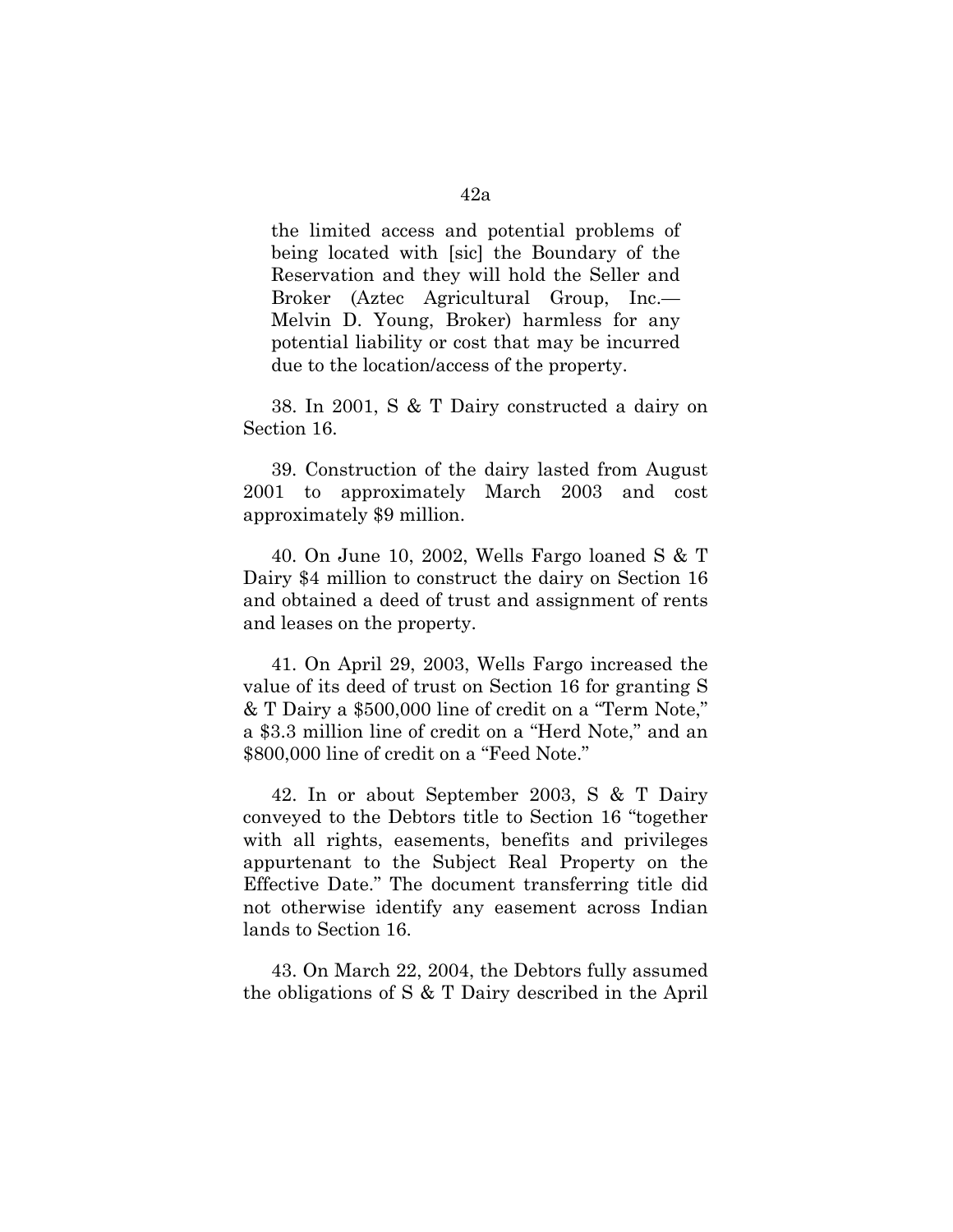### 29, 2003, Amended and Restated Deed of Trust.

#### **Access to Section 16**

44. Section 16 is located wholly within the Reservation. On the north, Section 16 is bordered by Reservation land that includes allotments for individual Indians and GRIC. On the south, east and west, Section 16 is bordered by the Encircling Strip, an approximately one-half mile strip of Reservation land that includes allotments for individual Indians and GRIC.

45. Smith–Enke Road and Murphy Road provide physical access to Section 16.

46. Smith–Enke Road is an east-west road that runs adjacent to the southern boundary of Section 16.

47. Traveling west from Section 16, Smith–Enke Road crosses the Encircling Strip for approximately one-half mile and continues to the city of Maricopa, which is outside the boundaries of the Reservation.

48. Traveling east from Section 16, Smith–Enke Road extends to the city of Sacaton, although at some point east of Section 16 the name of the road changes to Seed Farm Road.

49. Smith–Enke Road abuts or crosses tribal land and land allotted to individual Indians within the Reservation boundaries.

50. Murphy Road is a north-south road that runs adjacent to the eastern boundary of Section 16. Murphy Road intersects with Casa Blanca Road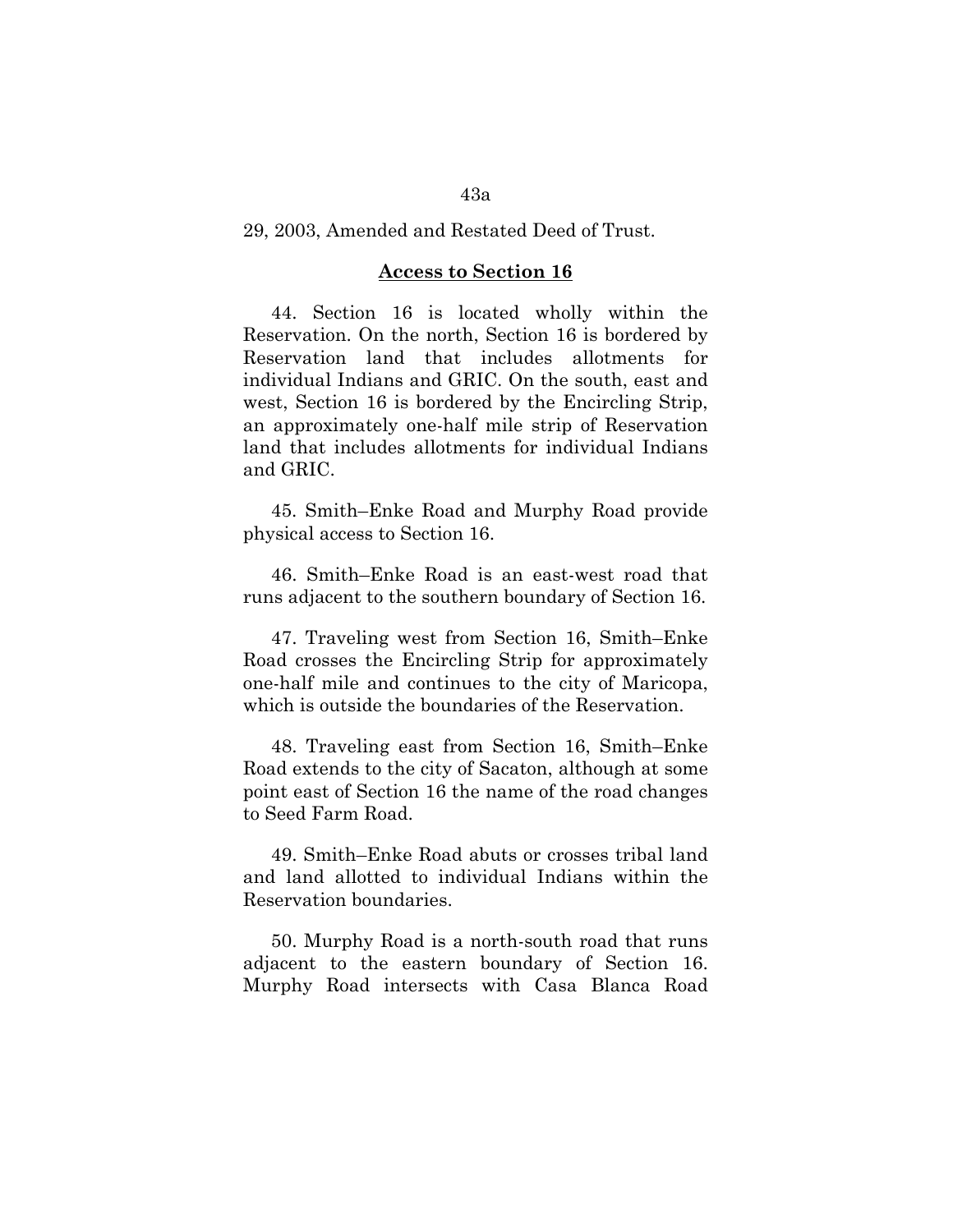approximately two miles north of Section 16.

51. Traveling south from Section 16, Murphy Road crosses the approximately one-half mile wide Encircling Strip and continues at least to the city of Maricopa.

52. Traveling north from Section 16 for approximately two miles, Murphy Road intersects with Casa Blanca Road.

53. Casa Blanca Road is a road running east and west approximately two miles north of the northern boundary of Section 16.

54. Murphy Road abuts or crosses tribal land and land allotted to individual Indians within the Reservation.

55. Pinal County maintained Murphy Road from Smith–Enke Road south to the Reservation's southern boundary from at least 1996 to at least 2001. The maintenance occurred once every two or three months.

56. Pinal County maintained Smith–Enke Road from Murphy Road west to Hartman Road (which road runs along the western boundary of Section 16), and sometimes farther west to the University of Arizona agricultural farm land, from at least 1996 to at least 2001. The maintenance occurred once every two to three months.

57. Pinal County no longer maintains the portions of Smith–Enke Road or Murphy Road within the Reservation's boundaries.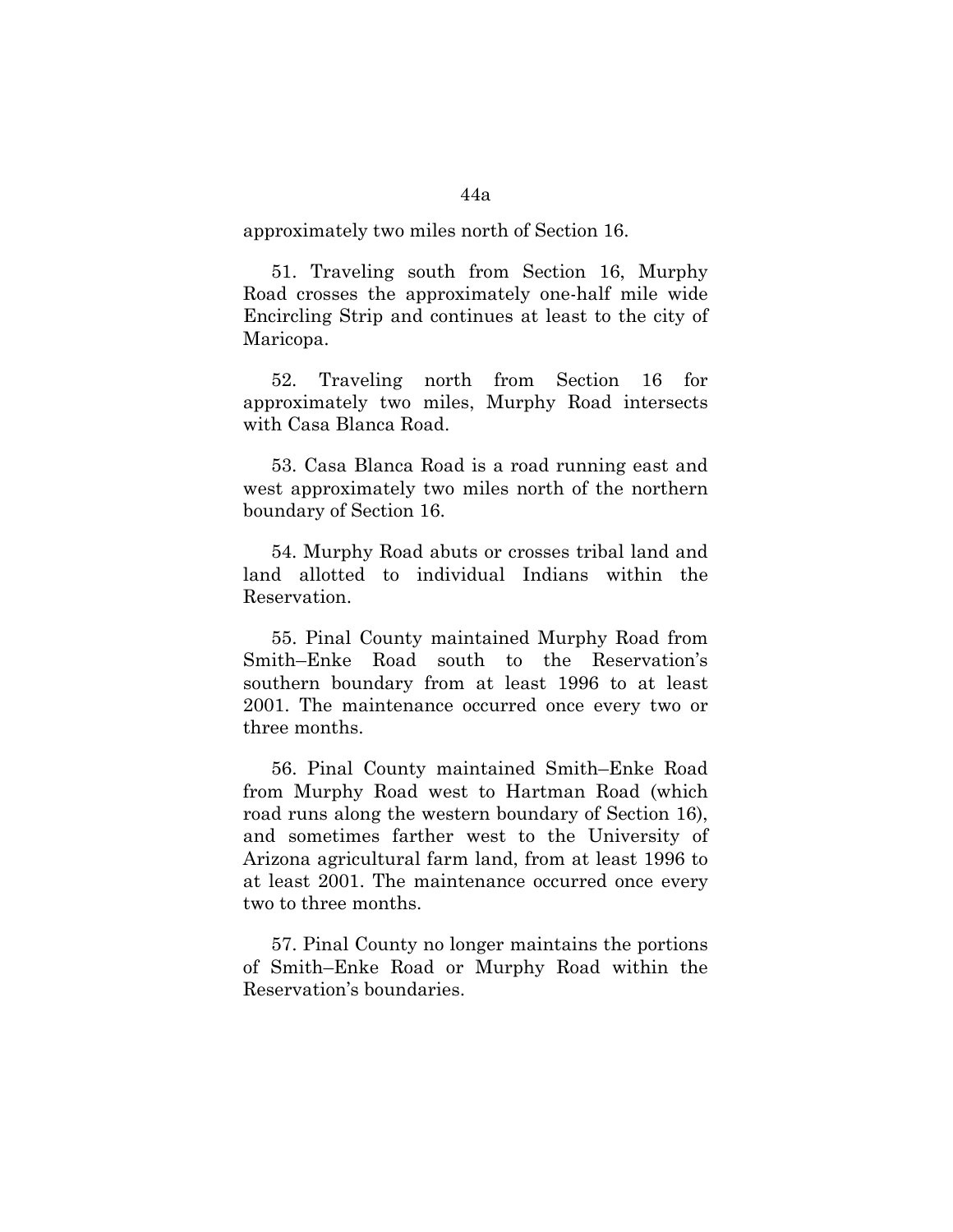58. The BIA was responsible for maintaining Murphy Road from Casa Blanca Road south to the Reservation's southern boundary until the mid– 1990's, at which time GRIC contracted with the BIA to assume maintenance of the BIA roads on the Reservation.

59. Federal funds have been used to maintain Smith–Enke Road and Murphy Road.

60. Beginning in 2000, GRIC maintained Murphy Road from Casa Blanca Road south to the Reservation's southern boundary.

61. Approximately one year before trial, GRIC terminated its maintenance of Murphy Road from Casa Blanca Road south to the Reservation's southern boundary because neither GRIC nor the BIA has a legal right-of-way on that portion of road.

62. For decades, the owners of Section 16 and other members of the public traveled across the Encircling Strip via Smith–Enke Road and Murphy Road without GRIC's objection.

63. Trucks used Smith–Enke Road and Murphy Road to complete the dairy construction project.

64. After the dairy was constructed, trucks used Smith–Enke Road and Murphy Road to pick up loads of milk and to deliver feed for the dairy cattle.

65. GRIC did not object to the construction of the dairy on Section 16 or travel to and from Section 16 until 2003 or 2004.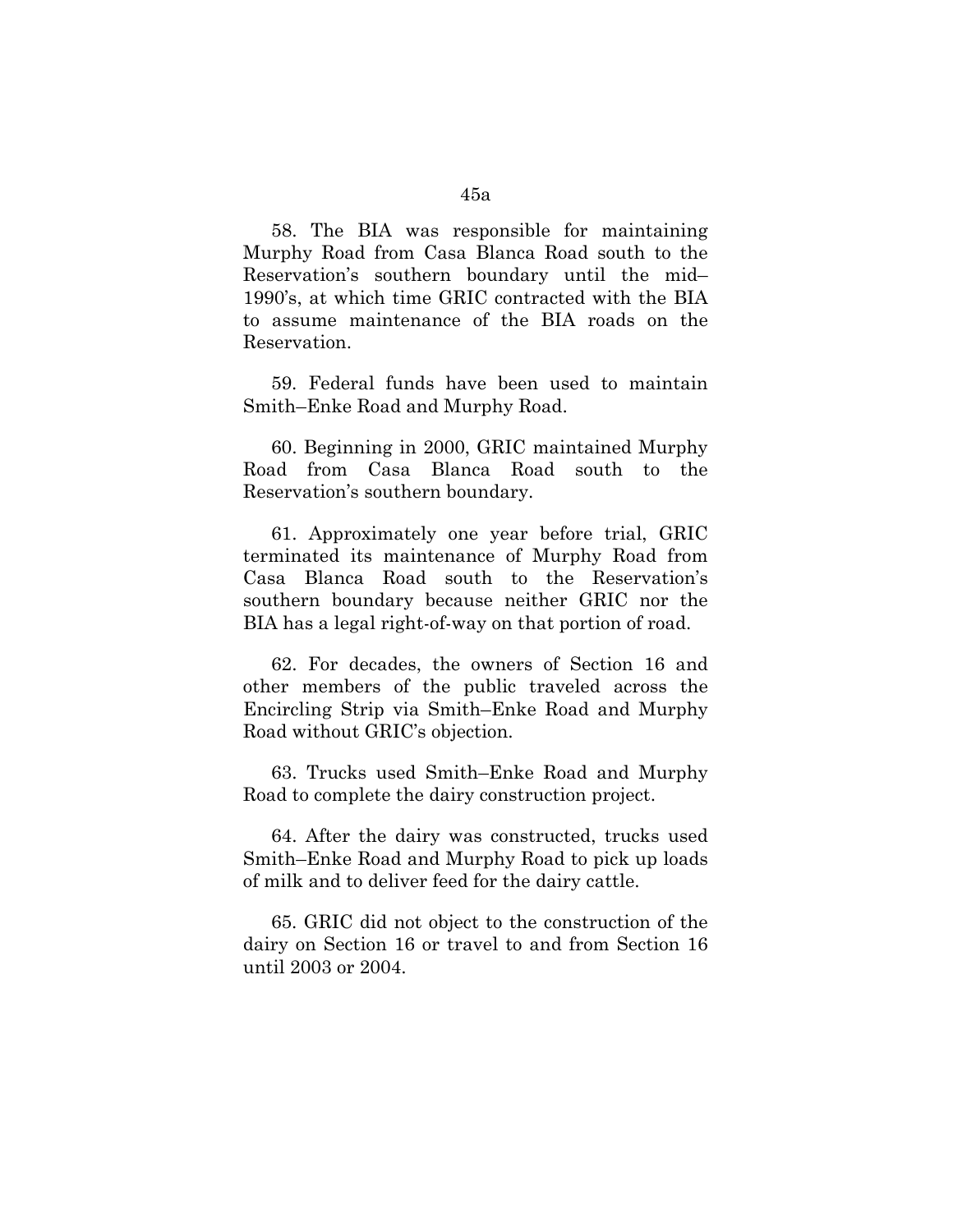66. Portions of Section 16 have been farmed since at least the 1940s.

67. Dirt wagon trails were the primary roadways in south-central Arizona in the 1800's and early 1900's.

68. In 1875, there existed a north-south road from the general location of present-day Casa Blanca Road going south to meet the main military road coming up past Picacho.

69. As of 1885, maps showed the existence of roadways in the township in which Section 16 is located.

70. As GRIC's expert concedes, in 1911, 1912, and 1913, there were roads that provided physical access to Section 16.

71. Roads existing in 1913 were flexible in their location because of water run-off and flooding, among other reasons.

72. In 1913, there existed an east-west road from the city of Maricopa to the city of Sacaton. There are indications that the road was graded.

73. The 1913 east-west road provided a route between the communities of Maricopa and Sacaton.

74. In 1915, there was a north-south road beginning at Casa Blanca Road and proceeding in a general southerly-southeast direction to the railroad tracks. The road touched the northeast corner of Section 16.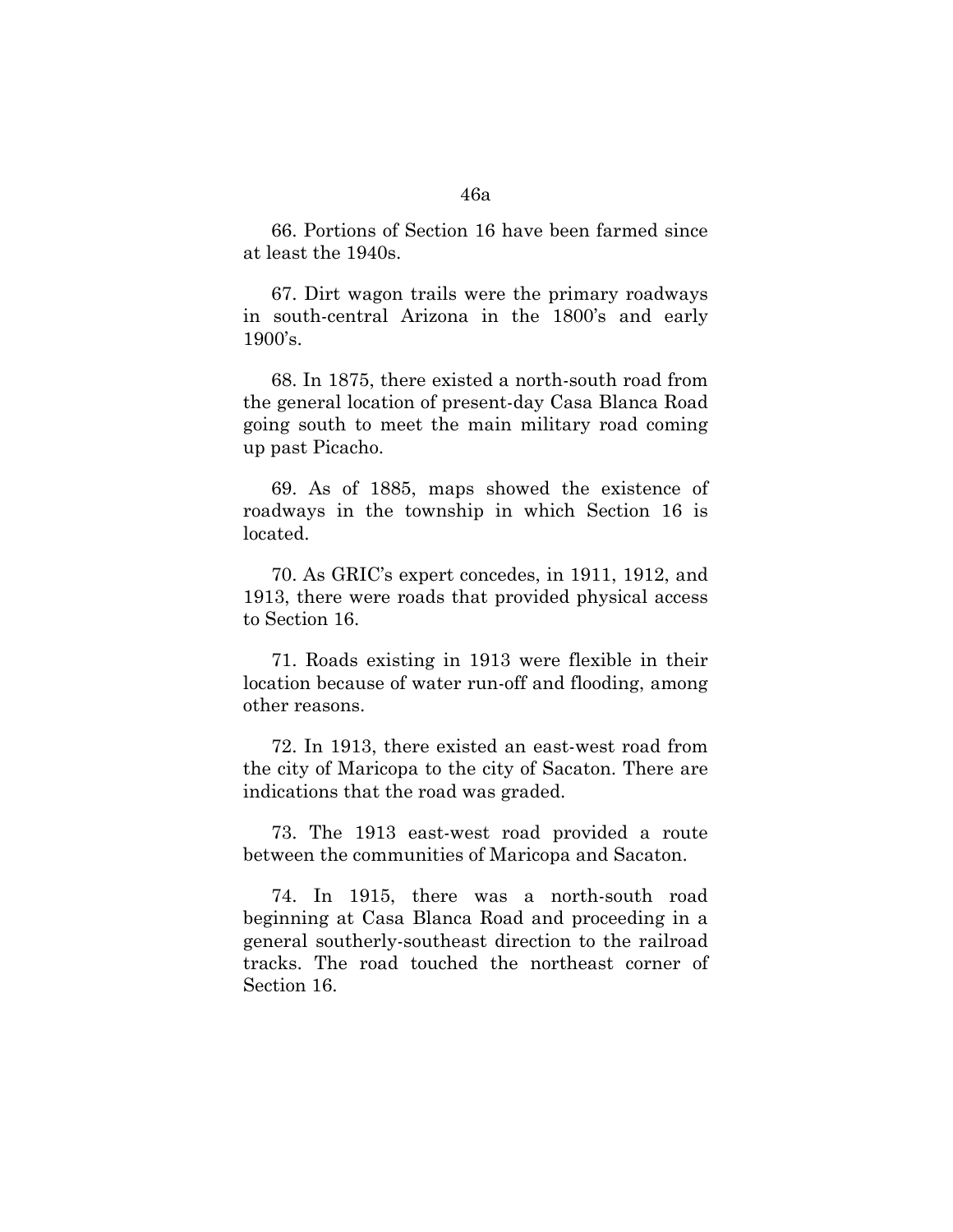75. At all relevant times, there have been roadways that touched, provided access to, or physically crossed Section 16.

76. In 1922, Pinal County declared public roads along all section lines in the "Valley District." The Valley District included Section 16.

77. Post–1922 maps and aerials show the alignment of Smith–Enke Road and Murphy Road on section lines.

78. There are no recorded easements or rights-ofway on Murphy Road south of Casa Blanca Road.

79. There are no recorded easements or rights-ofway on Smith–Enke Road.

80. No one has ever requested an easement or right-of-way to Section 16.

81. Other than the installation of the SCIP electricity poles and lines in 2002, there is no record of anyone requesting an easement or right-of-way to Section 16.

82. The BIA maintains roads that are listed on the BIA road system, which roads are known as Indian Reservation Roads ("IRR").

83. The BIA only needs a right-of-way for an IRR if the road was constructed, which means a surveyed and engineered road.

84. The BIA did not construct Murphy Road south of Casa Blanca Road.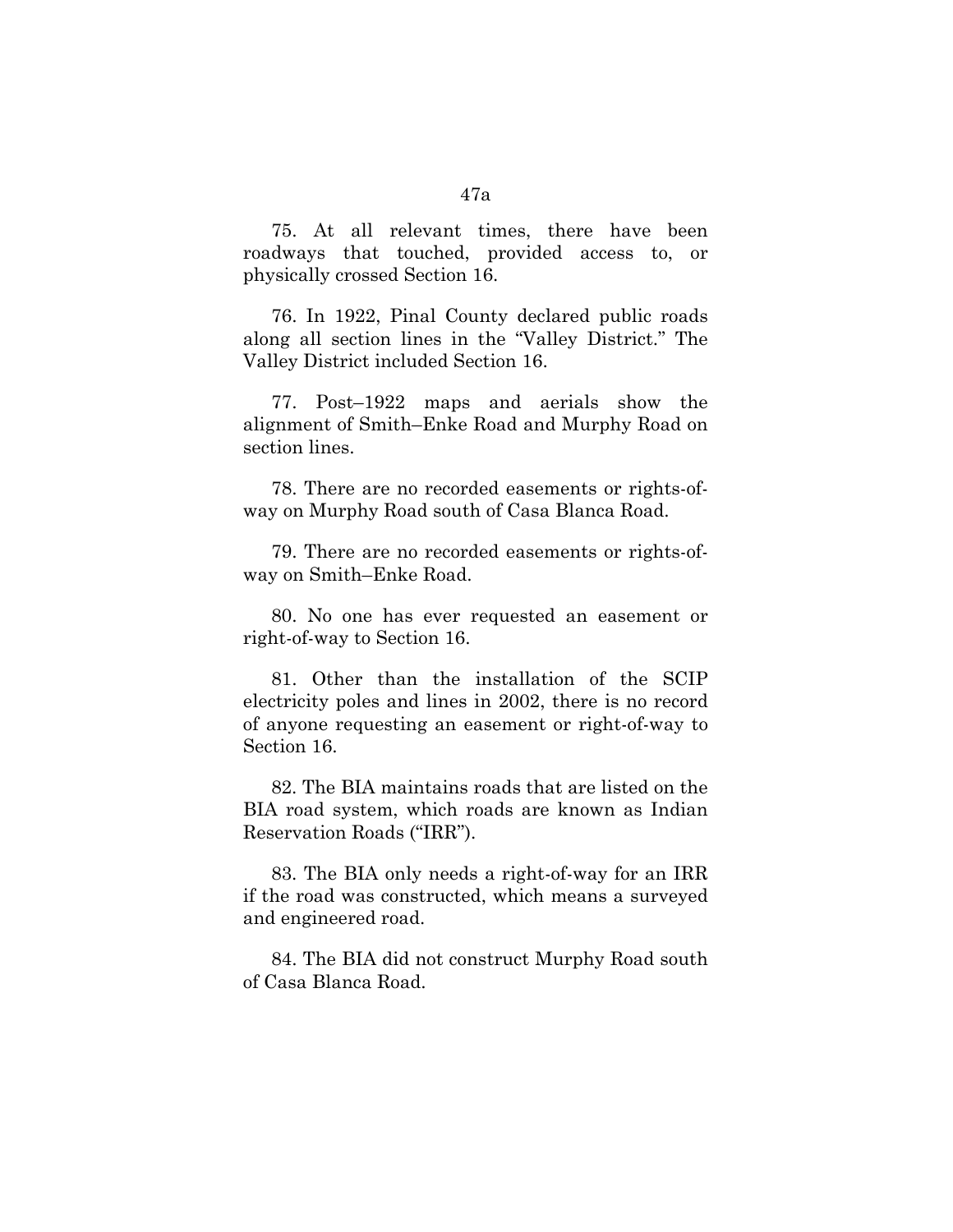85. To get a road listed on the BIA road system, an Indian tribe must file an application.

86. The BIA receives federal funds to maintain IRRs and considers the roads to be public roads.

87. Murphy Road is listed as an IRR and is designated as BIA Route 93.

88. Murphy Road, north of Casa Blanca Road, is paved.

89. Murphy Road, from Casa Blanca Road south to the Reservation's southern boundary, was listed in the past as part of BIA Route 93.

90. BIA Route 93 is listed in GRIC's 1984 General Land Use Plan as being 4.8 miles long.

91. In 2001, Vernon Palmer, BIA's Western Regional Roads Engineer, wrote: "BIA Route 93, locally known as Murphy Road, is a public roadway extending 1 mile north of Casa Blanca Road and 3 miles south of Casa Blanca Road. This 4 mile roadway section has been constructed and is maintained with public funds."

92. In 2004, GRIC erected "no trespassing signs" at the Reservation's southern boundary, adjacent to Murphy Road, and at the Reservation's western boundary, adjacent to Smith–Enke Road.

93. Despite the presence of the "no trespassing" signs, public use of Smith–Enke Road and Murphy Road continues.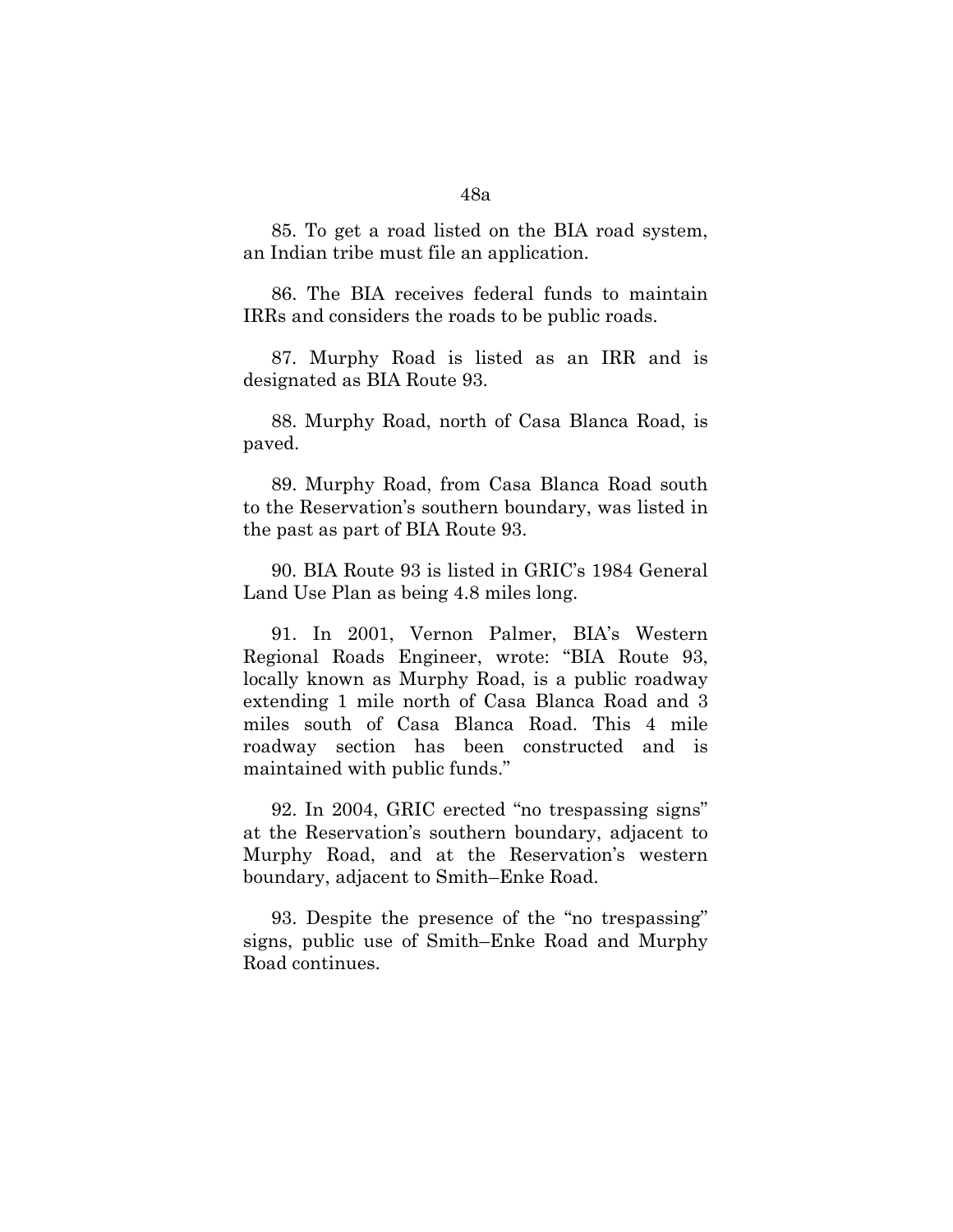94. The Gila River Police Department has not attempted to block use of Smith–Enke Road or Murphy Road near Section 16.

95. In 2002, Michael Schugg spoke with Fred Ringlero, at the time the Director of Land Use Planning and Zoning for GRIC, concerning Mr. Schugg's request for the San Carlos Irrigation Project ("SCIP") to bring electric power to Section 16.

96. Mr. Schugg worked with the Bureau of Indian Affairs ("BIA") and GRIC to obtain a utility easement for the construction of an electric line to Section 16 in 2002, which was granted.

97. Mr. Ringlero told Mr. Schugg that there was no legal access to Section 16 and helped Mr. Schugg get the utility easement because it was for a dairy, which was consistent with the use of the surrounding land.

98. There are electricity poles and lines adjacent to Smith–Enke Road, serviced by Arizona Public Service Company ("APS"), that extend across the Encircling Strip and provide electricity to Section 16.

99. There is an underground gas line adjacent to Smith–Enke Road, serviced by Southwest Gas Corporation, that extends across the Encircling Strip and provides gas services to Section 16.

100. There are electricity poles and lines adjacent to Murphy Road, installed by the San Carlos Irrigation Project ("SCIP"), a division of the Bureau of Indian Affairs ("BIA"), that extend across the Reservation and provide electricity to Section 16.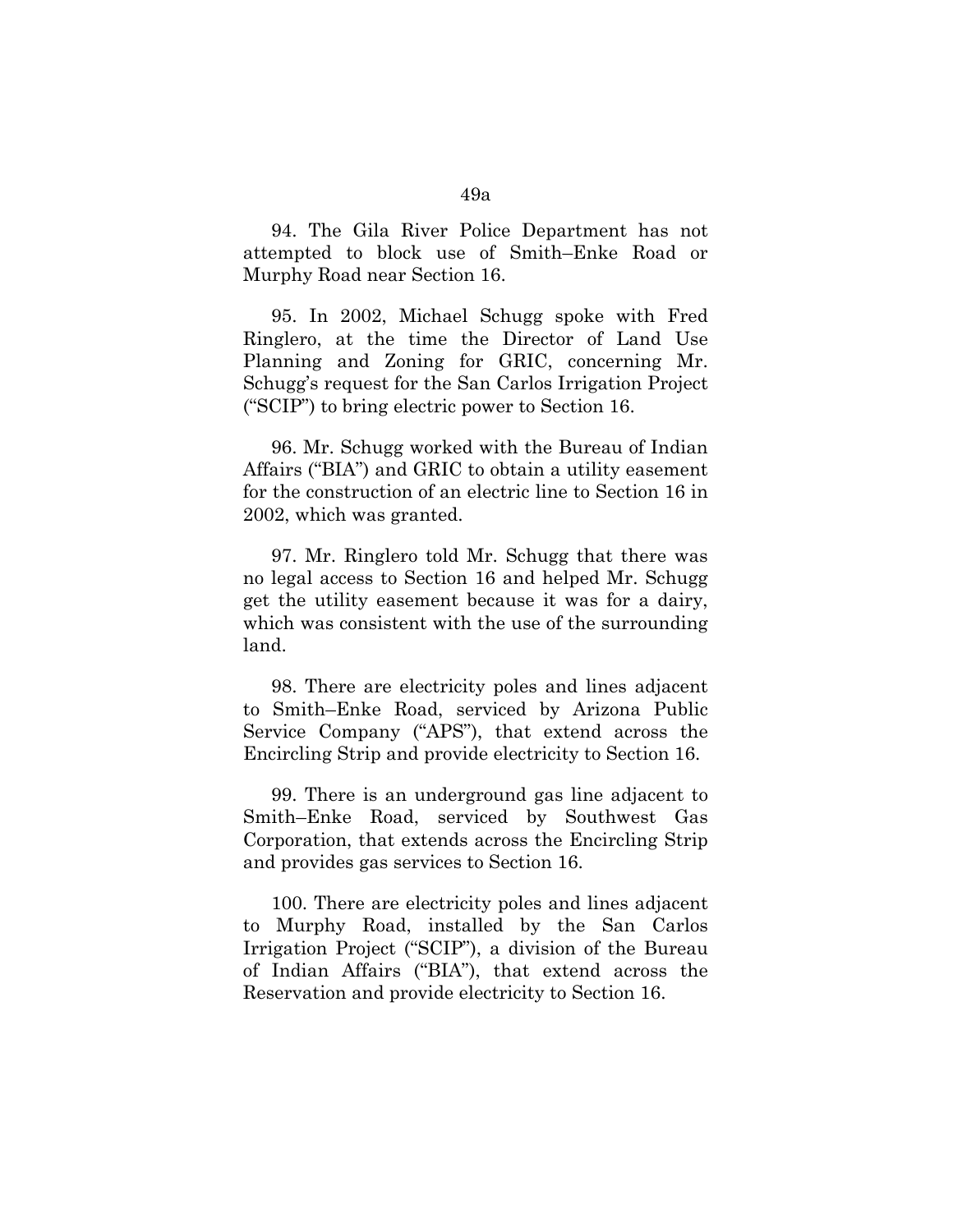101. At the Debtors' request, SCIP installed the electricity poles and lines in 2002.

102. When the Debtors sought installation of the SCIP poles and lines, GRIC participated in the process and did not object to the installation.

103. There are telephone lines adjacent to Smith– Enke Road that extend across the Encircling Strip and provide telephone service to Section 16.

# **Zoning**

104. Currently, approximately 12,000 GRIC members reside on the Reservation.

105. In the past, GRIC primarily had an agricultural-based economy, but has since diversified. The major economic engine in the diversification are the three casinos: the Wild Horse Pass Casino and Resort, Vee Quiva Casino and Lone Butte Casino.

106. The casinos account for approximately 80% of GRIC's total income.

107. From 2003 to 2006, casino revenue increased.

108. From 2000 to 2006, casinos were the largest employers on the Reservation.

109. In 2003, GRIC had a budget of approximately \$100 million. In 2006, the budget was about \$110 million.

110. The Reservation contains remnants of the Japanese Internment Camps from World War II nearby Section 16. During World War II,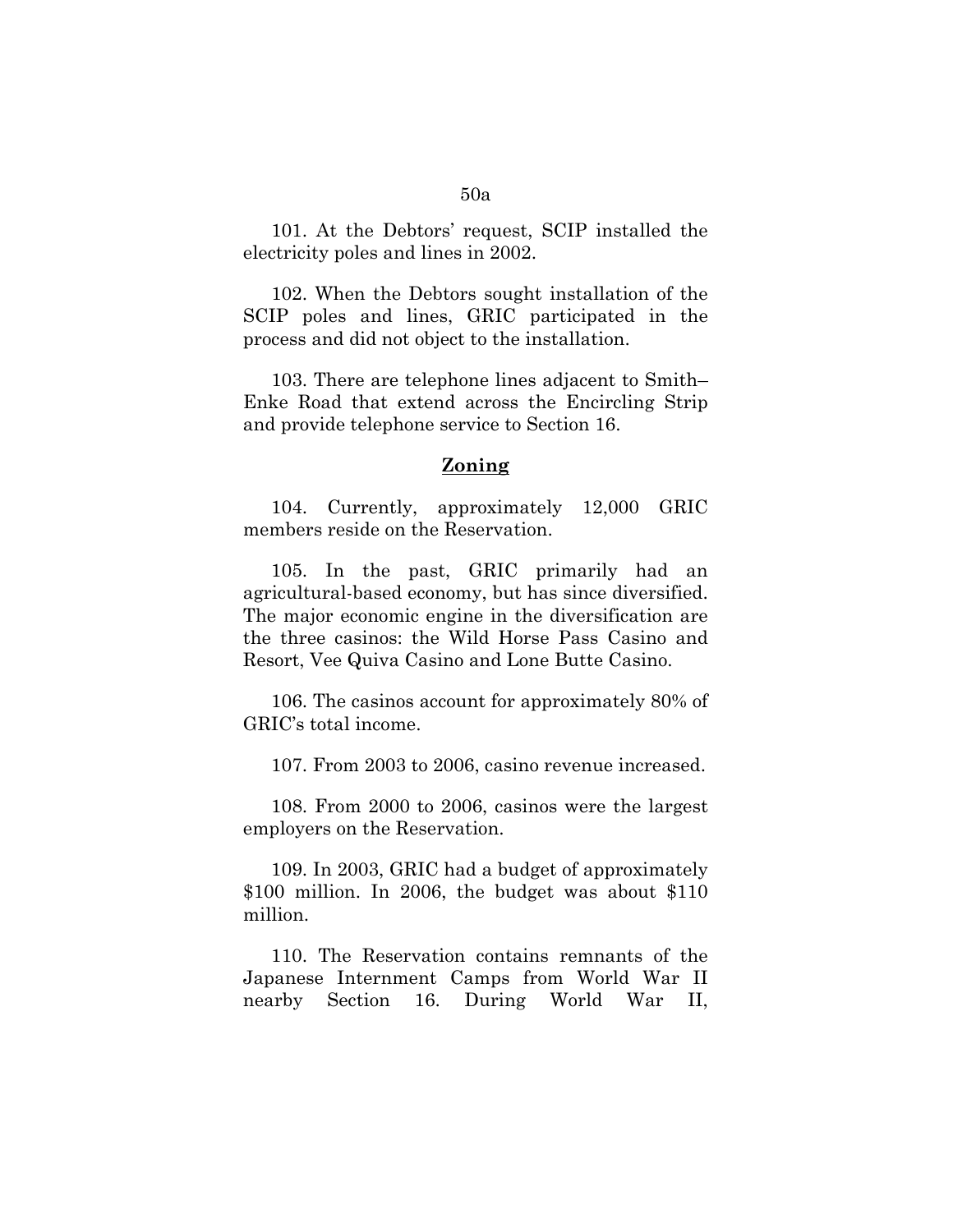approximately 13,000 Japanese individuals were interned at the camps.

111. Section 16, while located within District 5 of the Reservation, was never a part of the Reservation.

112. GRIC has developed several casinos, a resort hotel with two eighteen-hole golf courses, a race track, a Western-themed attraction (Rawhide), two operating industrial parks, and other commercial development on the northern part of the Reservation.

113. Gila River Farms, Inc., an entity owned and operated by GRIC, leases and farms certain lands within Districts 3 and 5 of the Reservation, including the land to the south and west of Section 16.

114. Gila River Farms currently leases 957 acres to the south and west of Section 16 from GRIC and the individual allottees. The collection of these leases is referred to as the "960 Lease."

115. Gila River Farms grows or crops about 12,000 acres per year.

116. The 2004 Water Settlement Act, which provides GRIC with more than 600,000 acre-feet of new water, will allow for additional acres to be farmed.

117. While the Gila River Farms manager is concerned that the residential development of Section 16 would hinder farming on the 960 Lease because of groundwater issues, no independent research has been done to support such a concern.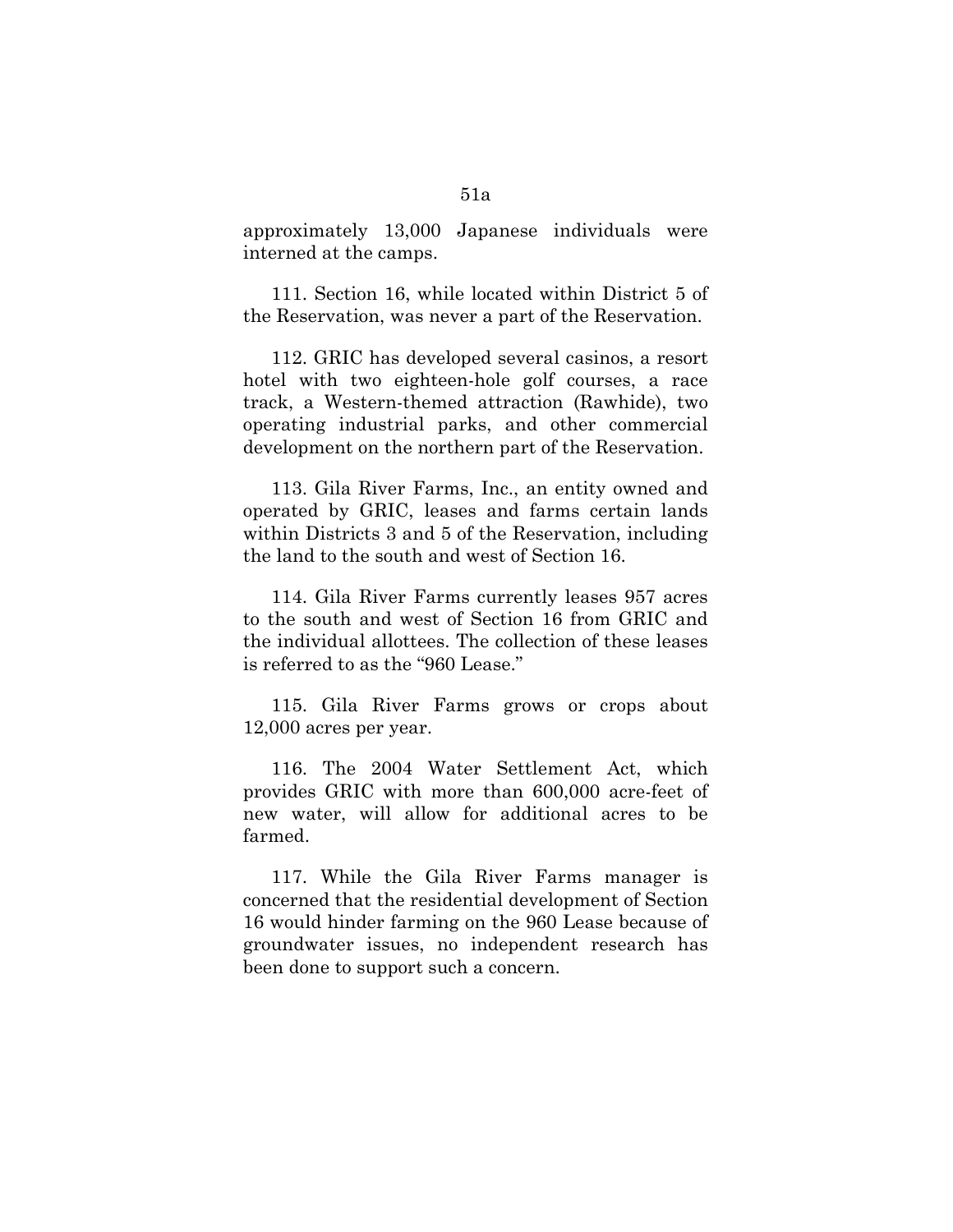118. While the Gila River Farms manager is concerned that the residential development of Section 16 would hinder farming on the 960 Lease by increasing traffic and limiting the spraying of insecticides, other residential developments in or around the Reservation are located near farming operations and such farming operations, other than issues of garbage, broken canals and trespassers, have not been adversely impacted.

119. From 2003 to 2006, no farm had to shut down because of residential developments on the Reservation's border.

120. The city of Sacaton is a good example of farms and residential housing right next to or adjacent to one another.

121. In 2004, GRIC became aware that a request was being made to amend the Pinal County land use designation for Section 16 from "Rural" (allowing 1.25 houses per acre) to "Transitional" (allowing a higherdensity housing development).

122. Developers interested in purchasing Section 16 intended to develop it.

123. With a density of 3.5 homes per acre, a developer could build approximately 2,250 homes on Section 16.

124. For a developer to get a recorded plat for a subdivision, major cities and counties require two ingress and egress areas for police and fire.

125. On July 26, 2004, GRIC submitted an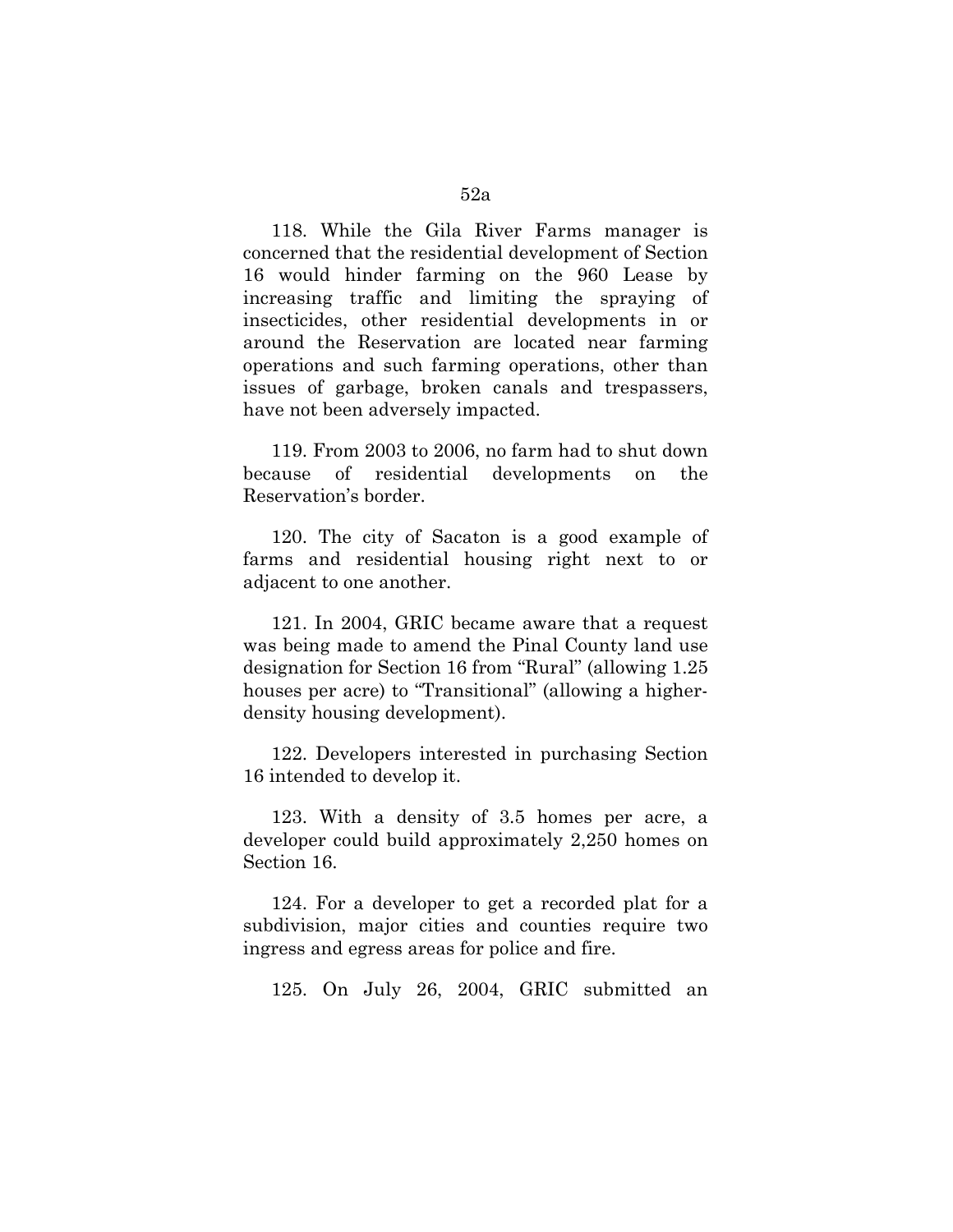objection to Pinal County regarding the application to amend the County's land-use designation for Section 16.

126. Pinal County ultimately rejected the application to amend the land-use designation for Section 16.

127. The Pinal County Sheriff's Department provides law enforcement services to the City of Maricopa.

128. The owners of Section 16 have over 2,000 acre-feet of water rights.

129. The nearby City of Maricopa, Arizona, is undergoing rapid development, and real estate developers are seeking land in the vicinity of the city for the purpose of residential and commercial development.

130. The City of Maricopa is separated from Section 16 by approximately one-half mile of Indian lands the majority of which consist of Indian allotments.

131. In 1984, GRIC created and adopted a General Land Use Plan (the "Plan") for the entire Reservation.

132. The general goal of the Plan is to accommodate GRIC's cultural values by creating more agricultural areas and protecting open spaces.

133. The Plan attempts to limit industrial and commercial development to the "north central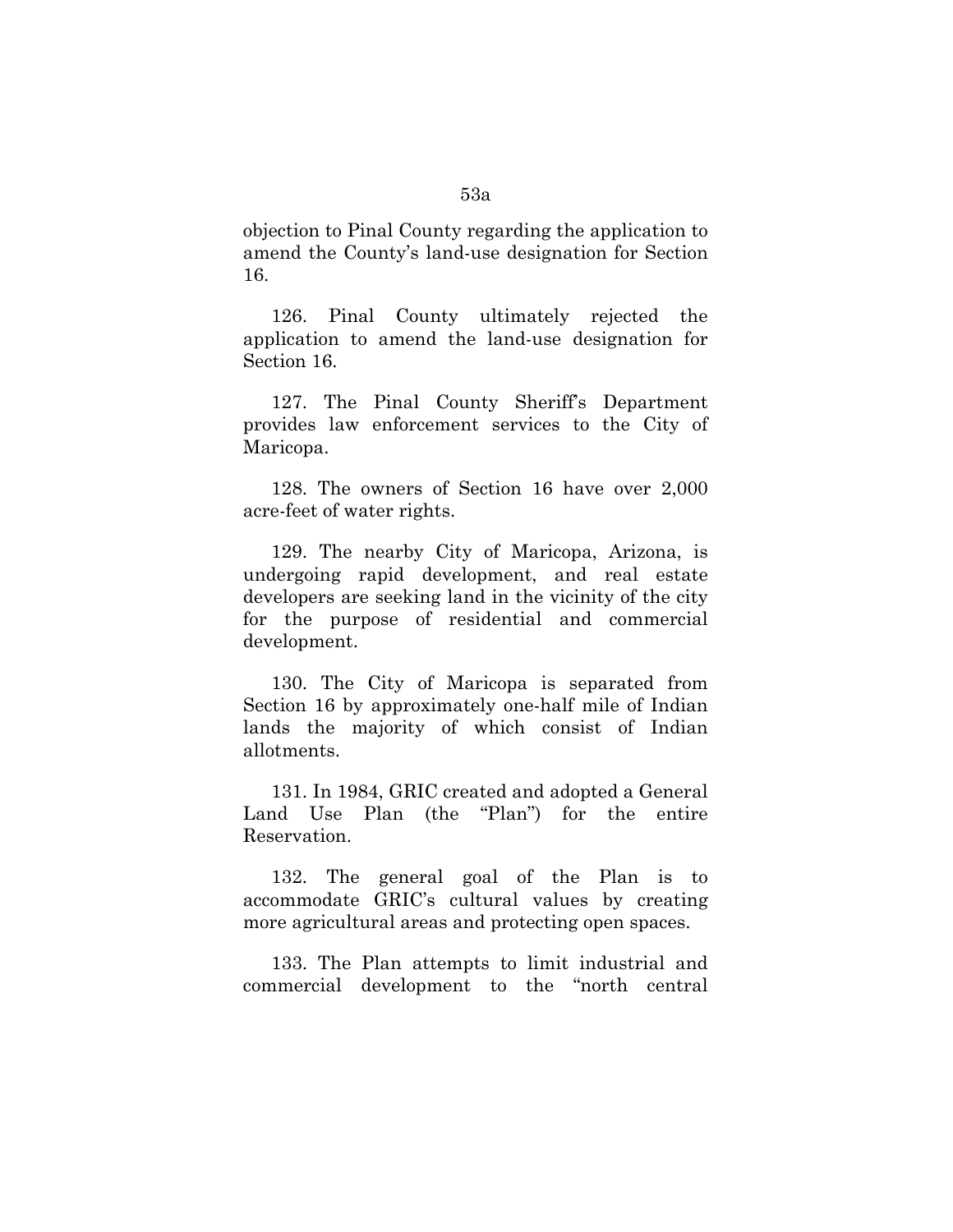planning area."

134. The Plan is not a detailed plan for any land use or particular parcel of land.

135. After adoption of the Plan, a Reservationwide zoning ordinance was to be created. However, no such zoning ordinance was ever created.

136. Only one area of the Reservation, near the Wild Horse Pass Casino and Resort, is zoned.

137. In contrast to the Plan's projections, there has been significant residential and commercial development north, south and east of the Reservation.

138. Some of the land on which the Wild Horse Pass Casino and Resort is located was under agricultural use prior to construction.

139. There are residential communities, both on and off the Reservation, that are located near farms.

140. While GRIC is concerned that residential development on Section 16 would have an adverse impact on agricultural operations on land surrounding Section 16, no actual studies were performed to explain such impact.

141. While GRIC is concerned about water supplies and waste water disposal should residential development on Section 16 occur, there is no indication why such residential water use and disposal is unacceptable or would adversely impact GRIC's water resources.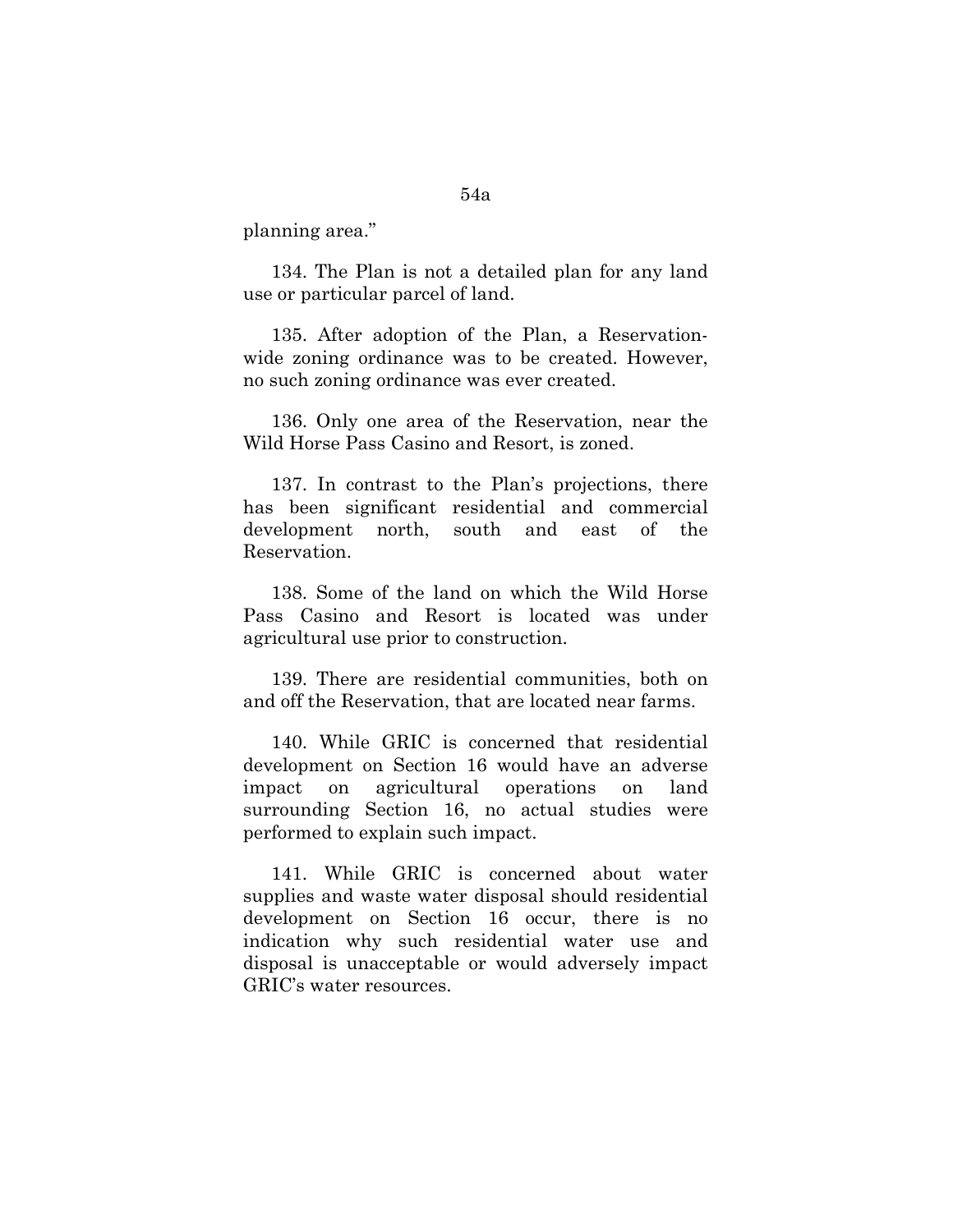142. While GRIC is concerned about the lack of a storm water plan and about ground contaminants (from the dairy operation) being forced into the groundwater, no actual studies were performed to support such concerns.

143. Gila River Emergency Medical Services ("GREMS") employs 40 full-time and 20 part-time employees.

144. During a typical 24–hour shift, GREMS has six emergency medical technicians, six paramedics and one supervisor on duty, and has six ambulances in use.

145. GREMS cannot differentiate between an emergency call from a GRIC member and an emergency call from a non-member.

146. GREMS has one ambulance stationed in District 5, the district in which Section 16 is located.

147. There are 82 sworn officers employed by the Gila River Police Department ("GRPD").

148. The GRPD employs rangers who protect the exterior boundaries of the Reservation.

149. During a typical shift, there are four patrol officers, one supervisor and one to two rangers on duty.

150. Seven officers are assigned to school campuses on the Reservation as school resource officers.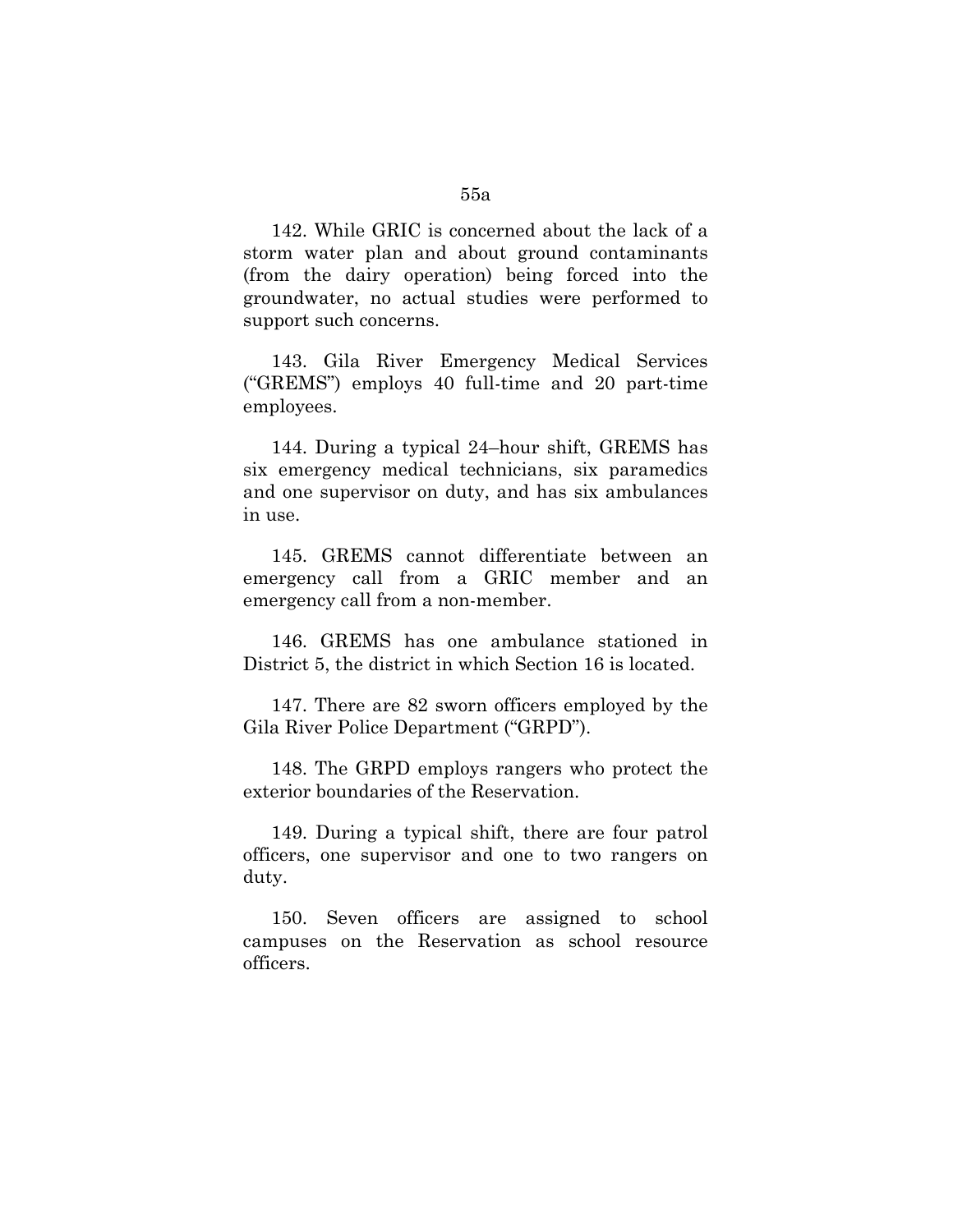151. The GRPD's jurisdiction includes the Reservation surrounding Section 16 but does not include Section 16.

152. There has been an increase in the frequency of non-resident trespassers on the Reservation, which is attributed to the residential development around the Reservation.

153. The GRPD has seen an increase in traffic on Reservation roads, and increased complaints about drivers and traffic congestion, due to residential development south of Section 16 and the Reservation.

154. According to GRIC's estimates, if residential development of Section 16 were to occur, an estimated peak hour could have 850 vehicles using the roads in the vicinity of Section 16.

155. The GRPD does not have the resources to handle the increased traffic.

156. An increase in traffic in the vicinity of Section 16 would require improvements to Smith– Enke Road, Murphy Road and Casa Blanca Road.

157. The majority of the dirt section line roads within the Reservation, including Smith–Enke Road and Murphy Road, are in use.

158. When the GRPD gets an emergency call, they must determine if the emergency is on the Reservation before responding; however, if it is a lifethreatening emergency, the GRPD will respond regardless of the location.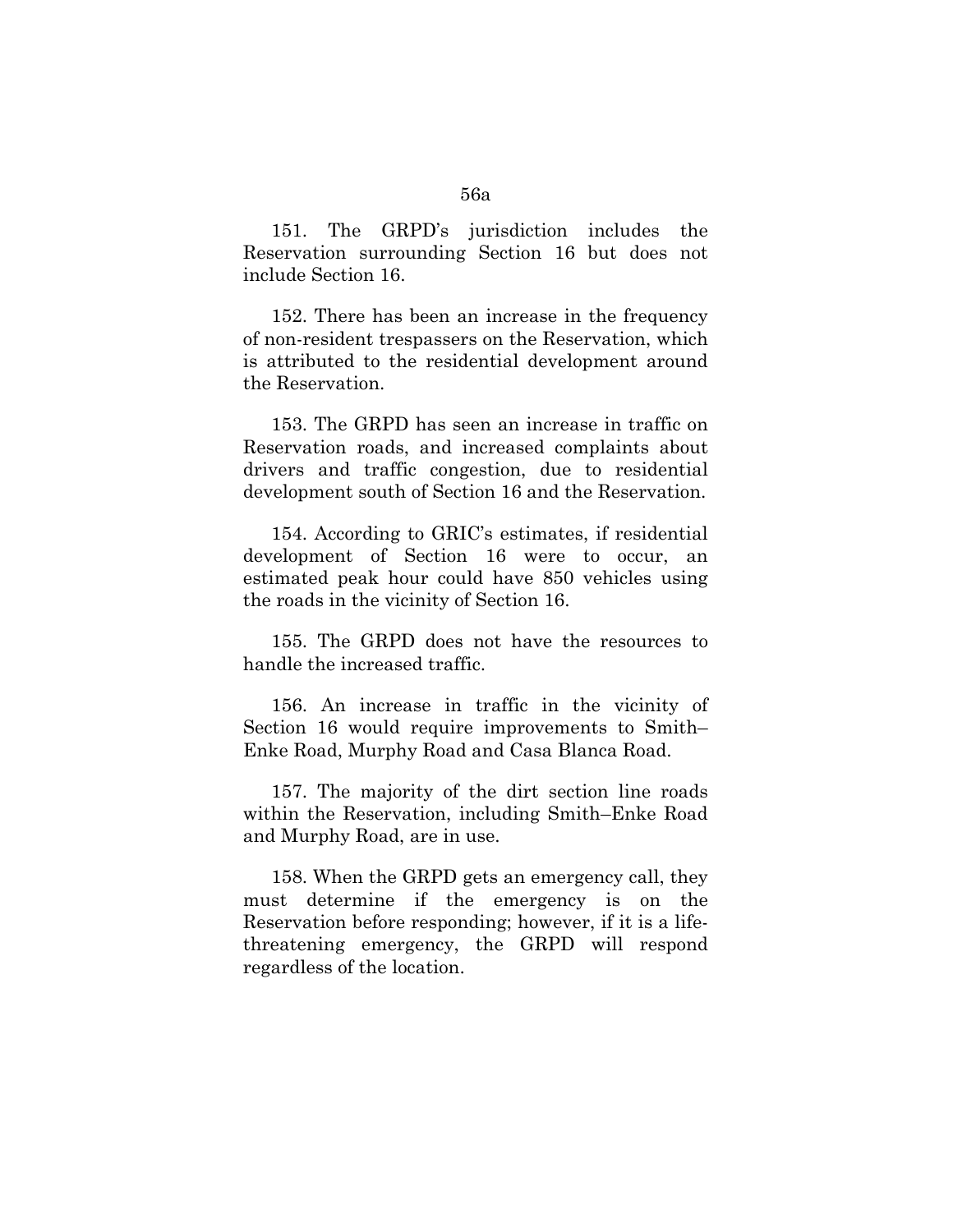159. Smith–Enke Road and Murphy Road are periodically patrolled; they are not regularly patrolled because the GRPD lacks the personnel.

160. Other law enforcement agencies and emergency services (other than GRIC) would be allowed to access Section 16 to render services.

161. The development of the Wild Horse Pass Casino and Resort has led to increased calls of criminal conduct.

162. The presence of the Vee Quiva Casino and Lone Butte Casino has increased GRPD service calls in those areas.

163. The casinos on the Reservation employ private security; no GRPD officers are stationed at the casinos as part of a regular shift.

164. Casinos and other businesses bring thousands of non-GRIC members onto the Reservation every day.

165. Employees of GRIC's Cultural Resource Management Program ("CRMP") have surveyed 42% of the Reservation resulting in the discovery of approximately 1,150 cultural resource sites.

166. There are numerous cultural resource sites off the Reservation.

167. The CRMP has never surveyed Section 16.

168. There are extensive cultural resource sites within a five mile radius of Section 16.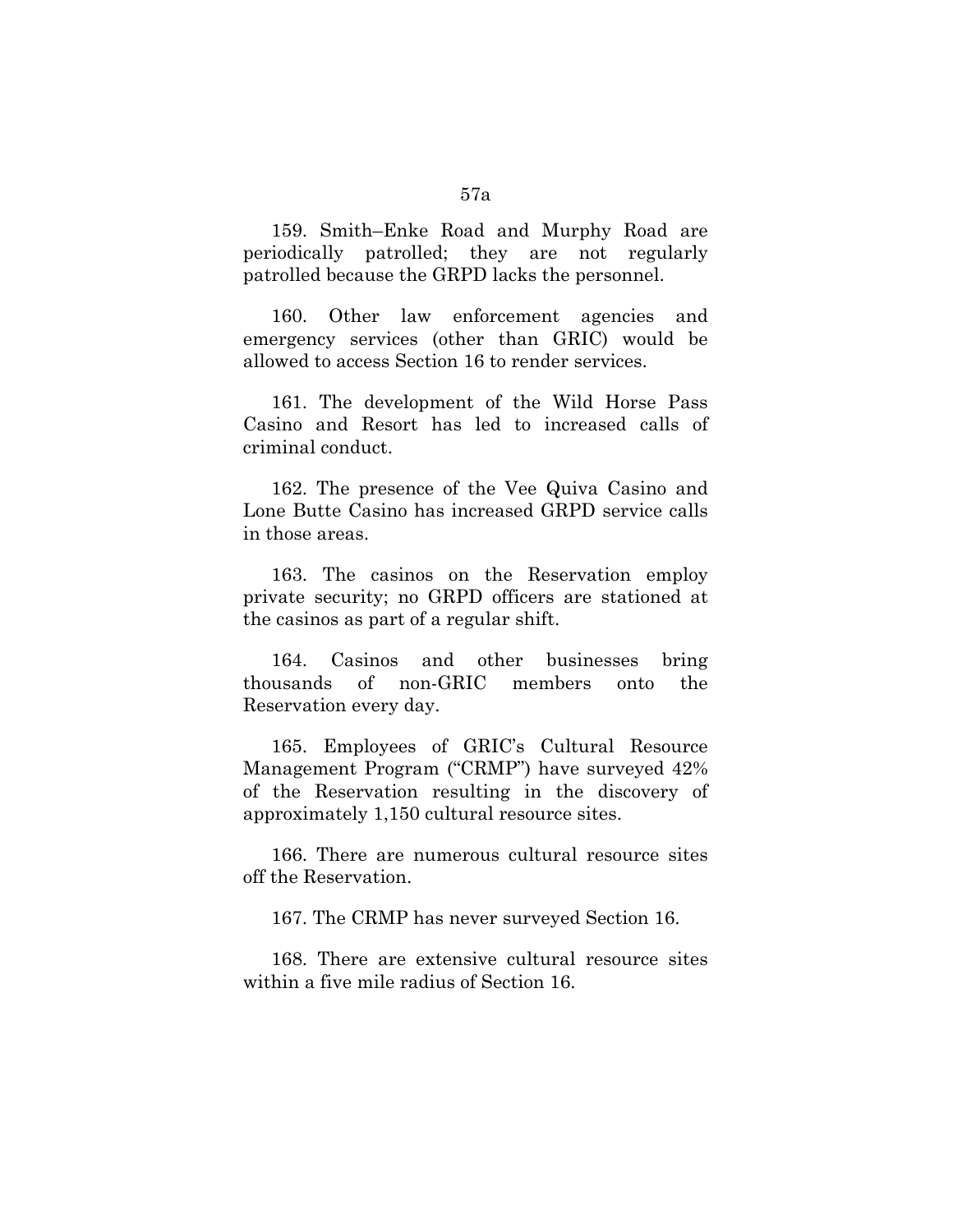169. Development around the Reservation has negatively impacted cultural resource sites.

170. There has been a negative impact on cultural resource sites around the Wild Horse Pass Casino and Resort and Vee Quiva Casino.

171. In 2002, a survey was done before the installation of the SCIP electricity poles and lines. The survey began along the eastern boundary of Section 16 and proceeded north. No significant cultural resource sites were found in the area of potential effect.

# **II. Conclusions of Law**

1. The Court has jurisdiction pursuant to 28 U.S.C. §§ 1331, 1334 and 1362.

# **Indispensable Party**

2. The Court may raise *sua sponte* the failure to join a person under Rule 19 of the Federal Rules of Civil Procedure at any stage of the litigation. *UOP v. United States,* 99 F.3d 344, 347 (9th Cir. 1996); *Faunce v. Bird*, 210 F.R.D. 725, 727 (D. Or. 2002).

3. A party is "required" if in its absence complete relief cannot be accorded among existing parties. Fed. R. Civ. P. 19(a)(1)(A).

4. Alternatively, a party is "required" if it claims an interest in the subject of the action such that a decision in its absence will impair or impede its ability to protect that interest or expose an existing party to a risk of multiple or inconsistent obligations.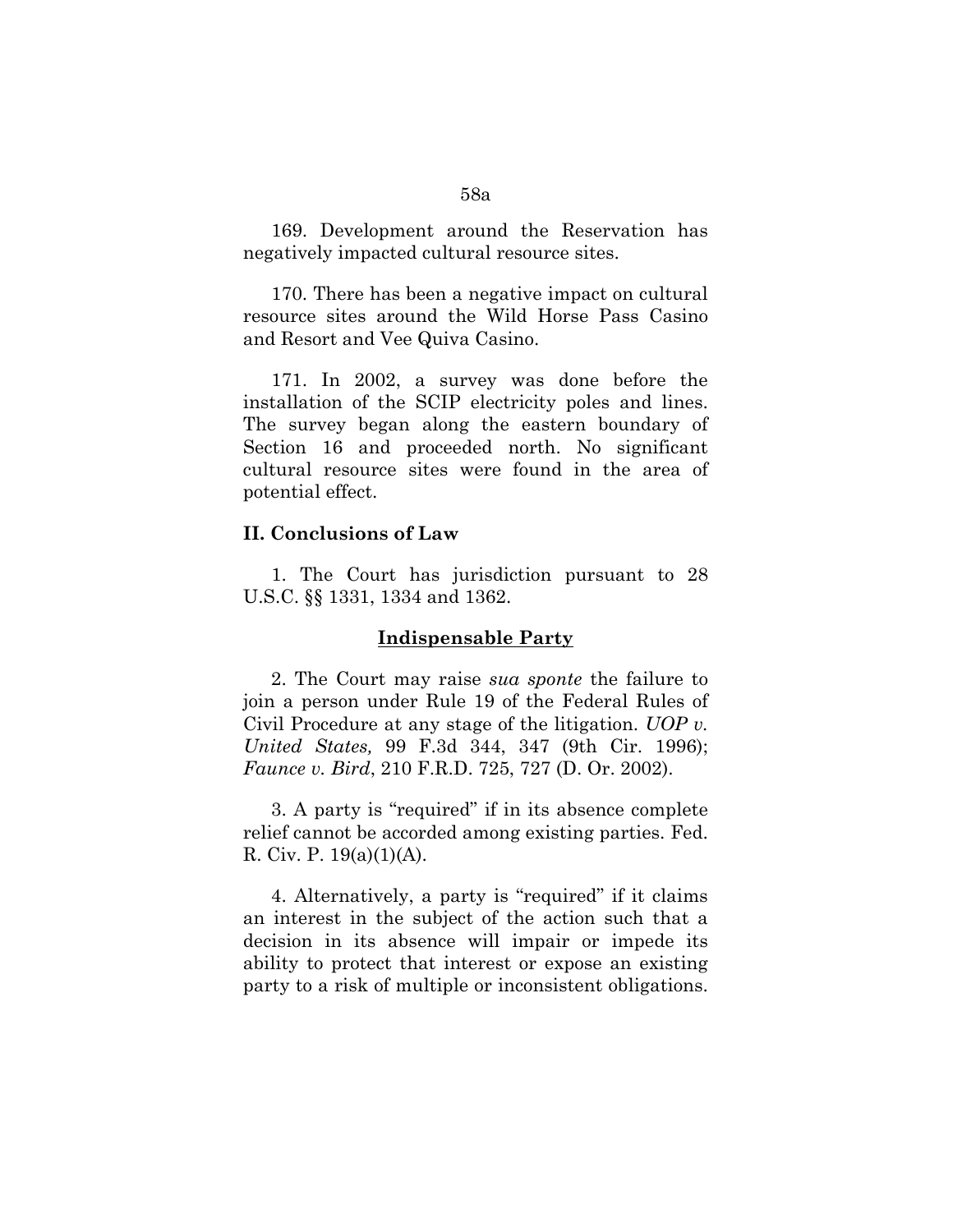### Fed. R Civ. P.  $19(a)(1)(B)(i)$  and (ii).

5. If a party is required, the Court must order that the party be joined. Fed. R. Civ. P. 19(a)(2). However, if the party cannot be joined, the Court "must determine whether, in equity and good conscience, the action should proceed among the existing parties or should be dismissed." Fed. R. Civ. P. 19(b).

6. The factors the Court considers include (1) the extent to which a judgment rendered in the party's absence might prejudice that party or existing parties; (2) the extent to which any such prejudice could be lessened or avoided by protective provisions or shaping relief; (3) the adequacy of a judgment rendered in the person's absence; and (4) whether the plaintiff would have an adequate remedy of the action were dismissed for nonjoinder. Fed. R. Civ. P.  $19(b)(1)-(4)$ .

7. Following the reasoning set forth in the Court's March 9, 2006 Order, the Court concludes that the United States, with respect to GRIC's counterclaim disputing legal access across its tribal land, is a required party, but is not an indispensable party requiring dismissal of this action in its absence. *See Puyallup Indian Tribe v. Port of Tacoma*, 717 F.2d 1251, 1254 (9th Cir. 1983) ("[I]n a suit by an Indian tribe to protect its interest in tribal lands, regardless of whether the United States is a necessary party under Rule 19(a), it is *not* an indispensable party in whose absence litigation cannot proceed under Rule  $19(b)$ .").

8. The Court also concludes that the United States, in its capacity as trustee of the land allotted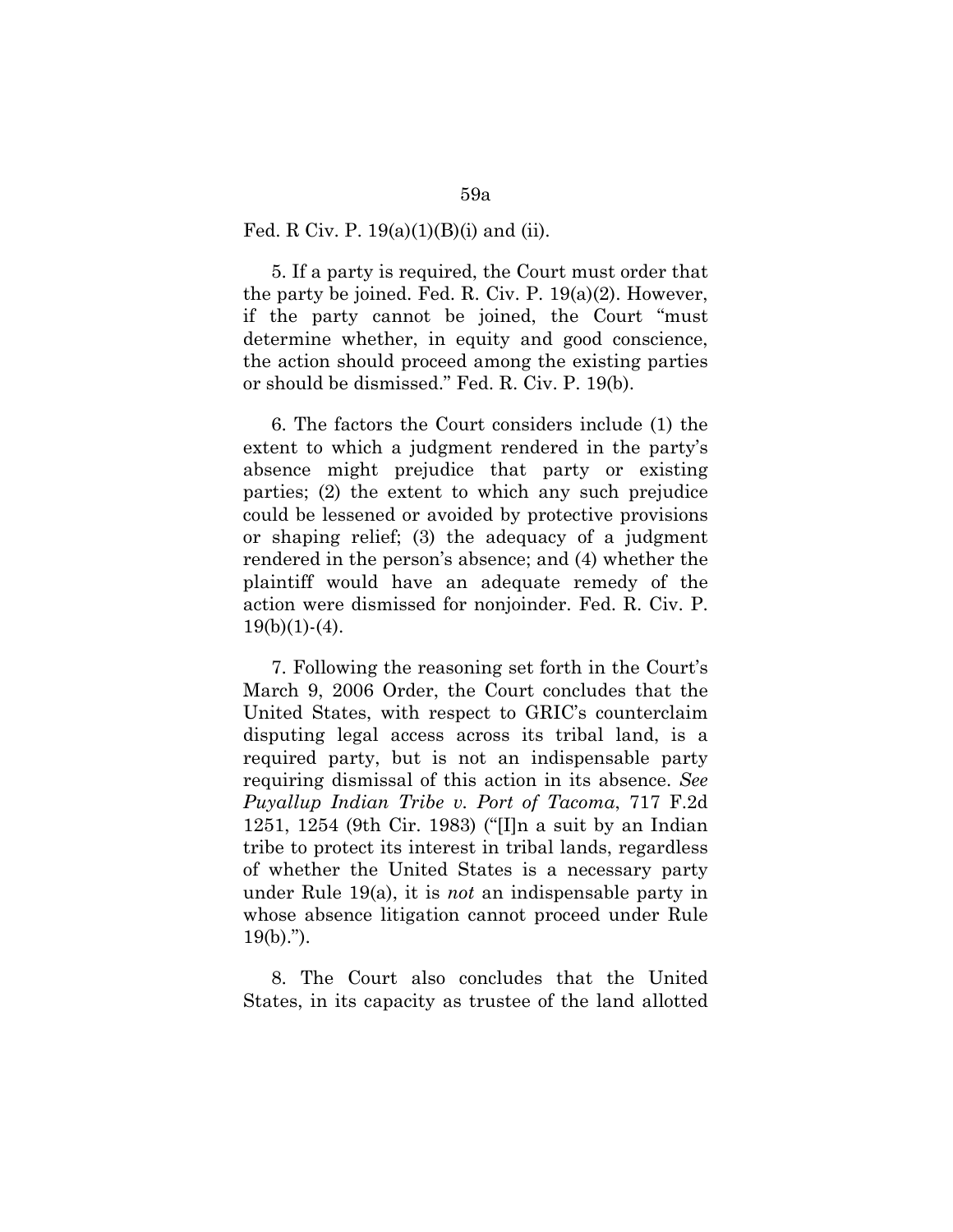to individual Indians and with respect to the Trustee's claim that it has legal access across that allotted land, is a required party under Rule 19(a). *See Carlson v. Tulalip Tribes of Washington*, 510 F.2d 1337, 1339 (9th Cir. 1975) ("[T]he United States is a necessary party to any action in which the relief sought might interfere with its obligation to protect Indian lands against alienation.").

9. The Court further concludes that the United States cannot be joined because it has not waived sovereign immunity in actions to establish an easement across trust or restricted Indian lands. *See State of Alaska v. Babbitt*, 38 F.3d 1068, 1074 (9th Cir. 1994) (concluding that "both the [Quiet Title Act's] general waiver of sovereign immunity, as well as its exception for Indian lands, apply to cases involving claims for less than fee simple title interests to disputed property.").

10. Nonetheless, considering the factors listed in Rule  $19(b)(1)-(4)$ , the Court concludes that "equity" and good conscience" require that this action proceed among the existing parties such that the United States, as trustee of the land allotted to the individual Indians, is not an indispensable party requiring dismissal of this action in its absence.1

 $\overline{a}$ 

<sup>1</sup> The Court recognizes that, in the cases GRIC cites, the Ninth Circuit concluded that the United States, in actions involving title to Indian land, is a required party under Rule 19 and, because joinder is not feasible, an indispensable party requiring dismissal of the action. *See Imperial Granite Co. v. Pala Band of Indians*, 940 F.2d 1269, 1272 n. 4 (9th Cir. 1991);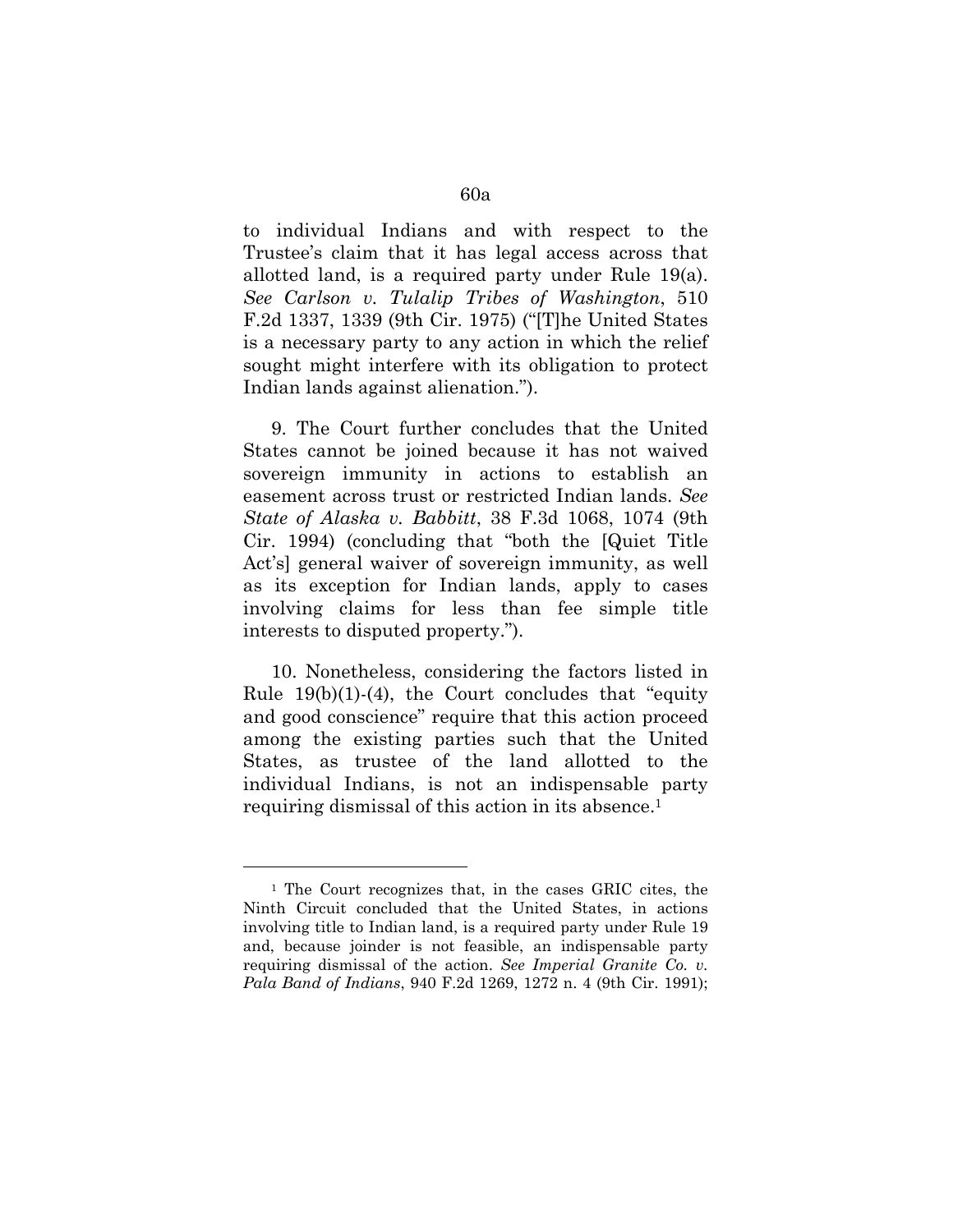11. First, a judgment rendered in the United State's absence will not prejudice the United States because the United States will not be bound by the Court's judgment. *See Choctaw and Chickasaw Nations v. Seitz*, 193 F.2d 456, 458 (10th Cir. 1951) (finding that the United States, "[b]y reason of its guardianship and its governmental interest" in Indian land, would not in its absence be bound by a judgment in an action to establish title to claimed Indian land).

12. Second, while a judgment rendered in the United State's absence may be prejudicial to and inadequate for the Trustee, insofar as any legal access will be clouded by the risk that the United States will hereafter contest such access, the Trustee has acknowledged that potential and urges the Court to proceed nonetheless. *See* Doc. # 277, p. 8 ("While it may be that the United States will not be bound by a decision of this Court in this matter, it is nonetheless important for this Court to determine the rights of the Trustee with regard to GRIC.").

13. Finally, the Court notes that if this action were dismissed for nonjoinder of the United States, then the Trustee would have no available forum within which to determine the legal access issue with regard to GRIC.

14. The Court also concludes that GRIC has failed

1

*Carlson v. Tulalip Tribes of Washington*, 510 F.2d 1337, 1339 (9th Cir. 1975). However, in neither case did the Ninth Circuit discuss the "equity and good conscience" prong of Rule 19 and its impact on the analysis.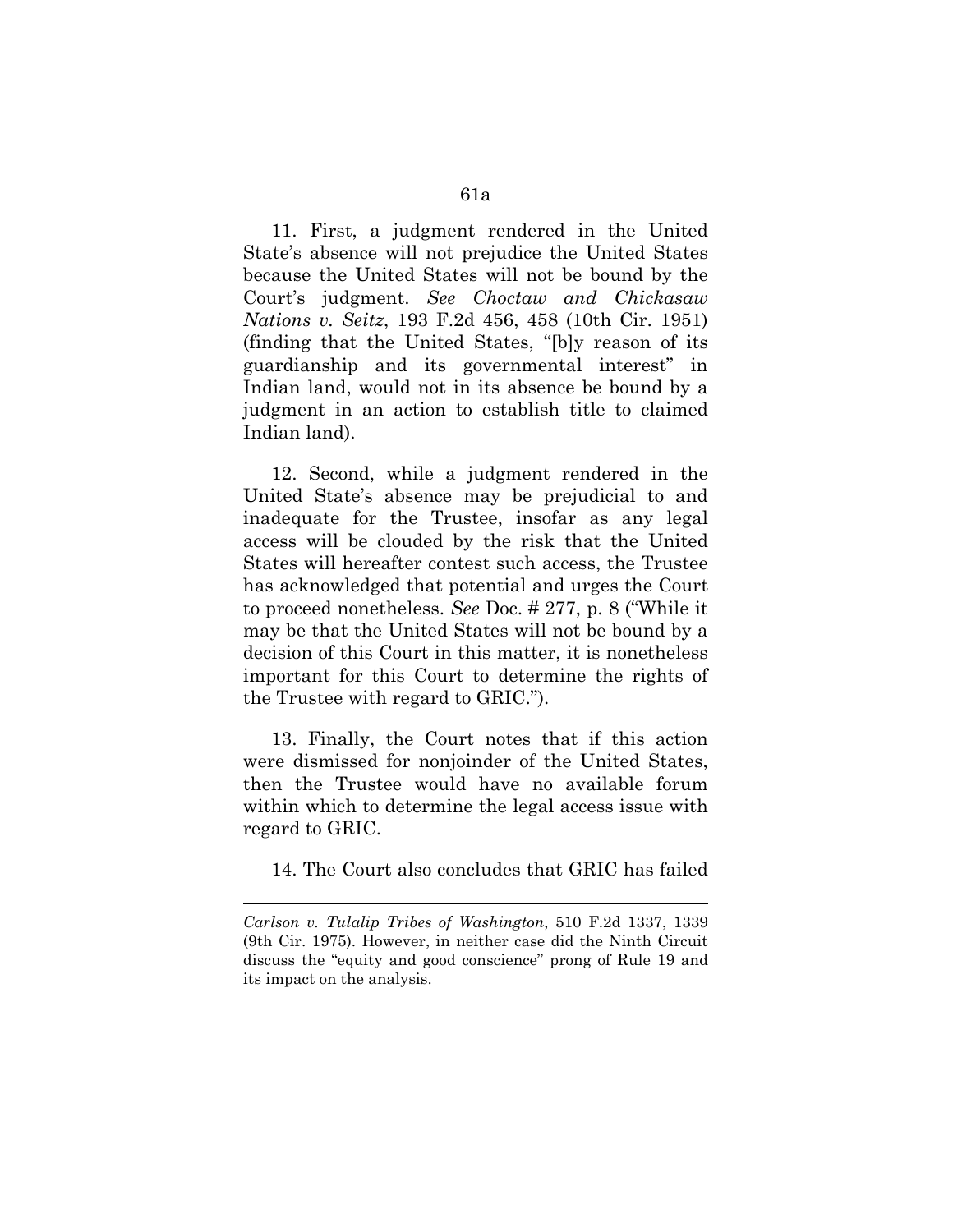to show that the individual Indian allottees are required parties under Rule 19.2 GRIC has offered only conclusory statements concerning the individual allottees' interest in this action. GRIC has failed to present any evidence tending to show that the individual allottees' interest in the allotted land, in light of the United States holding the land in trust for their benefit, makes them required parties under Rule 19. *See Imperial v. Castruita*, 418 F. Supp. 2d 1174, 1178 (C.D. Cal. 2006) (finding conclusory statements, without evidence showing absent parties are indispensable, to be insufficient to support dismissal under Rule 19).3

## **Access to Section 16**

15. The Trustee bears the burden of proving that it has legal access to Section 16.

16. Murphy Road, north of Casa Blanca Road, is an Indian Reservation Road ("IRR") identified as BIA

 $\overline{a}$ 

<sup>2</sup> While GRIC has not filed a motion seeking dismissal of this action for failure to join a person under Rule 19, GRIC has filed briefs in which it argues that dismissal under Rule 19 is appropriate. Accordingly, the Court concludes that GRIC bears the burden of showing that the individual Indian allottees are required parties under Rule 19. *See Clinton v. Babbitt*, 180 F.3d 1081, 1088 (9th Cir. 1999) (citations omitted).

<sup>3</sup> Tempering the potential prejudicial impact on the individual Indian allottees is the principle that, "[a]s a general rule, one is not bound by a judgment in personam in a litigation in which he is not designated as a party or to which he has not been made a party by service of process." *Sandpiper Village Condominium Ass'n, Inc. v. Louisiana–Pacific Corp.*, 428 F.3d 831, 848–49 (9th Cir. 2005) (citations and internal quotations omitted).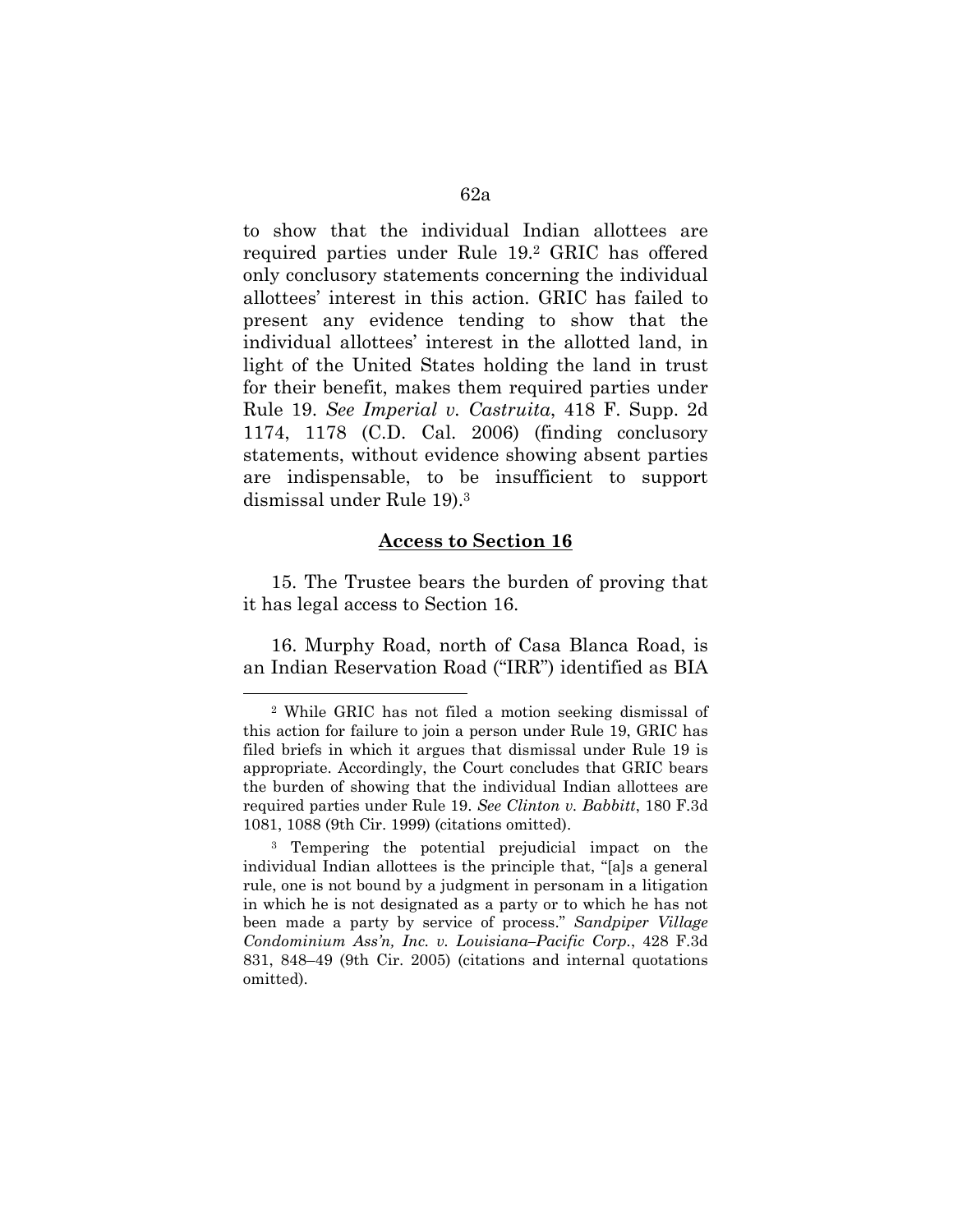Route 93.

17. However, the Trustee claims that all of Murphy Road, including the portion of Murphy Road from Casa Blanca Road south to the Reservation's southern boundary (the "southern portion"), is an IRR that provides legal access to Section 16. In response, GRIC counterclaimed seeking declaratory relief that Murphy Road does not provide legal access to Section 16. In support of that counterclaim, GRIC argues that the southern portion of Murphy Road is not part of the IRR because it lacks a right-of-way and, as a result, it was erroneously listed in the past as part of BIA Route 93.

18. The owner of property abutting a public road has the right to use the road and to access the road from his property. *See State of Arizona v. Thelberg*, 87 Ariz. 318, 350 P.2d 988, 991 (1960) (citations omitted) (stating that the "owner of property abutting on a public highway possesses, as a matter of law, not only the right to the use of the highway . . ., but also a private right or easement for the purpose of ingress and egress to and from his property.")

19. An IRR is "a public road that is located within or provides access to an Indian reservation." 23 U.S.C. § 101(a)(12).

20. A public road is "any road or street under the jurisdiction of and maintained by a public authority and open to public travel." 23 U.S.C.  $\S 101(a)(27)$ .

21. The term " 'public authority' means a Federal, State, county, town, or township, Indian tribe, municipal or other local government or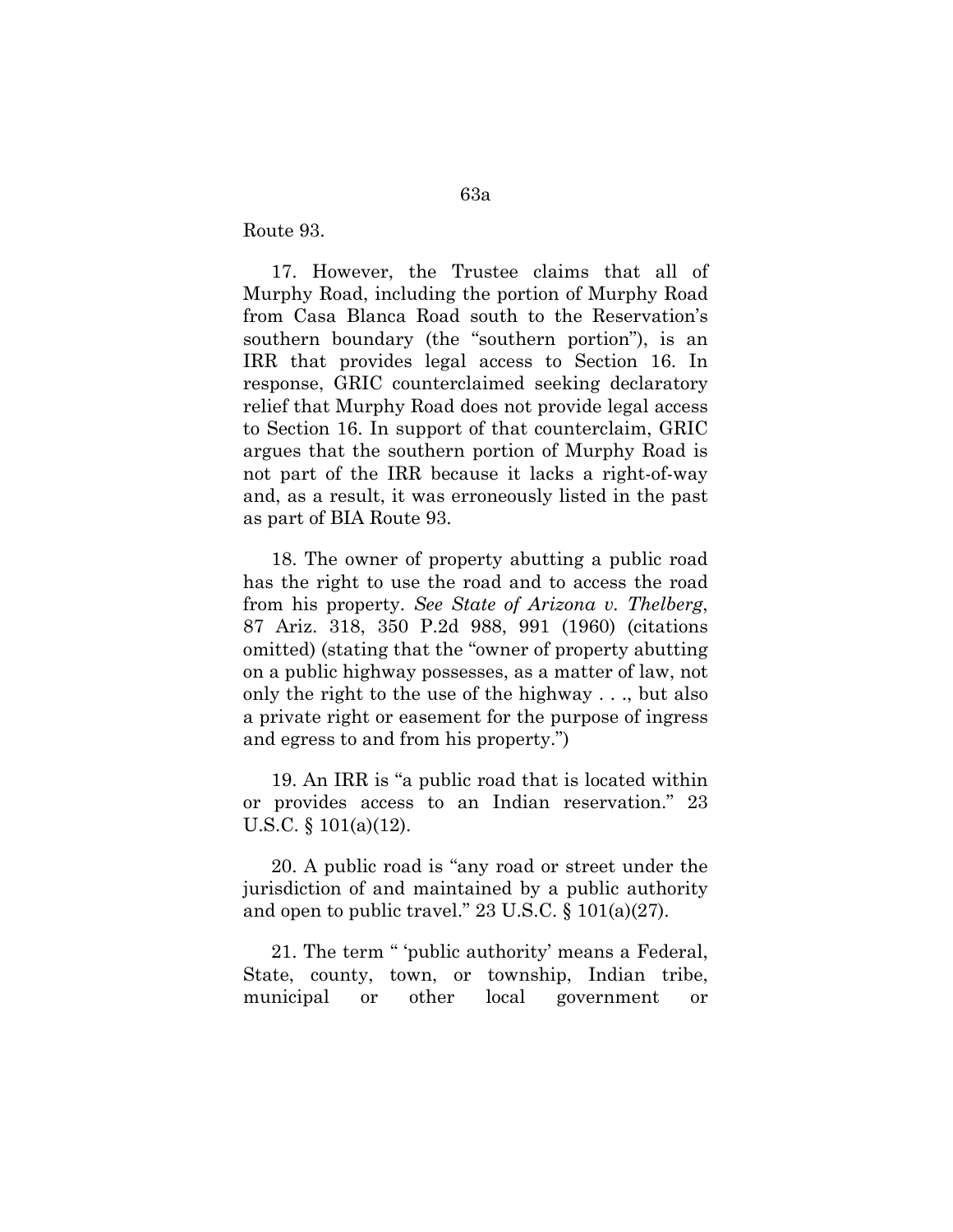instrumentality with authority to finance, build, operate, or maintain toll or toll-free facilities." 23 U.S.C. § 101(a)(23).

22. Murphy Road is located within the Gila River Indian Reservation.

23. Murphy Road has been under the jurisdiction of and maintained by various public authorities, including GRIC. In the mid–1990's, GRIC contracted with the BIA and took over maintenance of the BIA roads on the Reservation.

24. For decades, Murphy Road has been open to public travel.

25. Approximately one year ago, GRIC stopped maintaining the southern portion of Murphy Road because it learned that no right-of-way exists on that part.

26. The doctrine of laches applies against Indian tribes. *See City of Sherrill v. Oneida Indian Nation of New York*, 544 U.S. 197, 221, 125 S. Ct. 1478, 161 L.Ed.2d 386 (2005). The doctrine of laches also applies to cases involving possessory Indian land claims. *See Cayuga Indian Nation of New York v. Pataki*, 413 F.3d 266, 273–78 (2nd Cir. 2005).

27. "To invoke laches as a defense there must be (1) a lack of diligence by the party against whom the defense is asserted, and (2) prejudice to the party asserting the defense." *Hecht v. Harris, Upham & Co.,* 430 F.2d 1202, 1208 (9th Cir. 1970).

28. The Court finds that the past inclusion of the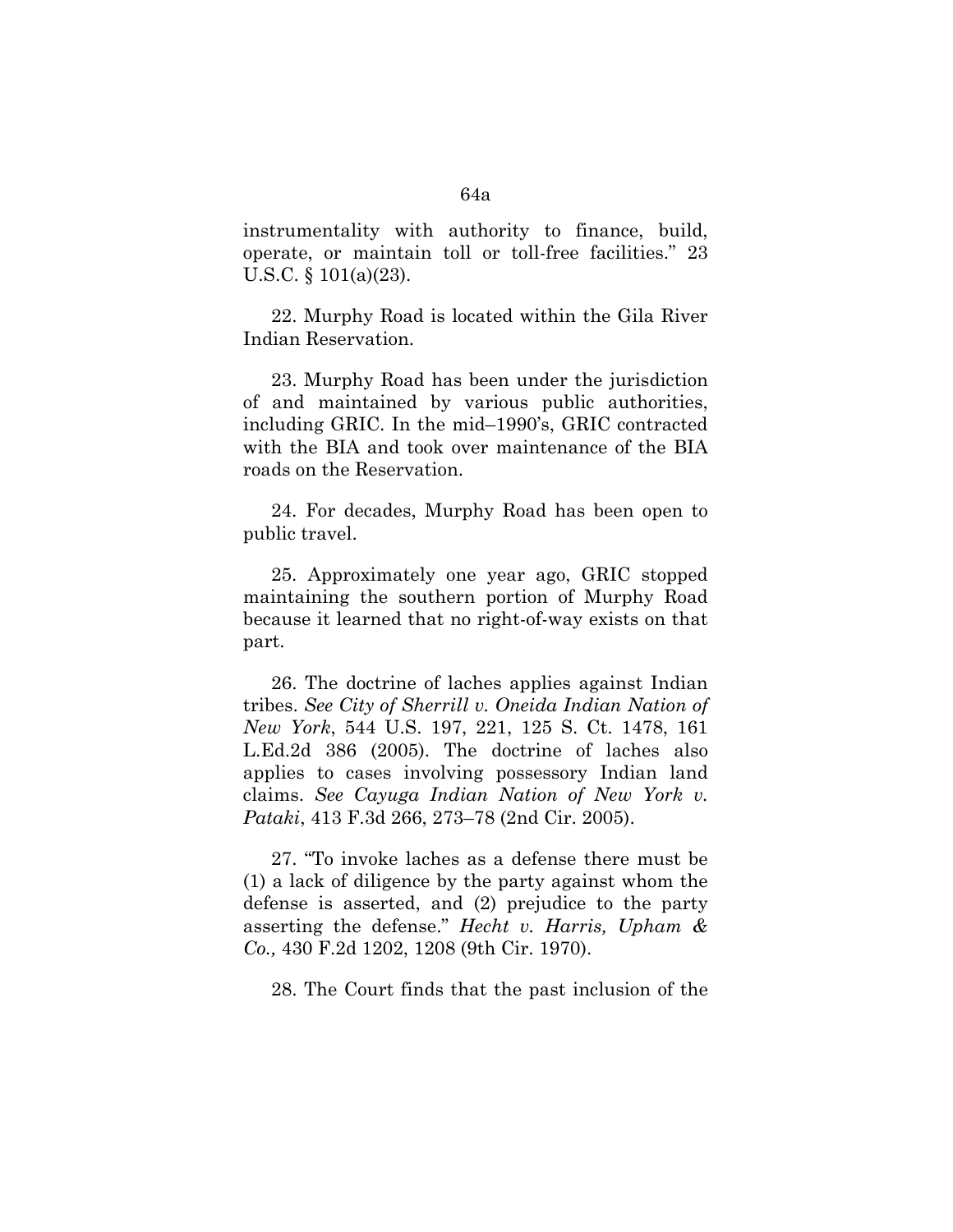southern portion of Murphy Road as part of BIA Route 93, GRIC's maintenance of Murphy Road, and GRIC's lack of objection and acquiescence to the use of Murphy Road by the public, both before and after the sale of Section 16 to the Debtors, induced the Debtors to rely thereon and use the southern portion of Murphy Road to access Section 16. The Debtors and the Trustee would be prejudiced if GRIC were now allowed to prevent access to Section 16 by advancing a claim that the southern portion of Murphy Road is no longer an IRR and no longer maintained. Accordingly, the Court concludes laches prevents GRIC from obtaining declaratory relief that there is no legal access to Section 16 via the southern portion of Murphy Road by virtue of the argument that the southern portion was, in the past, erroneously listed as part of BIA Route 93 and that maintenance thereon has been terminated.

29. As a result, the Court concludes that the Trustee has shown that Murphy Road, from Casa Blanca Road south to the Reservation's southern boundary, is an Indian Reservation Road, as defined above, that is "open and available for public use." 25 C.F.R. § 170.120.

30. The Trustee next claims that both Smith– Enke Road and Murphy Road are public roads pursuant to Revised Statute § 2477.

31. R.S. § 2477, 43 U.S.C. § 932 (1976) (repealed), provided that "the right of way for the construction of highways over public lands, not reserved for public uses, is hereby granted."

32. R.S. § 2477 establishes rights-of-way for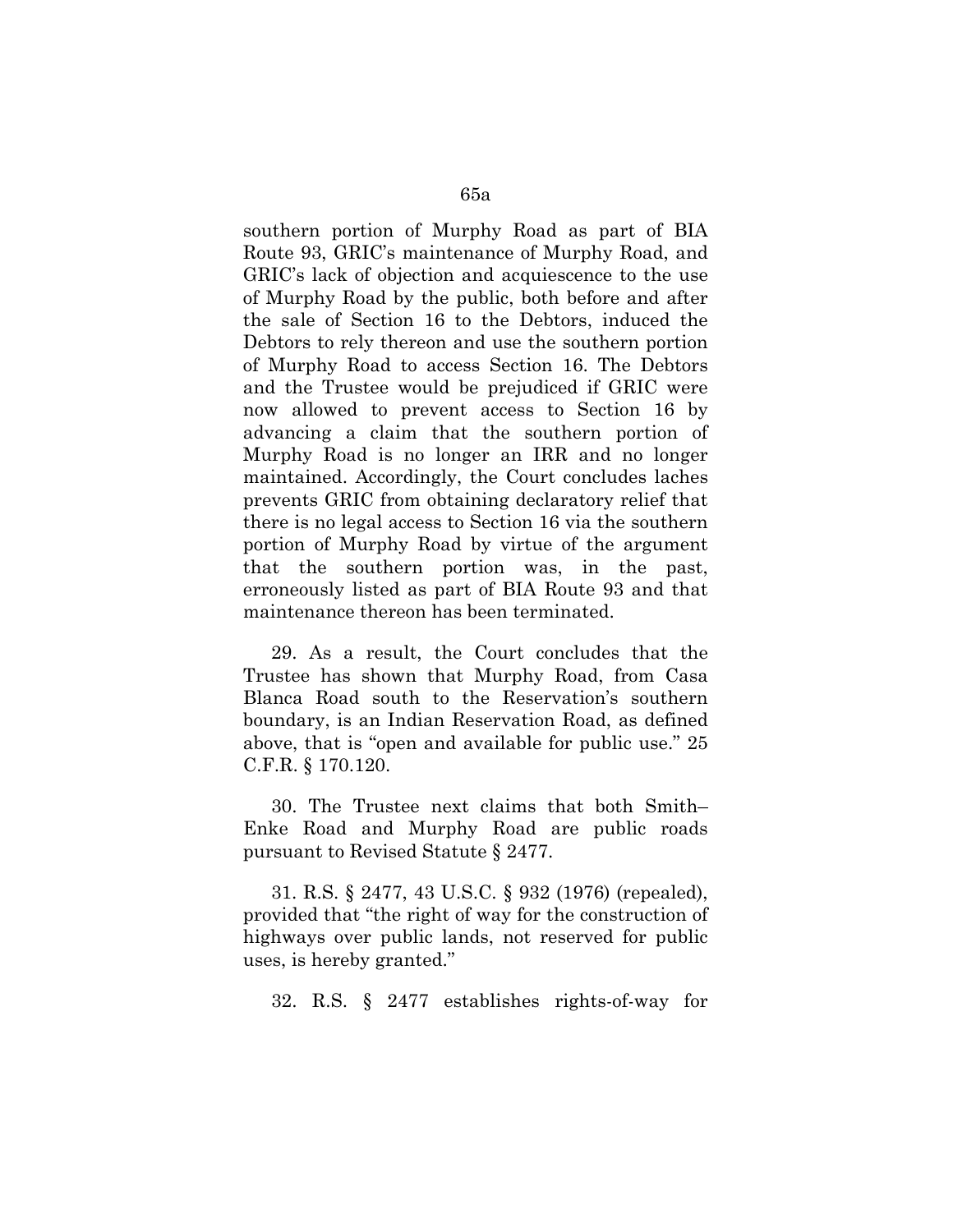highways constructed before its passage in 1866, *see Central Pacific Railway Co. v. Alameda County*, 284 U.S. 463, 473, 52 S. Ct. 225, 76 L.Ed. 402 (1932), and also "operates prospectively to grant rights of way for highways constructed after its enactment," *United States v. Gates of the Mountains Lakeshore Homes*, *Inc.*, 732 F.2d 1411, 1413, n. 3 (9th Cir. 1984).

33. The repeal of R.S. § 2477 did not apply retroactively; thus, R.S. § 2477 was a congressional offer to construct roads over public lands that remained open until 1976. *See* 43 U.S.C. § 1769(a). Any rights-of-way that had existed prior to the date of the repeal were preserved. *Adams v. United States*, 3 F.3d 1254, 1258 (9th Cir. 1993).

34. To determine whether an R.S. § 2477 right-ofway exists, the Court looks to the law of the state in which the right-of-way purportedly exists in order to determine whether the federal grant was accepted. *See Standage Ventures, Inc. v. Arizona,* 499 F.2d 248, 250 (9th Cir. 1974).

35. Arizona cases analyzing R.S. § 2477 require "strict compliance with the provisions of Arizona law" for an R.S. § 2477 right-of-way to exist. *State v. Crawford*, 7 Ariz. App. 551, 441 P.2d 586, 590 (1968).

36. The *Crawford* court explained:

Cases decided under 43 U.S.C.A. § 932 hold that it constitutes an offer on the part of the federal government to dedicate unreserved lands for highway purposes, which offer must be accepted by the public in order to become effective. Whether the offer to dedicate which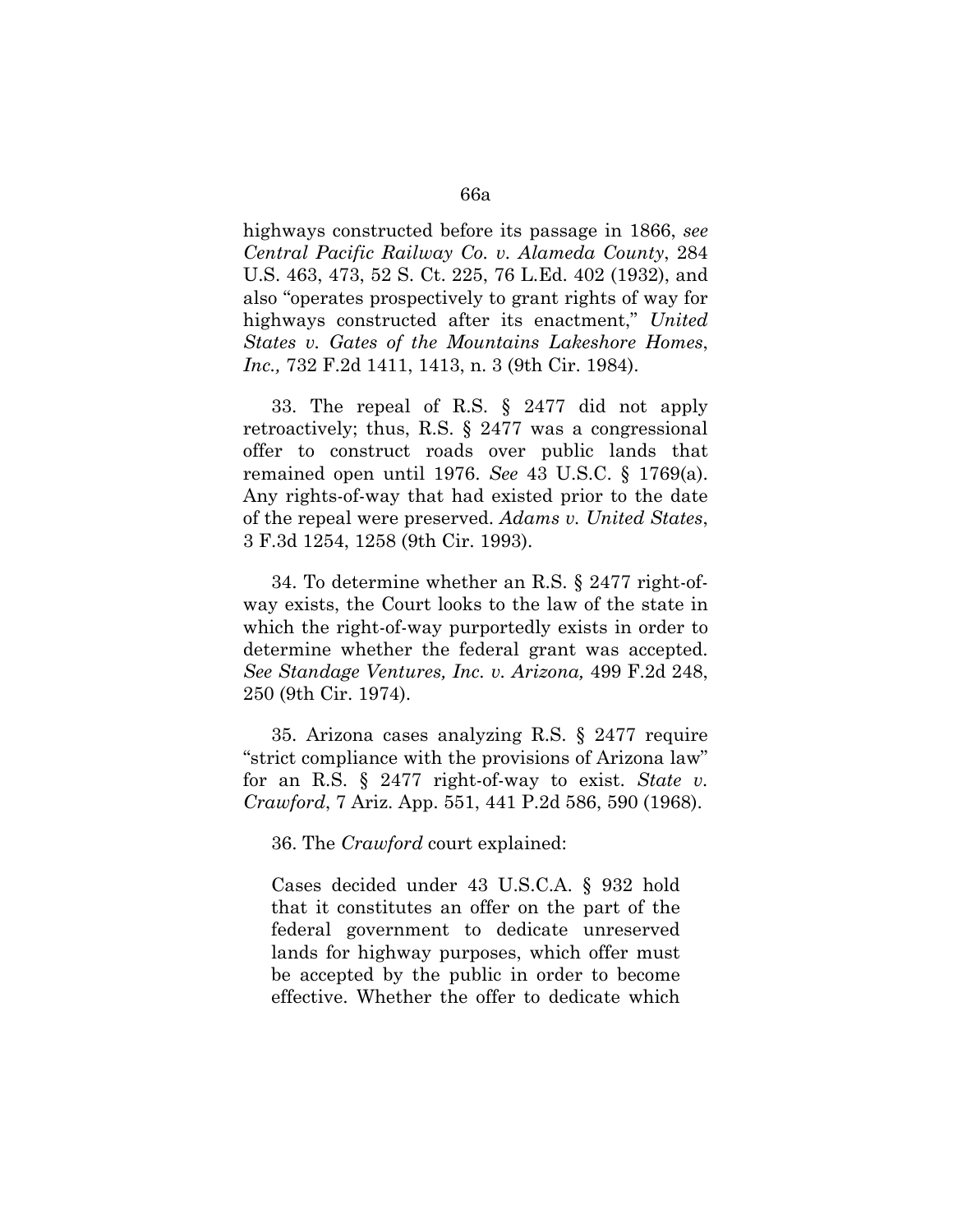is made under the federal act is accepted by the establishment of a public highway is an issue to be determined under the law of the state where the highway is located. The federal statute does not of itself operate to grant rightof-ways and establish highways contrary to the local laws. The latter case makes it clear that, in order for there to be a public highway, the right-of-way for which is granted by the federal act, the highway must be established in strict compliance with the provisions of the Arizona law. And, just as the local state law is determinative of the issue of whether or not a public highway exists at all, it is also determinative of the issue of the width and extent of the public right-of-way.

*Id.* (citations omitted).

37. The right-of-way must be established prior to the land losing its public character. *See id.* (stating that, for the establishment of a right-of-way for public highway purposes, the "critical question" is "whether the State did so establish its claimed rightof-way prior to the time when plaintiff's predecessors took fee title to all the land in question."); *see also Adams,* 3 F.3d at 1258 (stating, for the establishment of an easement, that the plaintiffs "must show that the road in question was built before the surrounding land lost its public character.").

38. "It has been long established that Indian reservation land is not public land." *United States v. Schwarz*, 460 F.2d 1365, 1372 (7th Cir. 1972) (citations omitted).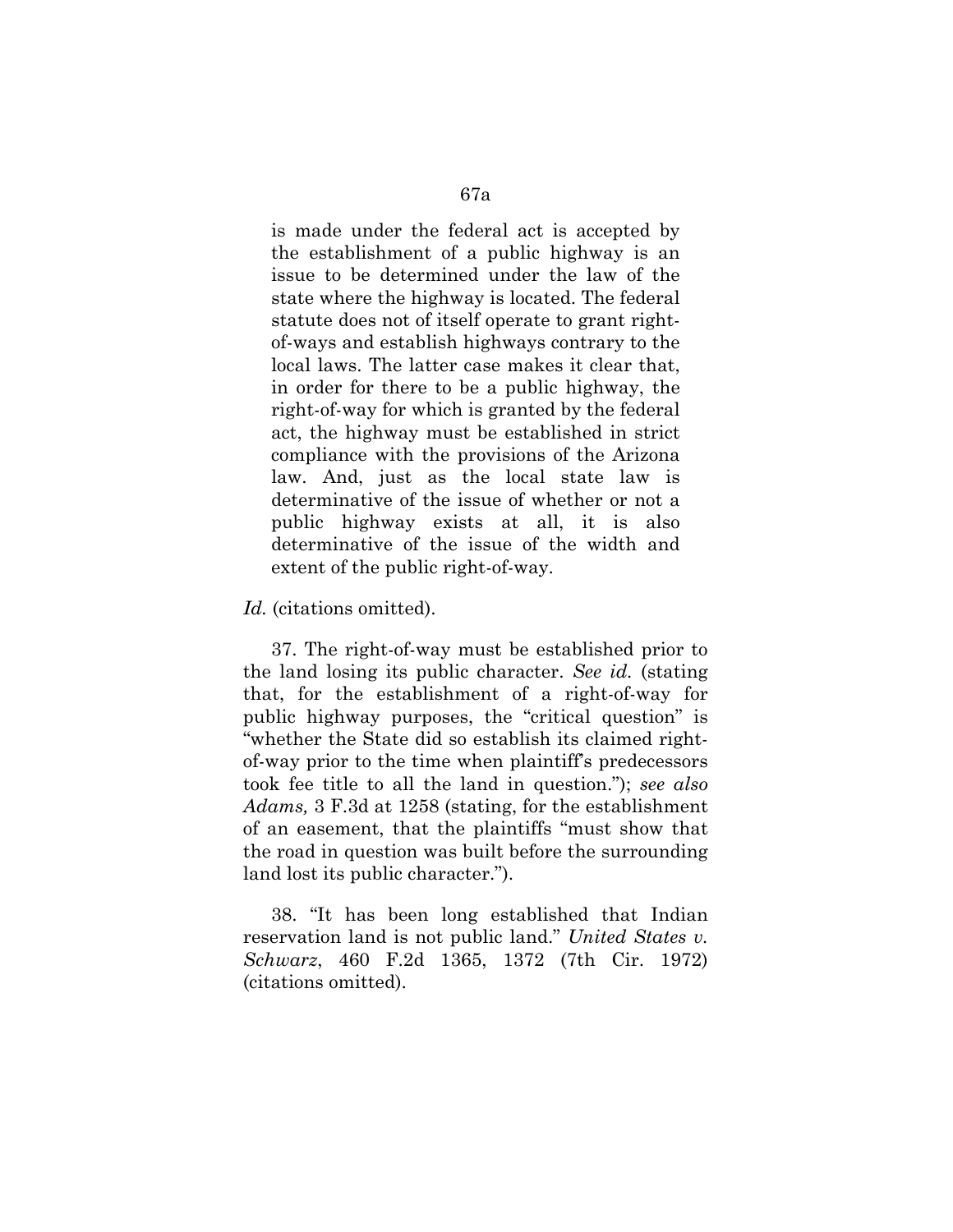39. The Trustee has made no showing that the State of Arizona established any rights-of-way for public highway purposes in the vicinity of Section 16 prior to 1883 and/or 1913, when the land surrounding Section 16 lost its public character by virtue of the creation and additions to the Reservation.

40. While *Adams,* 3 F.3d 1254, appears to support the Trustee's argument that Smith–Enke Road and Murphy Road only needed to have existed prior to the land surrounding Section 16 losing its public character, the Court notes that *Adams* involved an alleged easement. In contrast, the Trustee herein is seeking to have Smith–Enke Road and Murphy Road declared public roads pursuant to R.S. § 2477, which the Court finds, pursuant to *Crawford*, 7 Ariz. App. 551, 441 P.2d 586, requires the State of Arizona to have established the rights-of-way prior to the land losing its public character.

41. The Court concludes that Smith–Enke Road and Murphy Road are not public roads under R.S. § 2477.

42. The Trustee next claims that there is an implied easement providing access to Section 16. The Trustee claims that the implied easement arises from the intent of the federal government to create an easement for school lands transferred to the states and/or by necessity.

43. Legislation dealing with school trust lands is liberally construed. *Utah v. Andrus*, 486 F. Supp. 995, 1001–02 (D. Utah 1979).

44. In granting school trust lands to the states,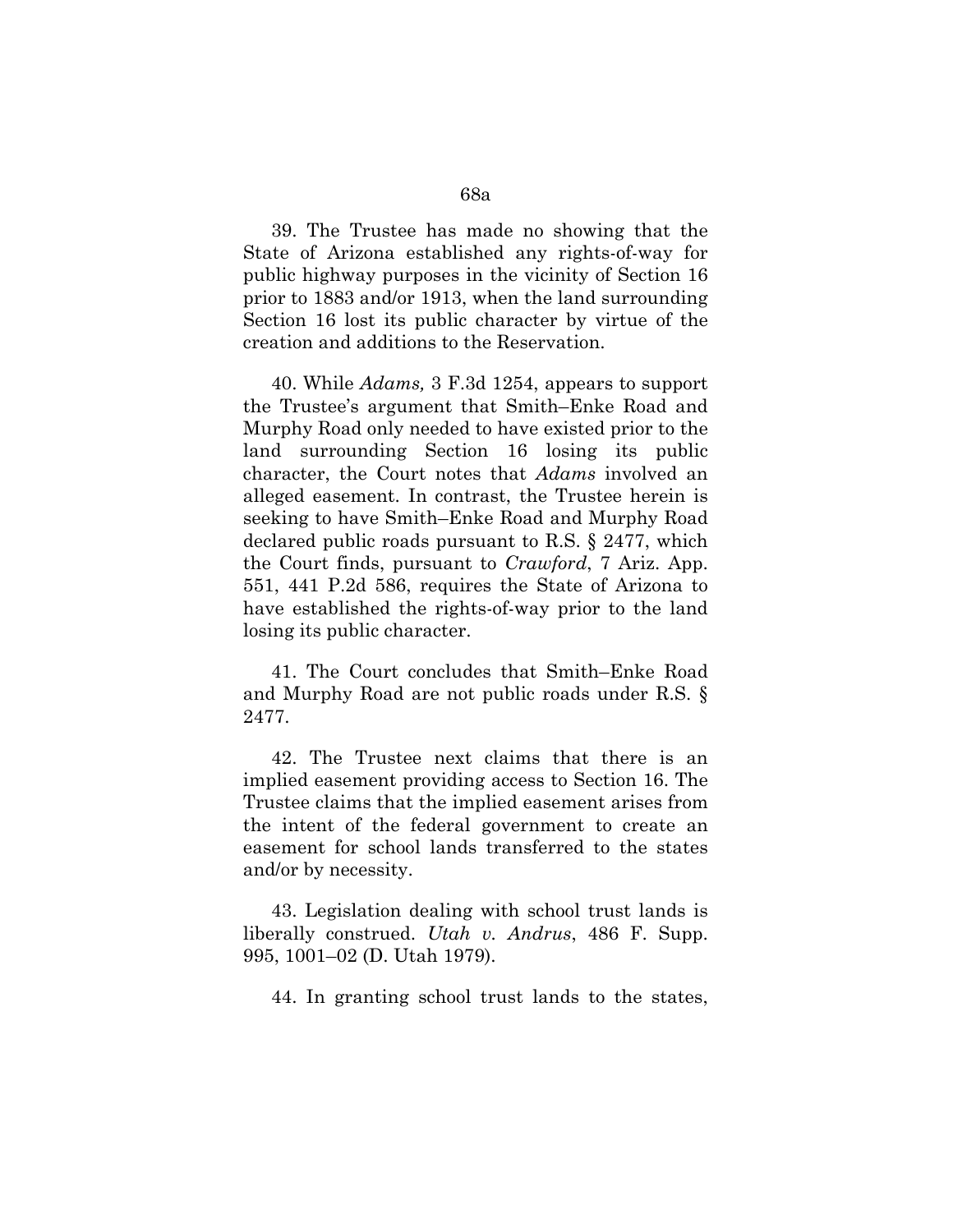the federal government intended for the school sections, through the sale thereof, to provide a revenue base to support public education. *Id.* at 1002.

45. *Andrus* further provides:

Given the rule of liberal construction and the Congressional intent of enabling the state to use the school lands as a means of generating revenue, the court must conclude that Congress intended that Utah (or its lessees) have access to the school lands. Unless a right of access is inferred, the very purpose of the school trust lands would fail. Without access the state could not develop the trust lands in any fashion and they would become economically worthless. This Congress did not intend.

*Id.*

 $\overline{a}$ 

46. Based on *Andrus,* the Court concludes that, in 1877, when Section 16 was conveyed as school land to the then Territory of Arizona, $4$  an implied easement to the land also was conveyed.

47. The Court also concludes that the implied

<sup>4</sup> The Court concludes that Section 16 was conveyed to the Territory of Arizona in 1877, when the survey of Section 16 was filed. While GRIC cites *United States v. Southern Pacific Transp. Co.*, 601 F.2d 1059, 1066 (9th Cir. 1979), to support its argument that the resurvey of parcels surrounding Section 16, filed in 1921, supersedes the original survey filed in 1877, the Court is not persuaded that such an effect results in the reversal of the prior conveyance of Section 16 to Arizona.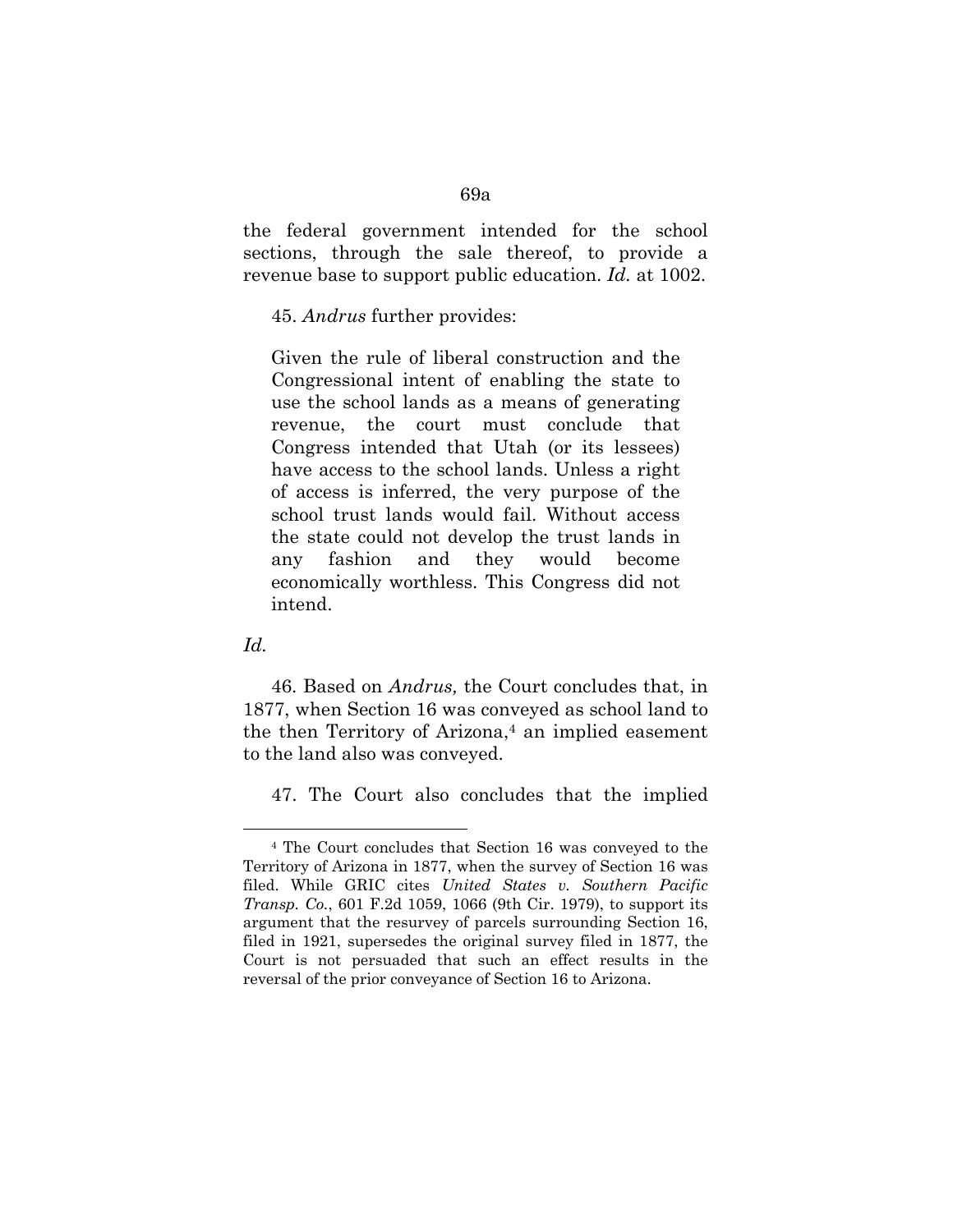easement to Section 16 has been conveyed to all subsequent owners of Section 16. *See* C.J.S. Easements § 111 ("Where an easement is annexed as an appurtenance to land by an express or implied grant or reservation, or by prescription, it passes with a transfer of the land although not specifically mentioned in the instrument of transfer.").

48. Because access to Section 16 cannot be "so narrowly restrictive as to render the lands incapable of their full economic development," *Andrus*, 486 F. Supp. at 1009, the Court concludes that the Trustee has an implied easement over Smith–Enke Road. Further, in the alternative to the conclusion that the southern portion of Murphy Road is an Indian Reservation Road, the Court also concludes that the Trustee has an implied easement over Murphy Road.

49. An easement by necessity is created when: (1) there was at one time common ownership of the parcels in question, (2) the common ownership was severed by a conveyance of either the dominant or servient parcel, and (3) an easement is reasonably necessary for the owner of the dominant parcel at the time of the severance and at the time of exercise of the easement. *Montana Wilderness Ass'n v. United States Forest Service*, 496 F. Supp. 880, 885 (D. Mont. 1980); *Barnes v. Babbitt,* 329 F. Supp. 2d 1141, 1148 (D. Ariz. 2004).

50. An easement by necessity is extinguished once the necessity is no longer present. *Fitzgerald Living Trust v. United States*, 460 F.3d 1259, 1266 (9th Cir. 2006).

51. "With the existence of a statutory right of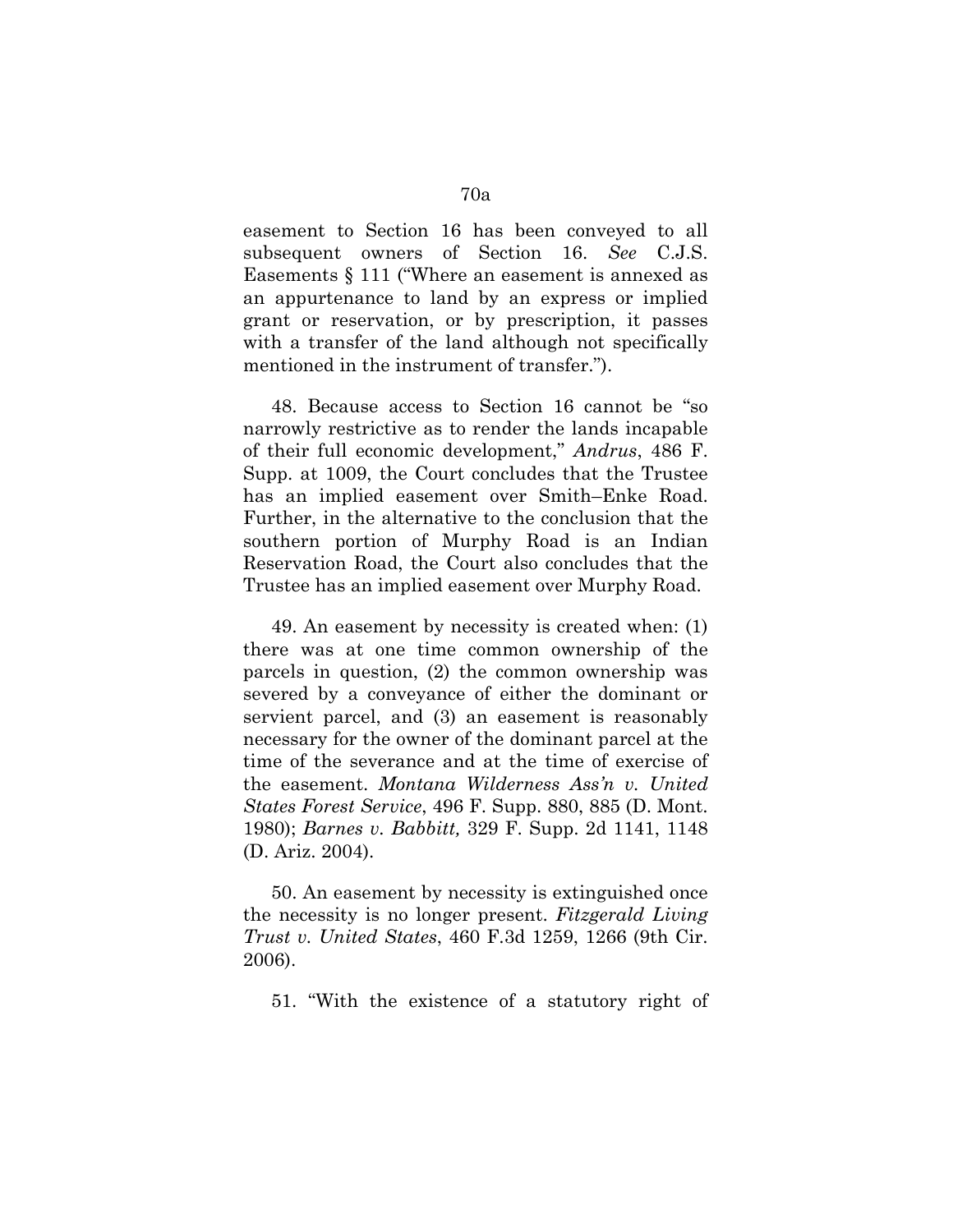access, no necessity exists for a common law easement." *Fitzgerald v. United States*, 932 F. Supp. 1195, 1203 n. 3 (D. Ariz. 1996).

52. The Trustee has a legal mechanism to obtain a right of access to Section 16. *See* 25 C.F.R. § 169.1, *et seq.*

53. While 25 C.F.R. § 169.1, *et seq.,* does not provide an absolute right of access, since consent of the tribe and Secretary of Interior is necessary, it nonetheless does provide the Trustee a method by which to obtain a right of access.

54. The Court concludes that until the Trustee applies for a right of access pursuant to 25 C.F.R. § 169.1, *et seq.,* and such right of access is denied, no necessity exists for a common law easement. The Court also concludes that no necessity exists for a common law easement because the Court already has concluded that Murphy Road, from Casa Blanca Road south to the Reservation's southern boundary, is an Indian Reservation Road, and that an implied easement exists over Smith–Enke Road and, in the alternative, Murphy Road.

55. While the Trustee is seeking to have the Court rule on the scope of the easements, for current and future owners, the Court concludes that there is no actual case or controversy such that any ruling would be an improper advisory opinion. *See Rhoades v. Avon Products, Inc.*, 504 F.3d 1151, 1157 (9th Cir. 2007) (stating that courts may adjudicate only actual cases or controversies; otherwise, a judgment would be an unconstitutional advisory opinion). There has been no showing that the easements, as configured,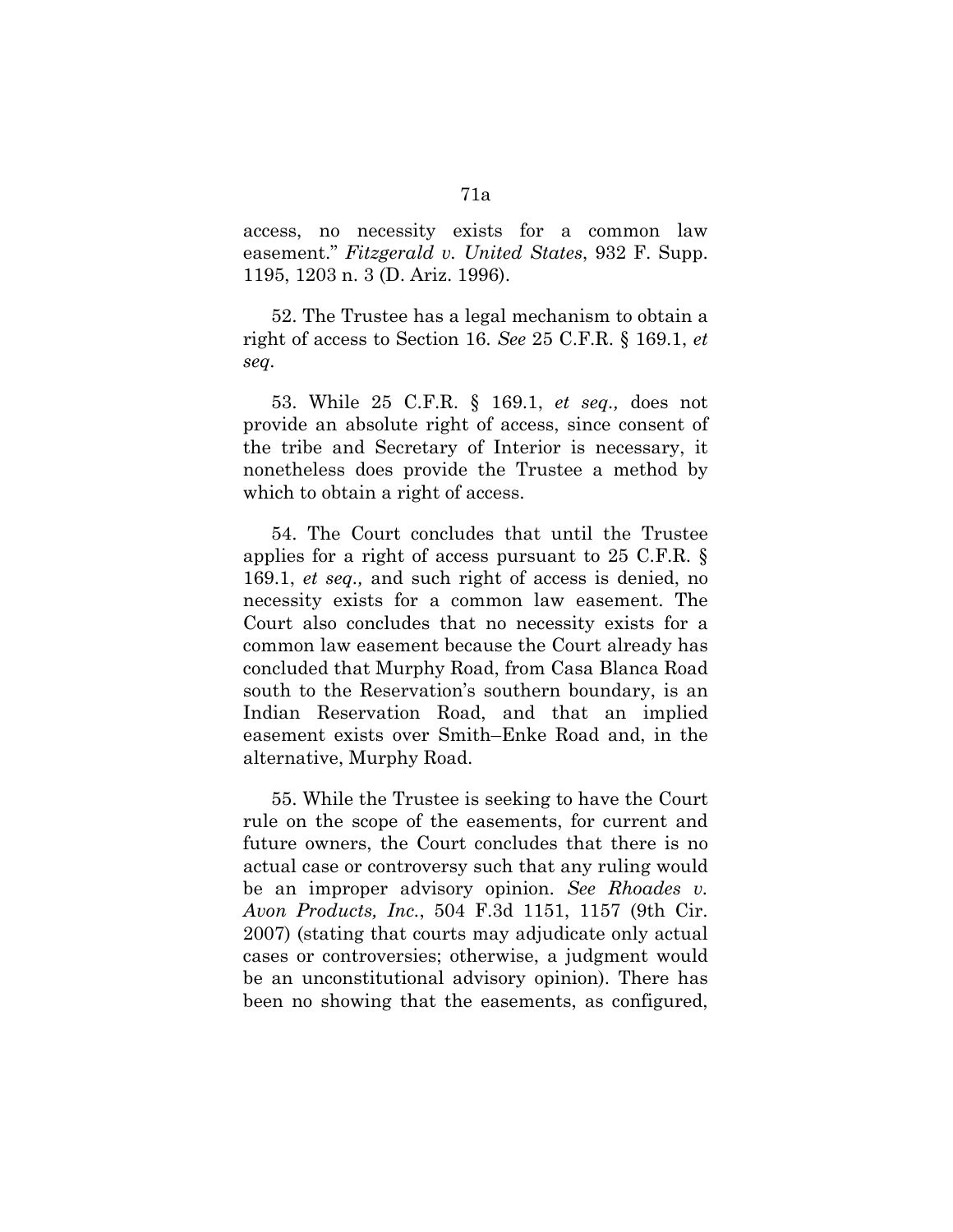are insufficient to support the current use of Section 16. Any ruling on the scope of the easements, based on possible future use or development of Section 16, would be speculative at best and would constitute an advisory opinion.

# **Zoning**

56. GRIC seeks a ruling from the Court that it has the right to regulate the conduct of nonmembers on Section 16 by controlling the zoning of Section 16.

57. GRIC may "'retain inherent power to exercise civil authority over the conduct of non-Indians on fee lands within its reservation when that conduct threatens or has some direct effect on the political integrity, the economic security, or the health or welfare of the tribe.'" *Brendale v. Confederated Tribes and Bands of Yakima Indian Nation*, 492 U.S. 408, 428, 109 S. Ct. 2994, 106 L.Ed.2d 343 (1989), *quoting Montana v. United States*, 450 U.S. 544, 566, 101 S. Ct. 1245, 67 L.Ed.2d 493 (1981).

58. "The impact *must be demonstrably serious and must imperil* the political integrity, the economic security, or the health and welfare of the tribe." *Id.* at 431, 109 S. Ct. 2994 (italics added).

59. At trial, it became clear that there are no current plans to sell Section 16 to a developer and no current plans to construct residential homes on Section 16.

60. To the extent GRIC seeks, if at all, the right to control the zoning over Section 16 as it presently is being used, the Court concludes that GRIC has failed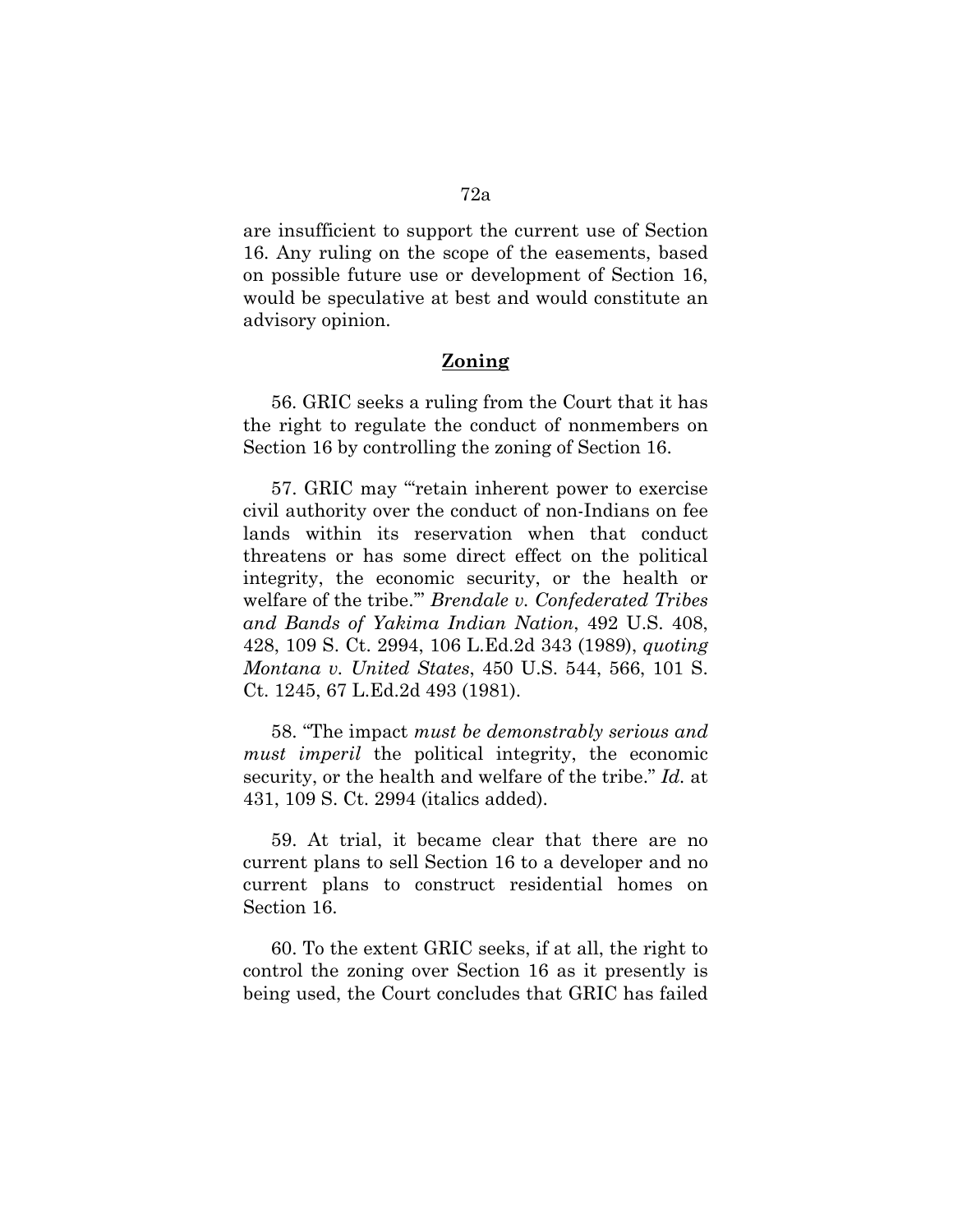to show that the present use has a demonstrably serious impact and imperils the political integrity, economic security, or health and welfare of the tribe.

61. To the extent GRIC seeks the right to control the zoning over Section 16 based on the potential sale of Section 16 to a developer and the developer's potential plans for Section 16, the Court concludes, like the Trustee's claim seeking a ruling on the scope of the easements, there is no actual case or controversy and any such ruling would constitute an improper advisory opinion.

62. In the alternative, if there is an actual case or controversy, then the Court concludes that speculation concerning the potential impacts of a potential sale and development of Section 16 is insufficient to show a demonstrably serious impact that imperils GRIC's political integrity, economic security, or health and welfare. *See Yellowstone County v. Pease*, 96 F.3d 1169, 1177 (9th Cir. 1996) (concluding that speculation concerning possible results is insufficient to show the necessary imperilment).

63. In the further alternative, if potential impacts can be found sufficient, then the Court concludes that the evidence GRIC presented at trial fails to show that the development of Section 16 will have a demonstrably serious impact and will imperil GRIC's political integrity, economic security, or health and welfare. Section 16 is located near the border of the Reservation and is close to the City of Maricopa, which is undergoing rapid residential and commercial development significant. While the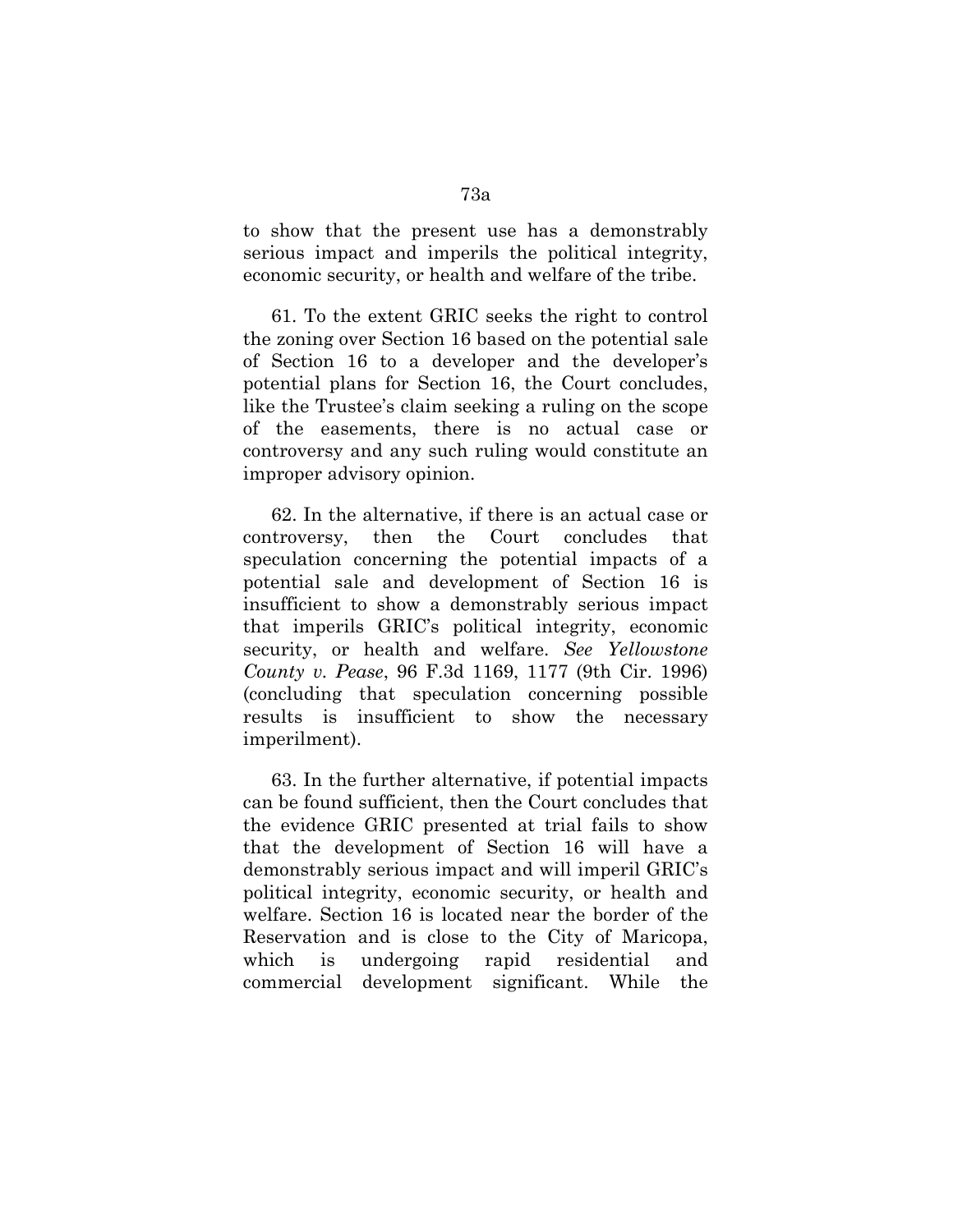development of Section 16 will bring additional people onto the Reservation, GRIC has failed to show that the impact on its police department, emergency medical responders, water resources, farming operations, and cultural resources will be demonstrably serious and will imperil GRIC's political integrity, economic security, or health and welfare.

### **Trespass**

64. GRIC claims that the Debtors and their invitees have trespassed on tribal and allotted lands by accessing Section 16 over roadways where no legal access existed.

65. Because the Court has concluded that legal access to Section 16 does exist, the Court also concludes that the Debtors and their invitees have not trespassed on GRIC's tribal and allotted lands.5

66. Further, the Court notes that GRIC, during the trial, failed to put on any evidence of damages related to the alleged trespass. While GRIC states in its proposed conclusions of law that it is entitled to damages, the amount of which shall be determined in a subsequent hearing, no such subsequent hearing was contemplated. Accordingly, even if GRIC had proven that the Debtors and their invitees trespassed

 $\overline{a}$ 

<sup>5</sup> Because of the limitations of this judgment as discussed in the indispensable party section, and questions the Court has concerning GRIC's authority to prosecute a claim of trespassing on land allotted to individual Indians, the Court limits its conclusion on trespass to GRIC and its tribal and allotted lands.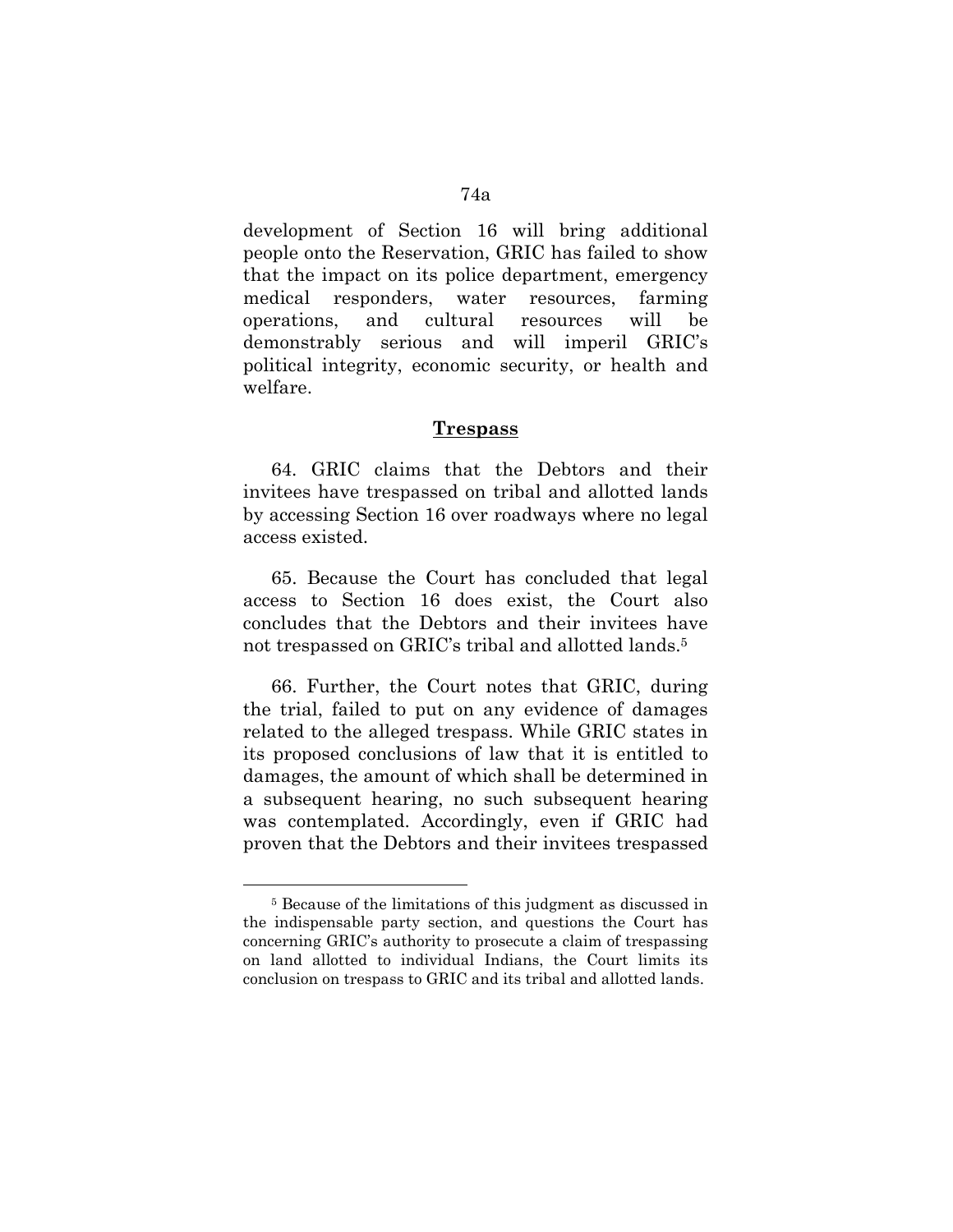on GRIC's tribal and allotted lands, GRIC would not be entitled to any damages.

## **III. Judgment**

Based on the foregoing,

**IT IS ORDERED** that Plaintiff is entitled to legal access to Section 16, that Defendant is not entitled to exercise zoning authority over Section 16, and that no trespass on the Gila River Indian Reservation has occurred, all in accordance with the foregoing findings and conclusions, and the Clerk of Court shall enter judgment accordingly in favor of Plaintiff and against Defendant;

**IT IS FURTHER ORDERED** that the Motion to Quash Subpoena to William Rhodes (Doc. # 231) is DENIED as moot; and

**IT IS FURTHER ORDERED** that the Motion for Judicial Notice of Removal of a Portion of Murphy Road from the BIA Road System (Doc. # 259) is DENIED.

Dated this 12th Day of February, 2008.

/s/

James A. Teilborg United States District Judge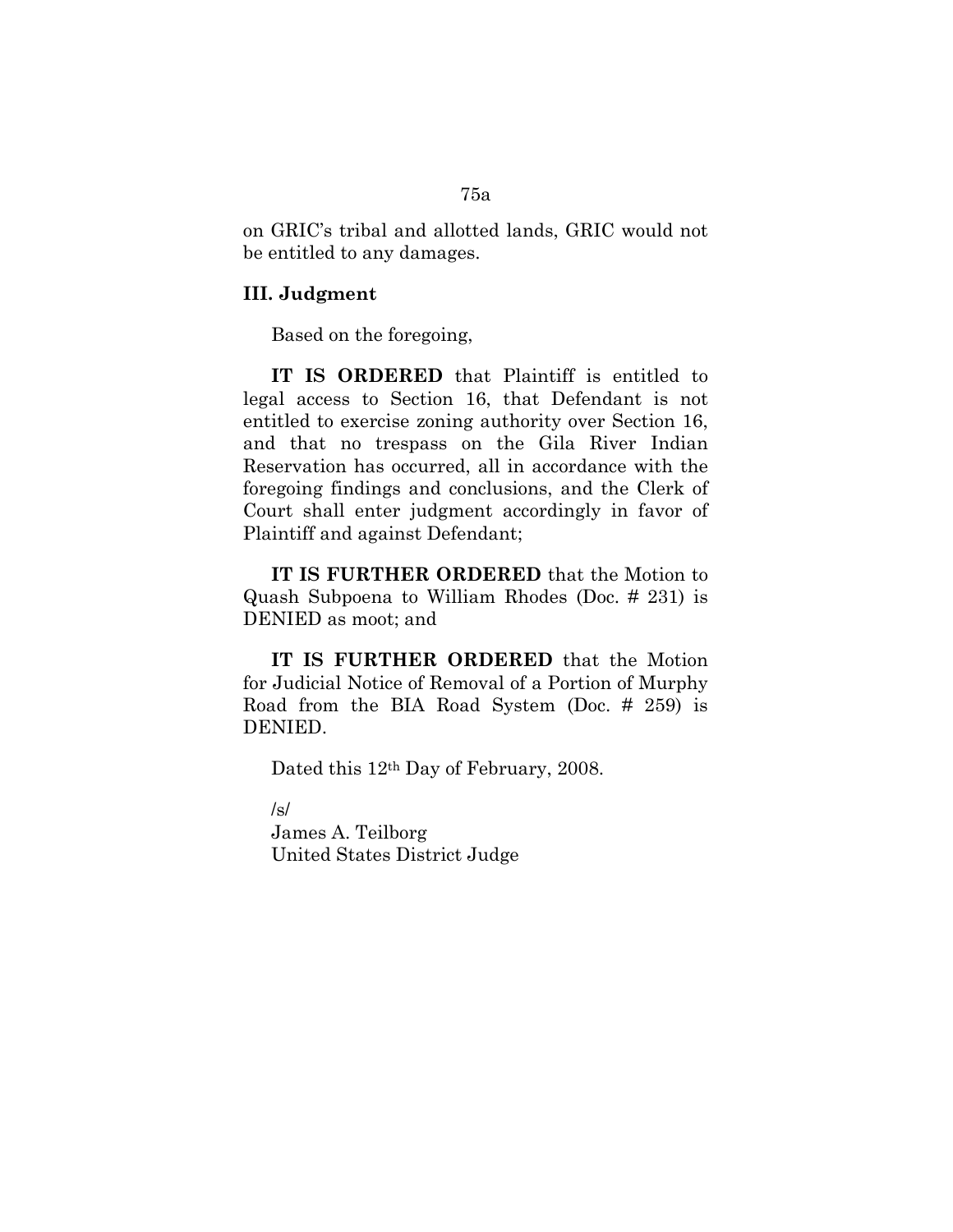# United States District Court, D. Arizona.

## In re Michael Keith SCHUGG, dba Schuburg Holsteins, Debtor.

In re Debra Schugg, Debtor.

G. Grant Lyon, in his capacity as Chapter 11 Trustee of the bankruptcy estate of Michael Keith Schugg and Debra Schugg; Wells Fargo Bank, N.A., Plaintiffs,

v.

Gila River Indian Community, Defendant.

#### No. CV 05-2045-PHX-JAT

## BK No. 2-04-13226-PHX-GBN; BK No. 2-04-19091- PHX-GBN

#### ADV No. 2-05-ap-00384-GBN

Entered May 24, 2007

#### **ORDER**

JAMES A. TEILBORG, United States District Judge.

Pending before the Court are the Trustee's Motion for Summary Judgment (Doc. # 136), and the Gila River Indian Community's Motion for Partial Summary Judgment (Doc. # 137). Also pending are numerous other motions, including the Trustee's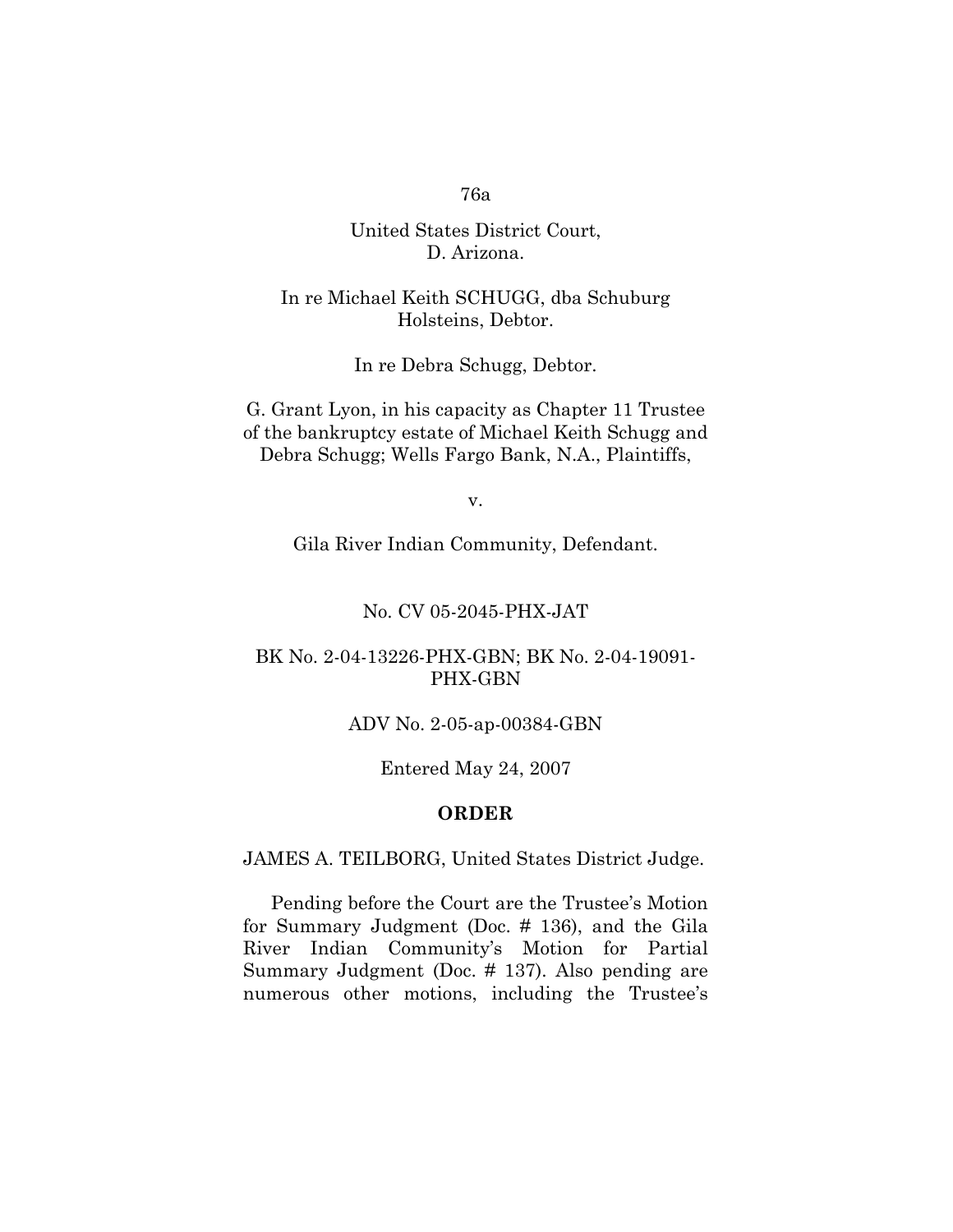Motion to Strike (Doc. # 155), Gila River Indian Community's Motion to Strike Trustee's Summary Judgment Evidence (Doc. # 162), Gila River Indian Community's Motion to Take Judicial Notice and for Leave to File Additional Summary Judgment Evidence (Doc. # 164), and Gila River Indian Community's Motion to Exclude Trustee's Expert Witness John Lacy (Doc. # 169).

## **I. Background**

On September 4, 2003, Michael Keith Schugg and Debra Schugg (the "Debtors") acquired an approximately 657 acre parcel of land identified as Section 16 of Township 4 South Range 4 East in Pinal County, Arizona (hereinafter "Section 16"). In 2004, the Debtors separately filed voluntary petitions under Chapter 11 of Title 11 of the United States Code (the "Bankruptcy Code"). Subsequently, the bankruptcy court entered an Order jointly administering and substantively consolidating the separate bankruptcy proceedings and appointing G. Grant Lyon (the "Trustee") as trustee of the Debtors' estates.

On May 25, 2005, the Trustee and Wells Fargo Bank, N.A. ("Wells Fargo"), filed their Complaint for Declaratory Relief (the "Complaint") against the Gila River Indian Community ("GRIC"). In the Complaint, the Trustee and Wells Fargo seek a declaratory judgment that Section 16 is owned by the Debtors' estates free and clear of any claims or other adverse interests of GRIC and that Wells Fargo's lien in certain real property in the Debtors' cases is valid, perfected, and may not be avoided under any legal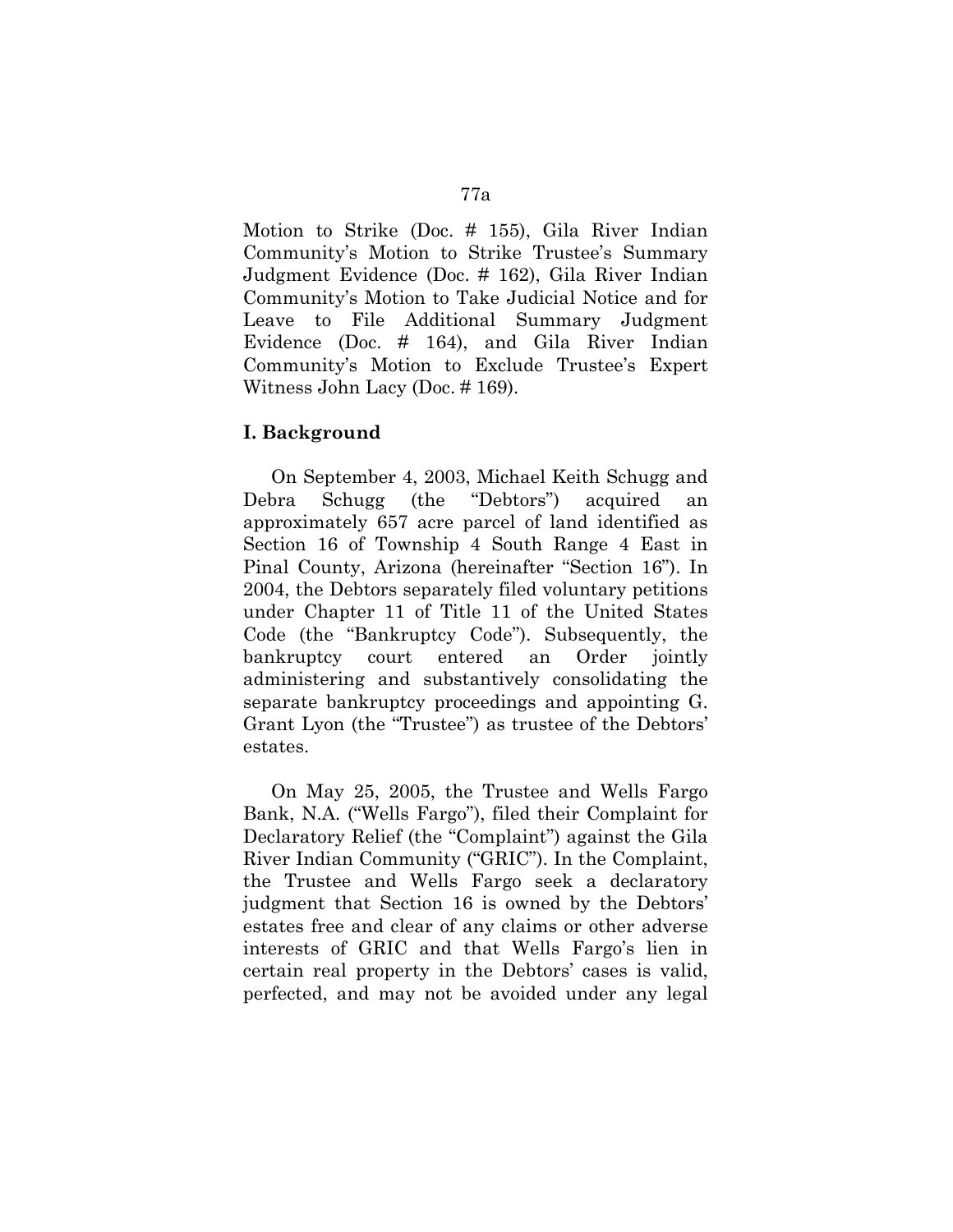theory. The Trustee and Wells Fargo represent that the Complaint was a product of GRIC's contentions that Section 16 and other property rights are not property of the Debtors' estates and that Wells Fargo does not have a valid lien on any portion of the real property at issue.

On June 27, 2005, GRIC filed a motion to dismiss the Complaint and, thereafter, filed a motion to withdraw the reference. Following the Trustee's and Wells Fargo's stipulation to the withdrawal of the reference, the proceedings came before this Court. Thereafter, on March 9, 2006, the Court denied GRIC's motion to dismiss the Complaint.

On August 10, 2006, GRIC filed an amended answer to the Complaint and counterclaims against the Schuggs, the Trustee, and Wells Fargo. In the counterclaims, GRIC claims it holds aboriginal title to Section 16 and seeks declaratory relief concerning easement or right-of-way access to Section 16, and its right to use and occupy Section 16 and exercise zoning authority with respect thereto. GRIC also seeks an injunction prohibiting the Schuggs from trespassing upon Reservation land and allotments within the Reservation to access Section 16, and damages arising from the alleged trespass.

In November 2005, the Trustee, Wells Fargo and GRIC entered into an agreement to settle the issues raised in the Complaint. As part of the resolution, GRIC agreed to purchase Section 16 for \$10.3 million. On or about December 6, 2005, the bankruptcy court issued an order approving the settlement and sale.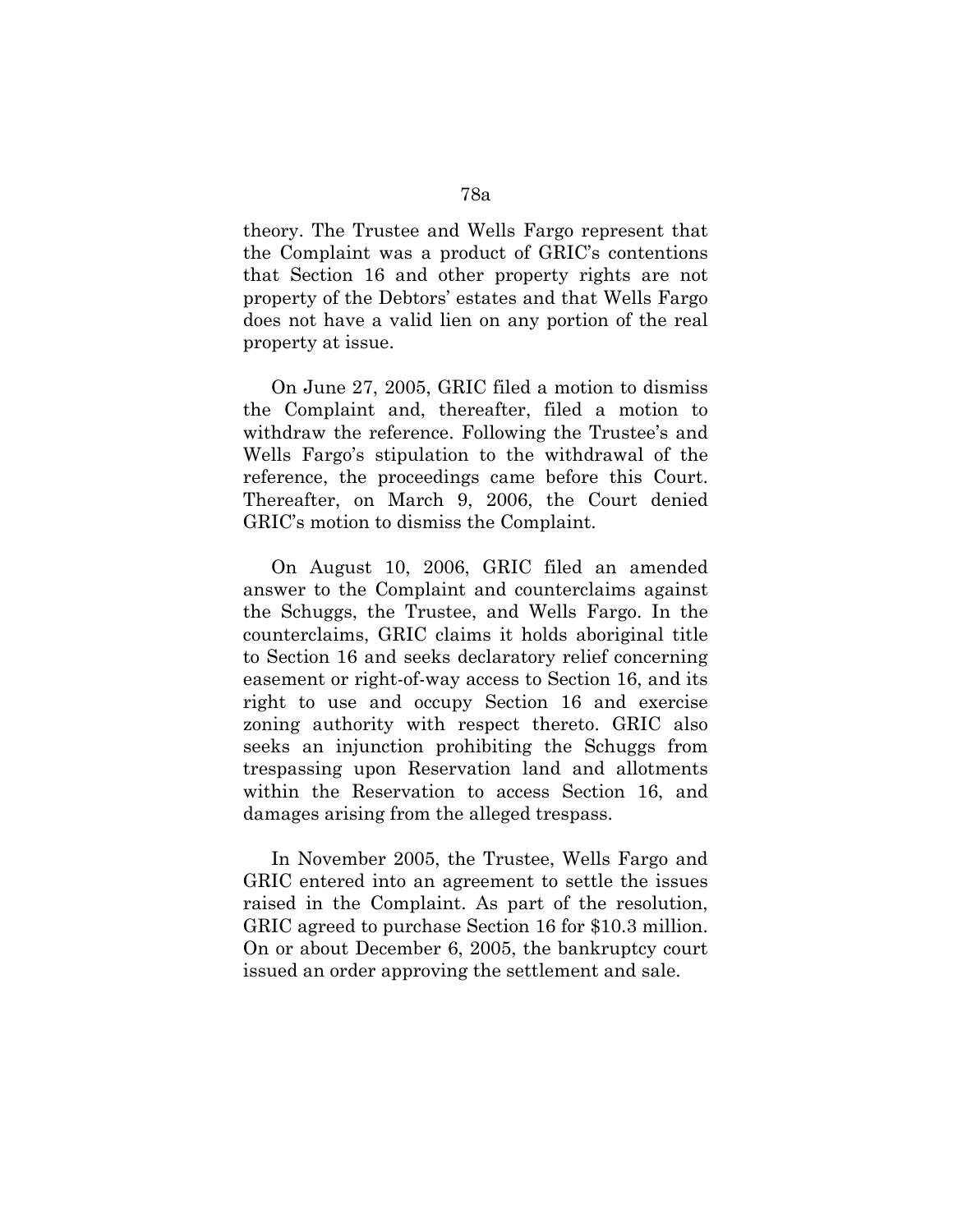In a separate proceeding, Michael Keith Schugg filed an appeal challenging the bankruptcy court's order approving the settlement and sale of Section 16. *See Schugg v. Lyon, et al.,* No. CV 05-4158-PHX-JAT. On December 22, 2005, this Court entered a stay barring implementation of the settlement and sale during the pendency of Mr. Schugg's appeal. On May 23, 2006, this Court granted Mr. Schugg's appeal, in part, and overruled and set aside the order of the bankruptcy court approving the settlement and sale of Section 16. *See* Doc. # 54, No. CV 05-4158- PHX-JAT.

# **II. Trustee's Motion for Summary Judgment and GRIC's Motion for Partial Summary Judgment**

In the Trustee's Motion for Summary Judgment, he moves for judgment declaring: (1) the estates of Michael Keith Schugg and Debra Schugg (the "Estates") own fee simple title to Section 16 free and clear of any adverse interests of GRIC; (2) GRIC does not have aboriginal title to Section 16; (3) the Estates and future owners have and will have legal access to Section 16 via Murphy Road and Smith–Enke Road; (4) the Estates and future owners have and will have the right to use utilities installed on Section 16 and to install or have installed additional utility services to Section 16; (5) GRIC does not have any zoning, land-use, or water-use authority over Section 16; and (6) GRIC is not entitled to any damages for trespass based on the Debtors' use of Murphy Road and Smith–Enke Road to access Section 16.

In GRIC's Motion for Partial Summary Judgment,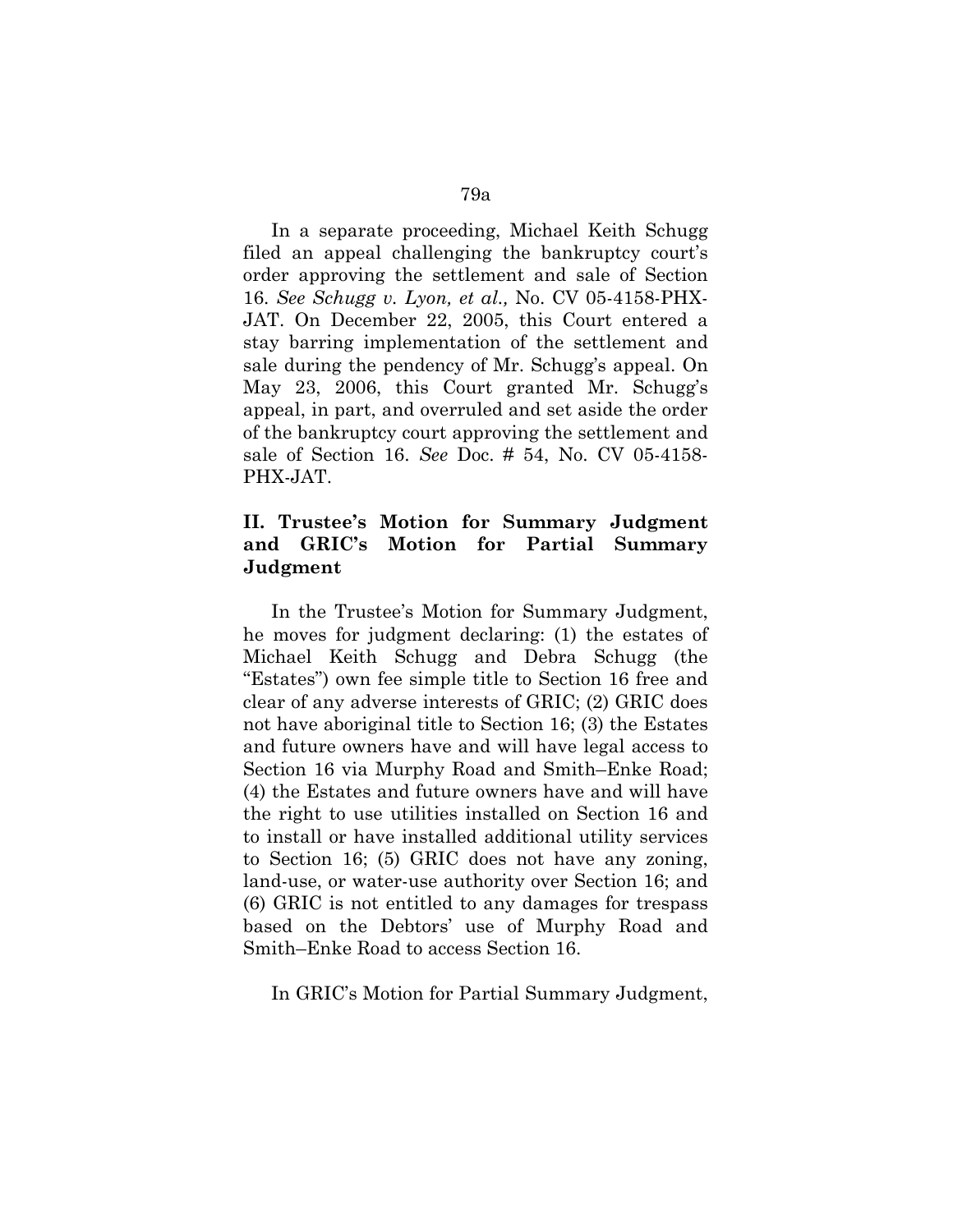it moves for judgment that it has retained aboriginal title to Section 16 and that there is no legal access to Section 16 across the Reservation. GRIC also requests a permanent injunction precluding the Trustee and anyone else attempting to access Section 16 from trespassing on the Reservation without a permit or other authorization, as well as compensatory damages, costs and attorneys' fees. While GRIC maintains it is entitled to judgment on its counterclaim seeking declaratory relief as to its zoning authority over Section 16, it has opted not to seek summary judgment on the issue because of the fact-intensive nature of the inquiry.

## **A. Legal Standard**

Summary judgment is appropriate when "the pleadings, depositions, answers to interrogatories, and admissions on file, together with affidavits, if any, show that there is no genuine issue as to any material fact and that the moving party is entitled to summary judgment as a matter of law." Fed. R. Civ. P. 56(c). Thus, summary judgment is mandated, ". . . against a party who fails to make a showing sufficient to establish the existence of an element essential to that party's case, and on which that party will bear the burden of proof at trial." *Celotex Corp. v. Catrett*, 477 U.S. 317, 322, 106 S. Ct. 2548, 91 L.Ed.2d 265 (1986).

Initially, the movant bears the burden of pointing out to the Court the basis for the motion and the elements of the causes of action upon which the nonmovant will be unable to establish a genuine issue of material fact. *Id.* at 323. The burden then shifts to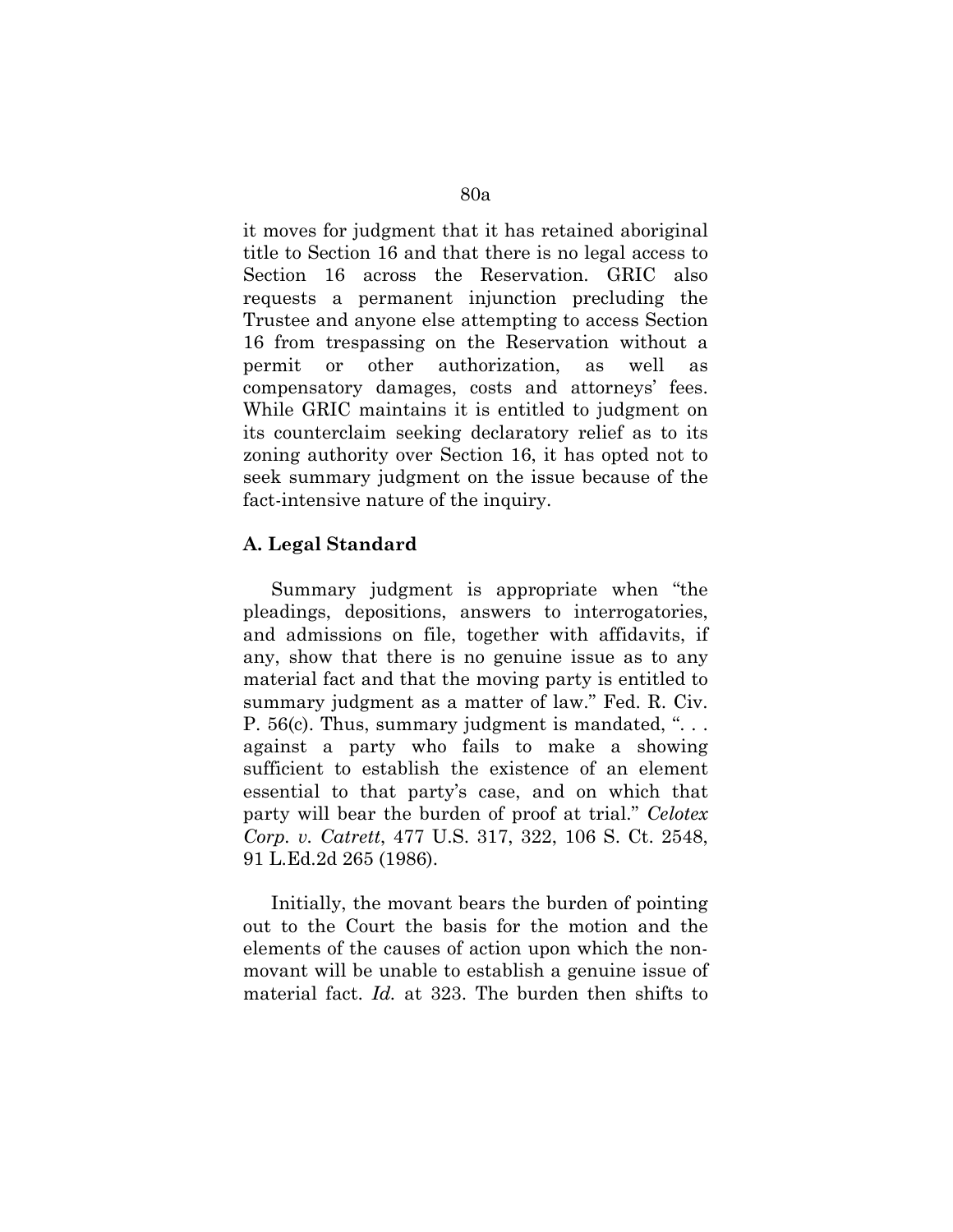the nonmovant to establish the existence of material fact. *Id.* The non-movant "must do more than simply show that there is some metaphysical doubt as to the material facts" by "com[ing] forward with 'specific facts showing that there is a genuine issue for trial.'" *Matsushita Elec. Indus. Co. v. Zenith Radio Corp.*, 475 U.S. 574, 586-87, 106 S. Ct. 1348, 89 L.Ed.2d 538 (1986) (quoting Fed. R. Civ. P. 56(e)). A dispute about a fact is "genuine" if the evidence is such that a reasonable jury could return a verdict for the nonmoving party. *Anderson v. Liberty Lobby, Inc.*, 477 U.S. 242, 248, 106 S. Ct. 2505, 91 L.Ed.2d 202 (1986). The non-movant's bare assertions, standing alone, are insufficient to create a material issue of fact and defeat a motion for summary judgment. *Id.* at 247-48. However, in the summary judgment context, the Court construes all disputed facts in the light most favorable to the non-moving party. *Ellison v. Robertson*, 357 F.3d 1072, 1075 (9th Cir. 2004).

# **B. Aboriginal Title**

## **1. Introduction**

Aboriginal title "is the right of Indian tribes to use and occupy 'lands they had inhabited from time immemorial.'" *Mashpee Tribe v. Secretary of the Interior,* 820 F.2d 480, 481-82 (1st Cir. 1987) (quoting *County of Oneida v. Oneida Indian Nation*, 470 U.S. 226, 234, 105 S. Ct. 1245, 84 L.Ed.2d 169 (1985)). "Aboriginal title does not trace its roots to a written document or land grant, but is established by offering historical evidence of the tribe's long-standing physical possession" of the land. *Zuni Indian Tribe of New Mexico v. United States*, 16 Cl. Ct. 670, 671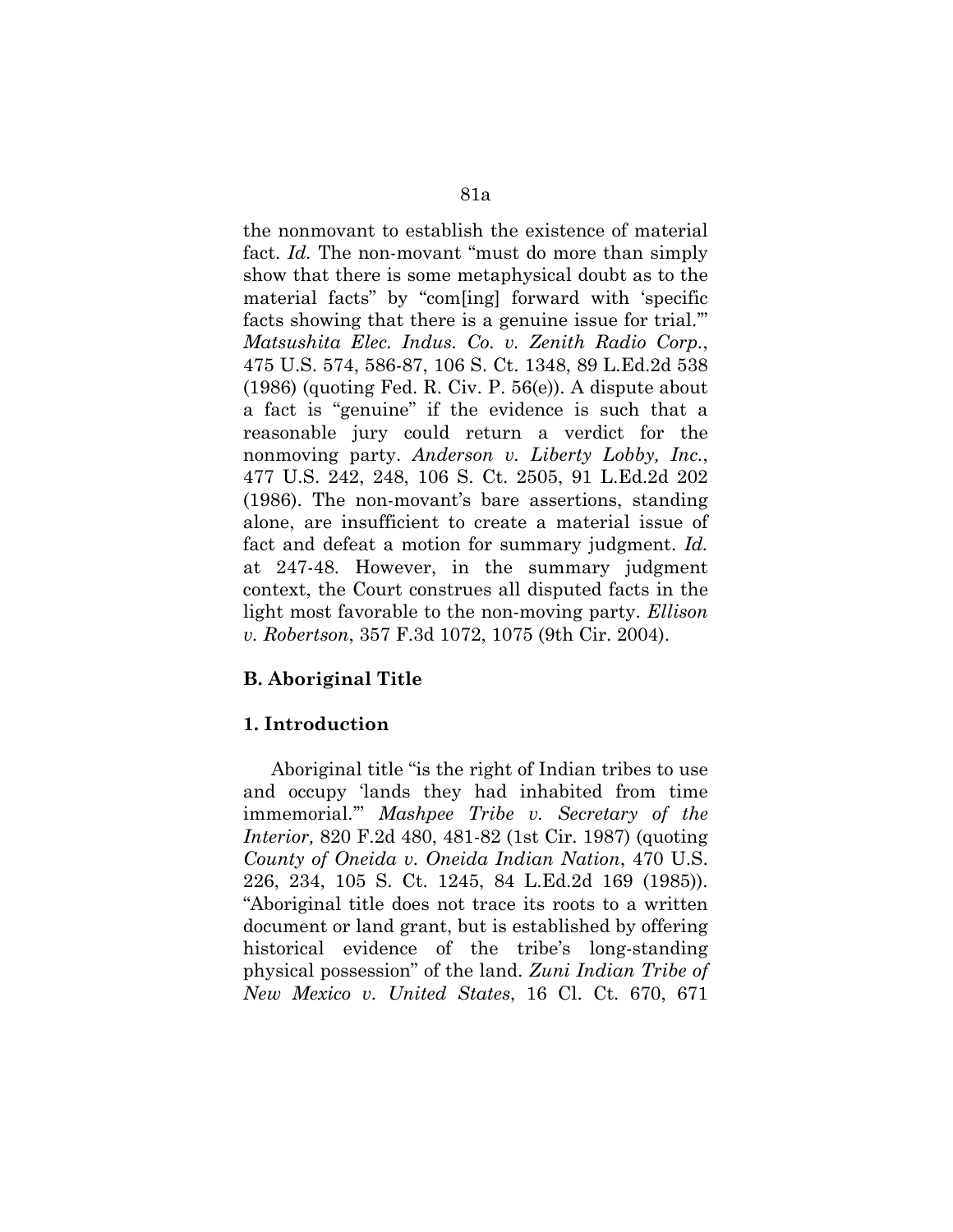(1989). As the definition implies, aboriginal title is not a fee simple property right; instead, it is defined as a "right of occupancy which the sovereign grants and protects against intrusion by third parties." *Tee-Hit-Ton Indians v. United States*, 348 U.S. 272, 279, 75 S. Ct. 313, 99 L.Ed. 314 (1955). "The United States holds the fee title to aboriginally held lands, and the tribe has a right of occupancy good against all but the United States." *United States v. Pend Oreille County Public Utility District No. 1,* 585 F. Supp. 606, 609 (E.D. Wash. 1984) *(citing Oneida Indian Nation v. Oneida Count*, 414 U.S. 661, 667, 94 S. Ct. 772, 39 L.Ed.2d 73 (1974). The "right of occupancy may be terminated and such lands fully disposed of by the sovereign itself without any legally enforceable obligation to compensate the Indians." *Id.* The right to extinguish aboriginal title to land lies exclusively with Congress, *United States v. Pend Oreille Public Utility District No. 1*, 28 F.3d 1544, 1551 (9th Cir. 1994) (*citing United States ex rel. Hualpai Indians v. Sante Fe Pac. R.R.,* 314 U.S. 339, 347, 62 S. Ct. 248, 86 L.Ed. 260 (1941)), and requires "express legislation or a clear inference of Congressional intent gleaned from the surrounding circumstances and legislative history."1

 $\overline{a}$ 

<sup>1</sup> The Court previously stated that GRIC ultimately bears the burden of proving that it holds aboriginal title to Section 16. *See* Order dated March 9, 2006, Doc. # 37, p. 5. GRIC argues the Trustee bears the burden of proving aboriginal title has been extinguished. GRIC cites 25 U.S.C. § 194, which provides: "In all trials about the right of property . . . the burden of proof shall rest upon the white person, whenever the Indian shall make out a presumption of title in himself from the fact of previous possession or ownership." GRIC alleges, as recognized by the Indian Claims Commission, that it exclusively used, occupied,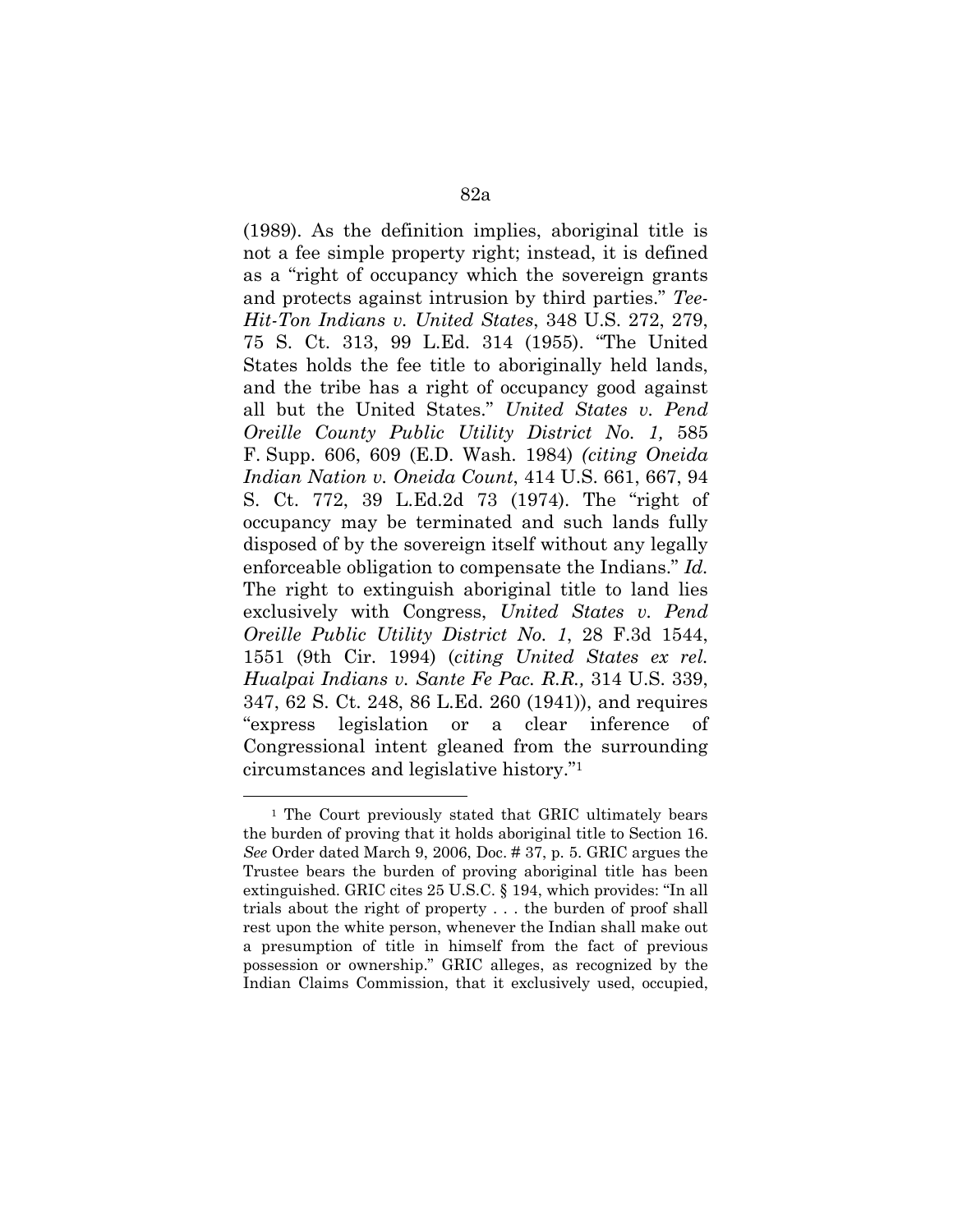#### **2. Undisputed History of Section 16**

In 1853, Section 16 became part of the United States by virtue of the Gadsden Purchase. *See* Doc. # 140, Ex. 22. In 1854, the United States reserved Section 16 as school land for the Territory of New Mexico. *Id.* at Ex. 23, p. 3 (Law of July 22, 1854, ch. 103, 10 Stat. 308, § 5). In 1863, the Territory of New Mexico was divided into the Territory of Arizona and the Territory of New Mexico. Law of Feb. 24, 1863, ch. 56, 12 Stat. 664-65. In 1873, Congress reaffirmed the reservation of Section 16 for the newly formed Territory of Arizona. *See* Doc. # 140, Ex. 24, p. 2 (Law of 1873, § 1946). The General Land Office officially surveyed Section 16 in 1876. *Id.* at Ex. 25, pp. 1-1A; Ex. 26. The survey was approved and, in 1877, officially filed by the General Land Office. *Id.* at Ex. 26, p. 67; Ex. 27.

In 1910, the Territory of Arizona was authorized to be admitted as a state to the Union. *Id.* at Ex. 28 (Act of June 20, 1910, ch. 310, 36 Stat. 557, 568-579) (the "Enabling Act"). Under § 24 of the Enabling Act, Congress confirmed that Section 16 had been conveyed as a school section to the State of Arizona,

<u>.</u>

and possessed Section 16 since time immemorial such that it held aboriginal title to Section 16. The Trustee does not directly dispute GRIC's allegation. Instead, the Trustee argues that GRIC, if it had aboriginal title to Section 16, no longer has aboriginal title because that interest has been extinguished. Accordingly, the Court finds for the purpose of this Order that GRIC has established a presumption of aboriginal title and that the Trustee bears the burden of proving the interest has been extinguished.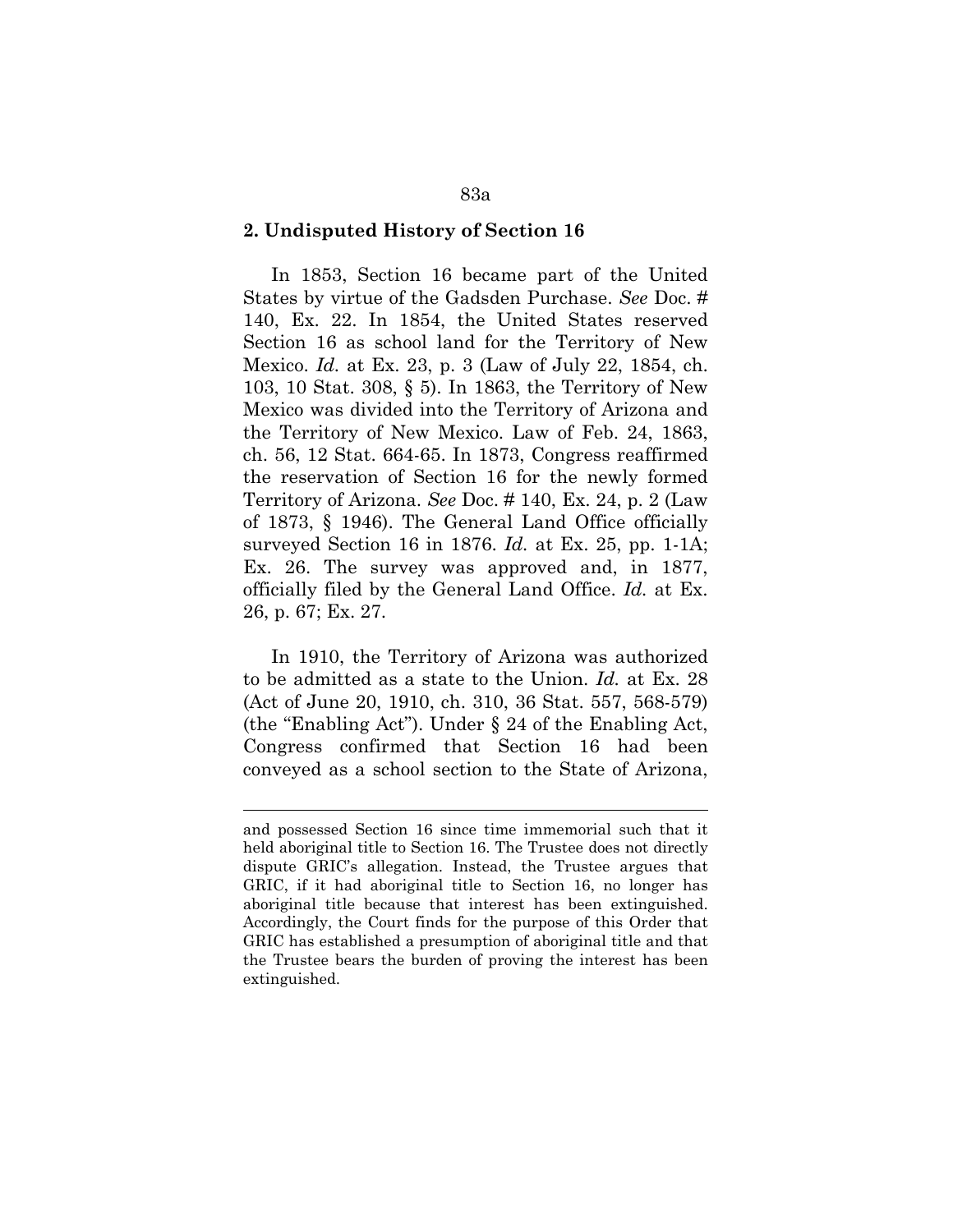stating: "That in addition to sections sixteen and thirty-six heretofore reserved for the Territory of Arizona, sections two and thirty-two in every township in said proposed State not otherwise appropriated at the date of the passage of this Act are hereby granted to the said State for the support of common schools." *Id.*

GRIC's Reservation (the "Reservation") was first established in 1859 pursuant to the Act of February 28, 1859, ch. 66, 11 Stat. 401. *Id.* at Ex. 19. Thereafter, the size of the Reservation was modified by eight Executive Orders issued from 1876 to 1915 resulting in the current size of approximately 372,000 acres. *Id.* at Ex. 20. The land contiguous to Section 16 was added to the Reservation by two of the Executive Orders: one dated November 15, 1883, and the other dated June 2, 1913. *Id.* The 1883 Executive Order added the land immediately north and east of Section 16, while the 1913 Executive Order added the land immediately south and west of Section 16. *Id.* The federal government never purported to add Section 16 to the Reservation. *Id.*

#### **3. Discussion**

 $\overline{a}$ 

The Trustee argues that GRIC's aboriginal title was extinguished when, in 1877, the federal government conveyed Section 16 as school land to the Territory of Arizona.2 The Trustee cites *Zuni Tribe of* 

<sup>2</sup> The Trustee explains that, because of the completion and filing of the survey in 1877, title to Section 16 vested in the Territory of Arizona, and aboriginal title was extinguished, in 1877. *See Andrus v. Utah,* 446 U.S. 500, 506-07, 100 S. Ct. 1803,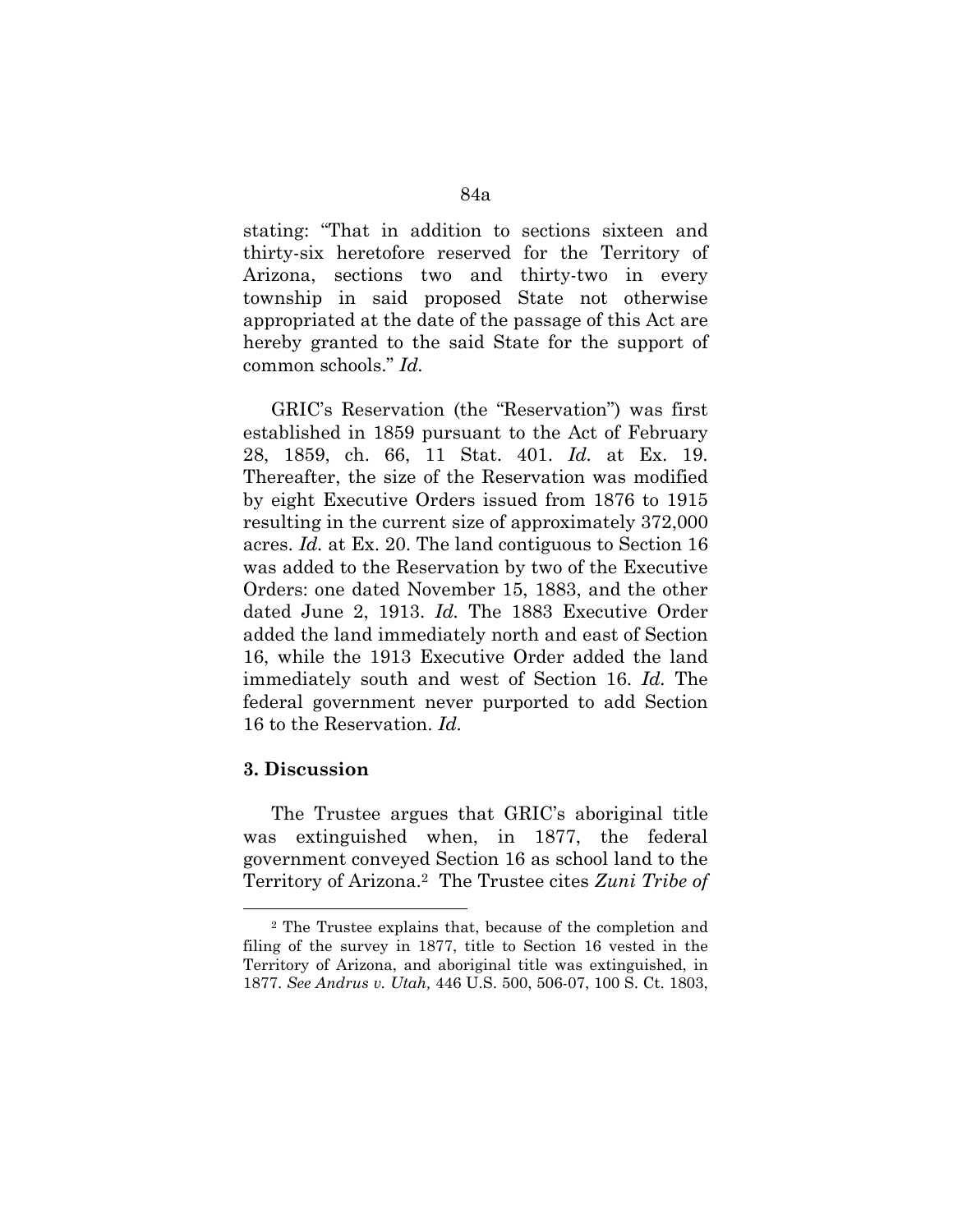*New Mexico v. United States*, 12 Cl. Ct. 641 (1987), and *United States v. Atlantic Richfield Co.*, 435 F. Supp. 1009 (D. Alaska 1977), to support his argument that the conveyance of school land evidences Congress' intention to extinguish aboriginal title.3

In *Zuni Tribe,* the Claims Court found that the United States' grant of school land to Arizona and New Mexico, in violation of the Zunis' rights to the land, resulted in the loss of aboriginal title. *Zuni Tribe*, 12 Cl. Ct. at 660.4 In *Atlantic Richfield,* the Claims Court stated:

1

<sup>3</sup> *See United States v. Gemmill*, 535 F.2d 1145, 1148 (9th Cir. 1976) (stating that "[t]he relevant question is whether the governmental action was intended to be a revocation of Indian occupancy rights.").

4 For this finding, the Claims Court relied on *Three Affiliated Tribes of Fort Berthold Reservation v. United States*, 182 Ct. Cl. 543, 390 F.2d 686, 694 (1968), in which the court held that the grant of school land, in violation of the Indian tribe's rights, was a compensable taking under the Fifth Amendment.

<sup>64</sup> L.Ed.2d 458 (1980) (providing that title to school land does not vest in the State until completion of an official survey). In contrast, GRIC argues that parts of Section 16 were re-surveyed after 1919 due to errors in the original survey and, as a result, Arizona's title to Section 16 did not vest until that time. However, because the Court alternatively finds, *infra,* that aboriginal title was extinguished in 1883, the dispute concerning whether title in the school land vested in 1877, or sometime thereafter, is not material. Accordingly, for the purpose of this Order, the Court will consider that title in the school land vested in 1877.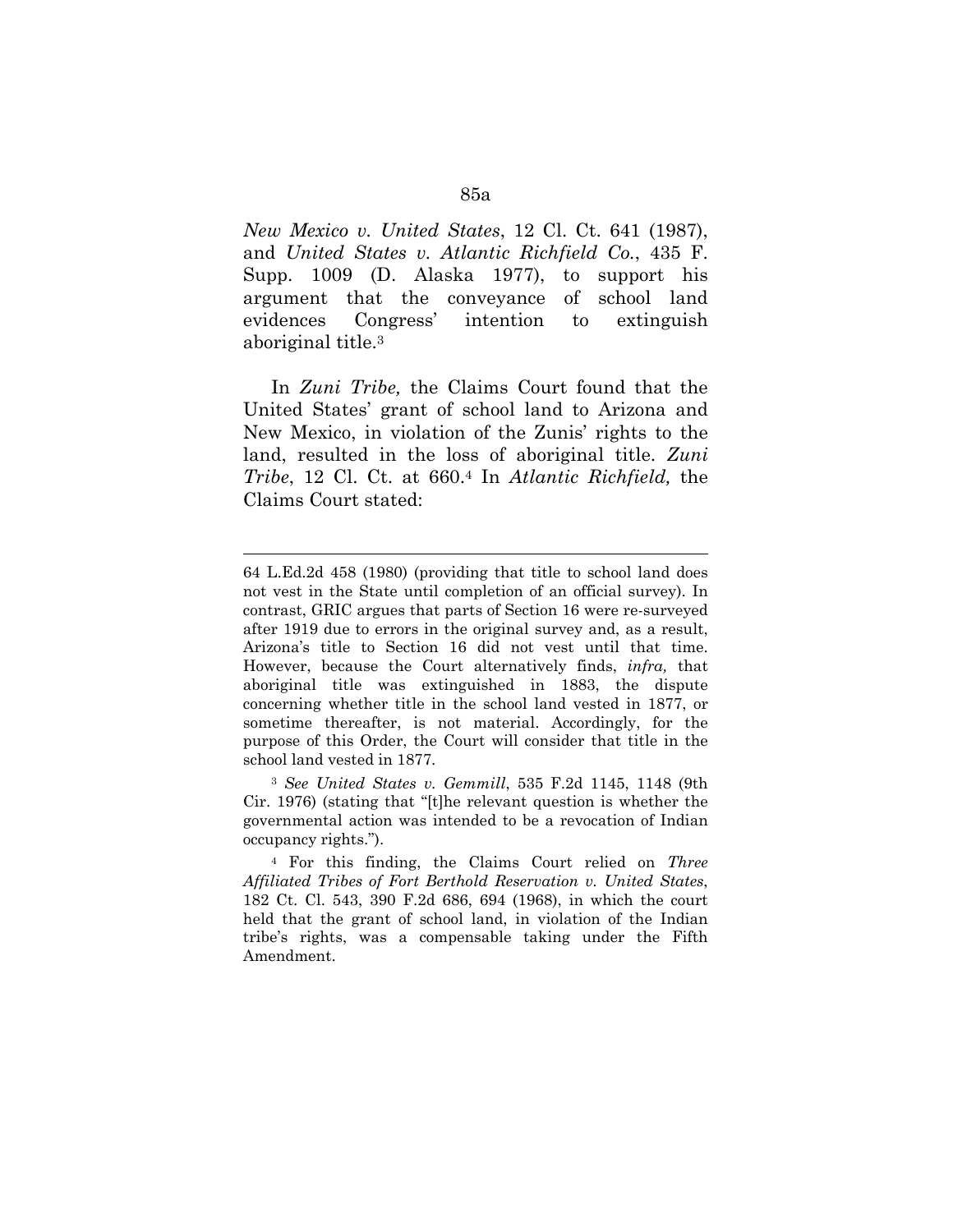[A]boriginal title, as opposed to Indian title recognized by treaty or reservation, is legally extinguishable when the United States makes an otherwise lawful conveyance of land pursuant to federal statute. Congressionally authorized conveyance of lands from the public domain demonstrates the requisite intent to extinguish the Indian right of exclusive use and occupancy to those lands.

*Atlantic Richfield,* 12 Cl.Ct. at 1020. Like *Zuni Tribe* and *Atlantic Richfield,* which cases the Court finds persuasive, the present case does not involve a claim of Indian title recognized by treaty or reservation.5

 $\overline{a}$ 

<sup>5</sup> In contrast, the case law GRIC cites in support of its argument that the grant of school land does not extinguish aboriginal title involved pre-existing treaties or reservations. For example, *Minnesota v. Hitchcock*, 185 U.S. 373, 22 S. Ct. 650, 46 L.Ed. 954 (1902), and *Wisconsin v. Hitchcock,* 201 U.S. 202, 26 S. Ct. 498, 50 L.Ed. 727 (1906), both involved preexisting treaties between the United States and the respective Indian tribes providing reservation land to the tribes. On this basis, it was found that the grant of school land did not extinguish aboriginal title to the previously granted reservation land. Similarly, *United States v. Thomas*, 151 U.S. 577, 14 S. Ct. 426, 38 L.Ed. 276 (1894), involved a treaty in which the United States reserved unto the Chippewa Indians certain occupancy rights encompassing school land later granted to the State. The *Thomas* court stated that "by virtue of the treaty," the State's rights in the school land were "subordinate to this right of occupancy of the Indians." *Thomas*, 151 U.S. at 585. The only case GRIC cites that does not involve a treaty or reservation is *United States v. Pend Oreille County Public Utility District No. 1*, 585 F. Supp. 606 (E.D. Wash. 1984), wherein the court found that the "equal footing doctrine," a constitutional principle that conveys the beds and banks of navigable waters to new states, did not extinguish aboriginal title. However, that case is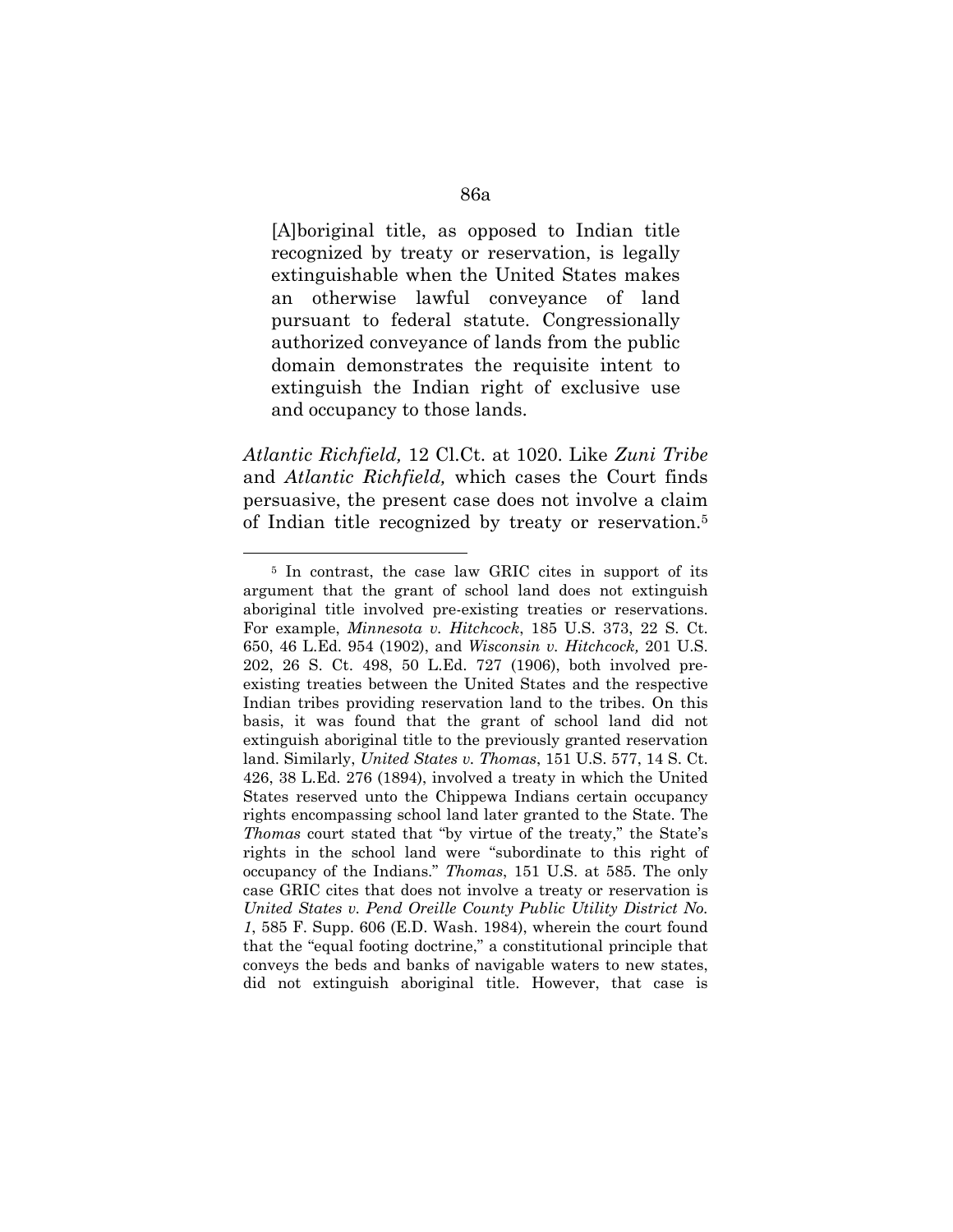The Court also finds persuasive *Gila River Pima-Maricopa Indian Community v. United States,* 27 Ind. Cl. Comm. 11, 14-15 (1972), in which the ICC recognized that GRIC's aboriginal title to certain land in south-central Arizona was extinguished when the United States surveyed, patented and disposed of it to settlers. While the present case involves the grant of school land, the Court has not been persuaded that such a distinction warrants different treatment. Finally, the Court notes that the land was granted to the Territory of Arizona for the "support of common schools," and it follows that Congress would not intend the land, to be used as a revenue generator, to be burdened with a superior right of use and occupancy such as aboriginal title. Accordingly, while the extinguishment of aboriginal title "cannot be lightly implied,"6 the Court finds that GRIC's aboriginal title to Section 16 was extinguished in 1877 when Congress conveyed Section 16 as school land to the Territory of Arizona, as it "demonstrates the requisite intent to extinguish the Indian right of exclusive use and occupancy to that land." *Id.*

To bolster his extinguishment argument, the Trustee also argues that aboriginal title to Section 16 has been extinguished because the Indian Claims Commission ("ICC") ruled that GRIC lost aboriginal title to the land they occupied in south-central Arizona, including Section 16. *See Gila River Pima-Maricopa Indian Community v. United States,* 24

1

inapposite because the instant case involves a Congressional act conveying school land, not a constitutional principle.

<sup>6</sup> *Santa Fe Pac. R. Co.*, 314 U.S. at 354.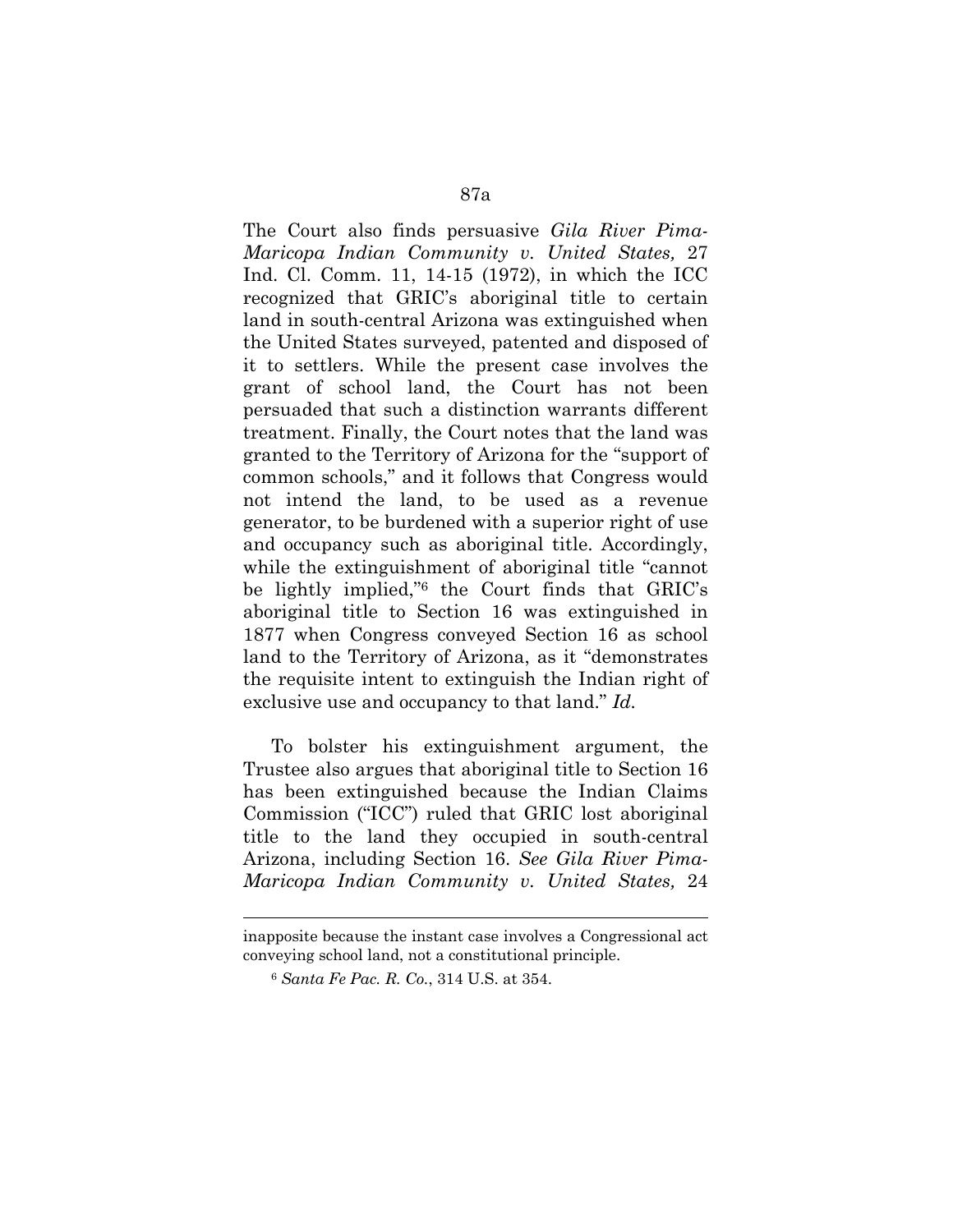Ind. Cl. Comm. 301 (1970); *Gila River Pima-Maricopa Indian Community v. United States,* 27 Ind. Cl. Comm. 11 (1972). The Trustee further argues that GRIC was awarded over \$6 million in compensation for the federal government's extinguishment of their aboriginal title. *See Gila River Pima-Maricopa Indian Community v. United States*, 8 Cl. Ct. 569 (1985).

In opposition, GRIC contends that the ICC does not have jurisdiction to extinguish aboriginal title. While this statement is true, *see Pend Oreille Public Utility District No. 1*, 28 F.3d at 1551, the Court finds that the ICC did not extinguish aboriginal title; instead, the ICC determined that the United States extinguished aboriginal title. Even GRIC admits this by stating that the "second phase of the [ICC proceedings] concluded with a determination that the United States had extinguished the Community's aboriginal title." *See* Doc. # 141, n. 4 *(citing Gila River Pima-Maricopa Indian Community,* 27 Ind. Cl. Comm. 11, 15 (1972)).

Further, GRIC contends that it has aboriginal title to Section 16 because the ICC proceedings excluded Section 16 from the area for which the United States paid compensation for the extinguishment of aboriginal title (the "Award Area"). GRIC supports its contention by arguing Section 16 is located within GRIC's Reservation's outer boundaries and the Reservation was excluded from the Award Area. GRIC also notes the ICC proceedings never identified Section 16 as land to which aboriginal title had been extinguished or as land for which compensation was to be paid. While it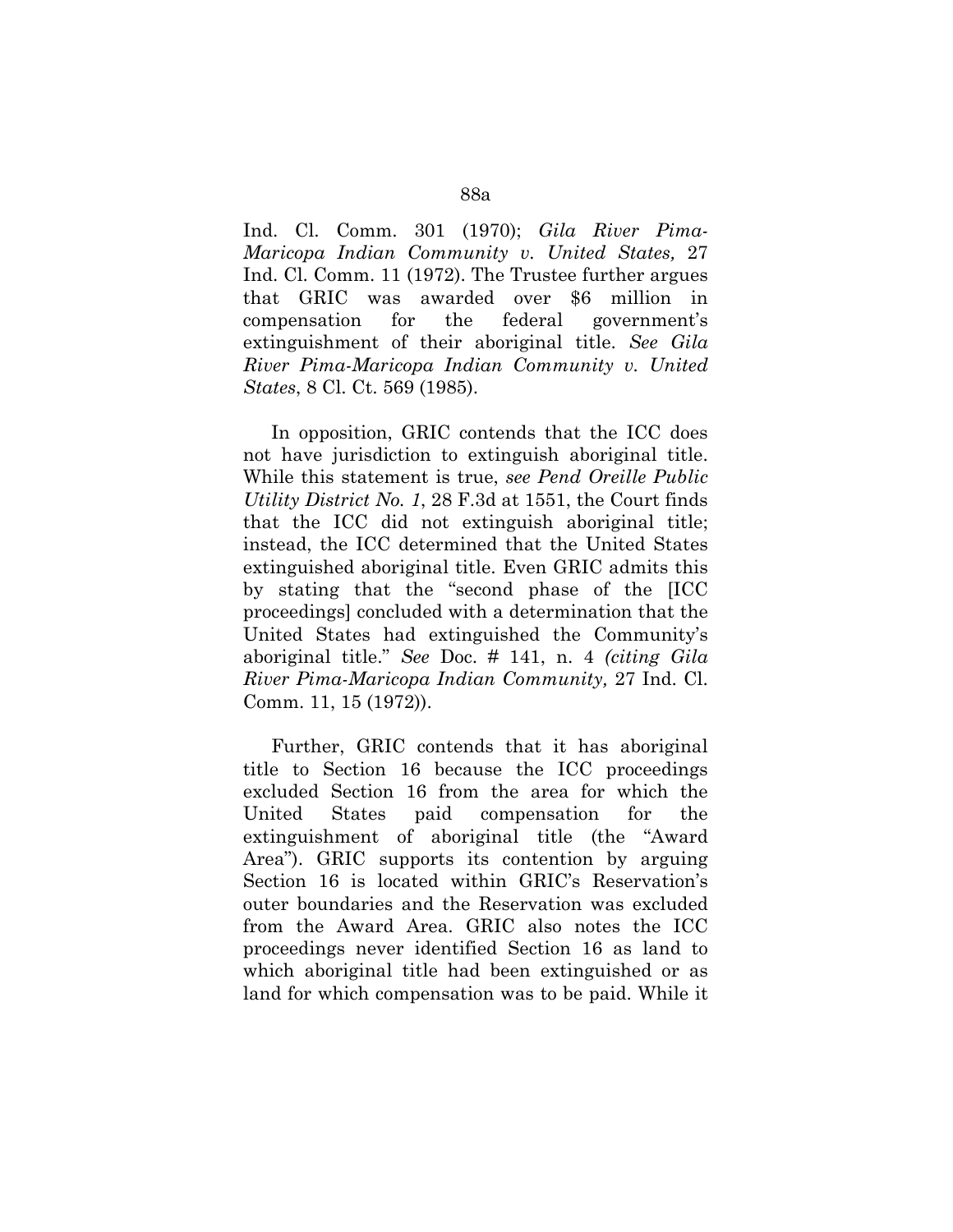is true that Section 16 was not specifically identified in the ICC proceedings, Section 16 lies completely within the boundaries of the Reservation, and the Reservation was excluded from the Award Area, the Court disagrees with GRIC's resulting conclusion that Section 16 was excluded from the Award Area and that GRIC presently possesses aboriginal title to Section 16.

In 1951, GRIC filed its petition with the ICC seeking compensation from the United States for taking a large tract of land that GRIC claimed to have exclusively used and occupied since time immemorial. *See* Doc. # 141, Ex. 7. In 1970, the ICC concluded that GRIC, as claimed in its petition, exclusively used and occupied a 3,751,000 acre tract of land in south-central Arizona until the land was taken from it. *Gila River Pima-Maricopa Indian Community,* 24 Ind. Cl. Comm. at 335. Thereafter, the ICC concluded that GRIC's aboriginal title to the land was extinguished in 1883, stating:

The intention of the Government to assert dominion over the subject land does become manifest at the enlargement by Executive order of the Gila River Reservation in 1883. The reservation was enlarged to its present size by six executive orders subsequent to 1876. The greatest single addition was by the Executive Order of November 15, 1883 (1 Kappler 808), which enlarged it to almost its present 372,000 acres. There is an apparent attempt to make a final settlement of the Pima claims to land, and unequivocal exercise of dominion over the public domain thereafter.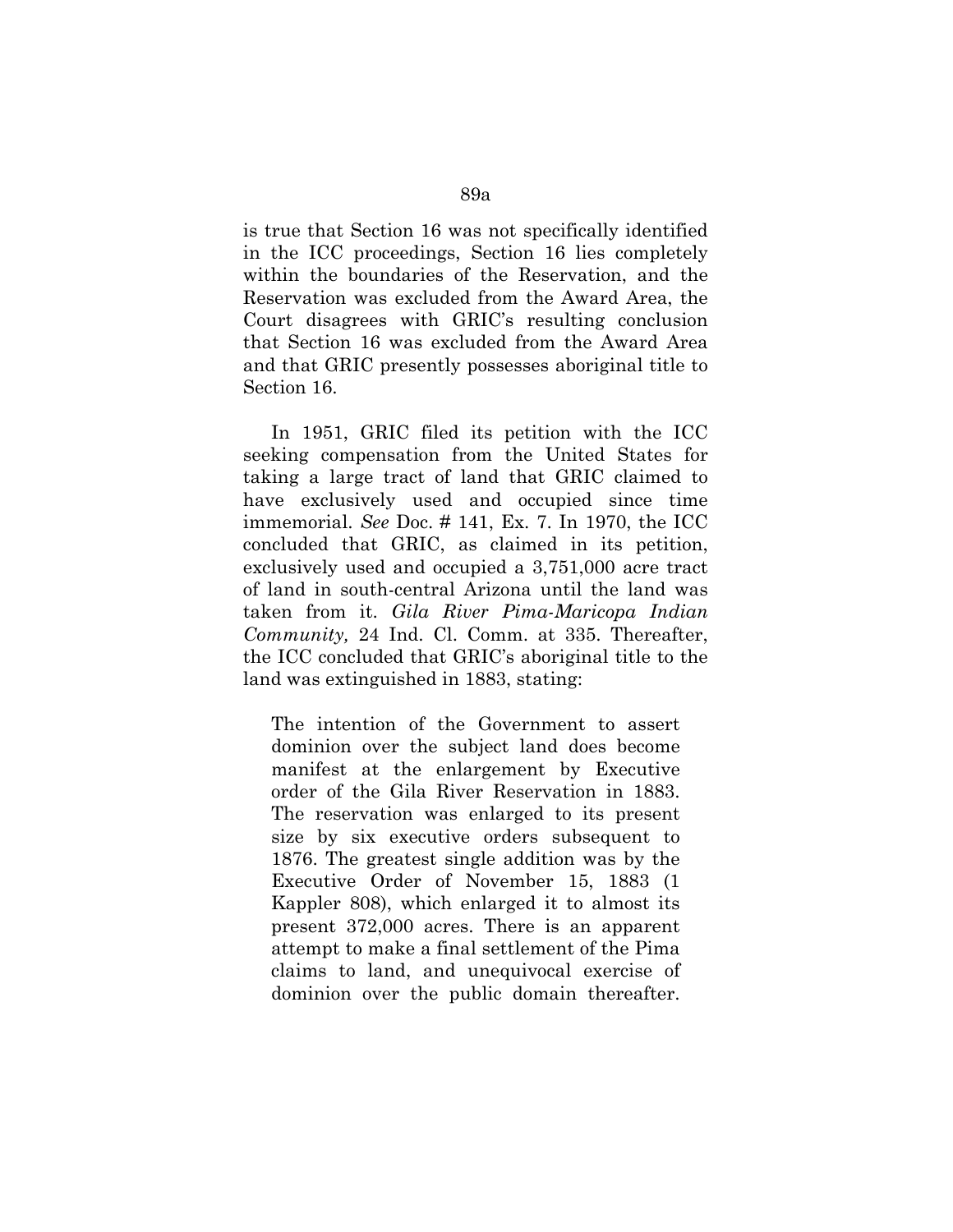Therefore, the Commission has found that the date of taking in this case should be November 15, 1883, for those lands which had not been entered by white settlers before that point in time.

*Gila River Pima-Maricopa Indian Community,* 27 Ind. Cl. Comm. at 15.

In 1982, during proceedings to value the taking of aboriginal land, the Claims Court<sup>7</sup> found that "the perimeter of plaintiffs' aboriginal territory described in *[Gila River Pima-Maricopa Indian Community,* 24 Ind. Cl. Comm. at 311] contains a total area of 3,751,000 acres. *See Gila River Pima-Maricopa Indian Community v. United States*, 2 Cl. Ct. 12, 16 (1982). The Claims Court then determined that the Award Area excluded, *inter alia,* the "Gila River Indian Reservation" because the Reservation was tribal owned land. *Id.* After subtracting tribal owned land, the Claims Court calculated that the Award Area was comprised of 3,312,858 acres of land to which aboriginal title had been extinguished. *Id.*

Contrary to GRIC's interpretation of the ICC proceedings, the Court finds the logic to be irrefutable that Section 16 was included in the Award Area and the ICC did adjudicate the fact that aboriginal title to Section 16 was extinguished. The Claims Court, in determining the size of the Award

 $\overline{a}$ 

<sup>7</sup> In 1978, when the ICC's statutory authorization expired, the proceedings were transferred to the Court of Claims. The Claims Court is the successor to the Court of Claims.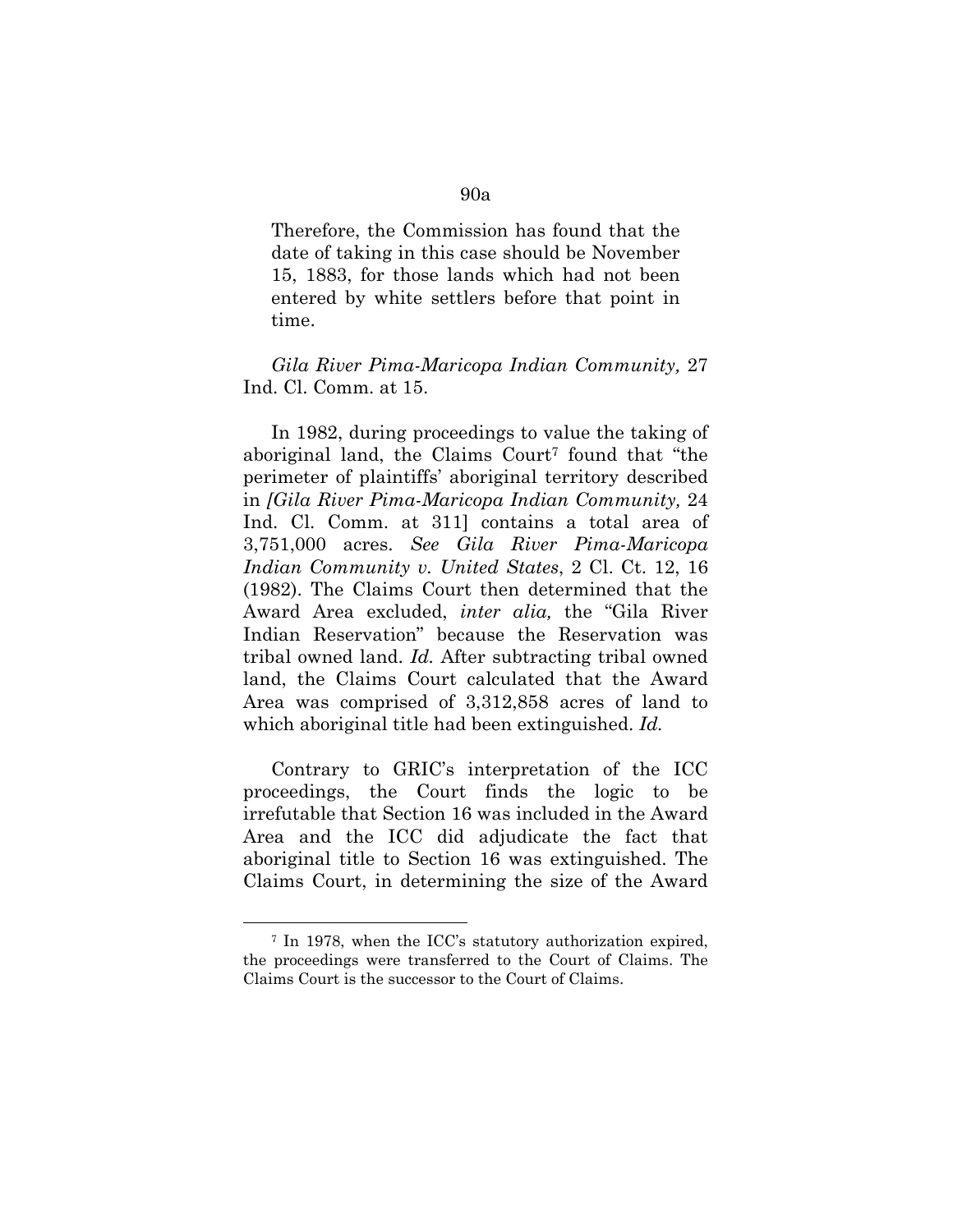Area, excluded the Gila River Indian Reservation because of its status as tribal owned land. The Reservation is considered tribal owned land by virtue of the various legislative and executive acts that created and modified the Reservation. None of the legislative or executive acts included Section 16 as a part of the Reservation. Thus, in excluding the Reservation from the Award Area, the Claims Court did not exclude Section 16 because it was not part of the Reservation as created and modified by the various acts. That Section 16 is completely encircled by the Reservation does not change the undisputed fact that Section 16 has never been made a part of the Reservation. Accordingly, the Court alternatively concludes that aboriginal title to Section 16 was extinguished in 1883 and that GRIC is precluded from now claiming aboriginal title to Section 16. *See Western Shoshone Nat'l Council v. Molini*, 951 F.2d 200, 202 (9th Cir. 1991).

In sum, the Court finds that there is no genuine issue as to any material fact concerning the extinguishment of GRIC's aboriginal title to Section 16. GRIC's aboriginal title to Section 16 was extinguished in 1877 when Congress granted Section 16 to the Territory of Arizona for school land. In the alternative, the Indian Claims Commission adjudicated the fact that aboriginal title to Section 16 was extinguished in 1883 and GRIC is precluded from now claiming aboriginal title to Section 16. Accordingly, the Court concludes that GRIC does not have aboriginal title to Section 16.8

 $\overline{a}$ 

<sup>8</sup> The Trustee also seeks a declaration that the Estates hold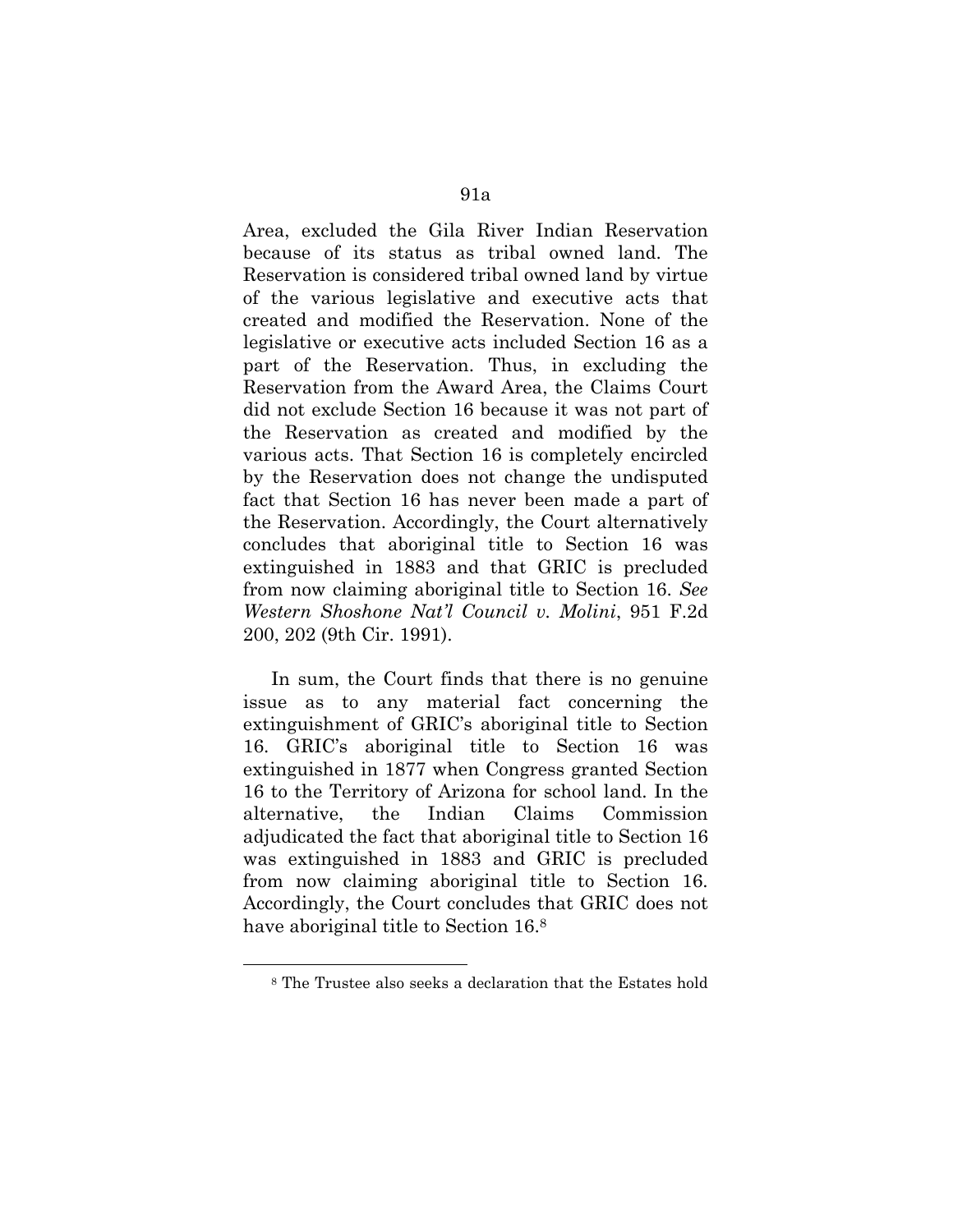#### **C. Legal Right of Access to Section 16**

The Trustee contends that the Estates have a legal right of access to Section 16 via Smith–Enke Road and Murphy Road and have a legal right of access to install and use utility lines running to Section 16. In support thereof, the Trustee argues that Murphy Road is an Indian Reservation Road that must remain open for public use; that Smith– Enke Road and Murphy Road are public rights-ofway under Revised Statute § 2477; that the Estates hold an implied easement that provides access to Section 16; and that laches prevents GRIC from enjoining the use of Smith–Enke Road and Murphy Road and from enjoining the use of the utilities installed along the roads. Countering, GRIC contends that there is no legal access to Section 16 across Reservation land. In support thereof, GRIC argues that the portion of Murphy Road at issue herein is not a public road; that Revised Statute § 2477 did not create public rights-of-way across Smith–Enke Road and Murphy Road; that there are no implied easements providing access to Section 16; and that laches does not apply to its declaratory judgment claim concerning legal access to Section 16.

<u>.</u>

fee simple title to Section 16 free and clear of any adverse interests of GRIC. While the Court finds that GRIC's aboriginal title to Section 16 has been extinguished, the Court's finding, *infra,* of disputed issues of fact concerning GRIC's alleged zoning authority over Section 16 prevents a declaration that the Estates hold fee simple title free and clear of *any* adverse interests of GRIC.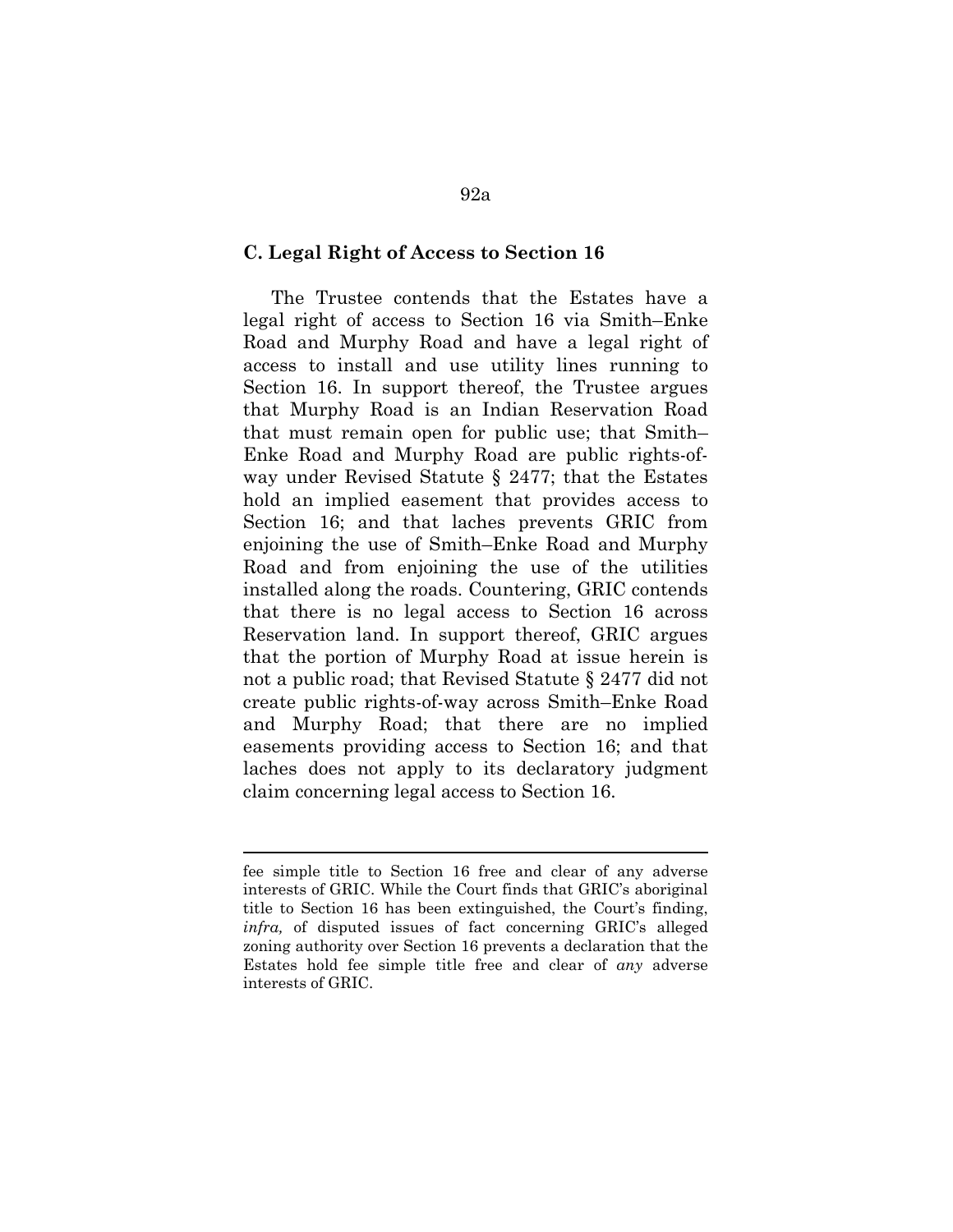The Court has reviewed the parties' submissions and finds that there are numerous disputed issues of material fact concerning access to Section 16 via rights-of-way and/or easements. Accordingly, the Court will deny summary judgment on the issue of legal access to Section 16.

#### **D. Zoning Authority over Section 16**

The Trustee contends that GRIC does not have the authority to impose zoning and water-use restrictions on Section 16. In support thereof, the Trustee argues that Congress never delegated such authority to GRIC and that GRIC has failed to establish that the Estate's proposed use of Section 16 would have a demonstrably serious impact on GRIC's political integrity, economic security, or health and welfare. In opposition, GRIC contends that the issue is too fact-intensive for resolution on summary judgment. The Court agrees that the issue is too factintensive and that it presents numerous disputed issues of material fact. Accordingly, the Court will deny summary judgment on the issue of GRIC's authority to impose zoning and water-use restrictions on Section 16.

#### **E. Trespass on Reservation Land**

Finally, the Trustee contends that the Debtors have not trespassed on Reservation land or on allotments within the Reservation. Because the Court concluded there are disputed issues of material fact concerning access to Section 16 via rights-of-way and/or easements, the Court cannot determine whether the Debtors have committed a trespass by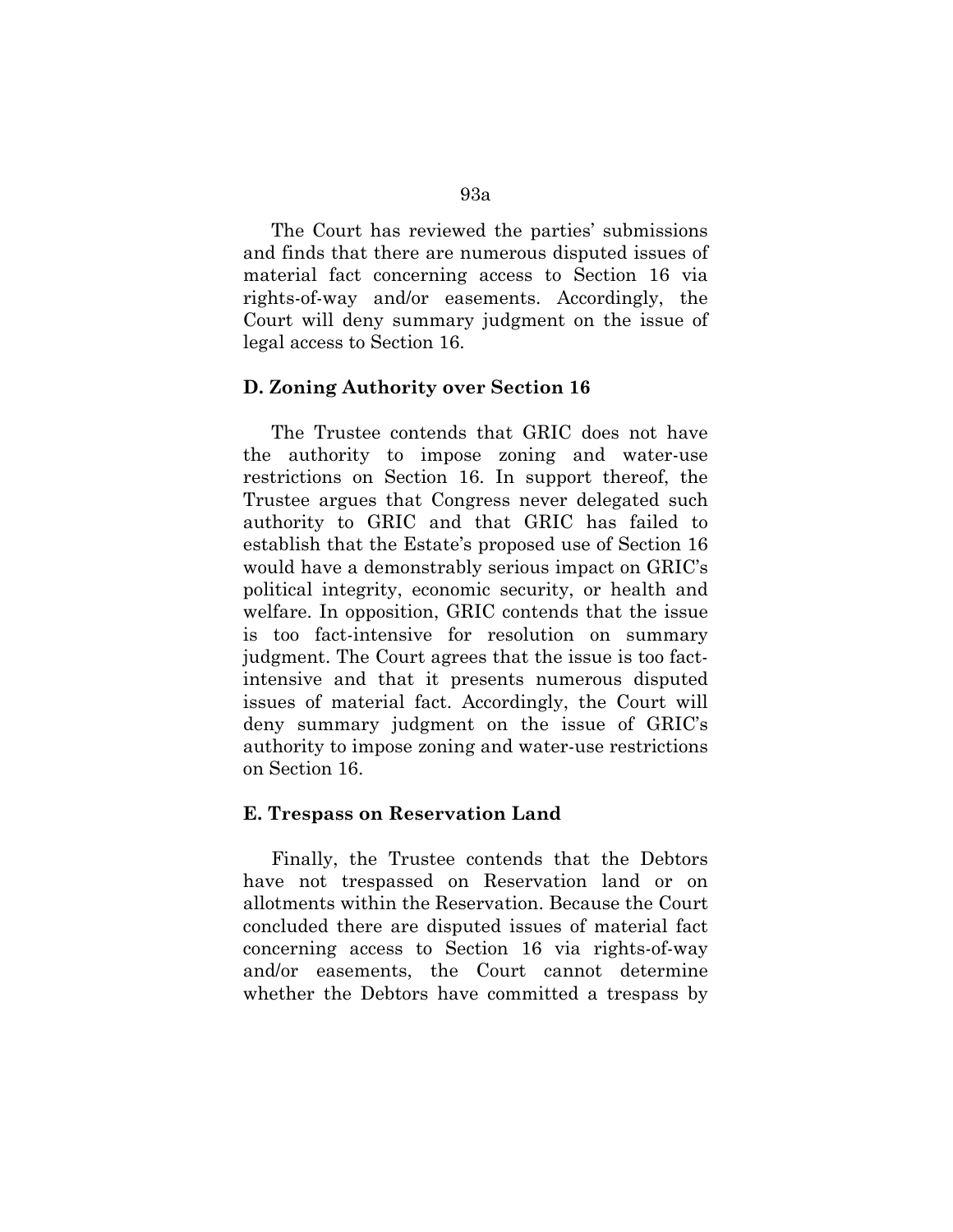using Smith–Enke Road or Murphy Road to access Section 16. Accordingly, the Court will deny summary judgment on the issue of trespass by the Debtors' use of Smith–Enke Road and Murphy Road.

#### **III. Miscellaneous Motions**

Also pending before the Court are the Trustee's Motion to Strike (Doc. # 155), Gila River Indian Community's Motion to Strike Trustee's Summary Judgment Evidence (Doc. # 162), Gila River Indian Community's Motion to Take Judicial Notice and for Leave to File Additional Summary Judgment Evidence (Doc. # 164), and Gila River Indian Community's Motion to Exclude Trustee's Expert Witness John Lacy (Doc. # 169). In the motions, the parties seek to exclude certain evidence offered in support of the pending summary judgment motions. Further, GRIC seeks to supplement its summary judgment motion with additional evidence obtained after the dispositive motion deadline. In reaching the conclusions herein, the Court has not considered any of the evidence sought to be excluded or included. Accordingly, the Court will deny the pending motions seeking to exclude evidence or include additional evidence.

### **IV. Conclusion**

For the foregoing reasons,

**IT IS ORDERED** that the Trustee's Motion for Summary Judgment (Doc. # 136) is GRANTED in part and DENIED in part. It is granted to the extent the Court declares that the Gila River Indian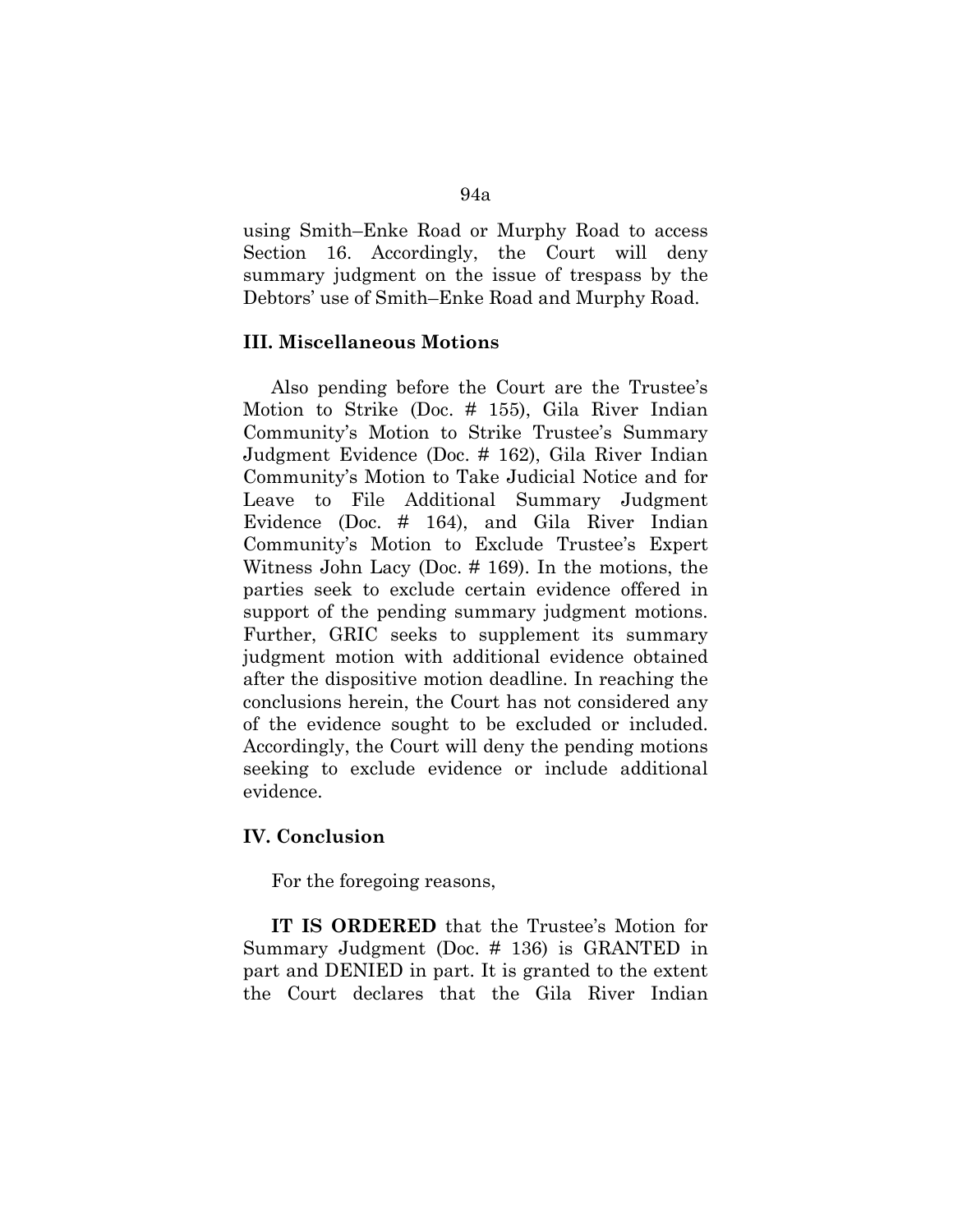Reservation does not hold aboriginal title to Section 16 of Township 4 South Range 4 East in Pinal County, Arizona, and denied in all other respects;

**IT IS FURTHER ORDERED** that the Gila River Indian Community's Motion for Partial Summary Judgment (Doc. # 137) is DENIED;

**IT IS FURTHER ORDERED** that the Trustee's Motion to Strike (Doc. # 155) is DENIED;

**IT IS FURTHER ORDERED** that the Gila River Indian Community's Motion to Strike Trustee's Summary Judgment Evidence (Doc. # 162) is DENIED;

**IT IS FURTHER ORDERED** that the Gila River Indian Community's Motion to Take Judicial Notice and for Leave to File Additional Summary Judgment Evidence (Doc. # 164) is DENIED;

**IT IS FURTHER ORDERED** that the Gila River Indian Community's Motion to Exclude Trustee's Expert Witness John Lacy (Doc. # 169) is DENIED.

Dated this 23rd Day of May, 2007.

/s/

James A. Teilborg United States District Judge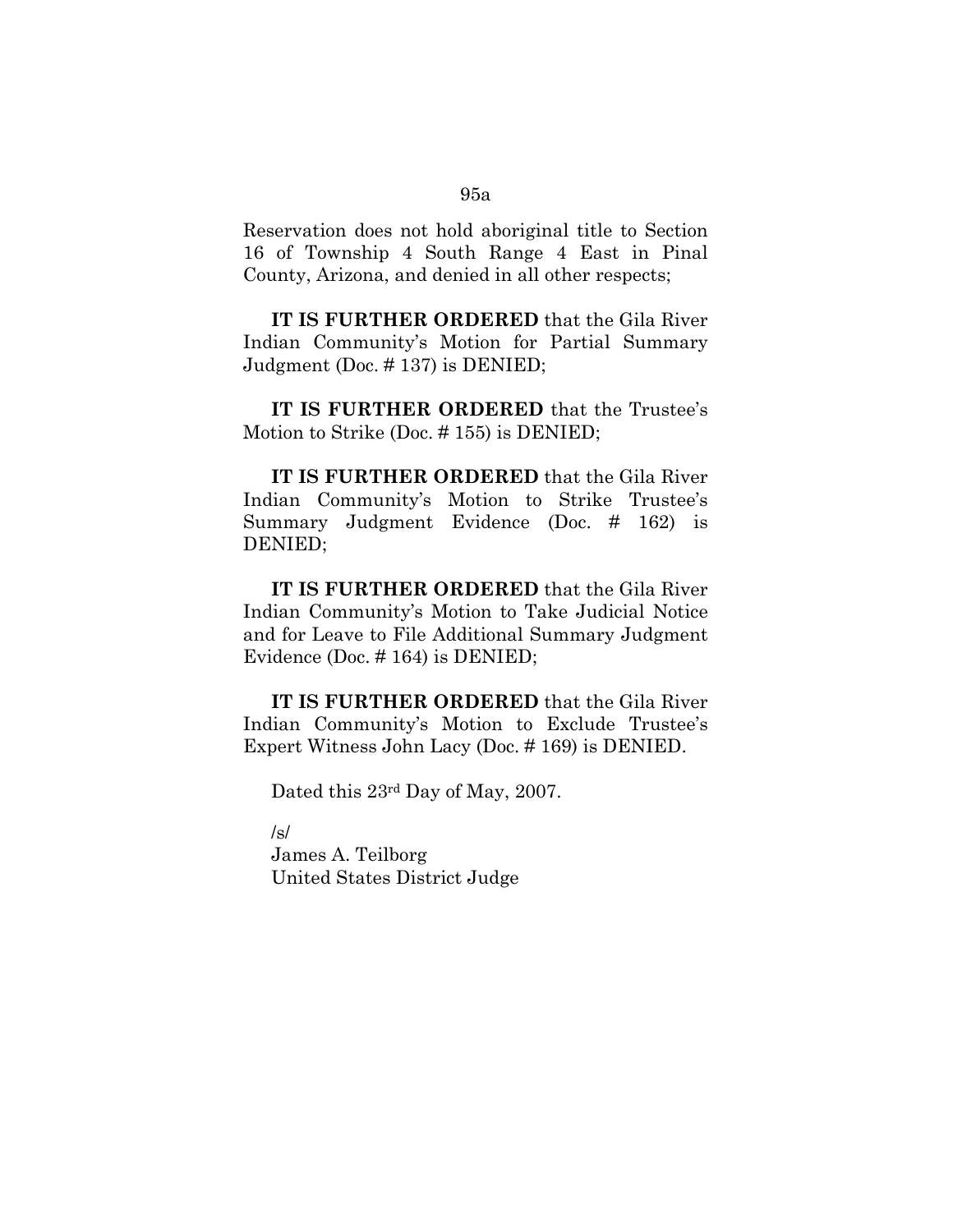## United States District Court D. Arizona.

# In re: Michael Keith Schugg, dba Schuburg Holsteins, Debtor.

# In re: Debra Schugg, Debtor.

G. Grant LYON, in his capacity as Chapter 11 Trustee of the bankruptcy estate of Michael Keith Schugg and Debra Schugg; Wells Fargo Bank, N.A., Plaintiffs,

v.

## GILA RIVER INDIAN COMMUNITY, Defendant.

## No. CV 05-2045-PHX-JAT

## BK No. 2-04-13226-PHX-GBN; BK No. 2-04-19091- PHX-GBN

## ADV. No. 2-05-AP-00384-GBN

#### March 9, 2006

## ORDER

#### TEILBORG, J.

Pending before the Court is Defendant's Motion to Dismiss (Doc. # 7 in 2:05-ap-00384-GBN). Plaintiff responded and Defendant replied. Pursuant to this Court's order, the parties submitted supplemental briefing on certain issues and the Court has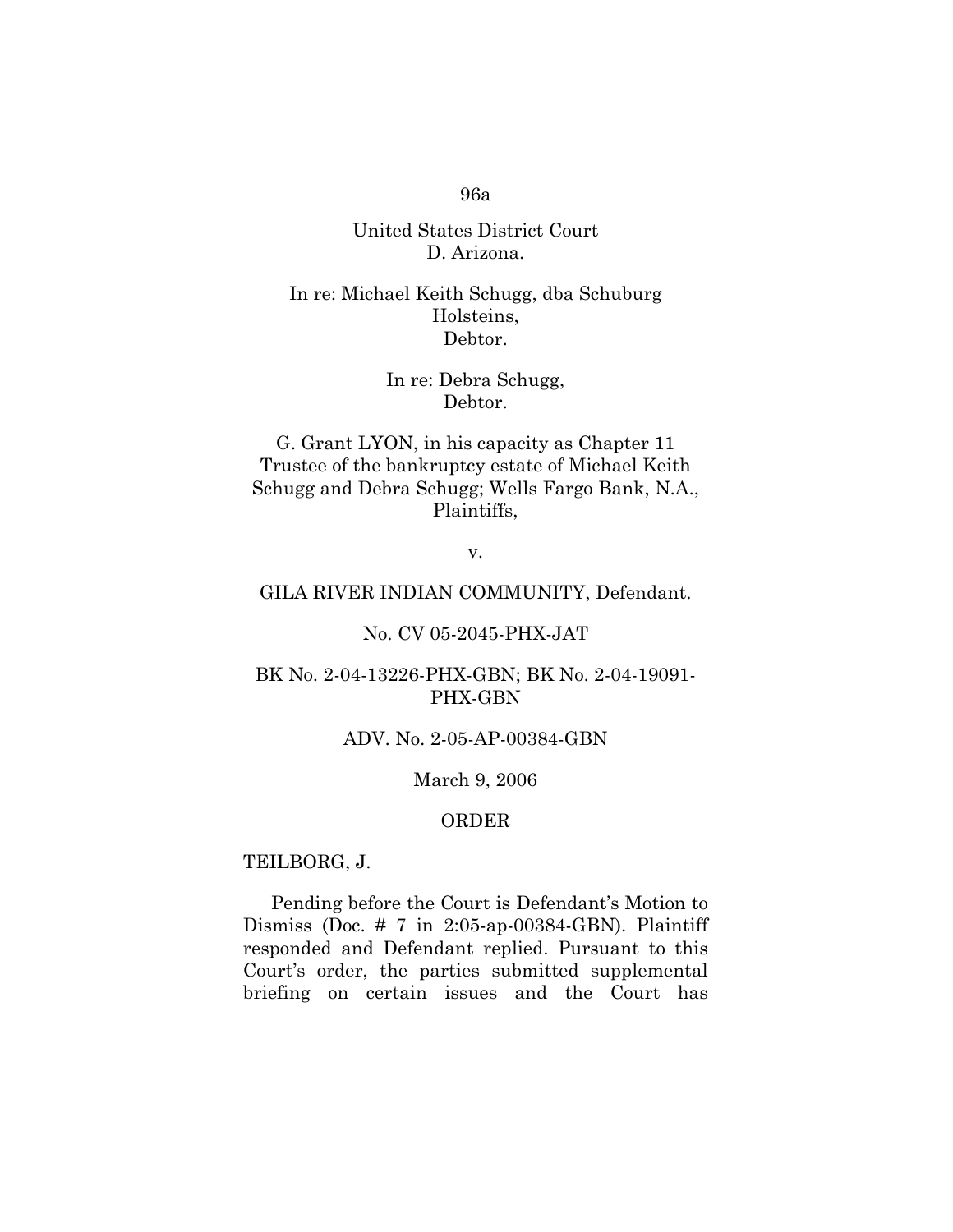considered those briefs as well.

The Trustee brought this adversary proceeding seeking to, *inter alia,* have the proof of claim filed by GRIC disallowed and to have certain rights regarding Section 16 and the Murphy and Smith–Enke roads declared. In its proof of claim, GRIC asserts aboriginal title to the land encompassing Section 16. GRIC moves to dismiss the adversary complaint on the basis that it has sovereign immunity and that the United States is an indispensable party who cannot be joined.

The Court quickly disposes of GRIC's first argument in favor of dismissal, that it enjoys sovereign immunity. The Trustee pointed out in its response, and the Court agrees, that GRIC waived any such immunity when it filed a proof of claim in the Debtor's bankruptcy.1 *See* Bankruptcy Code § 106(b)(a "governmental unit that has filed a proof of claim in [a bankruptcy] case is deemed to have waived sovereign immunity with respect to a claim against such governmental unit that is property of the estate and arose out of the same transaction or occurrence out of which the claim of such governmental unit arose.")

GRIC claims that the Trustee seeks to extinguish its aboriginal title rights to Section 16 and that because only Congress can extinguish aboriginal title, the United States is an indispensable party to the

 $\overline{a}$ 

<sup>&</sup>lt;sup>1</sup> The Court notes that GRIC did not address this issue in its reply brief.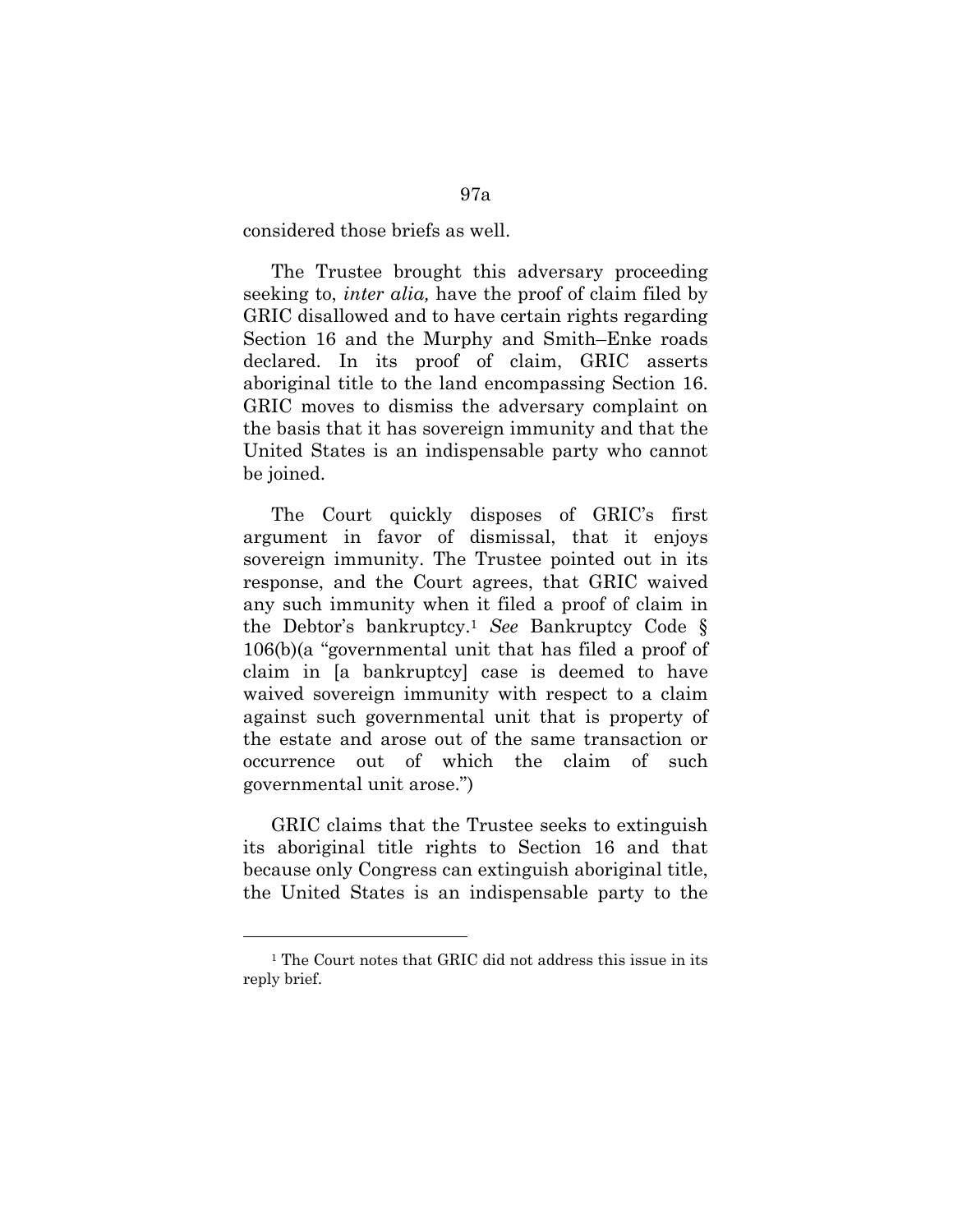proceeding. GRIC further argues that the United States has not consented to be sued in this action and that because this quiet title action involves "trust or restricted Indian lands" the consent to suit provision found in 28 U.S.C. § 2409(a) of the Quiet Title Act is inapplicable. Therefore, GRIC concludes that because the United States is an indispensable party that cannot be joined, the suit must be dismissed.

The Trustee also seeks a declaration of rights regarding two roads that lead to Section 16: Murphy and Smith–Enke. It is undisputed that Section 16 is surrounded entirely by the Gila River Indian Reservation. Murphy Road is a federally maintained highway. The Trustee alleges the Smith–Enke Road pre-existed President Wilson's grant of the land to GRIC and that GRIC took that land subject to the Smith–Enke easement.

The Court finds that Defendant has failed to meet its burden to show that the United States is an indispensable party in this matter. The motion will therefore be denied without prejudice to Defendant re-moving the Court to dismiss this action on a more complete record. *See Dredge Corporation v. Penny*, 338 F.2d 456, 463-64 (9th Cir. 1964) (stating that dismissal for failure to join indispensable party is without prejudice because it does not bar an action on the subject matter but "only operates to abate that particular action" and therefore must be decided on a motion to dismiss.) Defendant asks this Court to decide complex issues on a scant record. As counsel for the Trustee pointed out at oral argument, Defendant, as the movant, bears the burden of proving that the United States is an indispensable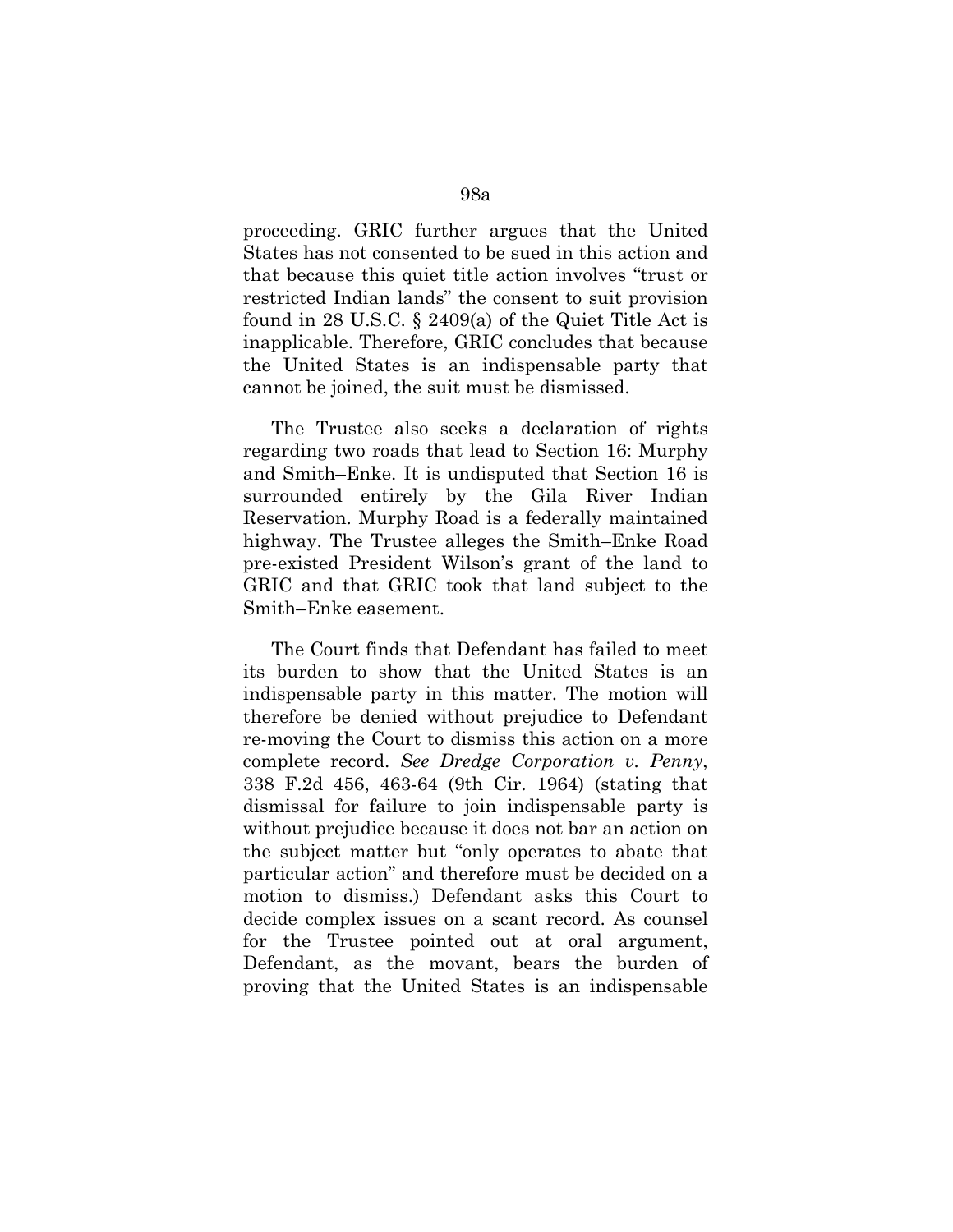party and the Court finds that it has failed to do so at this juncture.

The Court finds that there are significant disputed issues regarding whether a claim for aboriginal title even involves trust or restricted Indian land. *See* 25 C.F.R. § 151.2(d) (Indian Trust land means "land the title to which is held in trust by the United States for an individual Indian or a tribe."); 25 C.F.R. § 151.2(e)(defining restricted land as "land the title to which is held by an individual Indian or a tribe and which can only be alienated or encumbered by the owner with the approval of the Secretary because of limitations contained in the conveyance instrument pursuant to Federal law or because of a Federal law directly imposing such limitations."). It is undisputed on this record that the federal government conveyed Section 16 to the state of Arizona and that fact alone raises a disputed issue of fact on whether the land is held in trust for GRIC. The Court fails to see the applicability of *Metropolitan Water District of Southern California v. U.S.*, 830 F.2d 139, 143-44 (9th Cir. 1987) to this case because it involved a dispute about the boundaries of reservation land. There is no claim by the Trustee to title of any land that has ever been dedicated to the GRIC reservation.2 The Court further finds *Mashpee Tribe v. New Seabury Corp.*, 427 F. Supp. 899 (D. Mass. 1977) inapposite because that court merely concluded, with no analysis, that a land claim based on a tribe's asserted rights of possession involved

 $\overline{a}$ 

<sup>2</sup> The Trustee seeks a declaration of rights regarding use of the easements, but does not seek title to the easements.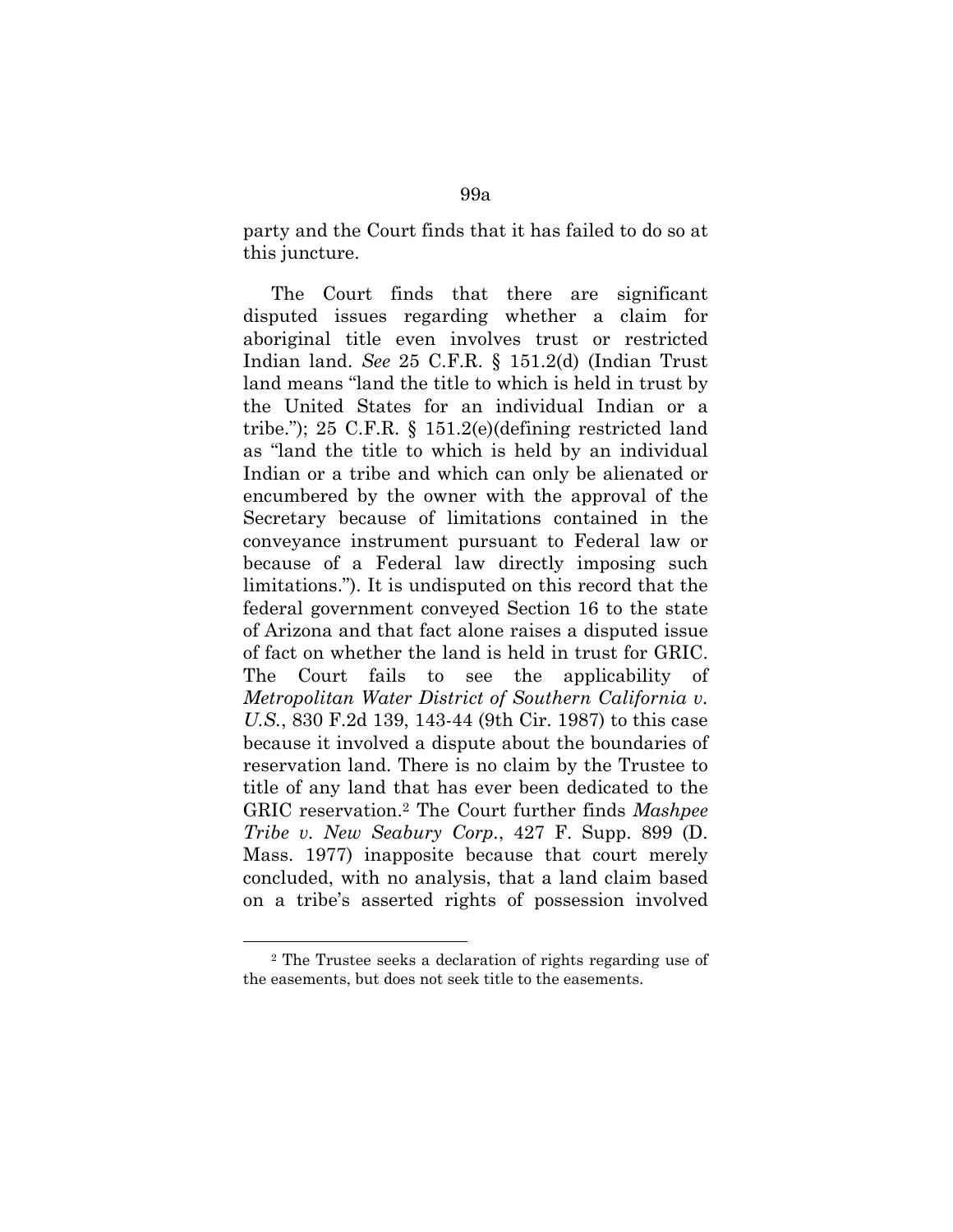"trust or restricted Indian land" as defined by the Quiet Title Act.

Even assuming that a claim for aboriginal title fits under the definition of trust or restricted Indian land, the Court finds that GRIC fails to make a colorable claim that Section 16 is trust or restricted Indian land. GRIC is correct that the question of whether the government has a colorable claim that lands are trust or restricted Indian lands "extends no further than a determination that the government has some rationale and that its position was not undertaken in either an arbitrary or frivolous manner." *Alaska v. Babbitt*, 182 F.3d 672, 675 (9th Cir. 1999). However, the Court rejects GRIC's argument that its aboriginal title claim is colorable merely because of the physical location of Section 16 within the external boundaries of the reservation.

In addition, GRIC did nothing to refute the Trustee's argument that "as a matter of federal law, it is well established that the validity of the deed or patent from the federal government may not be questioned in a suit brought by a third party against the grantee or patentee." *Raypath, Inc. v. City of Anchorage et. al.*, 544 F.2d 1019, 1021 (9th Cir. 1976). A further basis for denying the motion is that the Trustee's complaint makes no request to extinguish aboriginal title. If this Court determined that aboriginal title existed, it is certainly without jurisdiction to extinguish such rights. GRIC cites no authority, however, for the proposition that this Court lacks jurisdiction to interpret prior Indian claims litigation. Therefore, even if the admonition found in *Edwardsen v. Morton*, 369 F. Supp. 1359,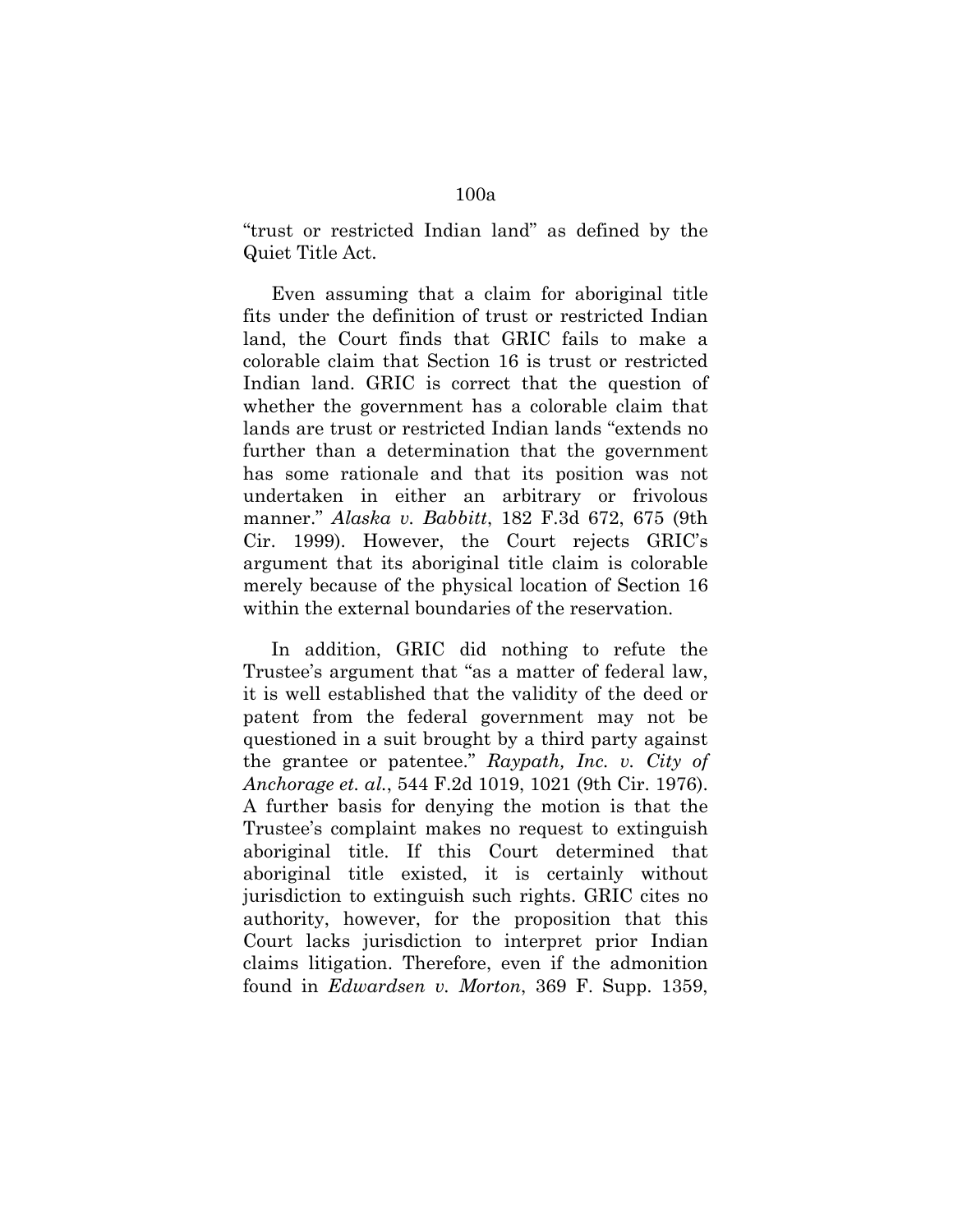1375 (D.D.C. 1973) that "it is clear that federal officers are obligated to protect aboriginal title lands against intrusion by third parties" means that aboriginal title lands are "trust" lands, nothing in that case acts as a bar to this Court determining whether GRIC was previously compensated for the extinguishment of its aboriginal rights or whether its claim suffers from statute of limitations or laches problems.

The Court further finds that there are significant disputed issues regarding whether adjudication by this Court of the scope of the pre-existing easement of the Smith–Enke Road and the scope of the federally maintained highway Murphy Road would impact title to Indian lands. GRIC fails to allege that the Trustee seeks to use either of the existing easements in a manner that exceeds or is inconsistent with their current use. It is unclear to this Court how this suit would impact GRIC's title to the easements and therefore dismissal is inappropriate at this juncture.

Finally, the Court notes the unique procedural posture of this case where GRIC is a defendant strictly because the Debtor is in bankruptcy. As pointed out by GRIC at oral argument and in its supplemental brief, there is an anomaly in the law which allows an Indian or Indian tribe to sue without joining the United States, but prohibits a non-Indian plaintiff from suing an Indian or Indian tribe without joining the United States. The fact of Debtor's bankruptcy allowed GRIC to file a proof of claim to assert its aboriginal title rights instead of bringing a lawsuit, as it did in front of Judge Carroll regarding Section 36. In filing a proof of claim asserting sole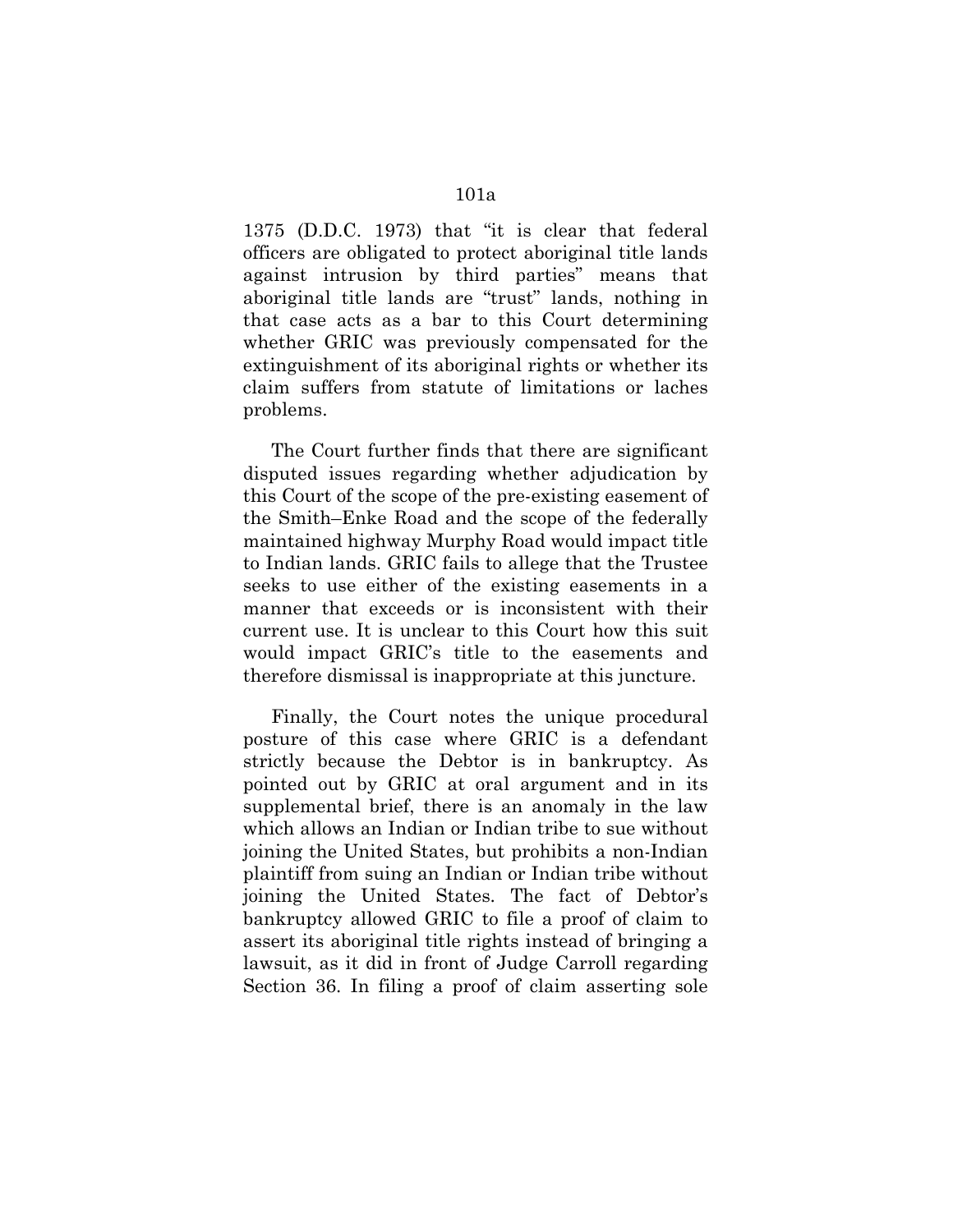legal and equitable title to the Debtor's single asset, GRIC had to know that there would be an objection which could be litigated only as an adversary proceeding with GRIC named as the defendant. This is the procedural posture even though GRIC really stands in the shoes of a plaintiff because it first sought relief in the bankruptcy court and ultimately bears the burden of persuasion on its proof of claim.

This bankruptcy case was filed in July 2004. GRIC waited until the claims bar date almost a year later to file its proof of claim asserting an ownership interest in Section 16. Clearly, based on its arguments in the Motion to Dismiss, it believed that its proof of claim could not be adjudicated in the bankruptcy court. It is unclear to this Court why if GRIC believed that the Trustee would be unable to adjudicate the claim, it chose to file a proof of claim instead of moving for relief from the automatic stay so that it could pursue its aboriginal title claim before this Court as the plaintiff. Certainly, GRIC cannot take the position that because it believes the Trustee cannot adjudicate the claim that its claim should be automatically allowed.

We are almost two years into a bankruptcy case that is at a standstill because of GRIC's position that it is entitled to file a proof of claim that it then contests the jurisdiction of the bankruptcy court to adjudicate. If the Court found that the United States was an indispensable party, the only way this bankruptcy case could be resolved would be for GRIC, apparently on its own timetable, to seek automatic stay relief and bring an action, again before this same Court, seeking to resolve its claims. The net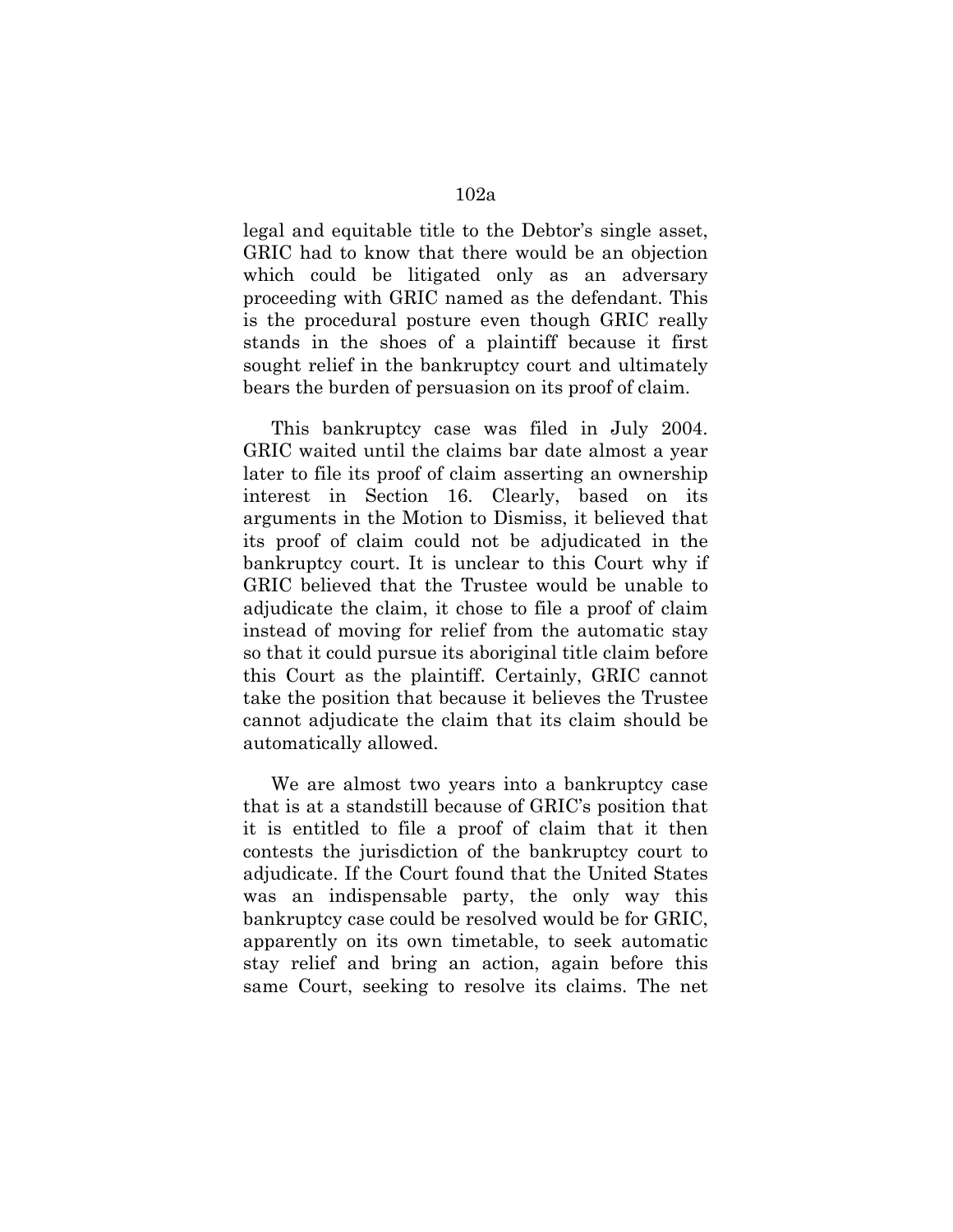effect of this litigation tactic is to delay resolution of this bankruptcy case where it is undisputed that the Debtor is experiencing cash collateral issues with its secured creditor. The Court notes that a significant justification by the Trustee in agreeing to sell Section 16 to GRIC is the inability of the estate to fund protracted litigation against the Tribe. The Court admonished at the hearing on the Debtor's Emergency Motion for Stay that delay tactics will not be tolerated and that admonition is repeated here.

The Motion to Dismiss is denied and Defendant is ordered to answer within five days. An order setting a Rule 16 Scheduling Conference shall follow. The parties are forewarned that although this case is on a Standard Track, the Court will impose deadlines to expeditiously resolve this adversary proceeding.

Accordingly,

**IT IS ORDERED** that Defendant's Motion to Dismiss (Doc. # 7 in 2:05-ap-00384-GBN) is **DENIED**;

**IT IS FURTHER ORDERED** that Defendant shall answer within five days.

Dated this 9<sup>th</sup> Day of March, 2006.

/s/

James A. Teilborg United States District Judge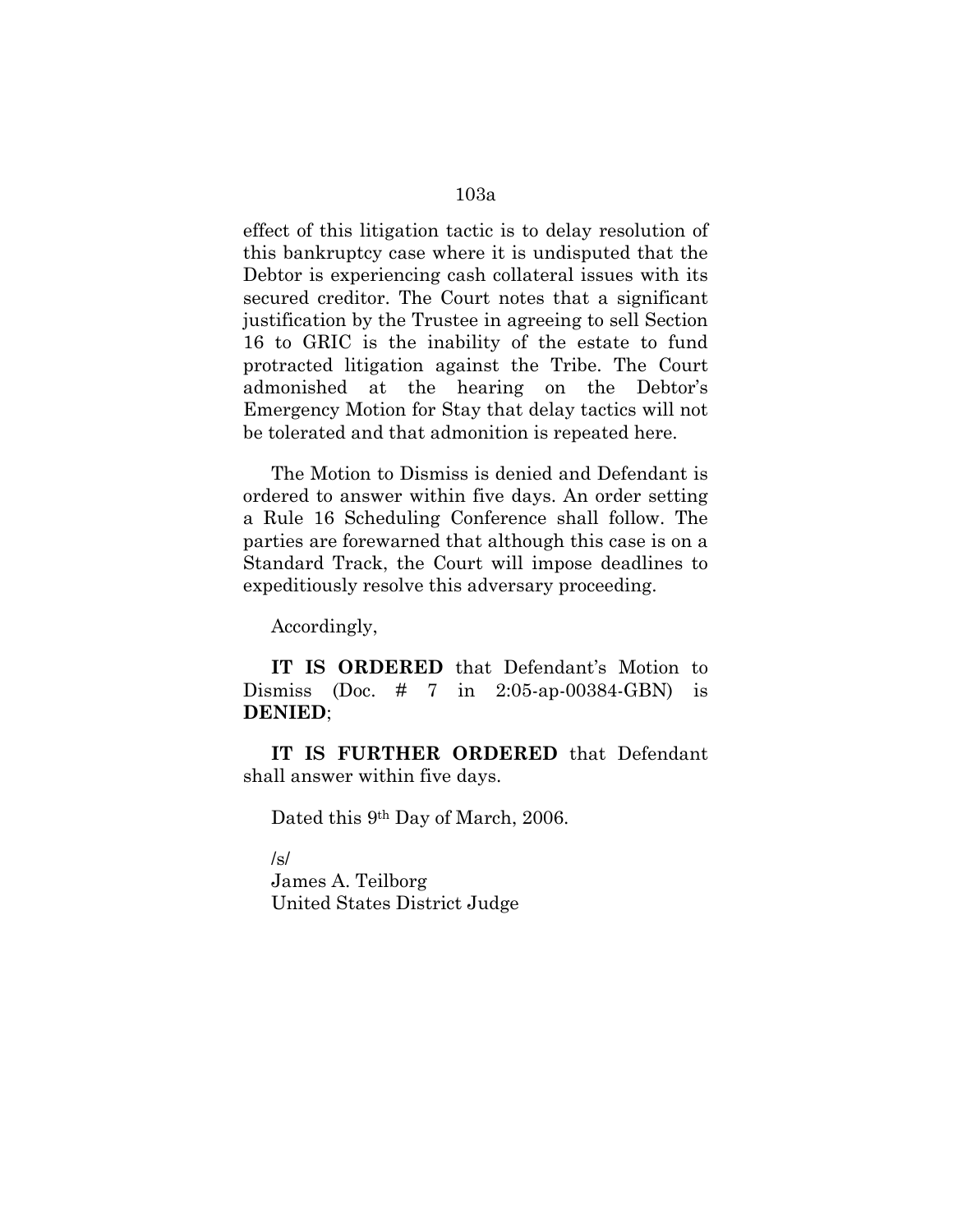# UNITED STATES COURT OF APPEALS

# FOR THE NINTH CIRCUIT

 $\overline{\phantom{a}}$ 

| G. GRANT LYON,                                                               | No. 08-15570                    |
|------------------------------------------------------------------------------|---------------------------------|
| Plaintiff-counter-<br>defendant - Appellee,                                  | D.C. No. 05-CV-<br>02045-JAT    |
| v.<br><b>GILA RIVER INDIAN</b><br>COMMUNITY,                                 | District of Arizona,<br>Phoenix |
| Defendant-counter-<br>plaintiff - Appellant.                                 | ORDER                           |
| In re: MICHAEL KEITH                                                         | No. 08-15712                    |
| SCHUGG, DBA<br>Schuburg Holsteins; DEBRA<br>SCHUGG                           | D.C. No. 2:05-CV-<br>02045-JAT  |
| Debtor,                                                                      | District of Arizona,<br>Phoenix |
| G. GRANT LYON,                                                               |                                 |
| Plaintiff-counter-<br>defendant - Appellee Cross<br>Appellant,<br>V.         | Filed Feb. 15, 2011             |
| <b>GILA RIVER INDIAN</b><br>COMMUNITY,                                       |                                 |
| Defendant-counter-<br><i>plaintiff - Appellant Cross</i><br><i>Appellee.</i> |                                 |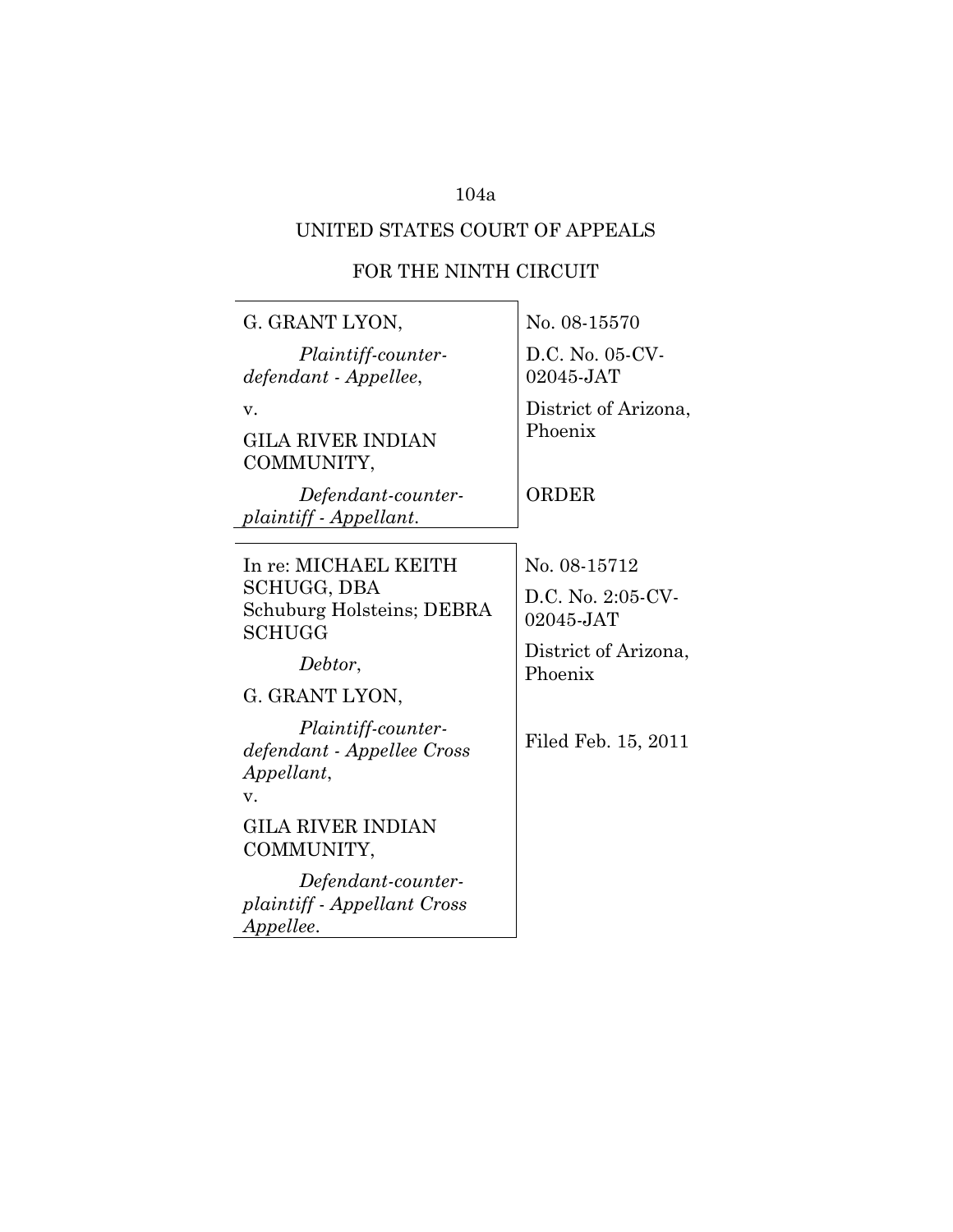Before: KOZINSKI, Chief Judge, WALLACE and CLIFTON, Circuit Judges.

The panel has voted to deny appellee's petition for rehearing. Chief Judge Kozinski and Judge Clifton have voted to deny the petition for rehearing en banc, and Judge Wallace has so recommended.

The full court was advised of the petition for rehearing en banc and no judge has requested a vote on whether to rehear the matter en banc. Fed. R. App. P. 35.

The petition for panel rehearing and the petition for rehearing en banc are denied.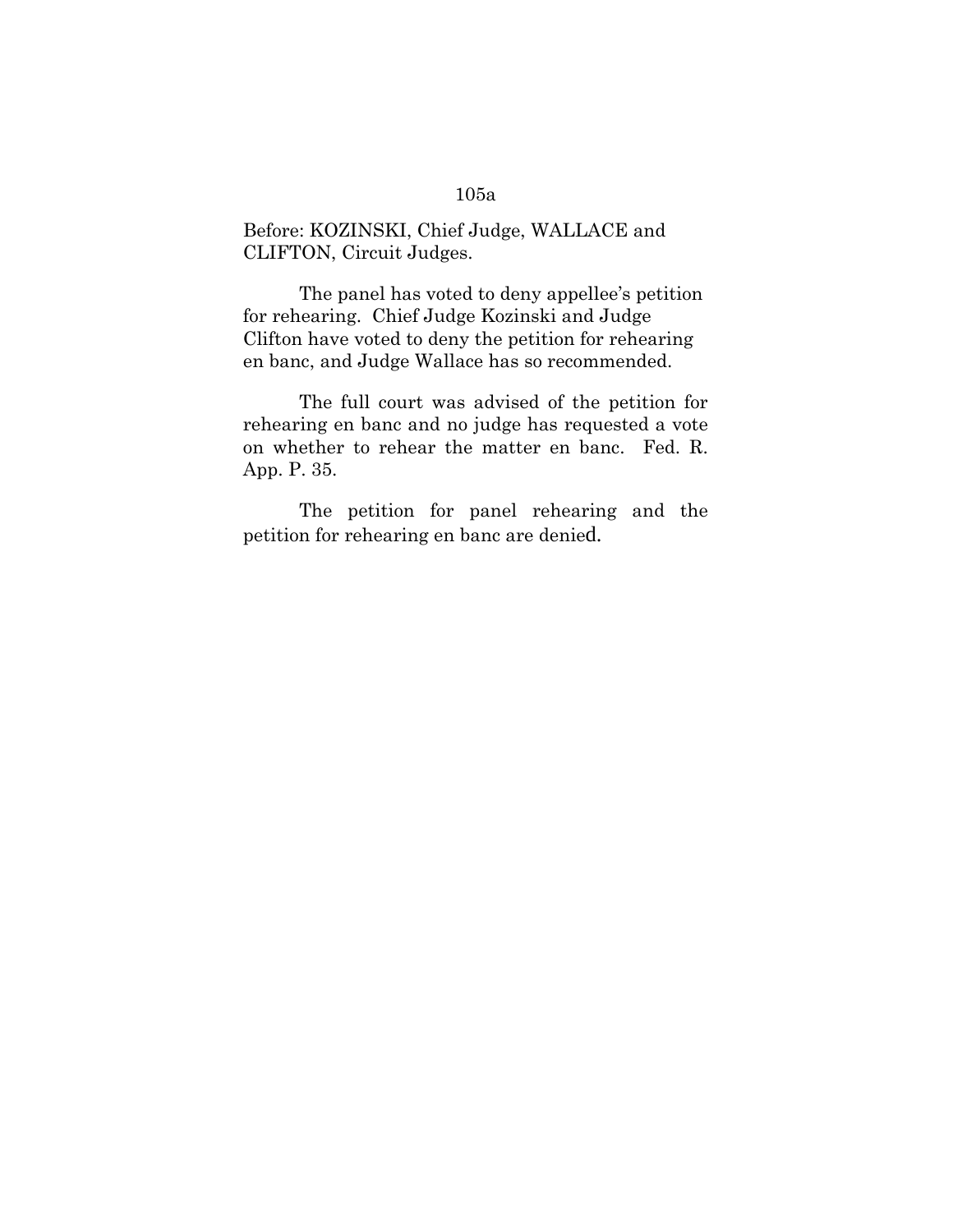Federal Rules of Civil Procedure for the United States District Courts

Title IV. Parties

Rule 19. Required Joinder of Parties

(a) Persons Required to Be Joined if Feasible.

(1) *Required Party.* A person who is subject to service of process and whose joinder will not deprive the court of subject-matter jurisdiction must be joined as a party if:

(A) in that person's absence, the court cannot accord complete relief among existing parties; or

(B) that person claims an interest relating to the subject of the action and is so situated that disposing of the action in the person's absence may:

(i) as a practical matter impair or impede the person's ability to protect the interest; or

(ii) leave an existing party subject to a substantial risk of incurring double, multiple, or otherwise inconsistent obligations because of the interest.

(2) *Joinder by Court Order.* If a person has not been joined as required, the court must order that the person be made a party. A person who refuses to join as a plaintiff may be made either a defendant or, in a proper case, an involuntary plaintiff.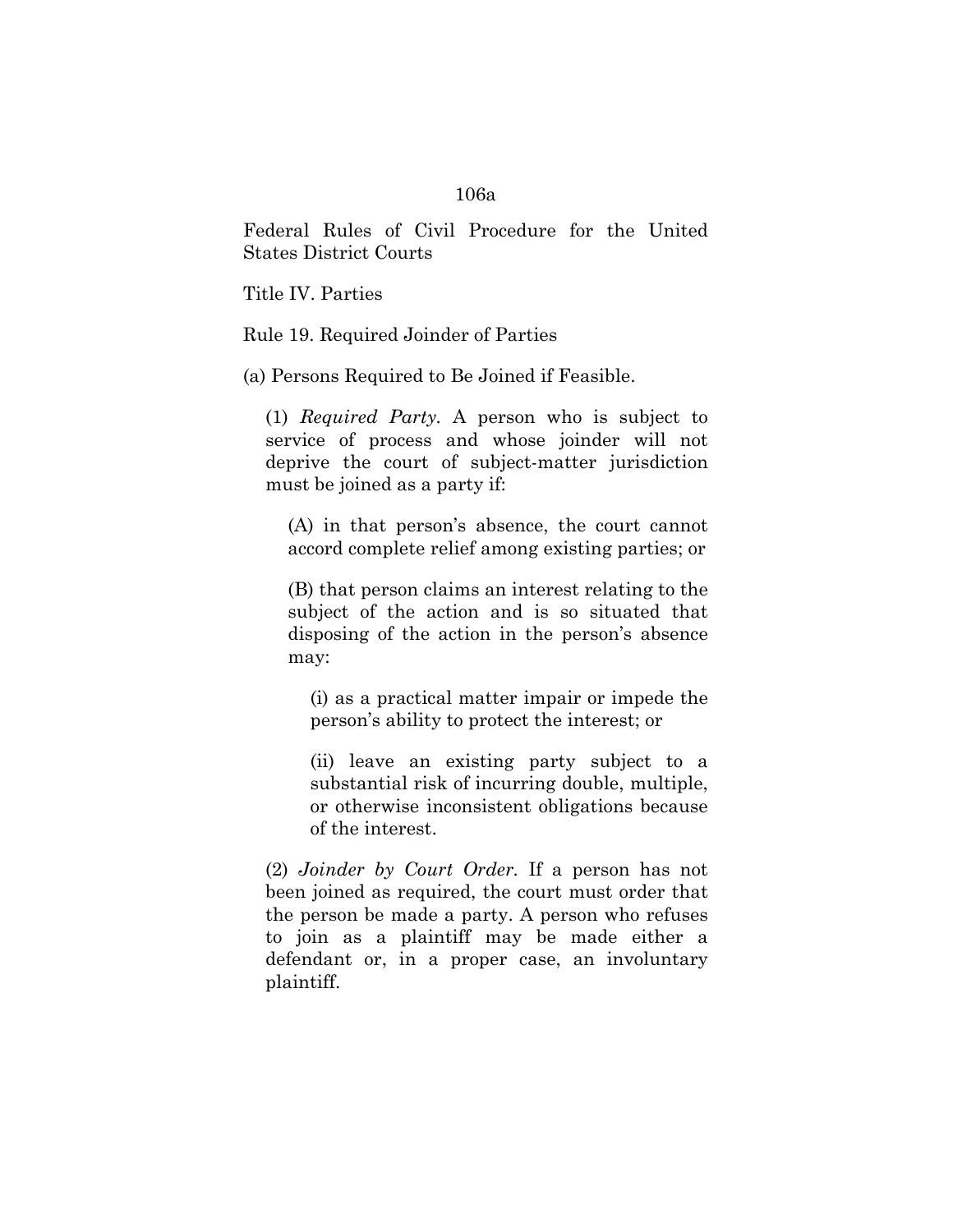(3) *Venue.* If a joined party objects to venue and the joinder would make venue improper, the court must dismiss that party.

(b) When Joinder Is Not Feasible. If a person who is required to be joined if feasible cannot be joined, the court must determine whether, in equity and good conscience, the action should proceed among the existing parties or should be dismissed. The factors for the court to consider include:

(1) the extent to which a judgment rendered in the person's absence might prejudice that person or the existing parties;

(2) the extent to which any prejudice could be lessened or avoided by:

(A) protective provisions in the judgment;

(B) shaping the relief; or

(C) other measures;

(3) whether a judgment rendered in the person's absence would be adequate; and

(4) whether the plaintiff would have an adequate remedy if the action were dismissed for nonjoinder.

(c) Pleading the Reasons for Nonjoinder. When asserting a claim for relief, a party must state:

(1) the name, if known, of any person who is required to be joined if feasible but is not joined; and